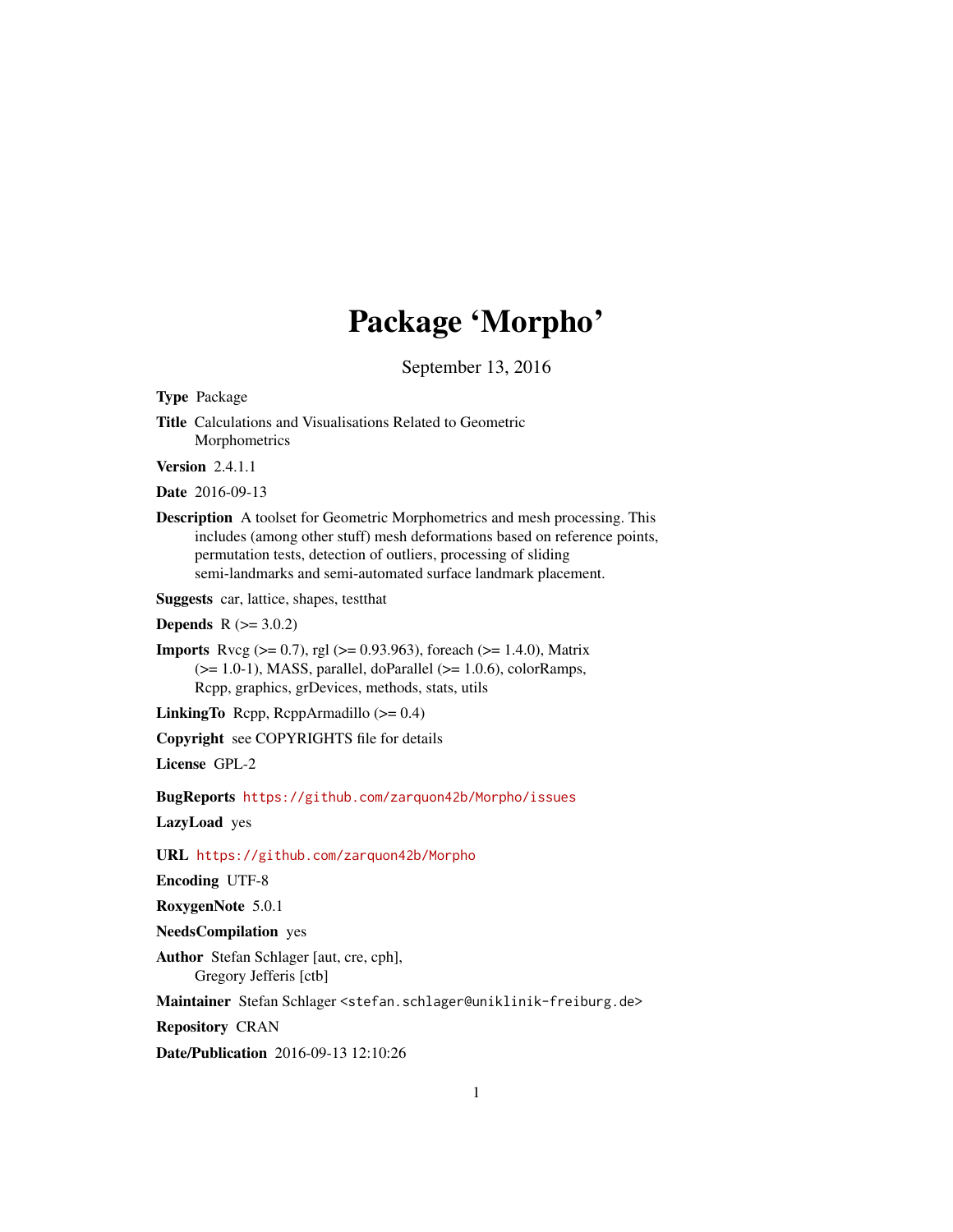# R topics documented:

|              | $\overline{4}$ |
|--------------|----------------|
|              | 5              |
|              | 6              |
|              | $\overline{7}$ |
|              | 8              |
|              | 9              |
|              | 9              |
|              | 10             |
|              | 10             |
|              | 11             |
|              | 12             |
|              | 13             |
|              | 14             |
|              | 14             |
|              | 15             |
|              | 16             |
|              | 17             |
|              | 18             |
| colors       | 20             |
|              | 20             |
|              | 21             |
|              | 24             |
|              | 25             |
|              | 26             |
|              | 27             |
|              | 28             |
|              | 29             |
|              | 30             |
|              | 31             |
|              | 32             |
|              | 35             |
|              | 37             |
|              | 38             |
|              | 39             |
|              | 40             |
|              | 41             |
|              | 42.            |
|              | 44             |
| fixLMtps     | 45             |
|              | 47             |
|              | 47             |
|              | 48             |
|              | 49             |
| getPLSscores | 50             |
|              | 50             |
|              | 51             |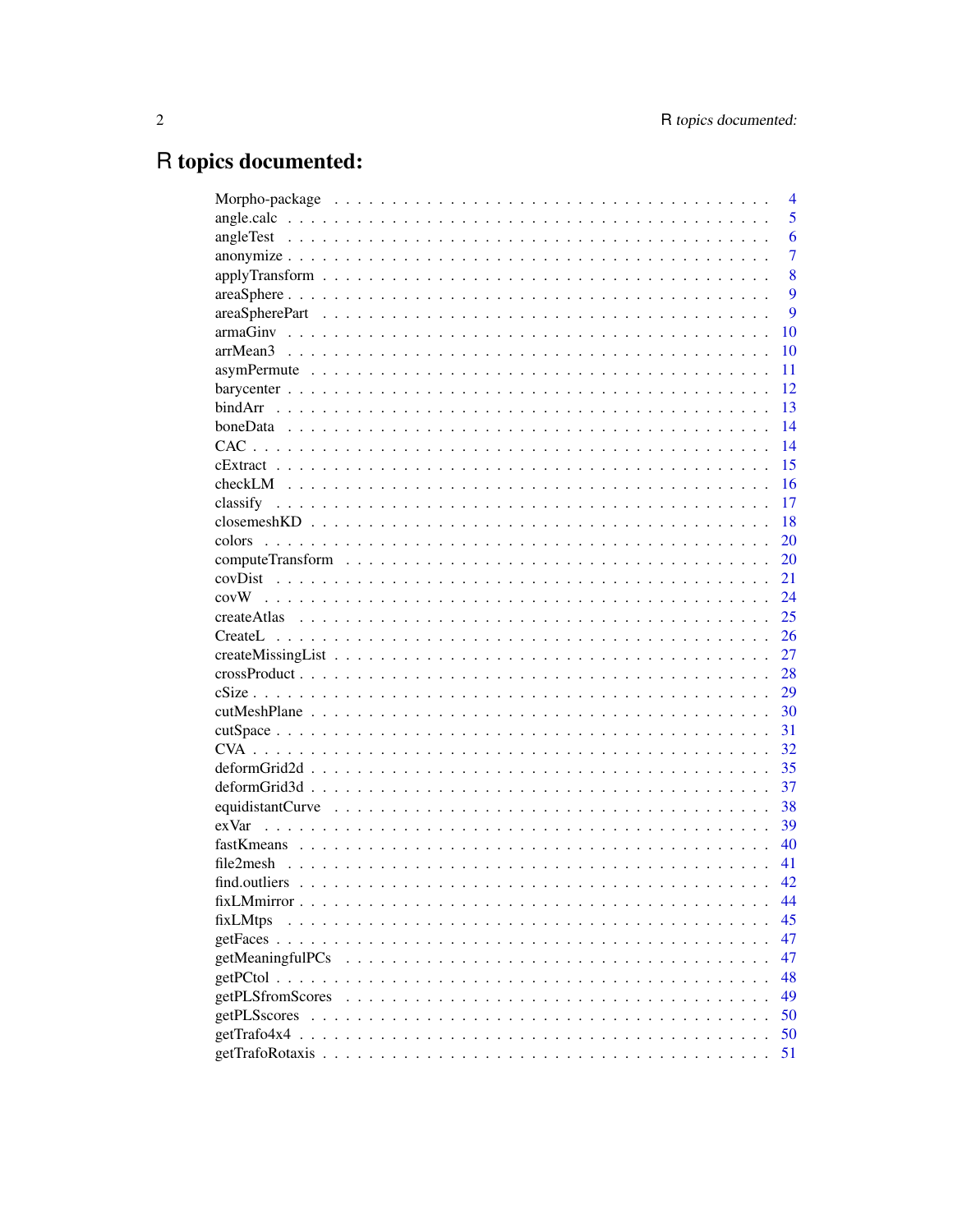|                    | 52 |
|--------------------|----|
|                    | 54 |
|                    | 55 |
| <i>invertFaces</i> | 56 |
|                    | 57 |
|                    | 58 |
| lineplot           | 58 |
|                    | 59 |
|                    | 60 |
|                    | 61 |
|                    | 61 |
|                    | 62 |
|                    | 63 |
|                    | 64 |
|                    | 67 |
| meshres            | 68 |
|                    | 68 |
|                    | 69 |
|                    | 70 |
|                    | 72 |
|                    | 73 |
|                    | 73 |
|                    | 74 |
|                    | 75 |
|                    | 76 |
|                    | 77 |
|                    | 79 |
|                    | 81 |
|                    | 82 |
|                    | 83 |
|                    | 84 |
|                    | 86 |
|                    | 87 |
|                    | 88 |
|                    | 89 |
|                    | 90 |
|                    | 90 |
| proc.weight        | 92 |
|                    | 93 |
| ProcGPA            | 94 |
|                    | 96 |
|                    | 99 |
| qqmat              |    |
|                    |    |
|                    |    |
| ray2mesh           |    |
|                    |    |
|                    |    |
|                    |    |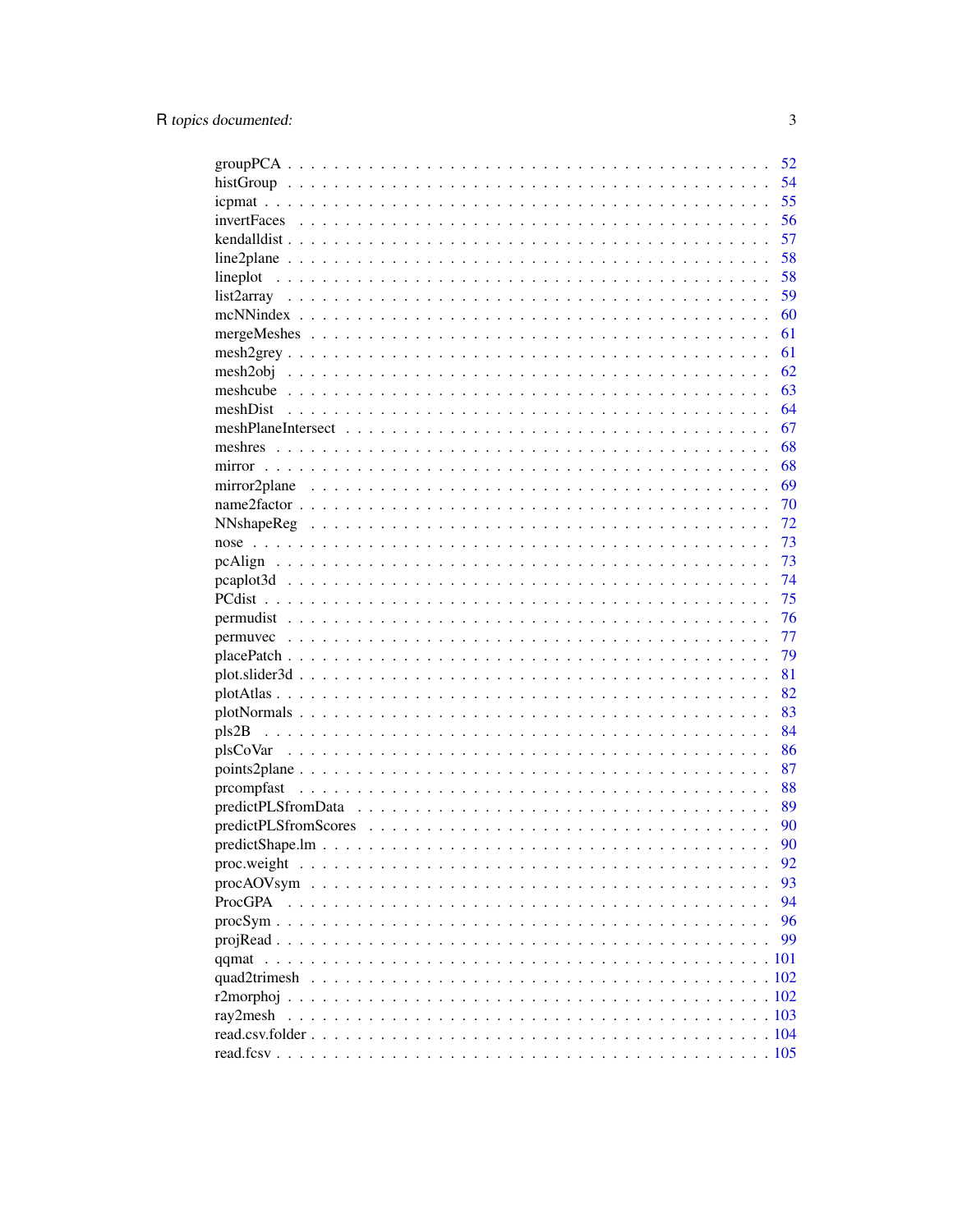<span id="page-3-0"></span>

| retroDeform3d<br>rotaxis3d |
|----------------------------|
|                            |
|                            |
|                            |
|                            |
|                            |
|                            |
|                            |
|                            |
|                            |
|                            |
|                            |
|                            |
|                            |
|                            |
|                            |
|                            |
|                            |
|                            |
|                            |
|                            |
|                            |
|                            |
|                            |
|                            |
|                            |
|                            |
|                            |
|                            |
|                            |
|                            |

Morpho-package *A toolbox providing methods for data-acquisition, visualisation and statistical methods related to Geometric Morphometrics and shape analysis*

### Description

A toolbox for Morphometric calculations. Including sliding operations for Semilandmarks, importing, exporting and manipulating of 3D-surface meshes and semi-automated placement of surface landmarks.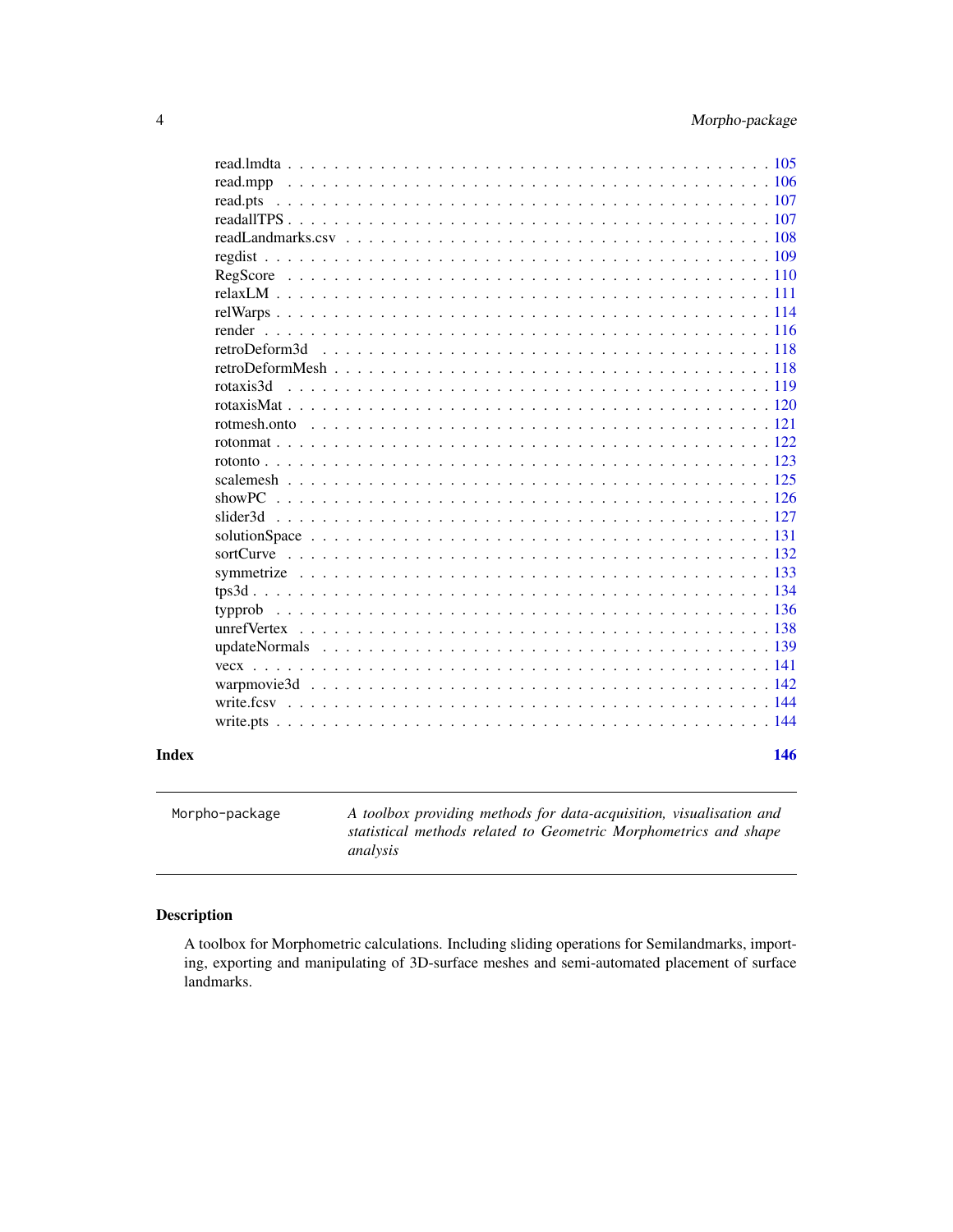#### <span id="page-4-0"></span>angle.calc 5

### Details

| Package:  | Morpho     |
|-----------|------------|
| Type:     | Package    |
| Version:  | 2.4.1.1    |
| Date:     | 2016-09-13 |
| License:  | GPL        |
| LazyLoad: | yes        |

### Note

The pdf-version of Morpho-help can be obtained from CRAN on [https://cran.r-project.org/](https://cran.r-project.org/package=Morpho) [package=Morpho](https://cran.r-project.org/package=Morpho)

For more advanced operations on triangular surface meshes, check out my package Rvcg: [https:](https://cran.r-project.org/package=Rvcg) [//cran.r-project.org/package=Rvcg](https://cran.r-project.org/package=Rvcg) or the code repository on github [https://github.com/](https://github.com/zarquon42b/Rvcg) [zarquon42b/Rvcg](https://github.com/zarquon42b/Rvcg)

#### Author(s)

Stefan Schlager <stefan.schlager@uniklinik-freiburg.de>

Maintainer: Stefan Schlager <stefan.schlager@uniklinik-freiburg.de>

#### References

Schlager S. 2013. Soft-tissue reconstruction of the human nose: population differences and sexual dimorphism. PhD thesis, Universitätsbibliothek Freiburg. URL: [http://www.freidok.uni-freibu](http://www.freidok.uni-freiburg.de/volltexte/9181/)rg. [de/volltexte/9181/](http://www.freidok.uni-freiburg.de/volltexte/9181/).

angle.calc *calculate angle between two vectors*

### Description

calculates unsigned angle between two vectors

### Usage

```
angle.calc(x, y)
```
### Arguments

| numeric vector (or matrix to be interpreted as vector)                     |
|----------------------------------------------------------------------------|
| numeric vector (or matrix to be interpreted as vector) of same length as x |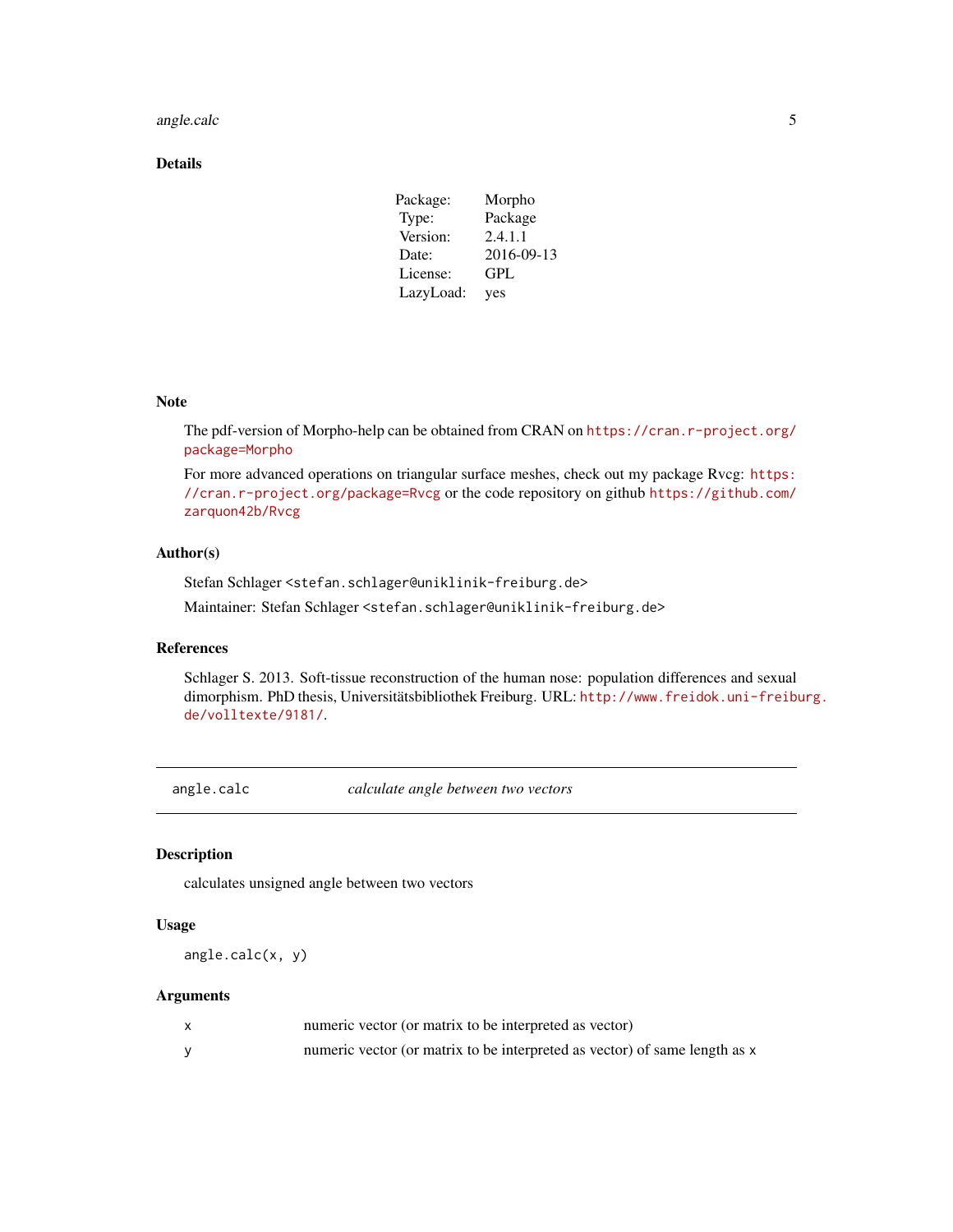### Value

angle between x and y in radians.

### Examples

```
#calculate angle between two centered and
# superimposed landmark configuration
data(boneData)
opa <- rotonto(boneLM[,,1],boneLM[,,2])
angle.calc(opa$X, opa$Y)
```
<span id="page-5-1"></span>angleTest *Test whether the direction of two vectors is similar*

### Description

Test whether the direction of two vectors is similar

#### Usage

angleTest(x, y)

#### Arguments

| х | vector |
|---|--------|
| У | vector |

#### Details

Under the assumption of all (normalized) n-vectors being represented by an n-dimensional hypersphere, the probability of the angle between two vectors is <= the measured values can be estimated as the area of a cap defined by that angle and divided by the hypersphere's complete surface area.

### Value

| a list with |                                                                                                                                 |
|-------------|---------------------------------------------------------------------------------------------------------------------------------|
| angle       | angle between vectors                                                                                                           |
| p.value     | p-value for the probability that the angle between two random vectors is smaller<br>or equal to the one calculated from x and y |

### References

S. Li , 2011. Concise Formulas for the Area and Volume of a Hyperspherical Cap. Asian Journal of Mathematics & Statistics, 4: 66-70.

<span id="page-5-0"></span>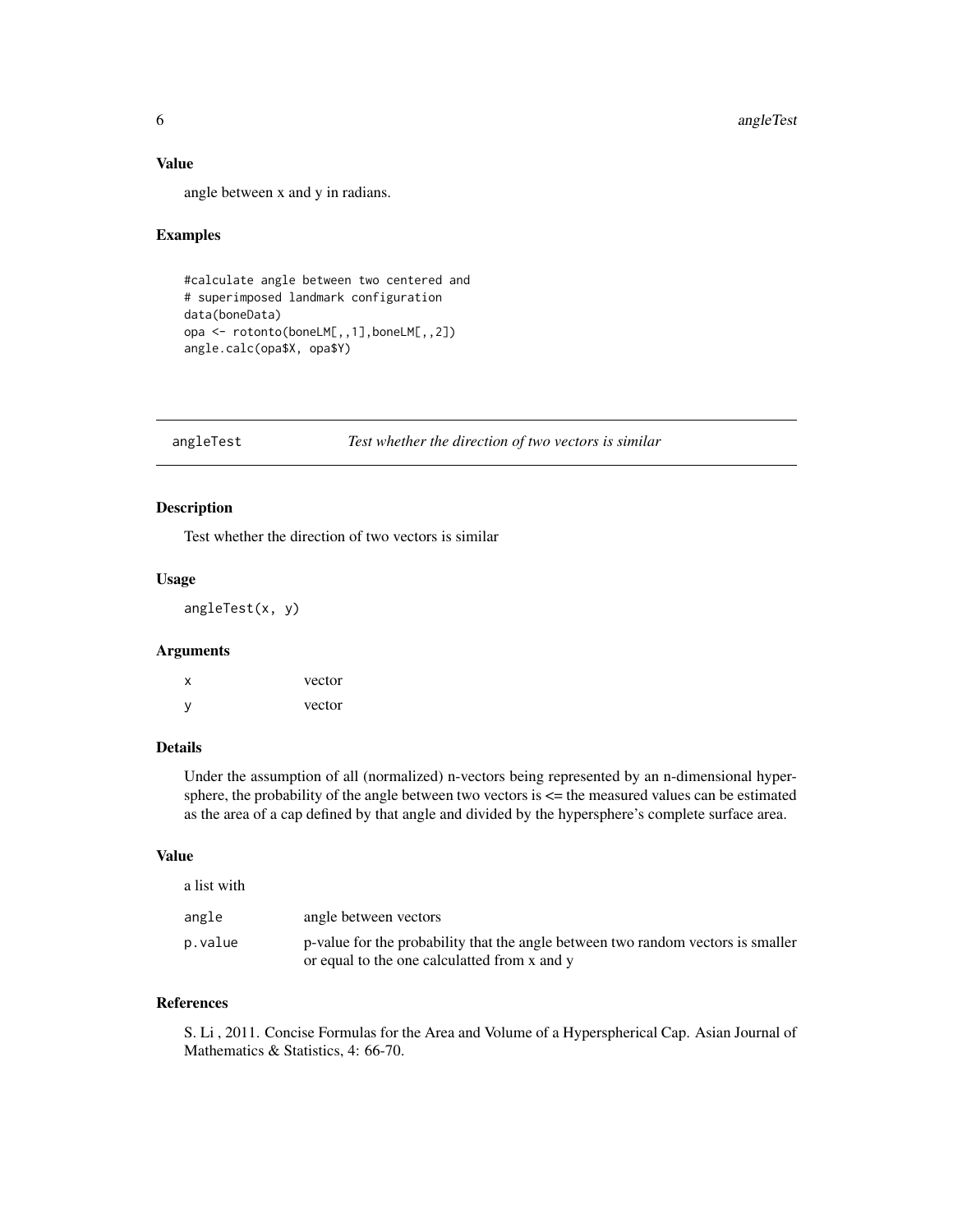### <span id="page-6-0"></span>anonymize 7

### Examples

```
x \leftarrow c(1,0); y \leftarrow c(1,1) # for a circle this should give us p = 0.25 as the angle between vectors
## is pi/4 and for any vector the segment +-pi/4 covers a quarter of the circle
angleTest(x,y)
```

| anonymize |  |
|-----------|--|

*Replace ID-strings of data and associated files.* 

#### Description

Replace ID-strings with for digits - e.g. for blind observer error testing.

### Usage

```
anonymize(data, remove, path = NULL, dest.path = NULL, ext = ".ply",
  split = ",", levels = TRUE, prefix = NULL, suffix = NULL,
  sample = TRUE)
```
### Arguments

| data      | Named array, matrix or vector containing data.                                                                                                           |
|-----------|----------------------------------------------------------------------------------------------------------------------------------------------------------|
| remove    | integer: which entry (separated by split) of the name is to be removed                                                                                   |
| path      | Path of associated files to be copied to renamed versions.                                                                                               |
| dest.path | where to put renamed files.                                                                                                                              |
| ext       | file extension of files to be renamed.                                                                                                                   |
| split     | character: by which to split specimen-ID                                                                                                                 |
| levels    | logical: if a removed entry is to be treated as a factor. E.g. if one specimen has<br>a double entry, the anonymized versions will be named accordingly. |
| prefix    | character: prefix before the alias string.                                                                                                               |
| suffix    | character: suffix after the alias ID-string.                                                                                                             |
| sample    | logical: whether to randomize alias ID-string.                                                                                                           |
|           |                                                                                                                                                          |

### Value

| data      | data with names replaced               |
|-----------|----------------------------------------|
| anonymkey | map of original name and replaced name |

### Examples

anonymize(iris,remove=1)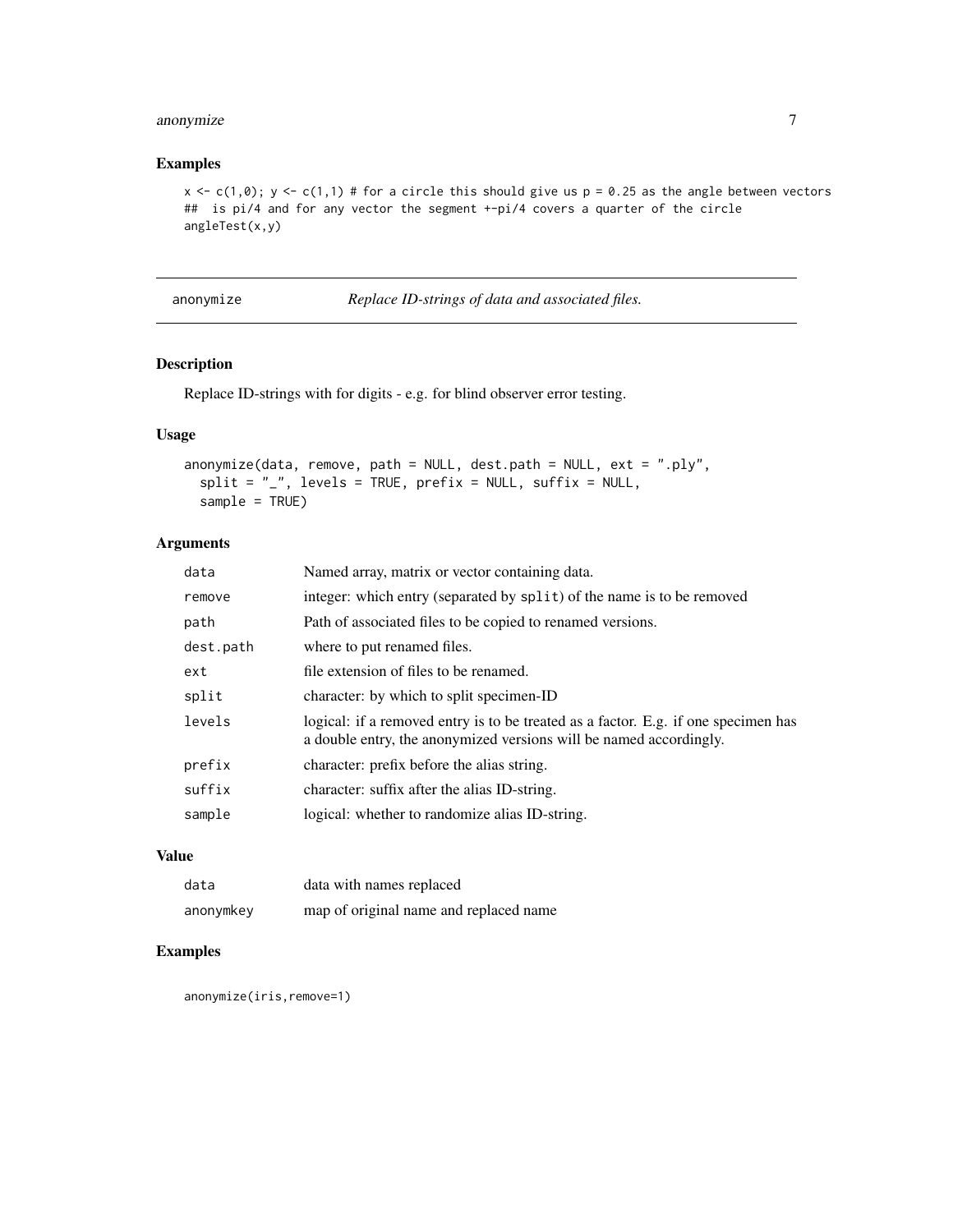<span id="page-7-0"></span>

apply affine transformation to data

#### Usage

```
applyTransform(x, trafo, inverse, threads)
## S3 method for class 'matrix'
applyTransform(x, trafo, inverse = FALSE, threads = 1)## S3 method for class 'mesh3d'
applyTransform(x, trafo, inverse = FALSE, threads = 1)## Default S3 method:
applyTransform(x, trafo, inverse = FALSE, threads = 1)
```
### Arguments

| <b>X</b> | matrix or mesh3d                                                                                                 |
|----------|------------------------------------------------------------------------------------------------------------------|
| trafo    | 4x4 transformation matrix or an object of class "tpsCoeff"                                                       |
| inverse  | logical: if TRUE, the inverse of the transformation is applied (for TPS coeffi-<br>cients have to be recomputed) |
| threads  | threads to be used for parallel execution in tps deformation.                                                    |

### Value

the transformed object

### See Also

[rotonto,](#page-122-1) link{rotmesh.onto}, [tps3d,](#page-133-1) [computeTransform](#page-19-1)

```
data(boneData)
rot <- rotonto(boneLM[,,1],boneLM[,,2])
trafo <- getTrafo4x4(rot)
boneLM2trafo <- applyTransform(boneLM[,,2],trafo)
```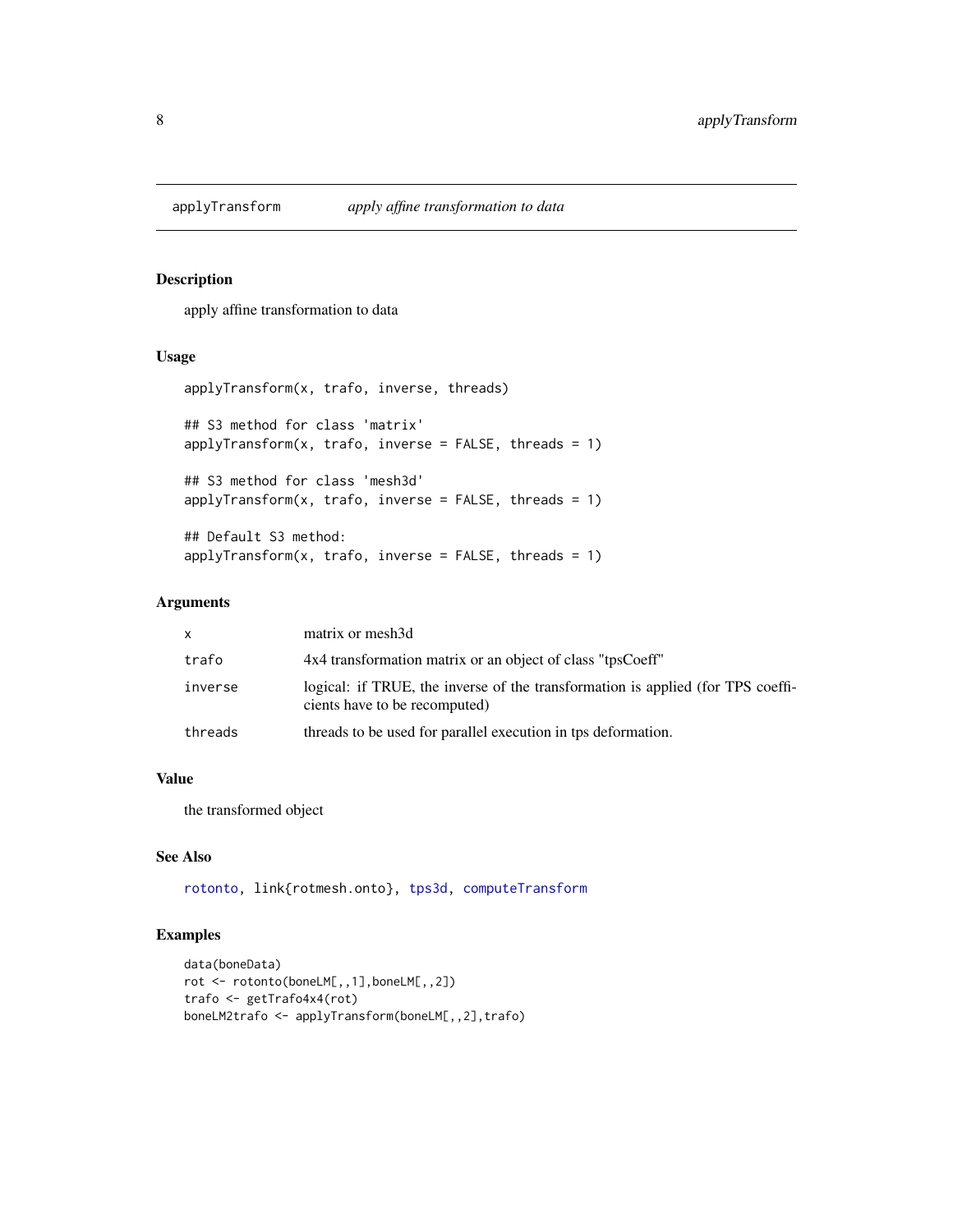<span id="page-8-0"></span>

compute the area of an n-dimensional hypersphere

### Usage

 $areaSphere(n, r = 1)$ 

### Arguments

| dimensionality of space the hypersphere is embedded in (e.g. 3 for a 3D-sphere) |
|---------------------------------------------------------------------------------|
| radius of the sphere                                                            |

#### Value

returns the area

#### Examples

areaSphere(2) #gives us the circumference of a circle of radius 1

areaSpherePart *compute the area of an n-dimensional hypersphere cap*

### Description

compute the area of an n-dimensional hypersphere cap

### Usage

 $areaSpherePart(n, phi, r = 1)$ 

#### Arguments

|     | dimensionality of space the hypersphere is embedded in $(e.g. 3 for a 3D-sphere)$ |
|-----|-----------------------------------------------------------------------------------|
| phi | angle between vectors defining the cone                                           |
|     | radius of the sphere                                                              |

### Value

returns the area of the hypersphere cap

```
areaSpherePart(2,pi/2) # covers half the area of a circle
```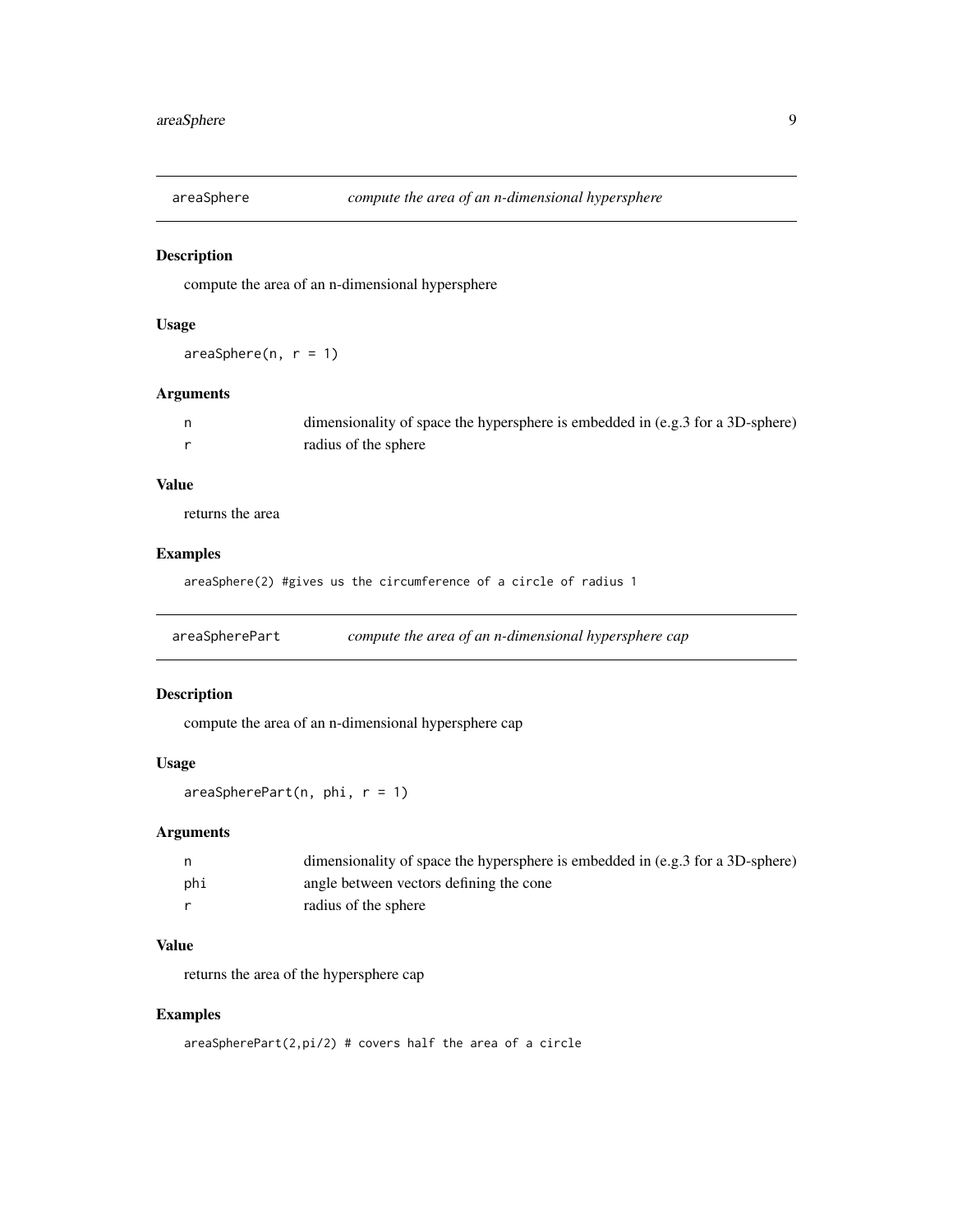<span id="page-9-0"></span>

a simple wrapper to call Armadillo's pinv function

### Usage

 $armaGinv(x, tol = NULL)$ 

### Arguments

|     | numeric matrix                                   |
|-----|--------------------------------------------------|
| tol | numeric: maximum singular value to be considered |

### Value

Pseudo-inverse

#### Examples

 $mat < - matrix(rnorm(12), 3, 4)$ pinvmat <- armaGinv(mat)

| arrMean3 | calculate mean of an array |
|----------|----------------------------|
|          |                            |

### Description

calculate mean of a 3D-array (e.g. containing landmarks) (fast) using the Armadillo C++ Backend

### Usage

arrMean3(arr)

### Arguments

arr k x m x n dimensional numeric array

### Value

matrix of dimensions k x m.

### Note

this is the same as apply(arr, 1:2, mean), only faster for large configurations.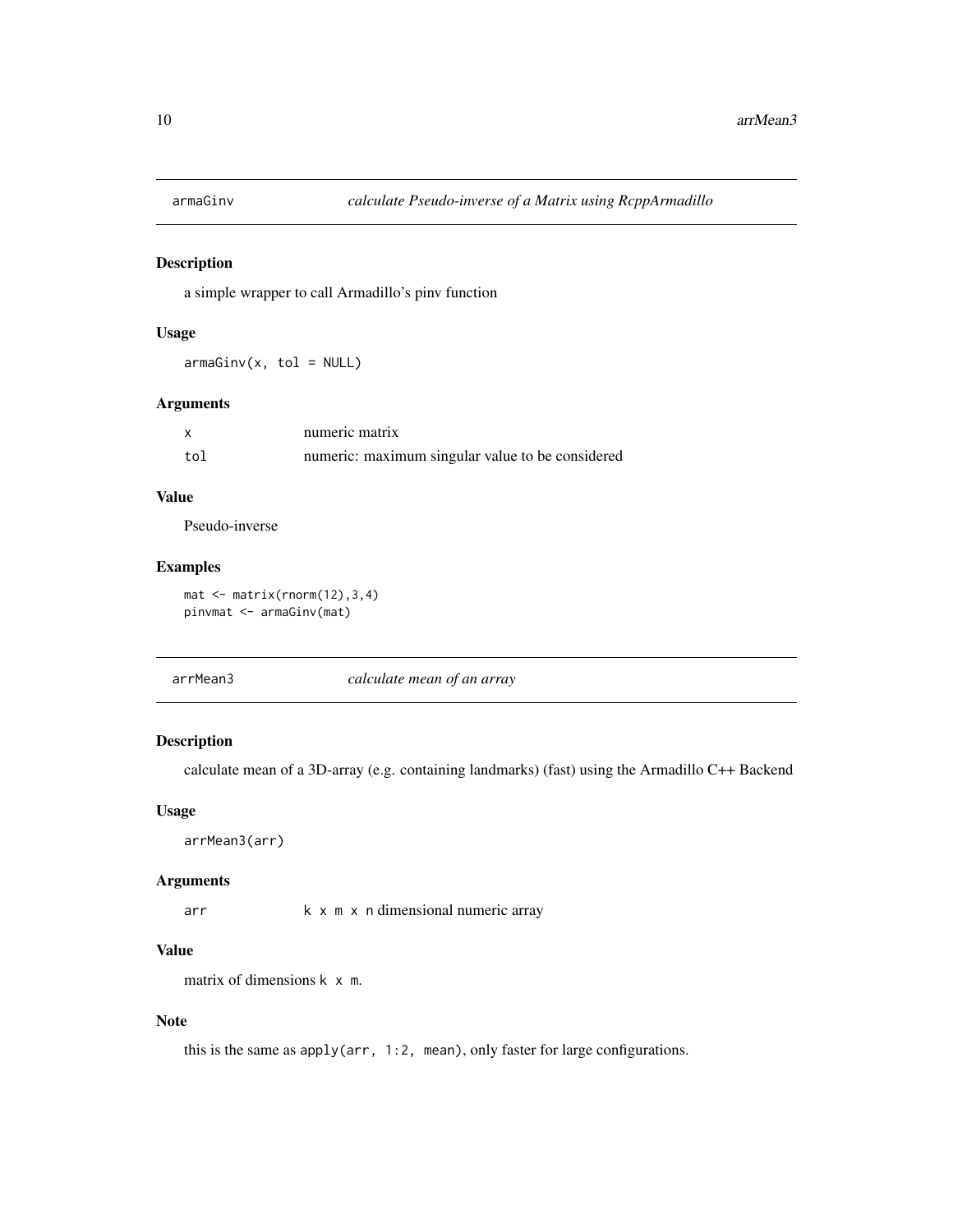### <span id="page-10-0"></span>asymPermute 11

#### Examples

```
data(boneData)
proc <- ProcGPA(boneLM, silent = TRUE)
mshape <- arrMean3(proc$rotated)
```

| asymPermute | Assess differences in amount and direction of asymmetric variation |
|-------------|--------------------------------------------------------------------|
|             | ( <i>only object symmetry</i> )                                    |

#### Description

Assess differences in amount and direction of asymmetric variation (only object symmetry)

#### Usage

```
asymPermute(x, groups, rounds = 1000, which = NULL)
```
#### Arguments

| $\mathsf{X}$ | object of class symproc result from calling procSym with pairedLM specified                                            |
|--------------|------------------------------------------------------------------------------------------------------------------------|
| groups       | factors determining grouping.                                                                                          |
| rounds       | number of permutations                                                                                                 |
| which        | select which factorlevels to use, if NULL, all pairwise differences will be as-<br>sessed after shuffling pooled data. |

#### Value

| dist       | difference between vector lengths of group means                                      |
|------------|---------------------------------------------------------------------------------------|
| angle      | angle (in radians) between vectors of group specific asymmetric deviation             |
| means      | actual group averages                                                                 |
| p.dist     | p-value obtained by comparing the actual distance to randomly acquired dis-<br>tances |
| p.angle    | p-value obtained by comparing the actual angle to randomly acquired angles            |
| permudist  | vector containing differences between random group means' vector lenghts              |
| permuangle | vector containing angles between random group means' vectors                          |
| groupmeans | array with asymmetric displacement per group                                          |
| levels     | character vector containing the factors used                                          |

#### Note

This test is only sensible if between-group differences concerning directional asymmetry have been established (e.g. by applying a MANOVA on the "asymmetric" PCscores (see also [procSym](#page-95-1)) and one wants to test whether these can be attributed to differences in amount and/or direction of asymmetric displacement. Careful interpretation for very small amounts of directional asymmetry is advised. The Null-Hypothesis is that we have the same directional asymmetry in both groups. If you want to test whether the angle between groups is similar, please use [angleTest](#page-5-1).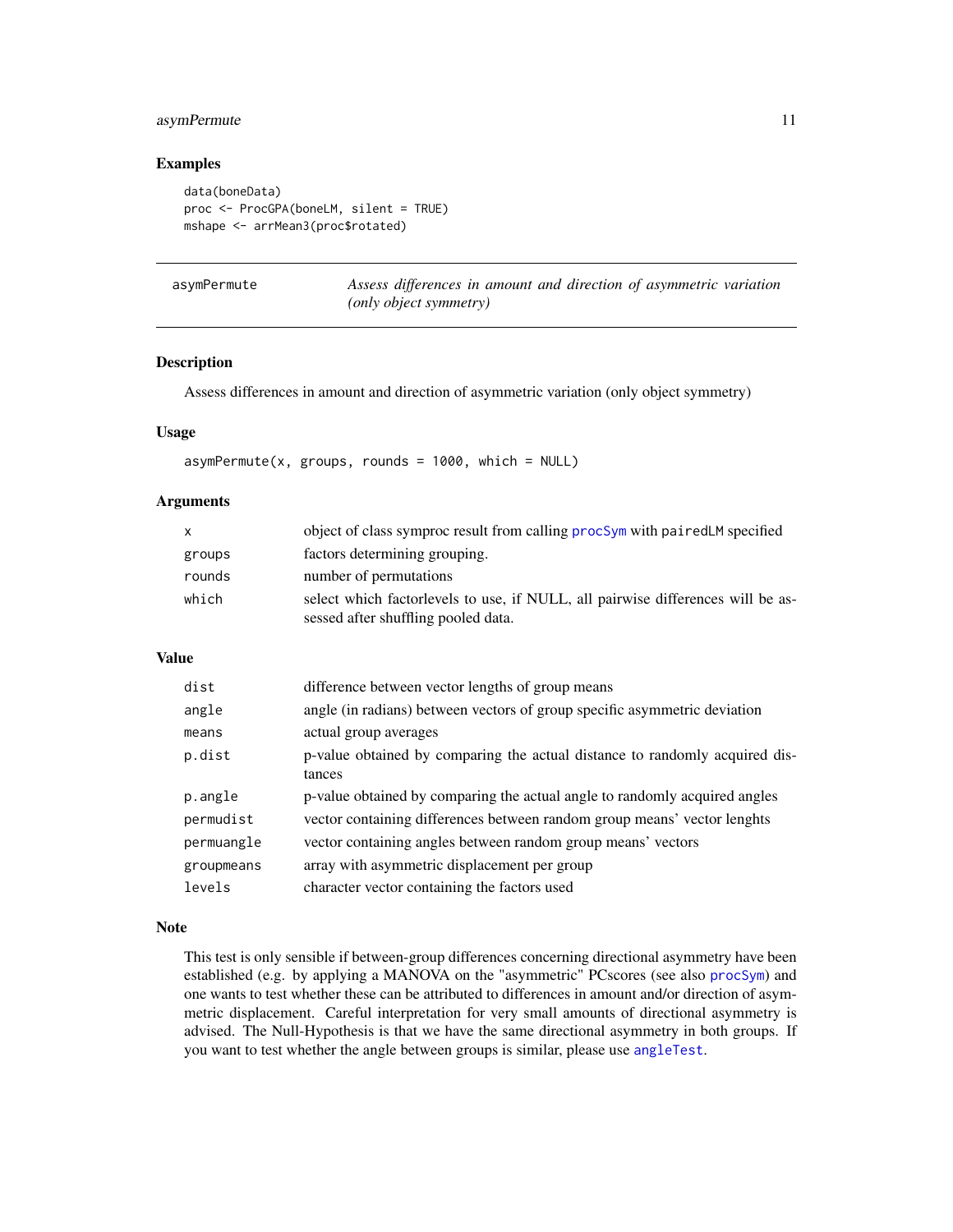### <span id="page-11-0"></span>See Also

[procSym](#page-95-1)

barycenter *calculates the barycenters for all faces of a triangular mesh*

### Description

calculates the barycenters for all faces of a triangular mesh

### Usage

```
barycenter(mesh)
```
#### Arguments

mesh triangular mesh of class 'mesh3d'

#### Value

k x 3 matrix of barycenters for all k faces of input mesh.

### See Also

[closemeshKD](#page-17-1)

### Examples

require(rgl) data(nose) bary <- barycenter(shortnose.mesh) ## Not run: ##visualize mesh wire3d(shortnose.mesh) # visualize barycenters points3d(bary, col=2) ## now each triangle is equipped with a point in its barycenter

## End(Not run)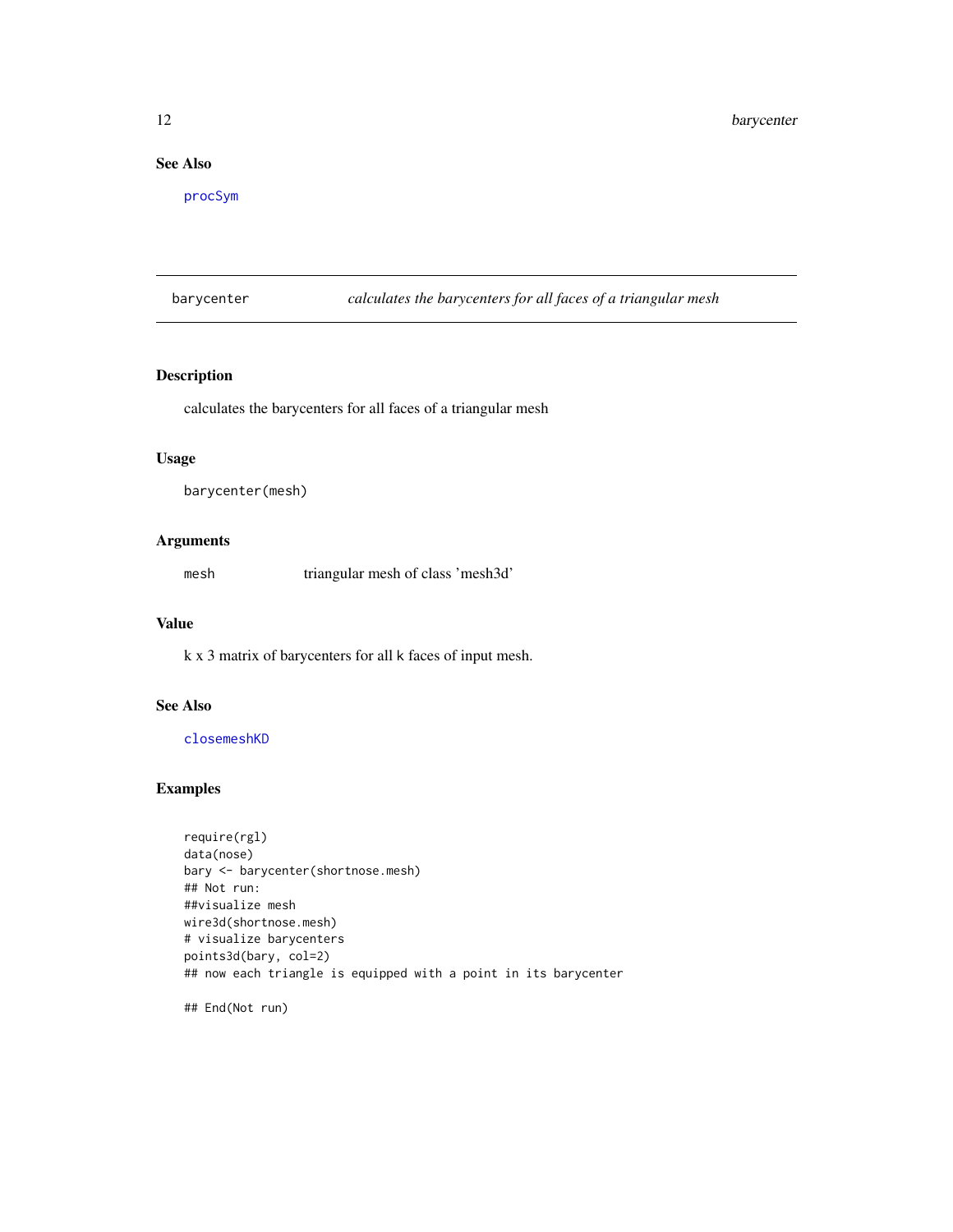<span id="page-12-0"></span>

concatenate multiple 3-dimensional arrays and/or 2-dimensional matrices to one big array

### Usage

 $bindArr(..., along = 1)$ 

#### Arguments

| along                   | dimension along which to concatenate.                                                                                                         |
|-------------------------|-----------------------------------------------------------------------------------------------------------------------------------------------|
| $\cdot$ $\cdot$ $\cdot$ | matrices and/or arrays with appropriate dimensionality to combine to one array,<br>or a single list containing suitable matrices, or arrays). |

#### Details

dimnames, if present and if differing between entries, will be concatenated, separated by a "\_".

#### Value

returns array of combined matrices/arrays

### See Also

[cbind](#page-0-0), [rbind](#page-0-0), [array](#page-0-0)

```
A <- matrix(rnorm(18),6,3)
B \leftarrow matrix(rnorm(18), 6, 3)C \leftarrow matrix(rnorm(18), 6, 3)
```

```
#combine to 3D-array
newArr <- bindArr(A,B,C,along=3)
#combine along first dimension
newArr2 <- bindArr(newArr,newArr,along=1)
```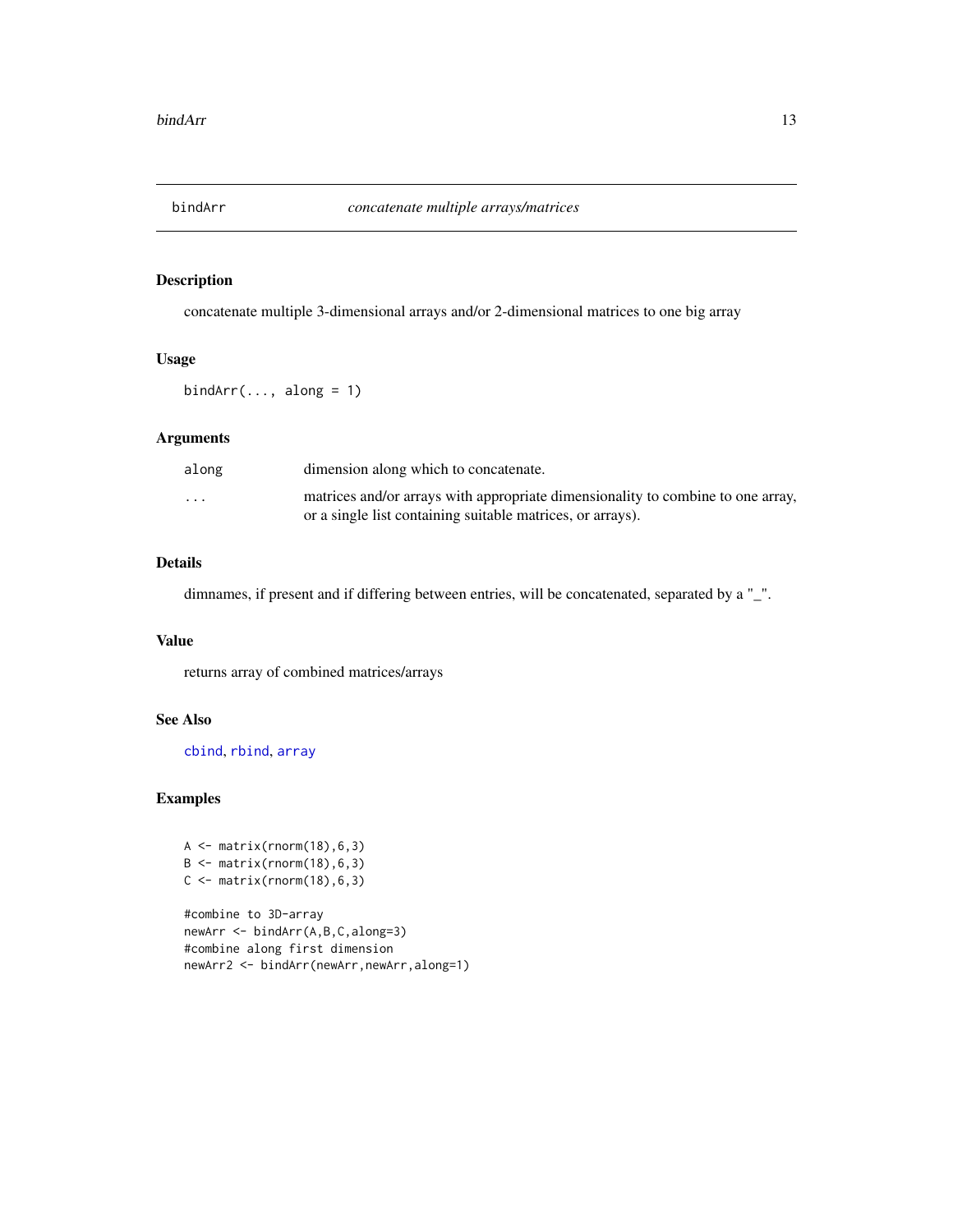<span id="page-13-0"></span>Landmarks on the osseous human nose and a triangular mesh representing this structure.

#### Format

boneLM: A 10x3x80 array containing 80 sets of 3D-landmarks placed on the human osseous nose. skull\_0144\_ch\_fe.mesh: The mesh representing the area of the first individual of boneLM

CAC *calculate common allometric component*

### Description

calculate common allometric component

#### Usage

 $CAC(x, size, groups = NULL, log = FALSE)$ 

### Arguments

| $\mathsf{x}$ | datamatrix (e.g. with PC-scores) or 3D-array with landmark coordinates |
|--------------|------------------------------------------------------------------------|
| size         | vector with Centroid sizes                                             |
| groups       | grouping variable                                                      |
| log          | logical: use log(size)                                                 |

#### Value

| CACscores    | common allometric component scores                        |
|--------------|-----------------------------------------------------------|
| CAC          | common allometric component                               |
| $\mathsf{x}$ | (group-) centered data                                    |
| <b>SC</b>    | CAC reprojected into original space by applying CAC %*% x |
| RSCscores    | residual shape component scores                           |
| <b>RSC</b>   | residual shape components                                 |
| gmeans       | groupmeans                                                |
| <b>CS</b>    | the centroid sizes ( $log$ transformed if $log = TRUE$ )  |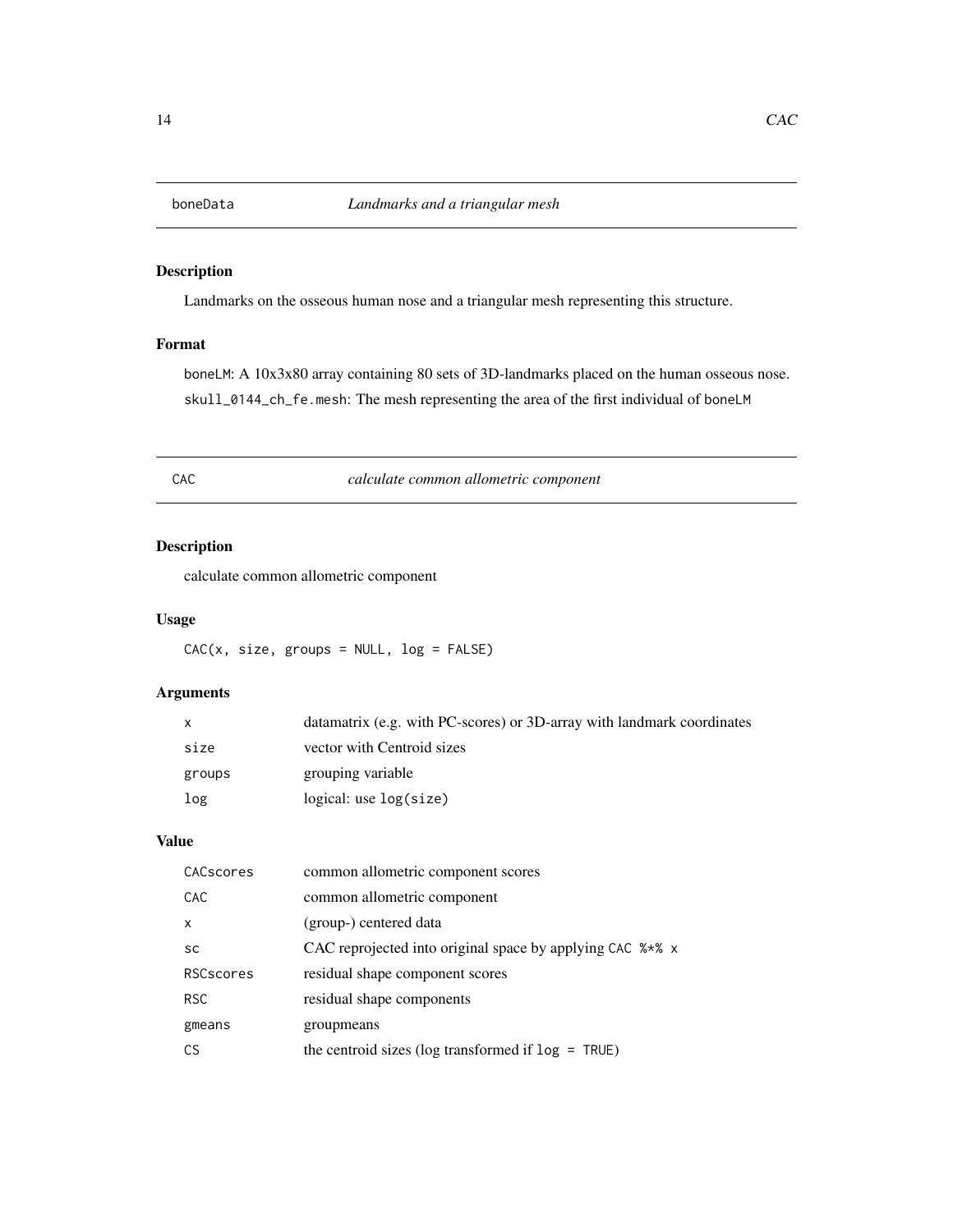#### <span id="page-14-0"></span>cExtract 15

#### References

Mitteroecker P, Gunz P, Bernhard M, Schaefer K, Bookstein FL. 2004. Comparison of cranial ontogenetic trajectories among great apes and humans. Journal of Human Evolution 46(6):679-97.

#### Examples

```
data(boneData)
proc <- procSym(boneLM)
pop.sex <- name2factor(boneLM,which=3:4)
cac <- CAC(proc$rotated,proc$size,pop.sex)
plot(cac$CACscores,cac$size)#plot scores against Centroid size
cor.test(cac$CACscores,cac$size)#check for correlation
#visualize differences between large and small on the sample's consensus
## Not run:
large <- showPC(max(cac$CACscores),cac$CAC,proc$mshape)
small <- showPC(min(cac$CACscores),cac$CAC,proc$mshape)
deformGrid3d(small,large,ngrid=0)
```
## End(Not run)

| cExtract |  |
|----------|--|
|----------|--|

extract information about fixed landmarks, curves and patches from *and atlas generated by "landmark"*

#### Description

After exporting the pts file of the atlas from "landmark" and importing it into R via "read.pts" cExtract gets information which rows of the landmark datasets belong to curves or patches.

### Usage

cExtract(pts.file)

#### Arguments

pts.file either a character naming the path to a pts.file or the name of an object imported via read.pts.

#### Value

returns a list containing the vectors with the indices of matrix rows belonging to the in "landmark" defined curves, patches and fix landmarks and a matrix containing landmark coordinates.

#### Author(s)

Stefan Schlager

#### See Also

[read.lmdta](#page-104-1) ,[read.pts](#page-106-1)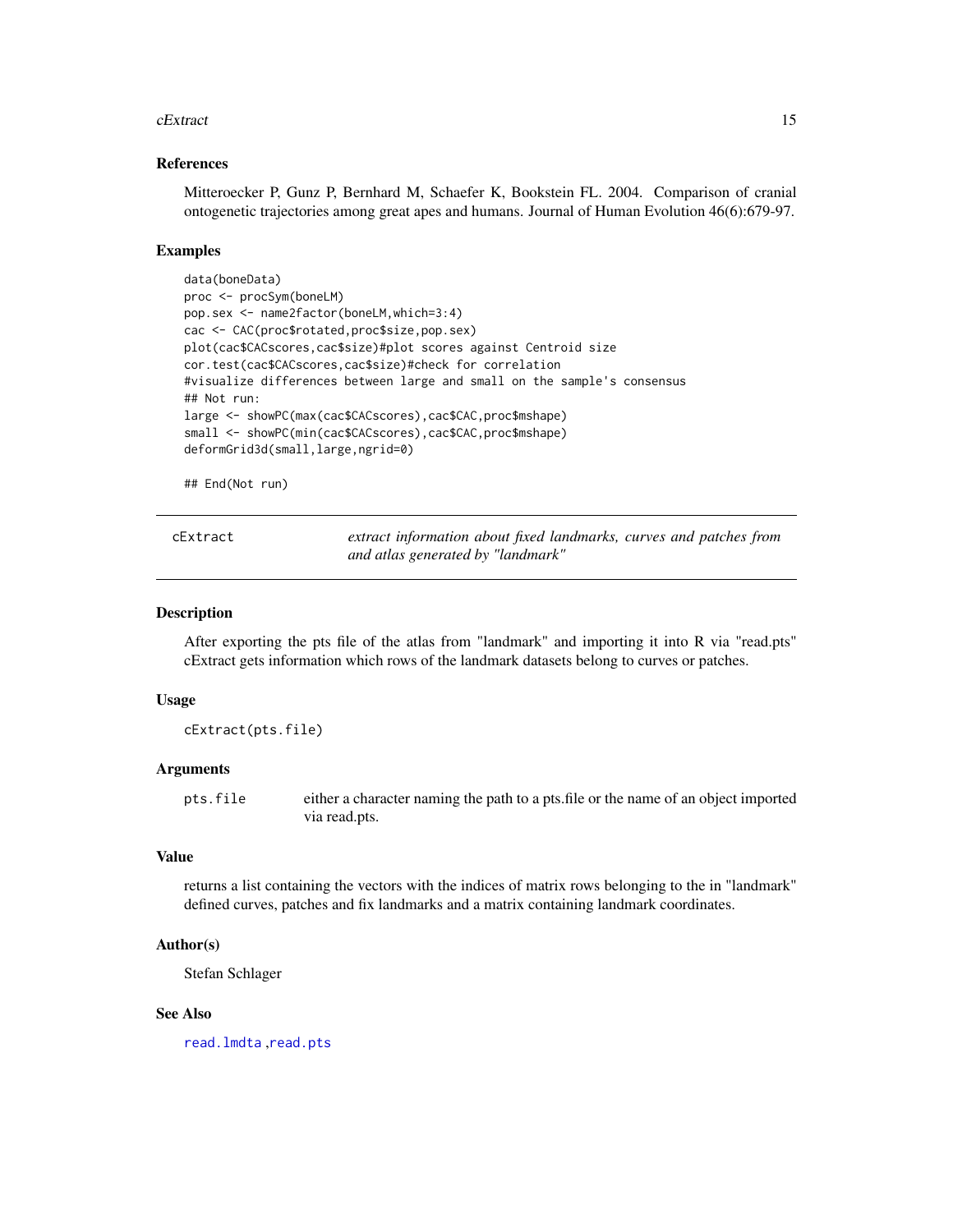<span id="page-15-0"></span>checkLM *Visually browse through a sample rendering its landmarks and corresponding surfaces.*

### Description

Browse through a sample rendering its landmarks and corresponding surfaces. This is handy e.g. to check if the landmark projection using placePatch was successful, and to mark specific specimen.

#### Usage

```
checkLM(dat.array, path = NULL, prefix = "", suffix = ".ply",
 col = "white", pt.size = NULL, alpha = 0.7, begin = 1,render = c("w", "s"), point = c("s", "p"), add = FALSE, Rdata = FALSE,
  atlas = NULL, text.lm = FALSE)
```
### Arguments

| dat.array | array or list containing landmark coordinates.                                                                                                                                                                                                                                         |
|-----------|----------------------------------------------------------------------------------------------------------------------------------------------------------------------------------------------------------------------------------------------------------------------------------------|
| path      | optional character: path to files where surface meshes are stored locally. If not<br>specified only landmarks are displayed.                                                                                                                                                           |
| prefix    | prefix to attach to the filenames extracted from dimnames (dat. array) [[3]]<br>(in case of an array), or names (dat. array) (in case of a list)                                                                                                                                       |
| suffix    | suffix to attach to the filenames extracted from dimnames (dat. $array)[[3]$ ] (in<br>case of an array), or names (dat. array) (in case of a list)                                                                                                                                     |
| col       | mesh color                                                                                                                                                                                                                                                                             |
| pt.size   | size of plotted points/spheres. If point="s". pt. size defines the radius of the<br>spheres. If point="p" it sets the variable size used in point3d.                                                                                                                                   |
| alpha     | value between 0 and 1. Sets transparency of mesh 1=opaque $0=$ fully transpar-<br>ent.                                                                                                                                                                                                 |
| begin     | integer: select a specimen to start with.                                                                                                                                                                                                                                              |
| render    | if render="w", a wireframe will be drawn, else the meshes will be shaded.                                                                                                                                                                                                              |
| point     | how to render landmarks. "s"=spheres, "p"=points.                                                                                                                                                                                                                                      |
| add       | logical: add to existing rgl window.                                                                                                                                                                                                                                                   |
| Rdata     | logical: if the meshes are previously stored as Rdata-files by calling save(), these<br>are simply loaded and rendered. Otherwise it is assumed that the meshes are<br>stored in standard file formats such as PLY, STL or OBJ, that are then imported<br>with the function file2mesh. |
| atlas     | provide object generated by createAtlas to specify coloring of surface patches,<br>curves and landmarks                                                                                                                                                                                |
| text.lm   | logical: number landmarks. Only applicable when atlas=NULL.                                                                                                                                                                                                                            |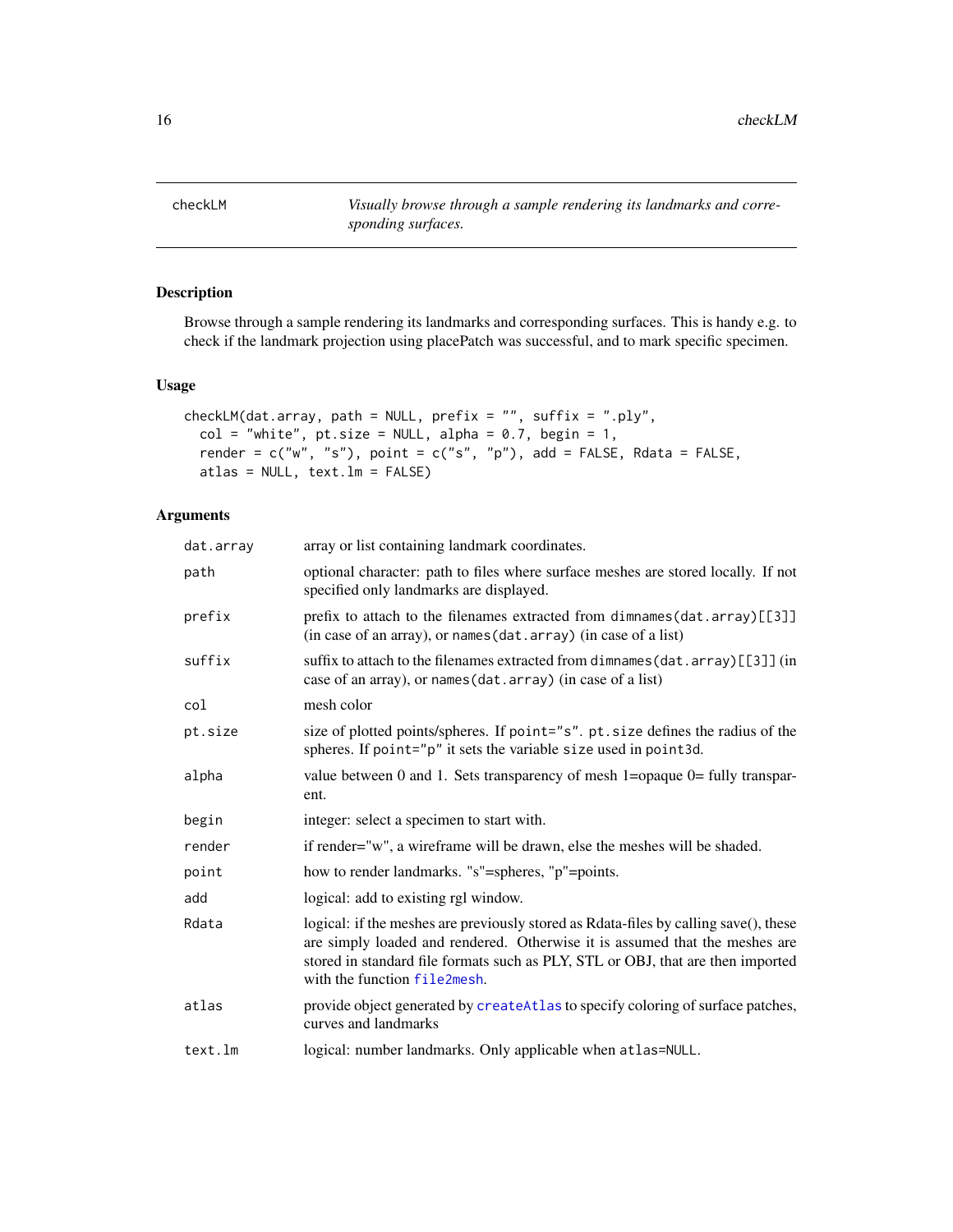#### <span id="page-16-0"></span> $\alpha$  classify  $\alpha$  17

### Value

returns an invisible vector of indices of marked specimen.

### Note

if Rdata=FALSE, the additional command line tools need to be installed ([http://sourceforge.](http://sourceforge.net/projects/morpho-rpackage/files/Auxiliaries/) [net/projects/morpho-rpackage/files/Auxiliaries/](http://sourceforge.net/projects/morpho-rpackage/files/Auxiliaries/))

### See Also

[placePatch,](#page-78-1) [createAtlas,](#page-24-1) [plotAtlas,](#page-81-1)[file2mesh](#page-40-1)

#### Examples

```
data(nose)
###create mesh for longnose
longnose.mesh <- tps3d(shortnose.mesh,shortnose.lm,longnose.lm,threads=1)
### write meshes to disk
save(shortnose.mesh, file="shortnose")
save(longnose.mesh, file="longnose")
## create landmark array
data <- bindArr(shortnose.lm, longnose.lm, along=3)
dimnames(data)[[3]] <- c("shortnose", "longnose")
## Not run:
checkLM(data, path="./",Rdata=TRUE, suffix="")
## End(Not run)
## now visualize by using an atlas:
atlas <- createAtlas(shortnose.mesh, landmarks =
           shortnose.lm[c(1:5,20:21),],
patch=shortnose.lm[-c(1:5,20:21),])
## Not run:
checkLM(data, path="./",Rdata=TRUE, suffix="", atlas=atlas)
## End(Not run)
```

| classitv |  |  |
|----------|--|--|
|          |  |  |

classify *classify specimen based on between-group PCA or CVA or typprob-Class*

### Description

classify specimen based on between-group PCA, CVA or typprobClass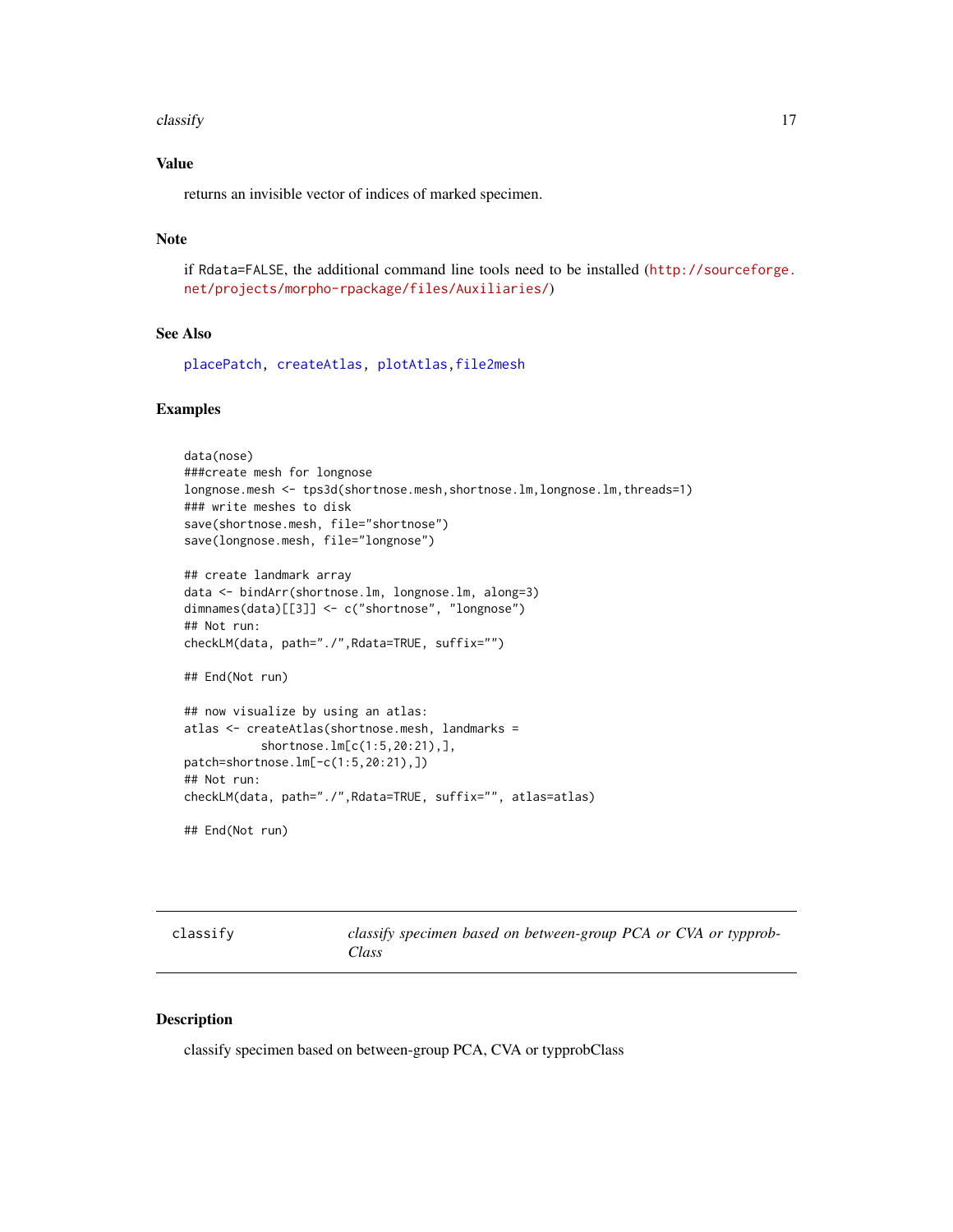### Usage

```
\text{classify}(x, cv = \text{TRUE})## S3 method for class 'bgPCA'
\text{classify}(x, cv = \text{TRUE})## S3 method for class 'CVA'
classify(x, cv = T)
## S3 method for class 'typprob'
\text{classify}(x, cv = \text{TRUE})
```
### Arguments

| $\times$ | result of groupPCA, CVA or typprobClass          |
|----------|--------------------------------------------------|
| CV       | logical: use cross-validated scores if available |

### Value

| class                                                                         | classification result      |  |
|-------------------------------------------------------------------------------|----------------------------|--|
| groups                                                                        | original grouping variable |  |
| for object of CVA and typprob, also the posterior probabilities are returned. |                            |  |

#### See Also

[CVA](#page-31-1)[,groupPCA,](#page-51-1) [typprobClass](#page-135-1)

<span id="page-17-1"></span>closemeshKD *Project coordinates onto a target triangular surface mesh.*

### Description

For a set of 3D-coordinates the closest matches on a target surface are determined and normals at as well as distances to that point are calculated.

### Usage

```
closemeshKD(x, mesh, k = 50, sign = FALSE, barycoords = FALSE,
  cores = 1, method = 0, ...)
```
<span id="page-17-0"></span>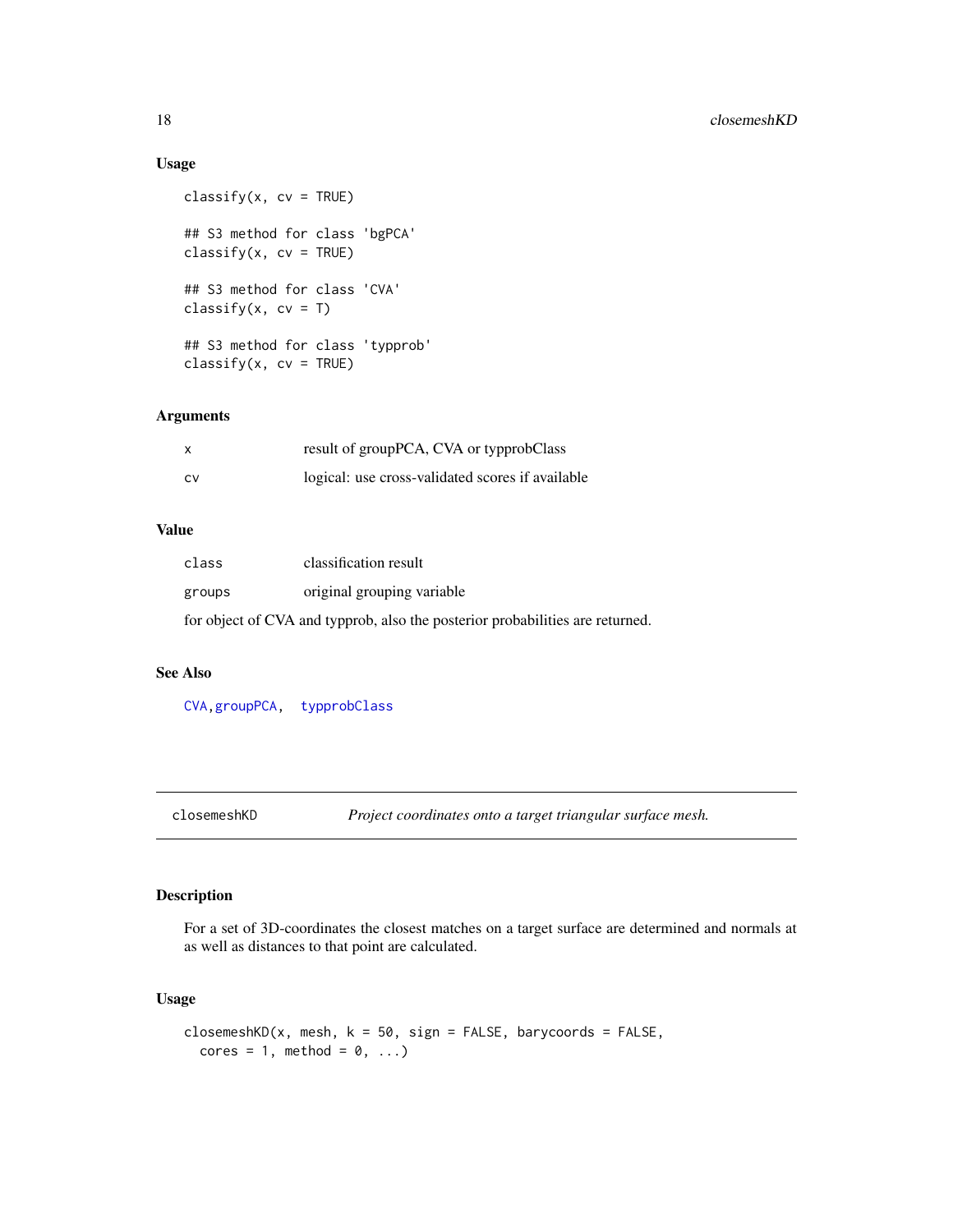#### closemeshKD 19

#### Arguments

| $\mathsf{x}$ | k x 3 matrix containing 3D-coordinates or object of class mesh3d.                                                                             |
|--------------|-----------------------------------------------------------------------------------------------------------------------------------------------|
| mesh         | triangular surface mesh stored as object of class mesh3d.                                                                                     |
| k            | neighbourhood of kd-tree to search - the larger, the slower - but the more likely<br>the absolutely closest point is hit.                     |
| sign         | logical: if TRUE, signed distances are returned.                                                                                              |
| barycoords   | logical: if TRUE, barycentric coordinates of the hit points are returned.                                                                     |
| cores        | integer: how many cores to use for the search algorithm.                                                                                      |
| method       | integer: either $0$ or $1$ , if $0$ ordinary Euclidean distance is used, if $1$ , the distance<br>suggested by Moshfeghi(1994) is calculated. |
| $\ddotsc$    | additional arguments. currently unavailable.                                                                                                  |

### Details

The search for the clostest point is designed as follows: Calculate the barycenter of each target face. For each coordinate of x, determine the k closest barycenters and calculate the distances to the closest point on these faces.

#### Value

returns an object of class mesh3d. with:

| vb      | 4xn matrix containing n vertices as homolougous coordinates                                                                                                                                                                                                                                                                      |  |
|---------|----------------------------------------------------------------------------------------------------------------------------------------------------------------------------------------------------------------------------------------------------------------------------------------------------------------------------------|--|
| normals | 4xn matrix containing vertex normals                                                                                                                                                                                                                                                                                             |  |
| quality | vector: containing distances to target. In case of method=1, this is not the Eu-<br>clidean distance but the distance of the reference point to the faceplane (orthog-<br>onally projected) plus the distance to the closest point on one of the face's edges<br>(the target point). See the literature cited below for details. |  |
| it      | 4xm matrix containing vertex indices forming triangular faces. Only available,<br>when x is a mesh                                                                                                                                                                                                                               |  |

#### Author(s)

Stefan Schlager

#### References

Baerentzen, Jakob Andreas. & Aanaes, H., 2002. Generating Signed Distance Fields From Triangle Meshes. Informatics and Mathematical Modelling.

Moshfeghi M, Ranganath S, Nawyn K. 1994. Three-dimensional elastic matching of volumes IEEE Transactions on Image Processing: A Publication of the IEEE Signal Processing Society 3:128-138.

### See Also

[ply2mesh](#page-40-2)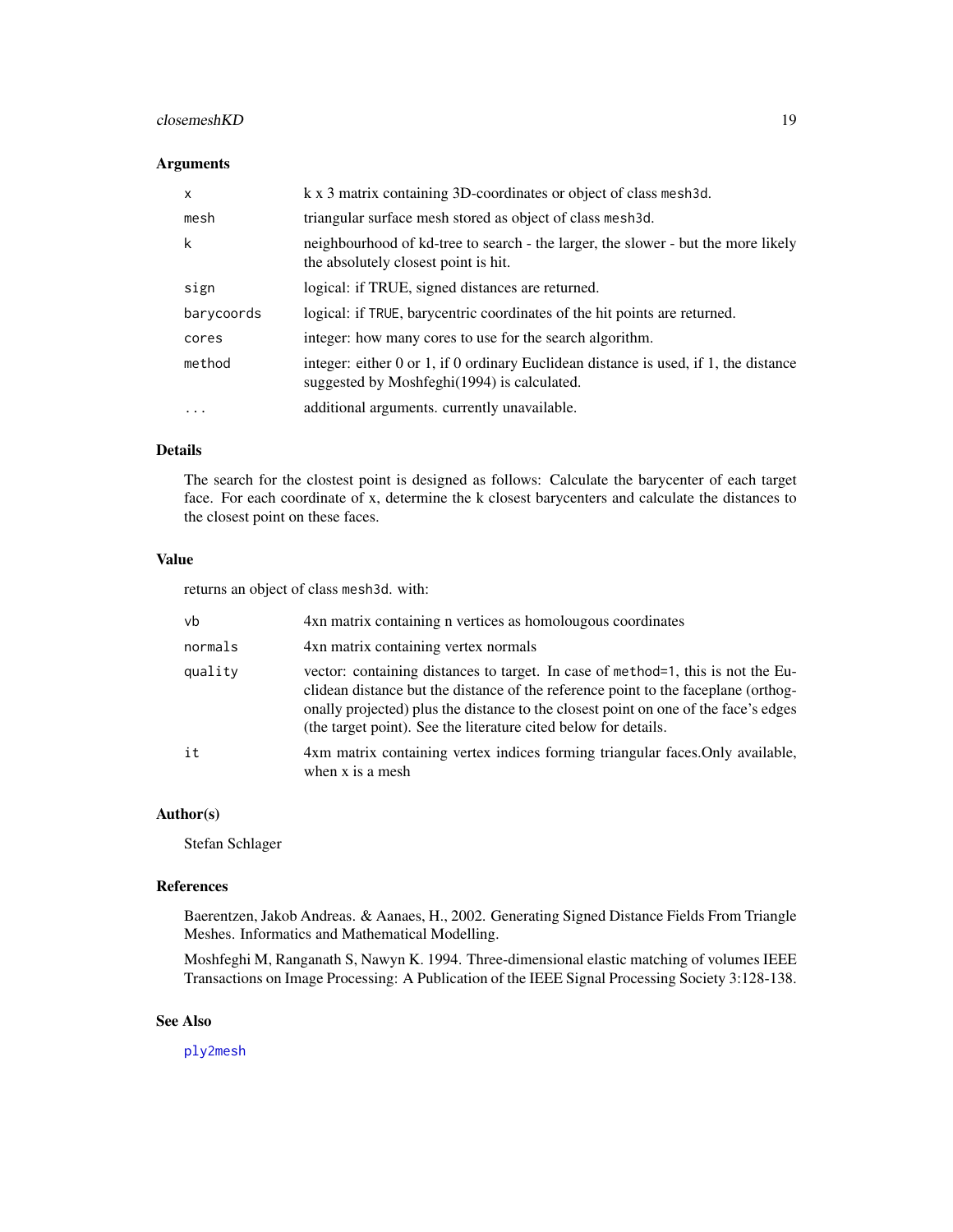### Examples

```
require(rgl)
data(nose)
out <- closemeshKD(longnose.lm,shortnose.mesh,sign=TRUE)
### show distances - they are very small because
###longnose.lm is scaled to unit centroid size.
hist(out$quality)
```
colors *predefined colors for bone and skin*

### Description

predefined colors for bone and skin

### Details

available colors are:

bone1

bone2

bone3

skin1 skin2

skin3

skin4

<span id="page-19-1"></span>computeTransform *calculate an affine transformation matrix*

### Description

calculate an affine transformation matrix

### Usage

```
computeTransform(x, y, type = c("rigid", "similarity", "affine", "tps"),
  reflection = FALSE, lambda = 1e-08, weights = NULL,
  centerweight = FALSE, threads = 1)
```
<span id="page-19-0"></span>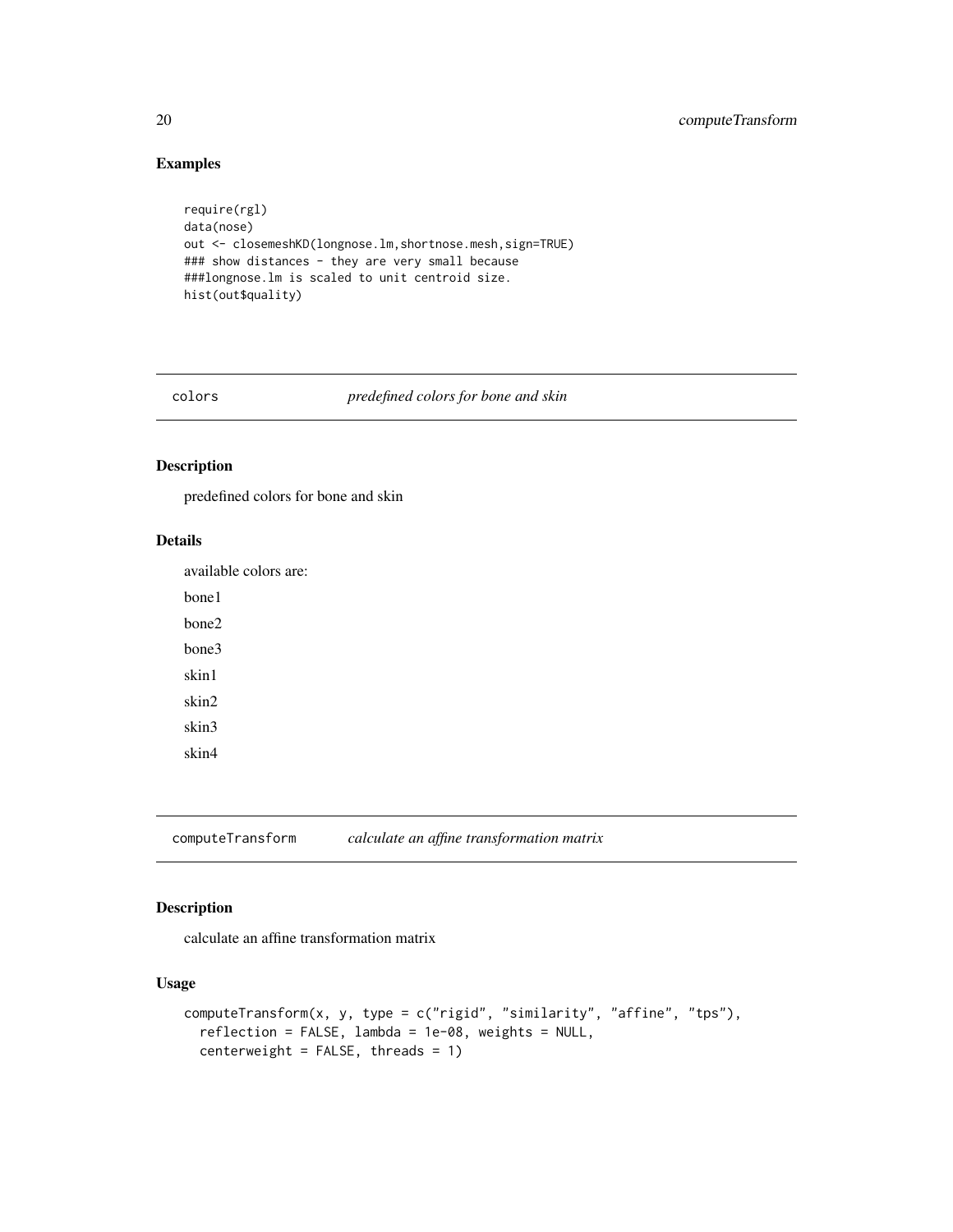#### <span id="page-20-0"></span>covDist 21

### Arguments

| $\mathsf{x}$ | fix landmarks. Can be a k x m matrix or mesh3d.                                                                                              |  |
|--------------|----------------------------------------------------------------------------------------------------------------------------------------------|--|
| y            | moving landmarks. Can be a k x m matrix or mesh3d.                                                                                           |  |
| type         | set type of affine transformation: options are "rigid", "similarity" (rigid $+$ scale)<br>and "affine",                                      |  |
| reflection   | logical: if TRUE "rigid" and "similarity" allow reflections.                                                                                 |  |
| lambda       | numeric: regularisation parameter of the TPS.                                                                                                |  |
| weights      | vector of length k, containing weights for each landmark (only used in type="rigid"<br>or "similarity").                                     |  |
| centerweight | logical: if weights are defined and centerweigths=TRUE, the matrix will be<br>centered according to these weights instead of the barycenter. |  |
| threads      | number of threads to use in TPS interpolation.                                                                                               |  |

### Details

x and y can also be a pair of meshes with corresponding vertices.

### Value

returns a 4x4 (3x3 in 2D case) transformation matrix or an object of class "tpsCoeff" in case of type="tps".

### Note

all lines containing NA, or NaN are ignored in computing the transformation.

### See Also

[rotonto,](#page-122-1) link{rotmesh.onto}, [tps3d](#page-133-1)

### Examples

```
data(boneData)
trafo <- computeTransform(boneLM[,,1],boneLM[,,2])
transLM <- applyTransform(boneLM[,,2],trafo)
```
covDist *calculates distances and PC-coordinates of covariance matrices*

### Description

calculates PC-coordinates of covariance matrices by using the Riemannian metric in their respective space.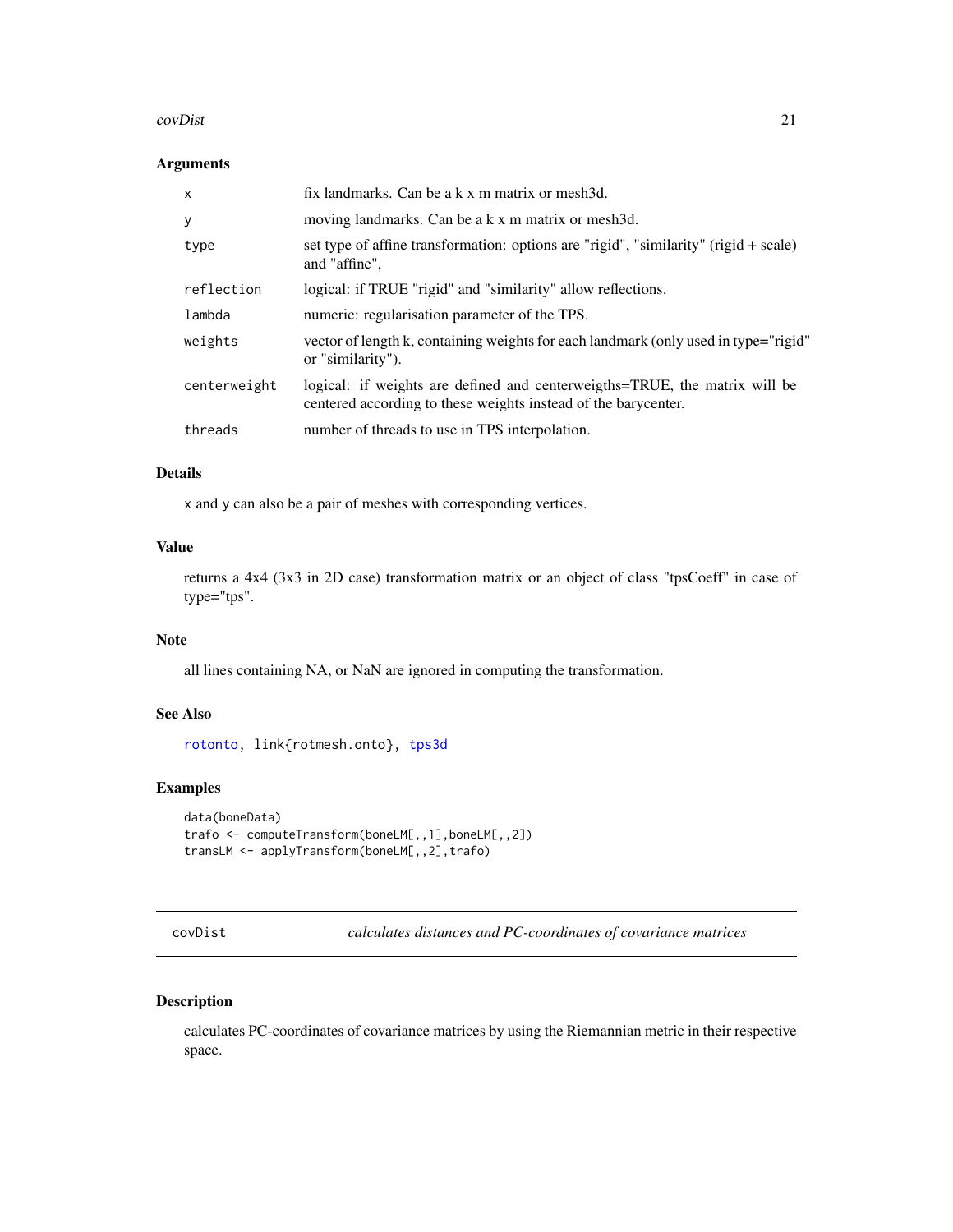### Usage

```
covDist(s1, s2)
```

```
covPCA(data, groups, rounds = 1000, bootrounds = 0, lower.bound = 0.05,upper.bound = 0.95)
```
### Arguments

| s <sub>1</sub> | m x m covariance matrix                                                                                                         |
|----------------|---------------------------------------------------------------------------------------------------------------------------------|
| s <sub>2</sub> | m x m covariance matrix                                                                                                         |
| data           | matrix containing data with one row per observation                                                                             |
| groups         | factor: group assignment for each specimen                                                                                      |
| rounds         | integer: rounds to run permutation of distances by randomly assigning group<br>membership                                       |
| bootrounds     | integer: perform bootstrapping to generate confidence intervals (lower bound-<br>ary, median and upper boundary) for PC-scores. |
| lower.bound    | numeric: set probability (quantile) for lower boundary estimate from bootstrap-<br>ping.                                        |
| upper.bound    | numeric: set probability (quantile) for upper boundary estimate from bootstrap-<br>ping.                                        |

### Details

covDist calculates the Distance between covariance matrices while covPCA uses a MDS (multidimensional scaling) approach to obtain PC-coordinates from a distance matrix derived from multiple groups. P-values for pairwise distances can be computed by permuting group membership and comparing actual distances to those obtained from random resampling. To calculate confidence intervals for PC-scores, within-group bootstrapping can be performed.

### Value

| covDist returns the distance between s1 and s2 |                                                                                                                                      |  |  |
|------------------------------------------------|--------------------------------------------------------------------------------------------------------------------------------------|--|--|
| covPCA returns a list containing:              |                                                                                                                                      |  |  |
| $if scores = TRUE$                             |                                                                                                                                      |  |  |
| PCscores                                       | <b>PC</b> scores                                                                                                                     |  |  |
| eigen                                          | eigen decomposition of the centered inner product                                                                                    |  |  |
| if rounds $> 0$                                |                                                                                                                                      |  |  |
| dist                                           | distance matrix                                                                                                                      |  |  |
| p.matrix                                       | p-values for pairwise distances from permutation testing                                                                             |  |  |
| if bootrounds $> 0$                            |                                                                                                                                      |  |  |
| bootstrap                                      | list containing the lower and upper bound of the confidence intervals of PC-<br>scores as well as the median of bootstrapped values. |  |  |
| boot.data                                      | array containing all results generated from bootstrapping.                                                                           |  |  |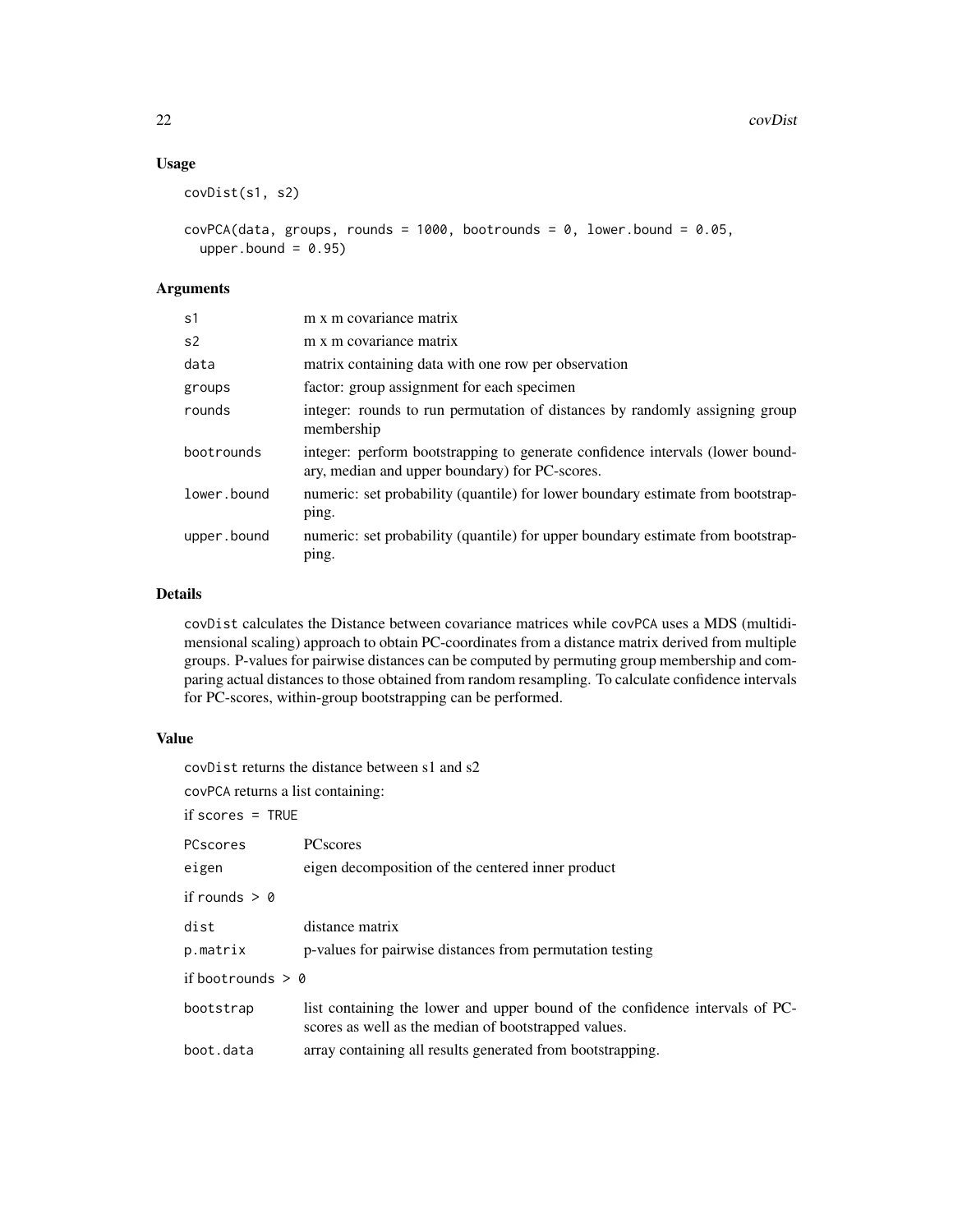#### covDist 23

#### Author(s)

Stefan Schlager

#### References

Mitteroecker P, Bookstein F. 2009. The ontogenetic trajectory of the phenotypic covariance matrix, with examples from craniofacial shape in rats and humans. Evolution 63:727-737.

Hastie T, Tibshirani R, Friedman JJH. 2013. The elements of statistical learning. Springer New York.

#### See Also

[prcomp](#page-0-0)

```
cpca <- covPCA(iris[,1:4],iris[,5])
cpca$p.matrix #show pairwise p-values for equal covariance matrices
## Not run:
require(car)
sp(cpca$PCscores[,1],cpca$PCscores[,2],groups=levels(iris[,5]),
   smooth=FALSE,xlim=range(cpca$PCscores),ylim=range(cpca$PCscores))
data(boneData)
proc <- procSym(boneLM)
pop <- name2factor(boneLM, which=3)
## compare covariance matrices for PCscores of Procrustes fitted data
cpca1 <- covPCA(proc$PCscores, groups=pop, rounds = 1000)
## view p-values:
cpca1$p.matrix # differences between covariance matrices
# are significant
## visualize covariance ellipses of first 5 PCs of shape
spm(proc$PCscores[,1:5], groups=pop, smooth=FALSE,ellipse=TRUE, by.groups=TRUE)
## covariance seems to differ between 1st and 5th PC
## for demonstration purposes, try only first 4 PCs
cpca2 <- covPCA(proc$PCscores[,1:4], groups=pop, rounds = 1000)
## view p-values:
cpca2$p.matrix # significance is gone
## End(Not run)
#do some bootstrapping 1000 rounds
cpca <- covPCA(iris[,1:4],iris[,5],rounds=0, bootrounds=1000)
#plot bootstrapped data of PC1 and PC2 for first group
plot(t(cpca$boot.data[1,1:2,]),xlim=range(cpca$boot.data[,1,]),
                               ylim=range(cpca$boot.data[,2,]))
points(t(cpca$PCscores[1,]),col="white",pch=8,cex=1.5)##plot actual values
for (i in 2:3) {
```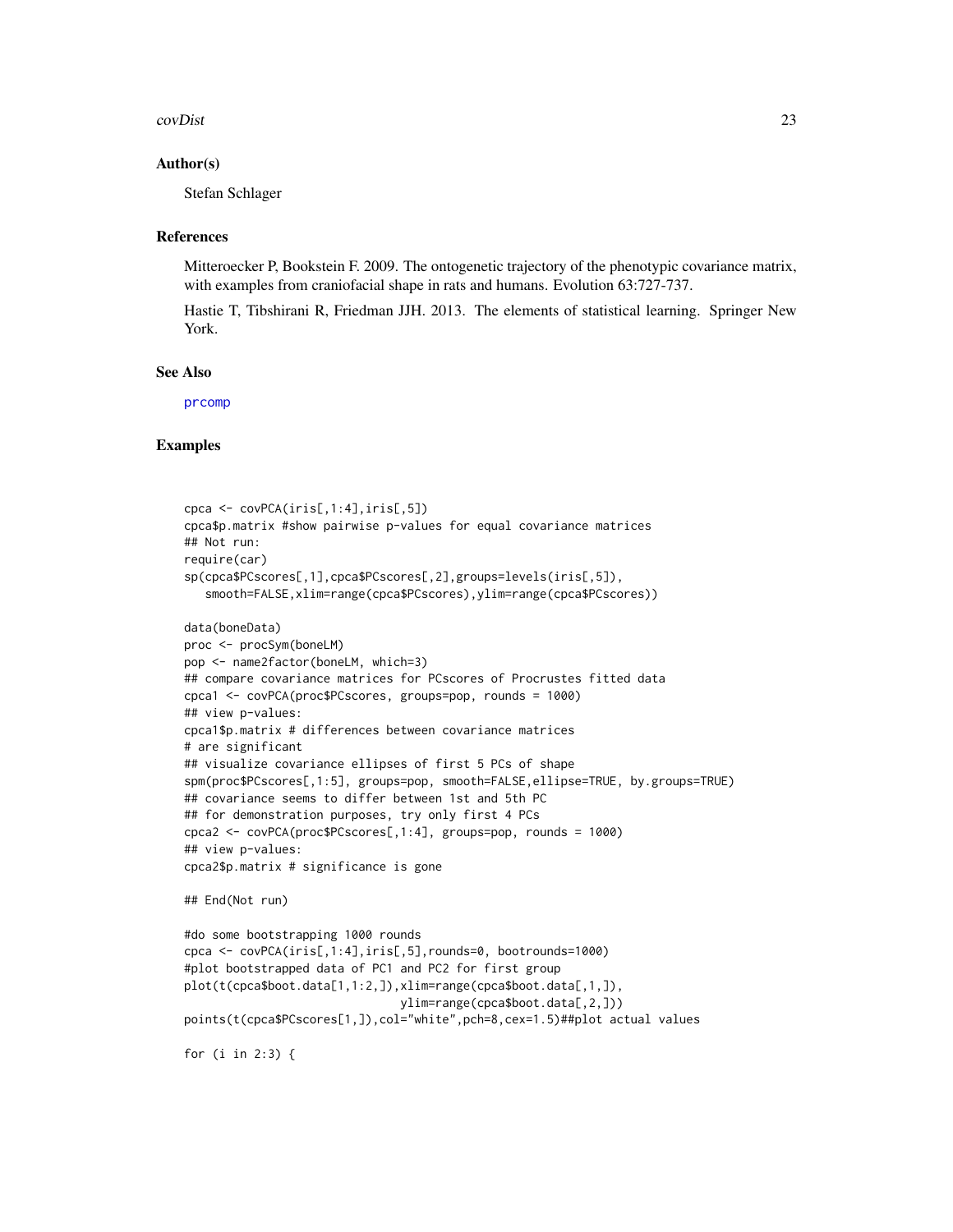```
points(t(cpca$boot.data[i,1:2,]),col=i)##plot other groups
 points(t(cpca$PCscores[i,]),col=1,pch=8,cex=1.5)##plot actual values
}
```
covW *calculate the pooled within groups covariance matrix*

### Description

calculate the pooled within groups covariance matrix

#### Usage

```
covW(data, groups, robust = c("classical", "mve", "mcd"), ...)
```
### Arguments

| data      | a matrix containing data                                                                                                                                                                                                       |
|-----------|--------------------------------------------------------------------------------------------------------------------------------------------------------------------------------------------------------------------------------|
| groups    | grouping variables                                                                                                                                                                                                             |
| robust    | character: determines covariance estimation methods in case sep=TRUE, when<br>covariance matrices and group means can be estimated robustly using MASS:: cov.rob.<br>Default is the standard product-moment covariance matrix. |
| $\ddotsc$ | additional parameters passed to MASS: : cov. rob for robust covariance and mean<br>estimations.                                                                                                                                |

### Value

Returns the pooled within group covariance matrix. The attributes contain the entry means, containing the respective group means.

#### Author(s)

Stefan Schlager

### See Also

[cov](#page-0-0), [typprobClass](#page-135-1)

```
data(iris)
poolCov <- covW(iris[,1:4],iris[,5])
```
<span id="page-23-0"></span>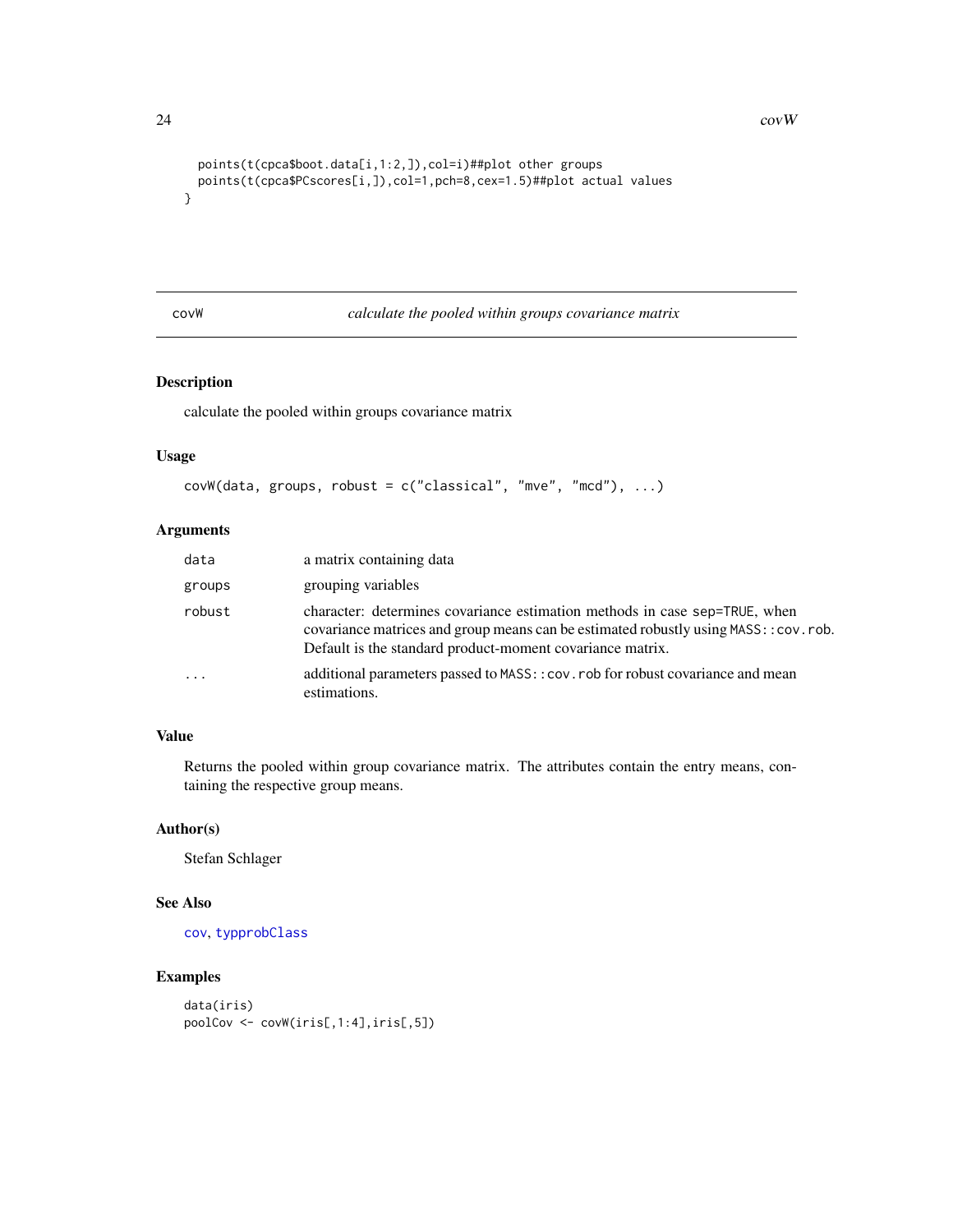<span id="page-24-1"></span><span id="page-24-0"></span>

Create an atlas needed in placePatch

#### Usage

```
createAtlas(mesh, landmarks, patch, corrCurves = NULL, patchCurves = NULL,
 keep.fix = NULL)
```
### Arguments

| mesh        | triangular mesh representing the atlas' surface                                                                                                                                                                                                                          |
|-------------|--------------------------------------------------------------------------------------------------------------------------------------------------------------------------------------------------------------------------------------------------------------------------|
| landmarks   | matrix containing landmarks defined on the atlas, as well as on each specimen<br>in the corresponding sample.                                                                                                                                                            |
| patch       | matrix containing semi-landmarks to be projected onto each specimen in the<br>corresponding sample.                                                                                                                                                                      |
| corrCurves  | a vector or a list containing vectors specifying the rowindices of landmarks to<br>be curves that are defined on the atlas AND each specimen. e.g. if landmarks 2:4<br>and 5:10 are two distinct curves, one would specify corr Curves = $list(c(2:4), c(5:10))$ .       |
| patchCurves | a vector or a list containing vectors specifying the rowindices of landmarks to be<br>curves that are defined ONLY on the atlas. E.g. if coordinates 5:10 and 20:40 on<br>the patch are two distinct curves, one would specify patchCurves = $list(c(5:10), c(20:40))$ . |
| keep.fix    | in case corrCurves are set, specify explicitly which landmarks are not allowed<br>to slide during projection (with placePatch)                                                                                                                                           |

### Value

Returns a list of class "atlas". Its content is corresponding to argument names.

### Note

This is a helper function of [placePatch](#page-78-1).

#### See Also

[placePatch,](#page-78-1) [plotAtlas](#page-81-1)

```
data(nose)
atlas <- createAtlas(shortnose.mesh, landmarks =
           shortnose.lm[c(1:5,20:21),], patch=shortnose.lm[-c(1:5,20:21),])
```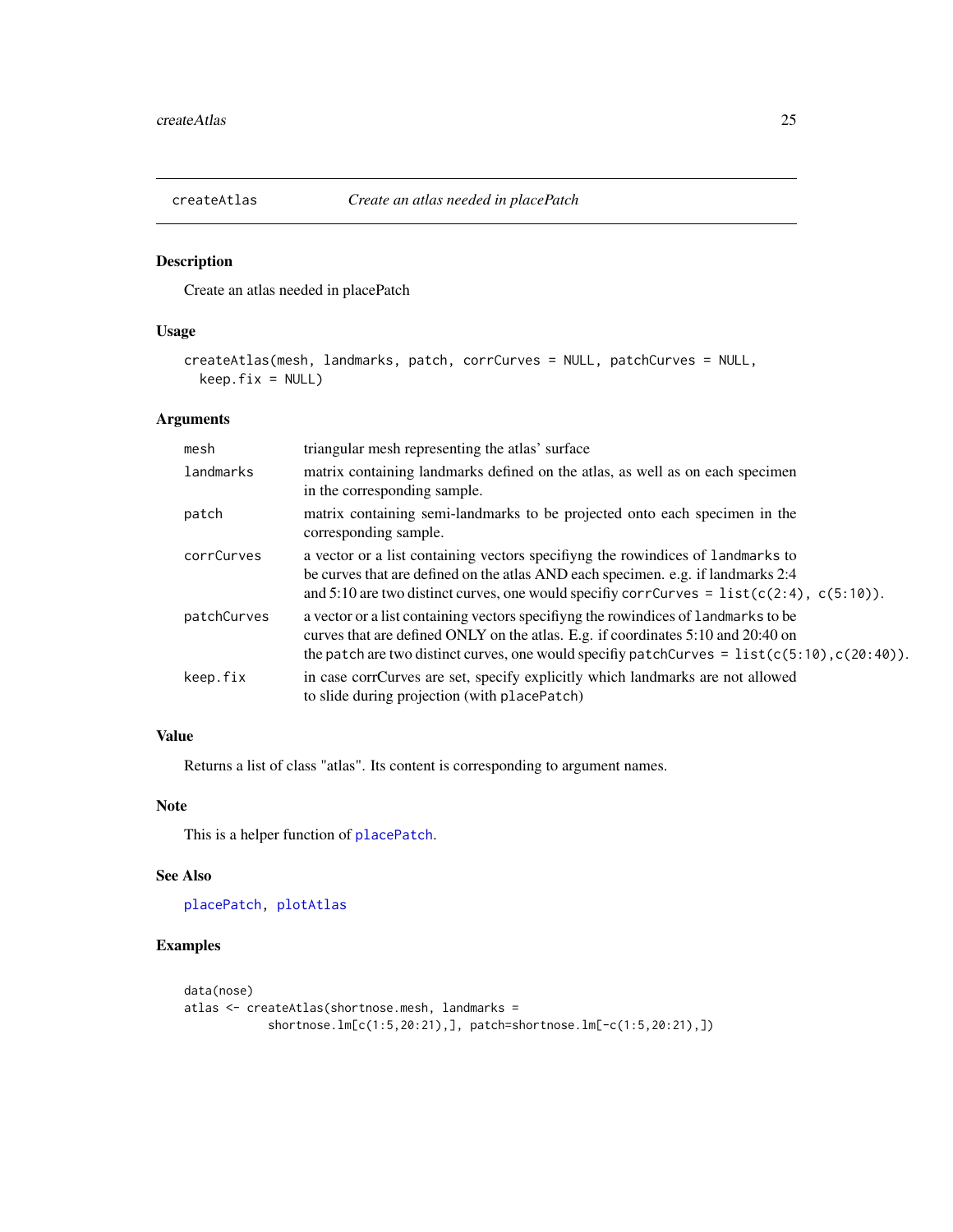<span id="page-25-0"></span>

Create (Bending Engergy) Matrices necessary for Thin-Plate Spline, and sliding of Semilandmarks

#### Usage

```
CreateL(matrix, lambda = 1e-08, output = c("K", "L", "Linux", "Lsubk","Lsubk3"), threads = 1)
```
### Arguments

| matrix  | k x 3 or k x 2 matrix containing landmark coordinates.                                                                                                |  |
|---------|-------------------------------------------------------------------------------------------------------------------------------------------------------|--|
| lambda  | numeric: regularization factor                                                                                                                        |  |
| output  | character vector: select which matrices to create. Can be a vector containing<br>any combination of the strings: "K", "L", "Linv", "Lsubk", "Lsubk3". |  |
| threads | threads to be used for parallel execution calculating K. sliding of semilandmarks.                                                                    |  |

#### Value

depending on the choices in output:

| L      | Matrix K as specified in Bookstein (1989)            |  |
|--------|------------------------------------------------------|--|
| L.     | Matrix L as specified in Bookstein (1989)            |  |
| Linv   | Inverse of matrix L as specified in Bookstein (1989) |  |
| Lsubk  | uper left k x k submatrix of Linv                    |  |
| Lsubk3 | Matrix used for sliding in slider 3d and relaxLM     |  |

#### Note

.

This function is not intended to be called directly - except for playing around to grasp the mechansims of the Thin-Plate Spline.

#### References

Gunz, P., P. Mitteroecker, and F. L. Bookstein. 2005. Semilandmarks in Three Dimensions, in Modern Morphometrics in Physical Anthropology. Edited by D. E. Slice, pp. 73-98. New York: Kluwer Academic/Plenum Publishers.

Bookstein FL. 1989. Principal Warps: Thin-plate splines and the decomposition of deformations. IEEE Transactions on pattern analysis and machine intelligence 11(6).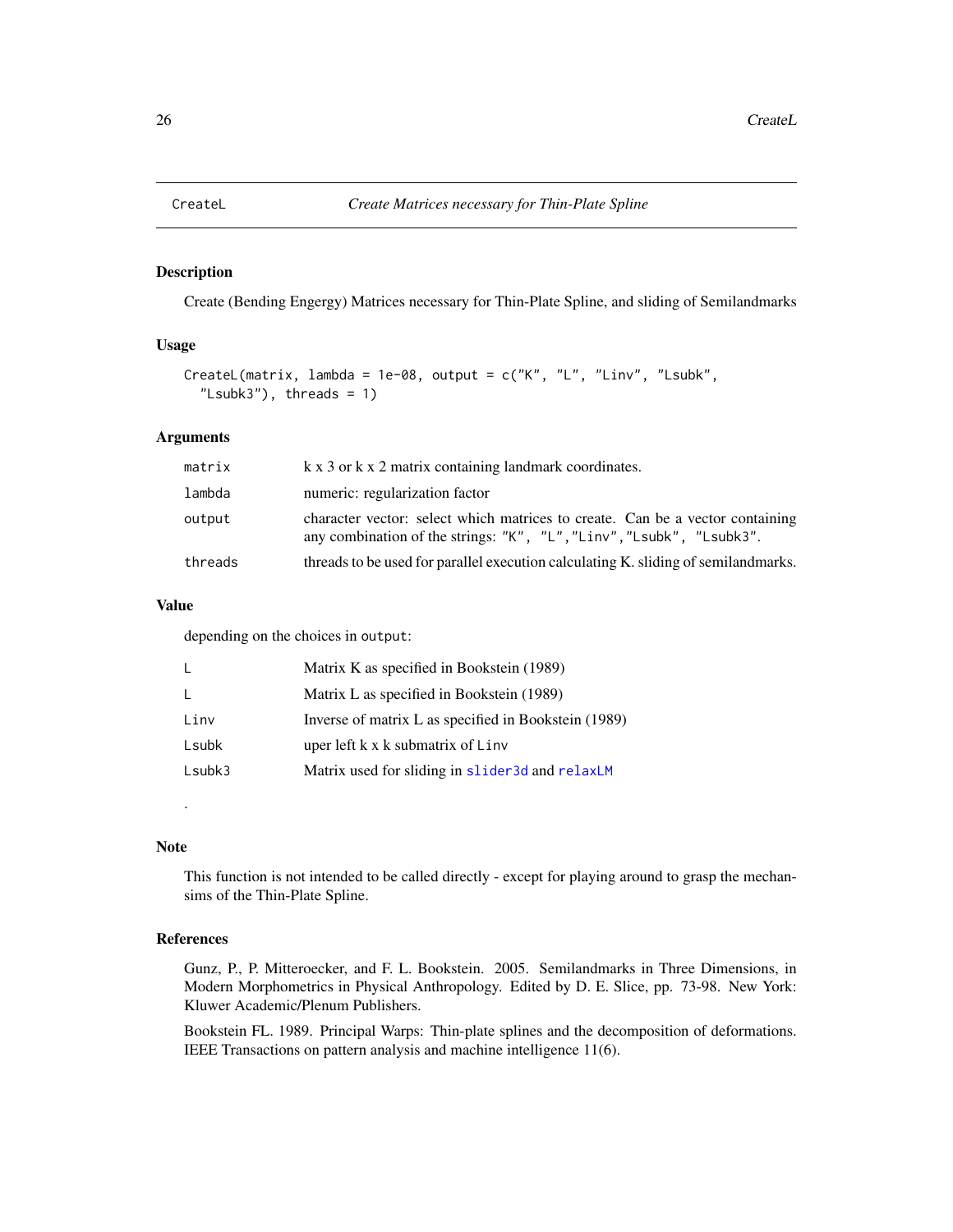<span id="page-26-0"></span>createMissingList 27

#### See Also

[tps3d](#page-133-1)

### Examples

```
require(rgl)
data(boneData)
L <- CreateL(boneLM[,,1])
## calculate Bending energy between first and second specimen:
be <- t(boneLM[,,2])%*%L$Lsubk%*%boneLM[,,2]
## calculate Frobenius norm
sqrt(sum(be^2))
## the amount is dependant on on the squared scaling factor
# scale landmarks by factor 5 and compute bending energy matrix
be2 <- t(boneLM[,,2]*5)%*%L$Lsubk%*%(boneLM[,,2]*5)
sqrt(sum(be2^2)) # exactly 25 times the result from above
## also this value is not symmetric:
L2 <- CreateL(boneLM[,,2])
be3 <- t(boneLM[,,1])%*%L2$Lsubk%*%boneLM[,,1]
sqrt(sum(be3^2))
```
createMissingList *create a list with empty entries to be used as missingList in slider3d*

### Description

create a list with empty entries to be used as missingList in slider3d

#### Usage

```
createMissingList(x)
```
#### Arguments

x length of the list to be created

#### Value

returns a list of length x filled with numerics of length zero.

### See Also

[fixLMtps](#page-44-1)[,fixLMmirror,](#page-43-1) [slider3d](#page-126-1)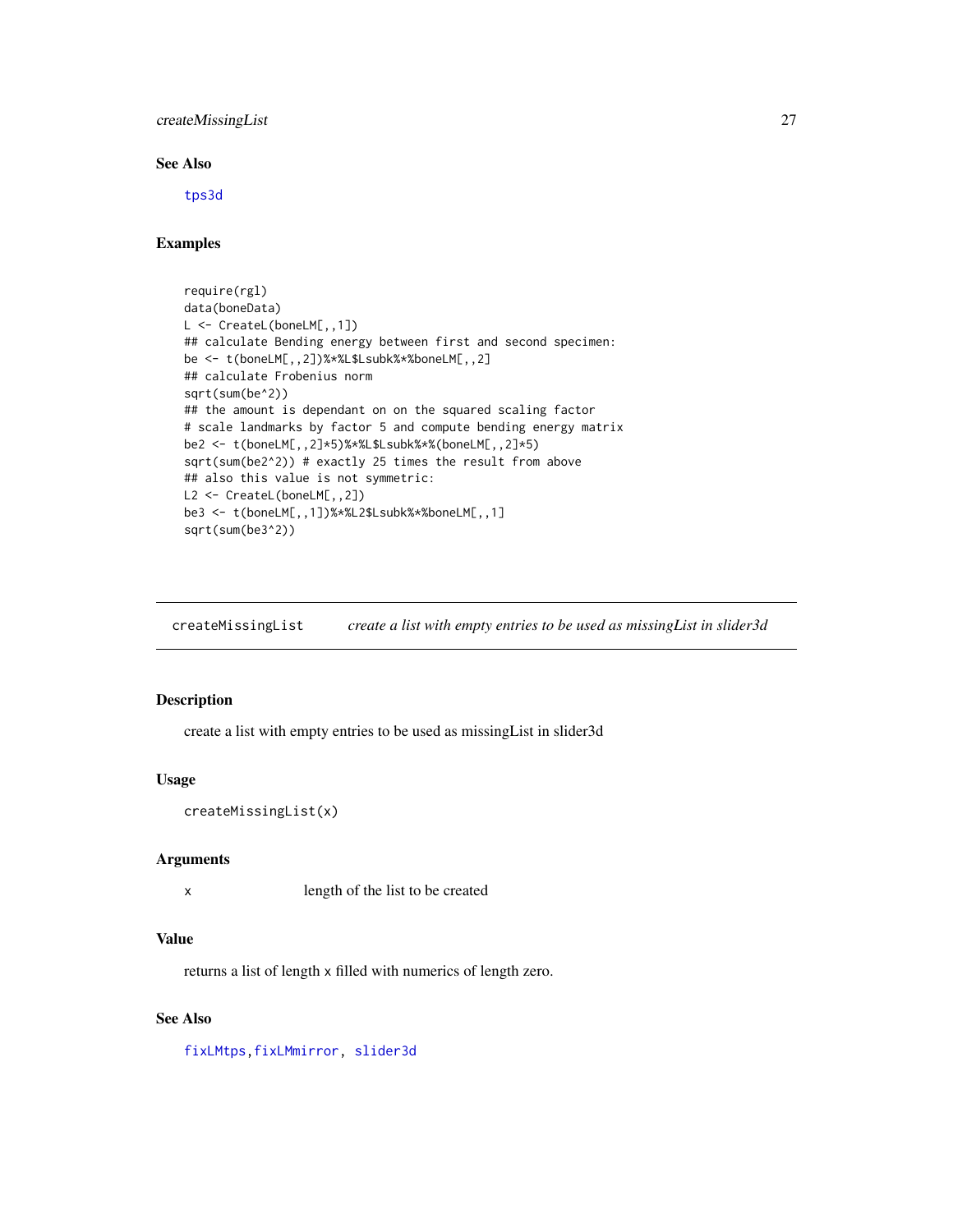### Examples

```
## Assume in a sample of 10, the 9th individual has (semi-)landmarks 10:50
# hanging in thin air (e.g. estimated using fixLMtps)
# while the others are complete.
## create empty list
missingList <- createMissingList(10)
missingList[[9]] <- 10:50
```
crossProduct *calculate the orthogonal complement of a 3D-vector*

### Description

calculate the orthogonal complement of a 3D-vector

#### Usage

```
crossProduct(x, y)
```
tangentPlane(x)

#### Arguments

| x | vector of length 3. |
|---|---------------------|
| y | vector of length 3. |

#### Details

calculate the orthogonal complement of a 3D-vector or the 3D-crossproduct, finding an orthogonal vector to a plane in 3D.

#### Value

tangentPlane:

crossProduct: returns a vector of length 3.

| vector orthogonal to x       |
|------------------------------|
| vector orthogonal to x and y |

### Author(s)

Stefan Schlager

<span id="page-27-0"></span>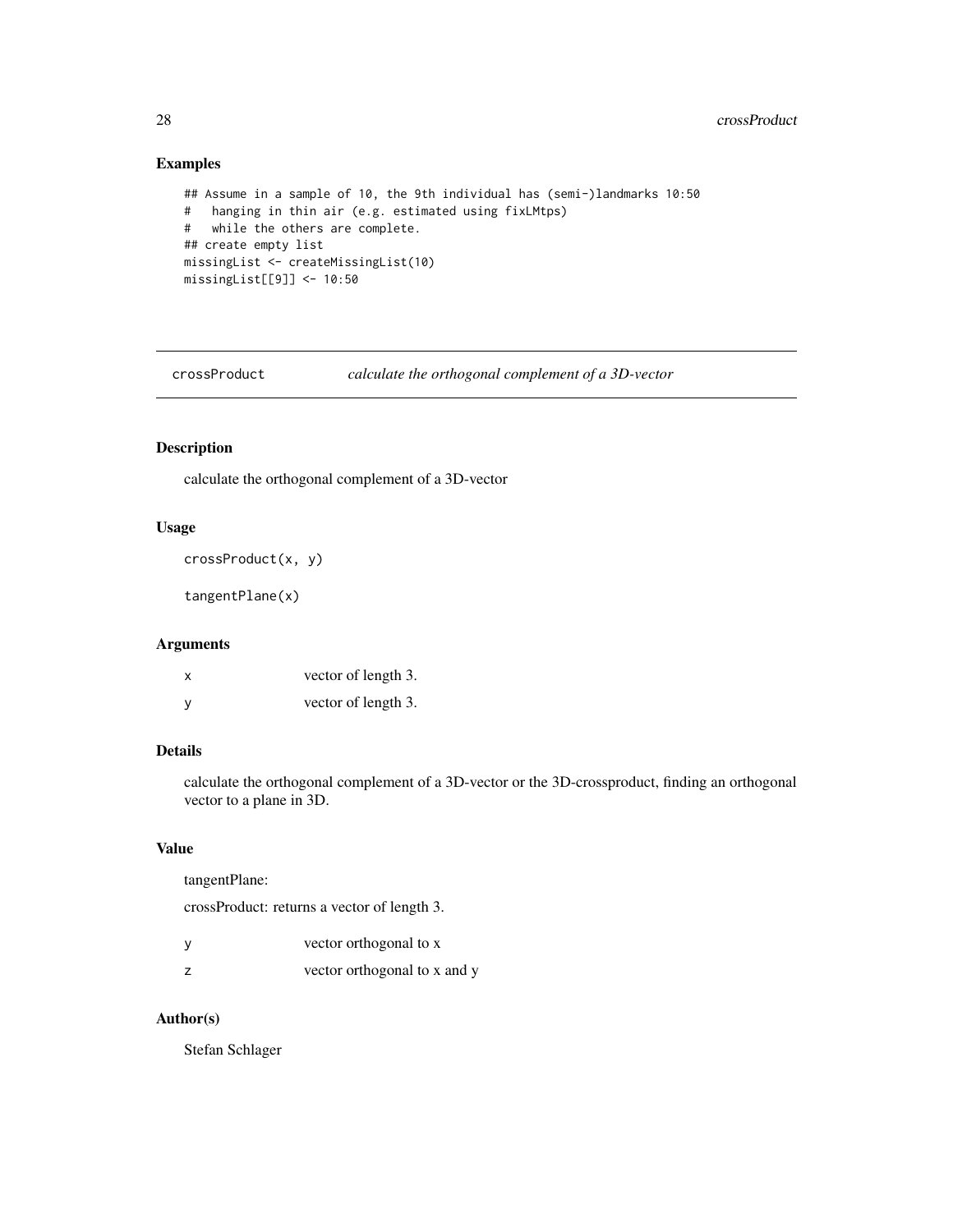<span id="page-28-0"></span> $cSize$  29

### Examples

```
require(rgl)
x < -c(1, 0, 0)y \leftarrow c(0,1,0)#example tangentPlane
z <- tangentPlane(x)
#visualize result
## Not run:
lines3d(rbind(0, x), col=2, lwd=2)
## show complement
lines3d(rbind(z$y, 0, z$z), col=3, lwd=2)
## End(Not run)
# example crossProduct
z <- crossProduct(x, y)
# show x and y
## Not run:
lines3d(rbind(x, 0, y), col=2, lwd=2)# show z
lines3d(rbind(0, z), col=3, lwd=2)
## End(Not run)
```
cSize *calculate Centroid Size for a landmark configuration*

### Description

calculate Centroid Size for a landmark configuration

#### Usage

cSize(x)

### Arguments

x matrix where each row contains coordinates for landmarks

### Value

returns Centroid size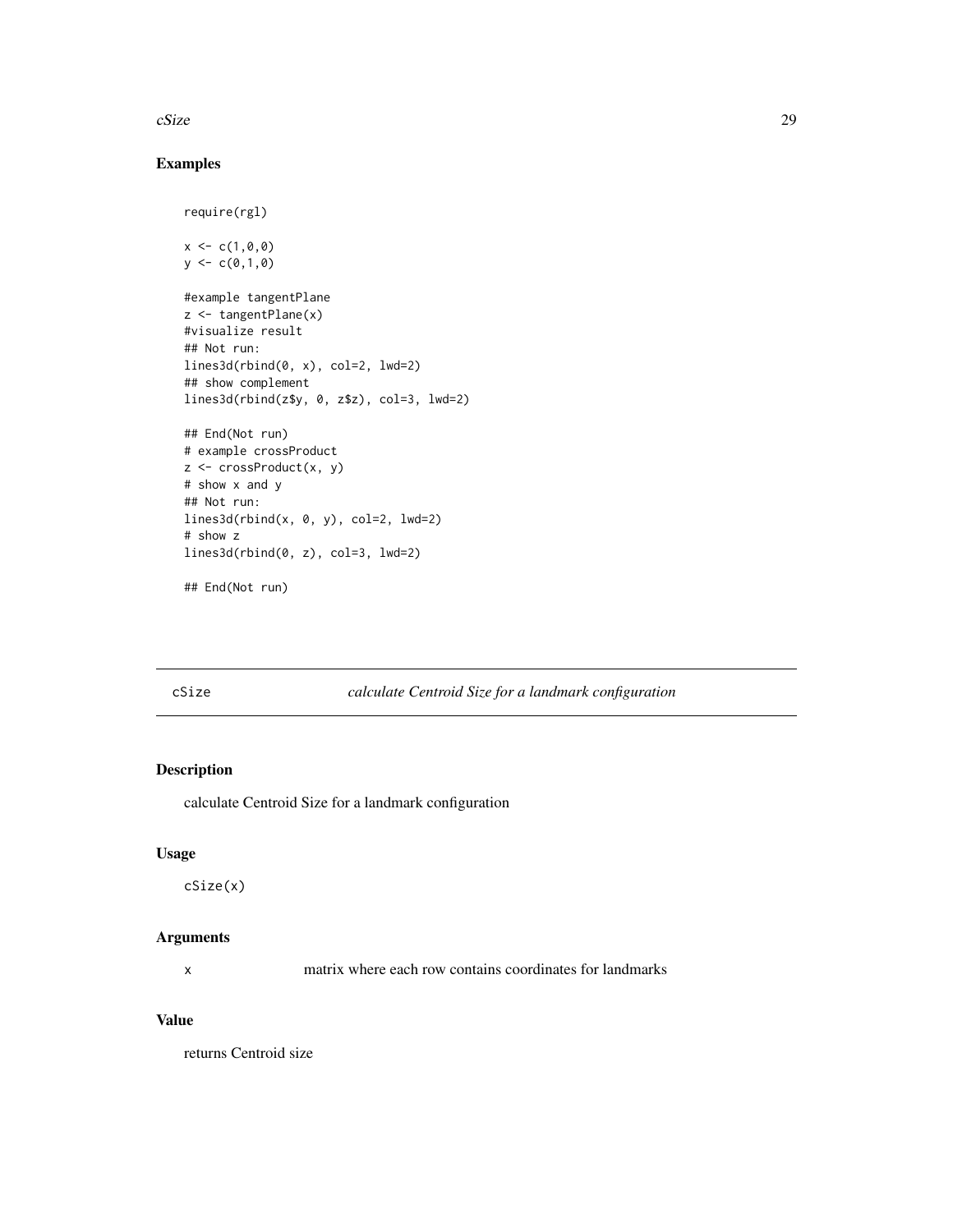### Examples

```
data(boneData)
cSize(boneLM[,,1])
```
cutMeshPlane *cut a mesh by a hyperplane and remove parts above/below that plane*

### Description

cut a mesh by a hyperplane and remove parts above/below that plane

### Usage

```
cutMeshPlane(mesh, v1, v2 = NULL, v3 = NULL, normal = NULL,
 keep.upper = TRUE)
```
### Arguments

| mesh           | triangular mesh of class "mesh3d"                                              |
|----------------|--------------------------------------------------------------------------------|
| v <sub>1</sub> | numeric vector of length=3 specifying a point on the separating plane          |
| v <sub>2</sub> | numeric vector of length=3 specifying a point on the separating plane          |
| v3             | numeric vector of length=3 specifying a point on the separating plane          |
| normal         | plane normal (overrides specification by $v2$ and $v3$ )                       |
| keep.upper     | logical specify whether the points above or below the plane are should be kept |

### Details

see [cutSpace](#page-30-1) for more details.

### Value

mesh with part above/below hyperplane removed

<span id="page-29-0"></span>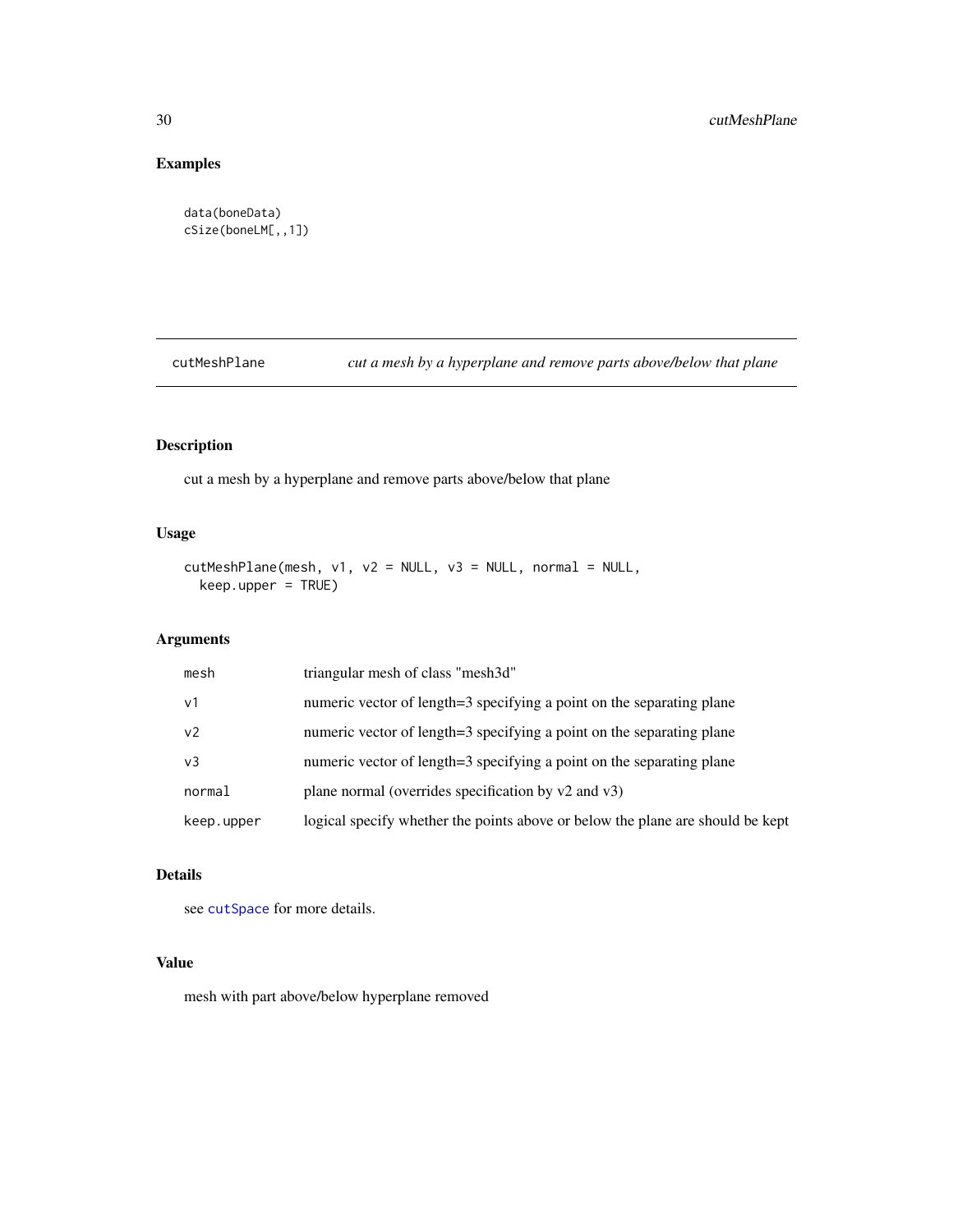<span id="page-30-1"></span><span id="page-30-0"></span>

separate a 3D-pointcloud by a hyperplane

#### Usage

```
cutSpace(pointcloud, v1, v2 = NULL, v3 = NULL, normal = NULL,
  upper = TRUE)
```
#### Arguments

| pointcloud     | numeric n x 3 matrix                                                                       |
|----------------|--------------------------------------------------------------------------------------------|
| v <sub>1</sub> | numeric vector of length=3 specifying a point on the separating plane                      |
| v <sub>2</sub> | numeric vector of length=3 specifying a point on the separating plane                      |
| v3             | numeric vector of length=3 specifying a point on the separating plane                      |
| normal         | plane normal (overrides specification by $v2$ and $v3$ )                                   |
| upper          | logical specify whether the points above or below the plane are to be reported as<br>TRUE. |

### Details

As above and below are specified by the normal calculated from  $(v2 - v1) \times (v3 - v1)$ , where  $\times$  denotes the vector crossproduct. This means the normal points "upward" when viewed from the positon where v1, v2 and v3 are arranged counter-clockwise. Thus, which side is "up" depends on the ordering of v1, v2 and v3.

#### Value

logical vector of length n. Reporting for each point if it is above or below the hyperplane

```
data(nose)
v1 <- shortnose.lm[1,]
v2 <- shortnose.lm[2,]
v3 <- shortnose.lm[3,]
pointcloud <- vert2points(shortnose.mesh)
upper <- cutSpace(pointcloud, v1, v2, v3)
## Not run:
require(rgl)
normal <- crossProduct(v2-v1,v3-v1)
zeroPro <- points2plane(rep(0,3),v1,normal)
## get sign of normal displacement from zero
sig <- sign(crossprod(-zeroPro,normal))
```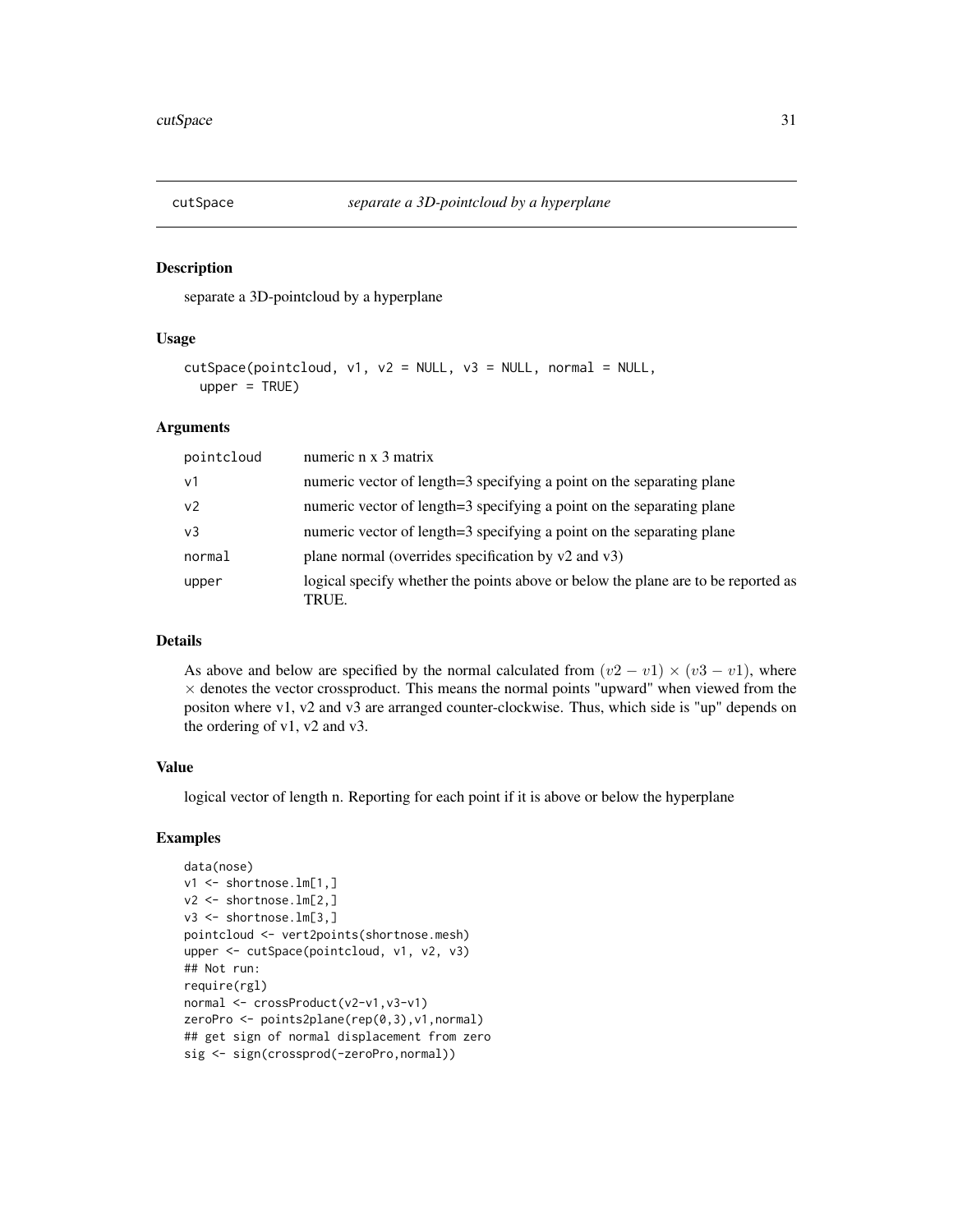```
d <- sig*norm(zeroPro,"2")
planes3d(normal[1],normal[2],normal[3],d=d)
points3d(pointcloud[upper,])
```
## End(Not run)

### <span id="page-31-1"></span>CVA *Canonical Variate Analysis*

### Description

performs a Canonical Variate Analysis.

### Usage

```
CVA(dataarray, groups, weighting = TRUE, tolinv = 1e-10, plot = TRUE,
  rounds = 0, cv = FALSE, p.addjust method = "none",robust = c("classical", "mve", "mcd"), ...
```
### Arguments

| dataarray       | Either $a \, k \, x \, m \, x \, n$ real array, where $k$ is the number of points, $m$ is the number<br>of dimensions, and n is the sample size. Or alternatively a n x m Matrix where<br>n is the numeber of observations and m the number of variables (this can be PC<br>scores for example) |
|-----------------|-------------------------------------------------------------------------------------------------------------------------------------------------------------------------------------------------------------------------------------------------------------------------------------------------|
| groups          | a character/factor vector containgin grouping variable.                                                                                                                                                                                                                                         |
| weighting       | Logical: Determines whether the between group covariance matrix and Grand-<br>mean is to be weighted according to group size.                                                                                                                                                                   |
| toliny          | Threshold for the eigenvalues of the pooled within-group-covariance matrix to<br>be taken as zero - for calculating the general inverse of the pooled withing groups<br>covariance matrix.                                                                                                      |
| plot            | Logical: determins whether in the two-sample case a histogramm ist to be plot-<br>ted.                                                                                                                                                                                                          |
| rounds          | integer: number of permutations if a permutation test of the Mahalanobis dis-<br>tances (from the pooled within-group covariance matrix) and Euclidean distance<br>between group means is requested If rounds $= 0$ , no test is performed.                                                     |
| <b>CV</b>       | logical: requests a Jackknife Crossvalidation.                                                                                                                                                                                                                                                  |
| p.adjust.method |                                                                                                                                                                                                                                                                                                 |
|                 | method to adjust p-values for multiple comparisons see p. adjust. methods for<br>options.                                                                                                                                                                                                       |
| robust          | character: determines covariance estimation methods, allowing for robust esti-<br>mations using MASS:: cov.rob                                                                                                                                                                                  |
| .               | additional parameters passed to MASS:: cov.rob for robust covariance and mean<br>estimations                                                                                                                                                                                                    |

<span id="page-31-0"></span>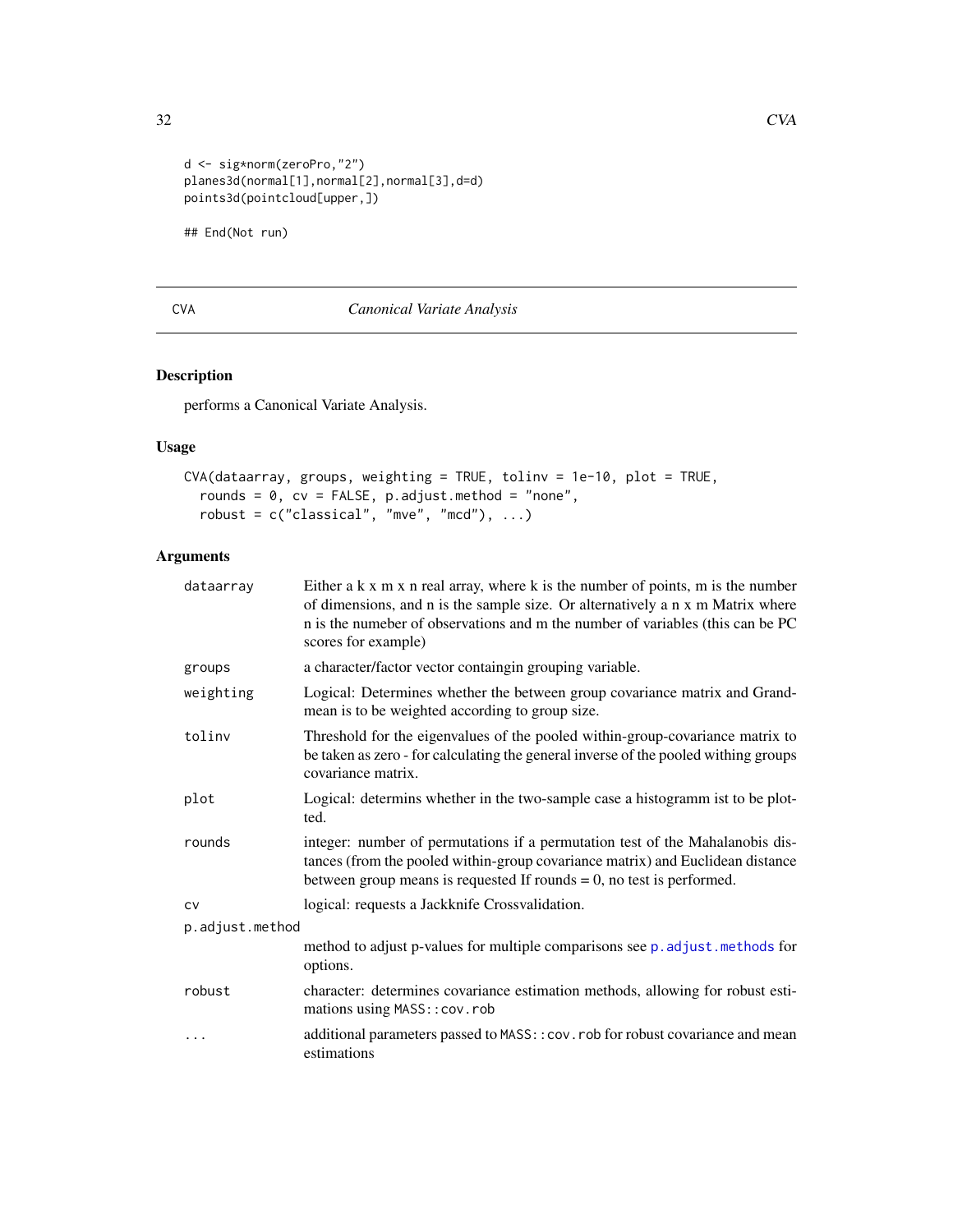#### $CVA$  33

### Value

| <b>CV</b>  | A matrix containing the Canonical Variates                                                                                                                                                                     |
|------------|----------------------------------------------------------------------------------------------------------------------------------------------------------------------------------------------------------------|
| CVscores   | A matrix containing the individual Canonical Variate scores                                                                                                                                                    |
| Grandm     | a vector or a matrix containing the Grand Mean (depending if the input is an<br>array or a matrix)                                                                                                             |
| groupmeans | a matrix or an array containing the group means (depending if the input is an<br>array or a matrix)                                                                                                            |
| Var        | Variance explained by the Canonical Variates                                                                                                                                                                   |
| CVvis      | Canonical Variates projected back into the original space - to be used for visual-<br>ization purposes, for details see example below                                                                          |
| Dist       | Mahalanobis Distances between group means - if requested tested by permuta-<br>tion test if the input is an array it is assumed to be superimposed Landmark Data<br>and Procrustes Distance will be calculated |
| CVcv       | A matrix containing crossvalidated CV scores                                                                                                                                                                   |
| groups     | factor containing the grouping variable                                                                                                                                                                        |
| class      | classification results based on posteriror probabilities. If cv=TRUE, this will be<br>done by a leaving-one-out procedure                                                                                      |
| posterior  | posterior probabilities                                                                                                                                                                                        |
| prior      | prior probabilities                                                                                                                                                                                            |

### Author(s)

Stefan Schlager

### References

Cambell, N. A. & Atchley, W. R.. 1981 The Geometry of Canonical Variate Analysis: Syst. Zool., 30(3), 268-280.

Klingenberg, C. P. & Monteiro, L. R. 2005 Distances and directions in multidimensional shape spaces: implications for morphometric applications. Systematic Biology 54, 678-688.

### See Also

[groupPCA](#page-51-1)

### Examples

## all examples are kindly provided by Marta Rufino

```
library(shapes)
# perform procrustes fit on raw data
alldat<-procSym(abind(gorf.dat,gorm.dat))
# create factors
groups<-as.factor(c(rep("female",30),rep("male",29)))
# perform CVA and test Mahalanobis distance
```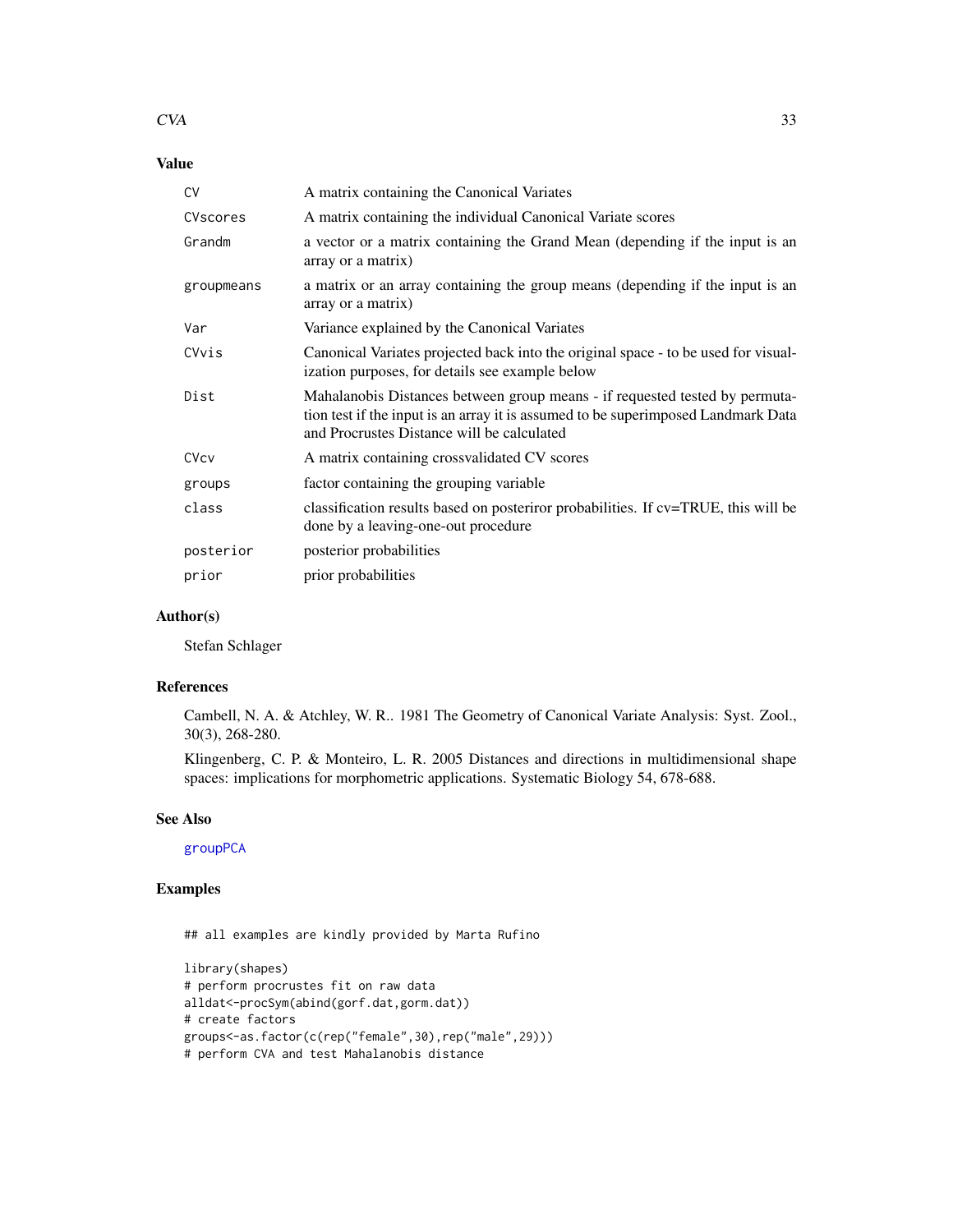}

```
# between groups with permutation test by 100 rounds)
cvall<-CVA(alldat$orpdata,groups,rounds=10000)
## visualize a shape change from score -5 to 5:
cvvis5 <- 5*matrix(cvall$CVvis[,1],nrow(cvall$Grandm),ncol(cvall$Grandm))+cvall$Grandm
cvvisNeg5 <- -5*matrix(cvall$CVvis[,1],nrow(cvall$Grandm),ncol(cvall$Grandm))+cvall$Grandm
plot(cvvis5,asp=1)
points(cvvisNeg5,col=2)
for (i in 1:nrow(cvvisNeg5))
 lines(rbind(cvvis5[i,],cvvisNeg5[i,]))
### Morpho CVA
data(iris)
vari <- iris[,1:4]
facto \le iris[,5]
cva.1=CVA(vari, groups=facto)
## get the typicality probabilities and resulting classifications - tagging
## all specimens with a probability of < 0.01 as outliers (assigned to no class)
typprobs <- typprobClass(cva.1$CVscores,groups=facto)
print(typprobs)
## visualize the CV scores by their groups estimated from (cross-validated)
## typicality probabilities:
require(car)
scatterplot(cva.1$CVscores[,1],cva.1$CVscores[,2],groups=typprobs$groupaffinCV,
                  smooth=FALSE, reg.line=FALSE)
# plot the CVA
plot(cva.1$CVscores, col=facto, pch=as.numeric(facto), typ="n",asp=1,
   xlab=paste("1st canonical axis", paste(round(cva.1$Var[1,2],1),"%")),
  ylab=paste("2nd canonical axis", paste(round(cva.1$Var[2,2],1),"%")))
  text(cva.1$CVscores, as.character(facto), col=as.numeric(facto), cex=.7)
  # add chull (merge groups)
  for(jj in 1:length(levels(facto))){
       ii=levels(facto)[jj]
    kk=chull(cva.1$CVscores[facto==ii,1:2])
   lines(cva.1$CVscores[facto==ii,1][c(kk, kk[1])],
   cva.1$CVscores[facto==ii,2][c(kk, kk[1])], col=jj)
 # add 80% ellipses
 require(car)
  for(ii in 1:length(levels(facto))){
    dataEllipse(cva.1$CVscores[facto==levels(facto)[ii],1],
    cva.1$CVscores[facto==levels(facto)[ii],2],
                    add=TRUE,levels=.80, col=c(1:7)[ii])}
```

```
# histogram per group
require(lattice)
histogram(~cva.1$CVscores[,1]|facto,
layout=c(1,length(levels(facto))),
        xlab=paste("1st canonical axis", paste(round(cva.1$Var[1,2],1),"%")))
histogram(~cva.1$CVscores[,2]|facto, layout=c(1,length(levels(facto))),
```
34 CVA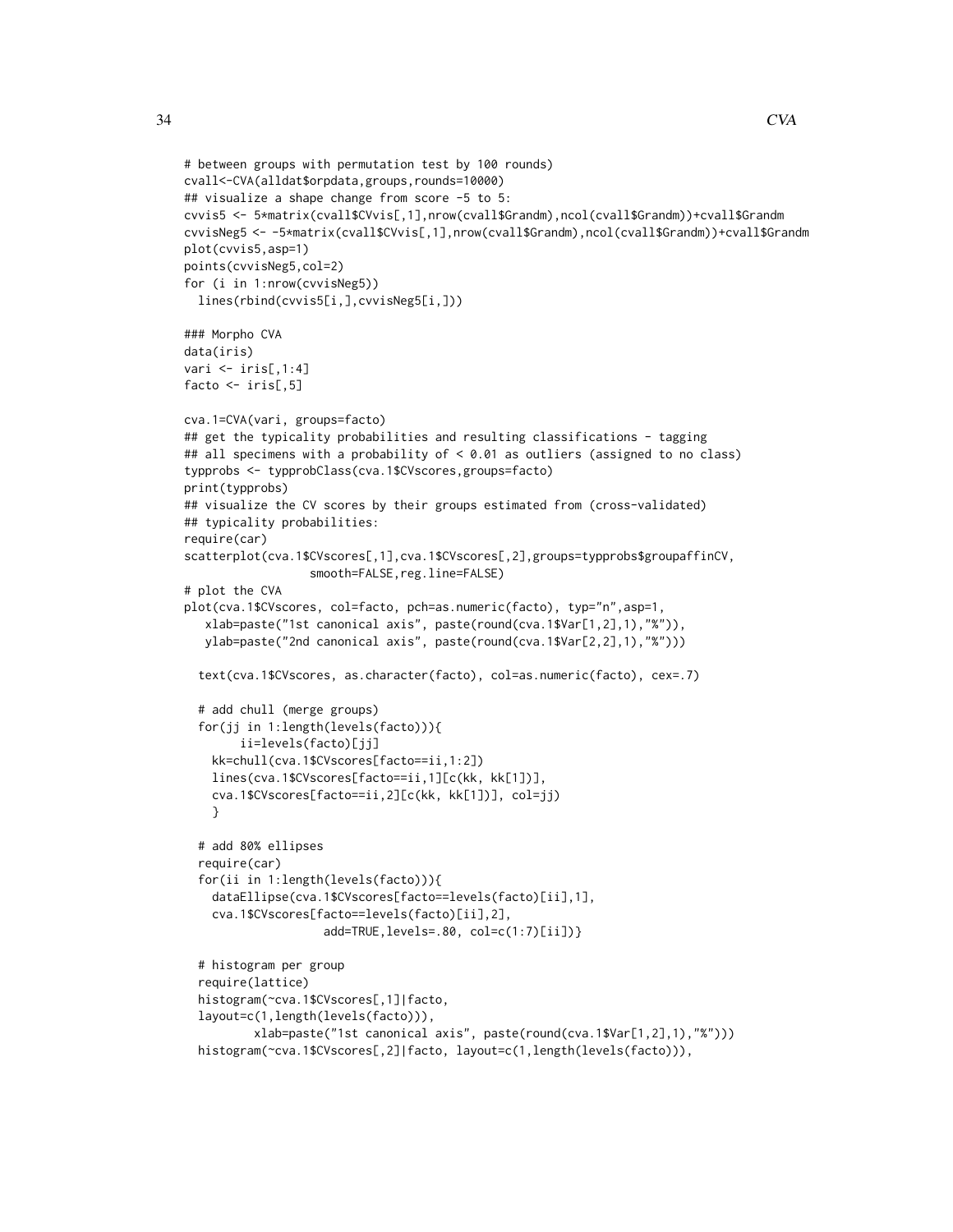```
xlab=paste("2nd canonical axis", paste(round(cva.1$Var[2,2],1),"%")))
  # plot Mahalahobis
  dendroS=hclust(cva.1$Dist$GroupdistMaha)
  dendroS$labels=levels(facto)
  par(mar=c(4,4.5,1,1))
  dendroS=as.dendrogram(dendroS)
  plot(dendroS, main='', sub='', xlab="Geographic areas",
          ylab='Mahalahobis distance')
   # Variance explained by the canonical roots:
   cva.1$Var
   # or plot it:
   barplot(cva.1$Var[,2])
# another landmark based example in 3D:
data(boneData)
groups <- name2factor(boneLM,which=3:4)
proc <- procSym(boneLM)
cvall<-CVA(proc$orpdata,groups)
#' ## visualize a shape change from score -5 to 5:
cvvis5 <- 5*matrix(cvall$CVvis[,1],nrow(cvall$Grandm),ncol(cvall$Grandm))+cvall$Grandm
cvvisNeg5 <- -5*matrix(cvall$CVvis[,1],nrow(cvall$Grandm),ncol(cvall$Grandm))+cvall$Grandm
## Not run:
#visualize it
deformGrid3d(cvvis5,cvvisNeg5,ngrid = 0)
## End(Not run)
#for using (e.g. the first 5) PCscores, one will do:
cvall <- CVA(proc$PCscores[,1:5],groups)
#' ## visualize a shape change from score -5 to 5:
cvvis5 <- 5*cvall$CVvis[,1]+cvall$Grandm
cvvisNeg5 <- -5*cvall$CVvis[,1]+cvall$Grandm
cvvis5 <- showPC(cvvis5,proc$PCs[,1:5],proc$mshape)
cvvisNeg5 <- showPC(cvvisNeg5,proc$PCs[,1:5],proc$mshape)
## Not run:
#visualize it
deformGrid3d(cvvis5,cvvisNeg5,ngrid = 0)
## End(Not run)
```
deformGrid2d *visualise differences between two superimposed sets of 2D landmarks*

#### Description

visualise differences between two superimposed sets of 2D landmarks by deforming a square grid based on a thin-plate spline interpolation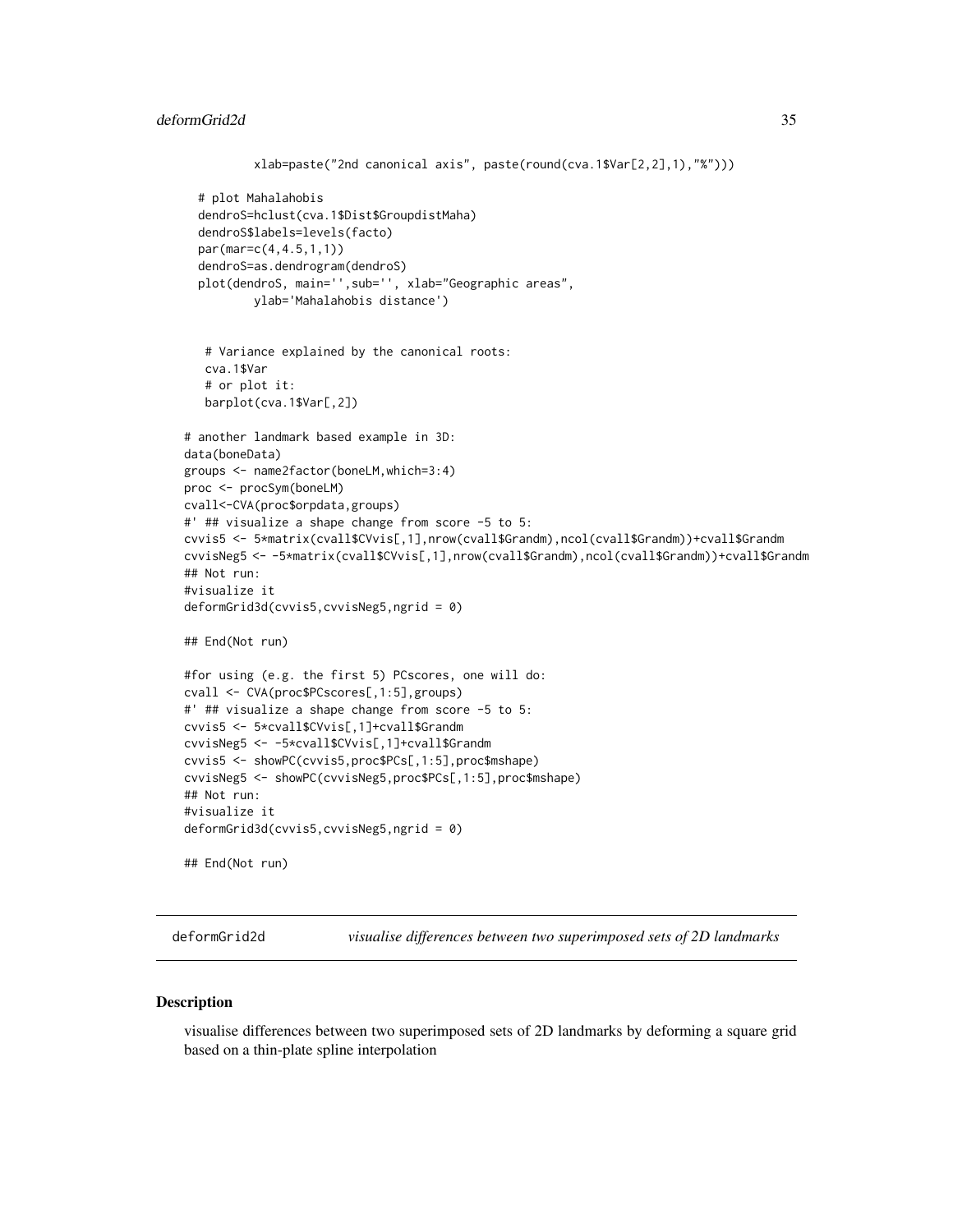### Usage

```
deformGrid2d(matrix, tarmatrix, ngrid = 0, lwd = 1, show = c(1:2),
 lines = TRUE, lcol = 1, col1 = 2, col2 = 3, pcaxis = FALSE,
 add = FALSE, wireframe = NULL, margin = 0.2, ...
```
### Arguments

| matrix    | reference matrix containing 2D landmark coordinates or mesh of class "mesh3d"                                                                                                  |
|-----------|--------------------------------------------------------------------------------------------------------------------------------------------------------------------------------|
| tarmatrix | target matrix containing 2D landmark coordinates or mesh of class "mesh3d"                                                                                                     |
| ngrid     | number of grid lines to be plotted; ngrid=0 suppresses grid creation.                                                                                                          |
| lwd       | width of lines connecting landmarks.                                                                                                                                           |
| show      | integer (vector): if $c(1:2)$ both configs will be plotted, show = 1 only plots the<br>reference and show $= 2$ the target. plotted. Options are combinations of 1,2 and<br>3. |
| lines     | logical: if TRUE, lines between landmarks will be plotted.                                                                                                                     |
| lcol      | color of lines                                                                                                                                                                 |
| col1      | color of "matrix"                                                                                                                                                              |
| col2      | color of "tarmat"                                                                                                                                                              |
| pcaxis    | logical: align grid by shape's principal axes.                                                                                                                                 |
| add       | logical: if TRUE, output will be drawn on existing plot.                                                                                                                       |
| wireframe | list/vector containing row indices to be plotted as wireframe (see lineplot.)                                                                                                  |
| margin    | margin around the bounding box to draw the grid                                                                                                                                |
| $\cdots$  | additional parameters passed to plot                                                                                                                                           |

### Author(s)

Stefan Schlager

### See Also

[tps3d](#page-133-1)

### Examples

```
require(shapes)
proc <- procSym(gorf.dat)
```
deformGrid2d(proc\$mshape,proc\$rotated[,,1],ngrid=5,pch=19)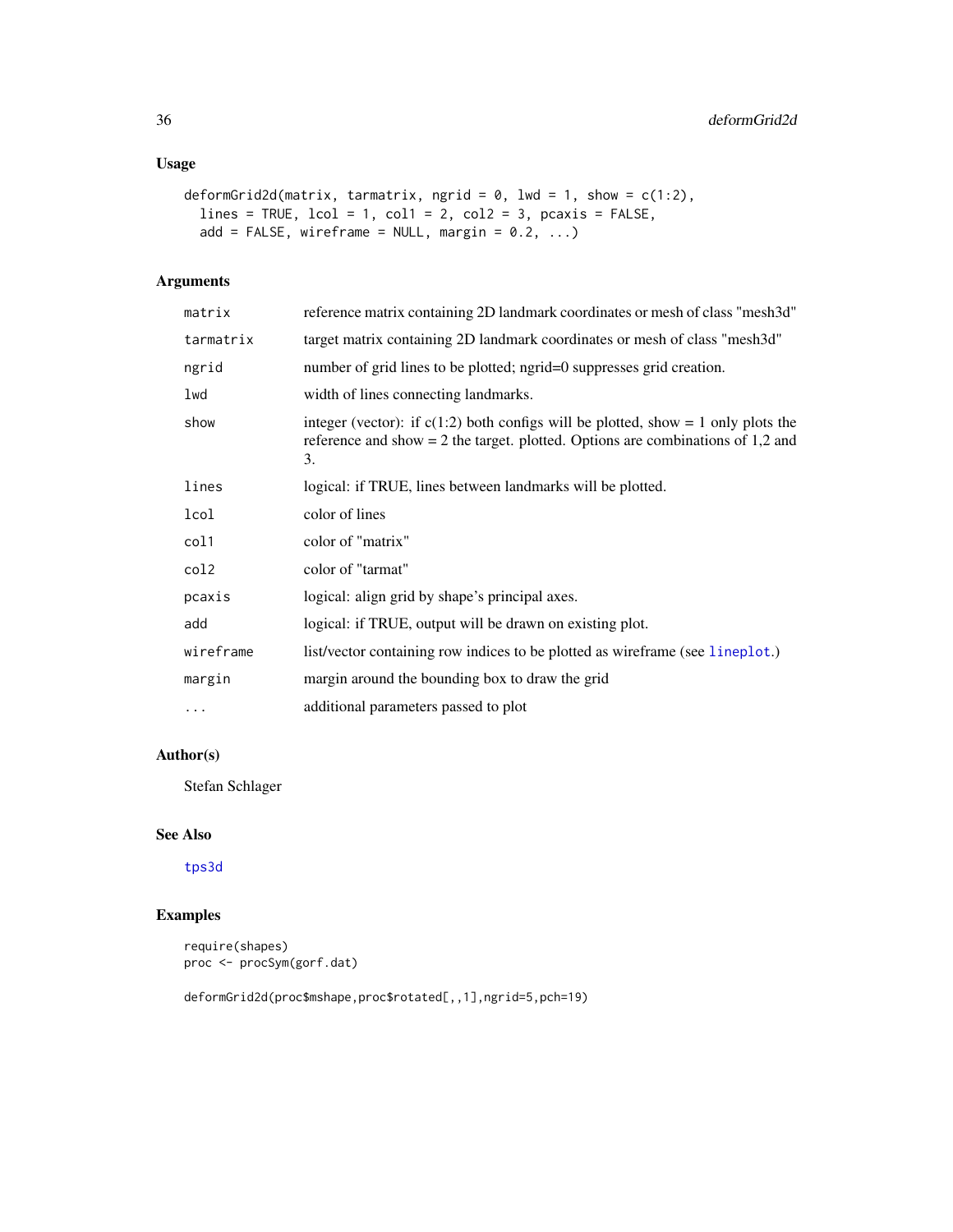visualise differences between two superimposed sets of 3D landmarks by deforming a cubic grid based on a thin-plate spline interpolation

# Usage

```
deformGrid3d(matrix, tarmatrix, ngrid = 0, align = FALSE, lwd = 1,
  showaxis = c(1, 2), show = c(1, 2), lines = TRUE, lcol = 1,
  add = FALSE, coll = 2, col2 = 3, type = c("s", "p"), size = NULL,
 pcaxis = FALSE, ask = TRUE, margin = 0.2)
```
## Arguments

| matrix    | reference matrix containing 3D landmark coordinates or mesh of class "mesh3d"                                              |
|-----------|----------------------------------------------------------------------------------------------------------------------------|
| tarmatrix | target matrix containing 3D landmark coordinates or mesh of class "mesh3d"                                                 |
| ngrid     | number of grid lines to be plotted; ngrid=0 suppresses grid creation.                                                      |
| align     | logical: if TRUE, tarmatrix will be aligned rigidly to matrix                                                              |
| lwd       | width of lines connecting landmarks.                                                                                       |
| showaxis  | integer (vector): which dimensions of the grid to be plotted. Options are combi-<br>nations of 1,2 and 3.                  |
| show      | integer (vector): if $c(1:2)$ both configs will be plotted, show = 1 only plots the<br>reference and show $= 2$ the target |
| lines     | logical: if TRUE, lines between landmarks will be plotted.                                                                 |
| lcol      | color of lines                                                                                                             |
| add       | logical: add to existing rgl window.                                                                                       |
| col1      | color of "matrix"                                                                                                          |
| col2      | color of "tarmat"                                                                                                          |
| type      | "s" renders landmarks as spheres; "p" as points - much faster for very large<br>pointclouds.                               |
| size      | control size/radius of points/spheres                                                                                      |
| pcaxis    | logical: align grid by shape's principal axes.                                                                             |
| ask       | logical: if TRUE for $> 1000$ coordinates the user will be asked to prefer points<br>over spheres.                         |
| margin    | margin around the bounding box to draw the grid                                                                            |

## Author(s)

Stefan Schlager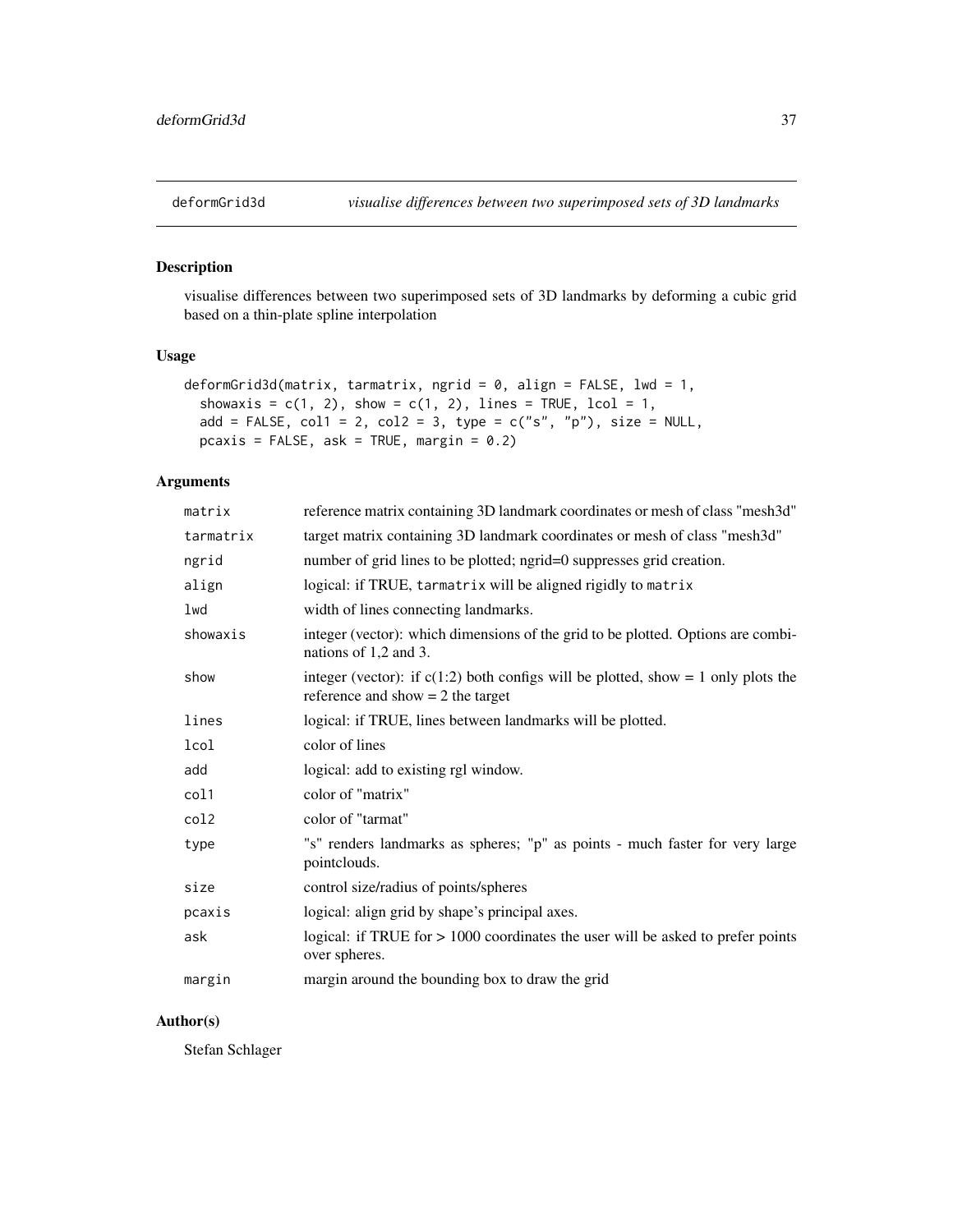## See Also

[tps3d](#page-133-0)

# Examples

```
## Not run:
data(nose)
deformGrid3d(shortnose.lm,longnose.lm,ngrid=10)
```
## End(Not run)

equidistantCurve *make a curve equidistant (optionally up/downsampling)*

#### Description

make a curve equidistant (optionally up/downsampling)

#### Usage

```
equidistantCurve(x, n = NULL, open = TRUE, subsample = 0, increment = 2,
 smoothit = 0, mesh = NULL, iterations = 1)
```
## Arguments

| $\times$   | k x m matrix containing the 2D or 3D coordinates                                                                                                                                                                      |
|------------|-----------------------------------------------------------------------------------------------------------------------------------------------------------------------------------------------------------------------|
| n          | integer: number of coordinates to sample. If NULL, the existing curve will be<br>made equidistant.                                                                                                                    |
| open       | logical: specifies whether the curve is open or closed.                                                                                                                                                               |
| subsample  | integer: number of subsamples to draw from curve for interpolation. For curves<br>with $\lt$ 1000 points, no subsampling is required.                                                                                 |
| increment  | integer: if $> 1$ , the curve is estimated iteratively by incrementing the original<br>points by this factor. The closer this value to 1, the smoother the line but possibly<br>farther away from the control points. |
| smoothit   | integer: smoothing iterations after each step                                                                                                                                                                         |
| mesh       | specify mesh to project point to                                                                                                                                                                                      |
| iterations | integer: how many iterations to run equidistancing.                                                                                                                                                                   |

#### Details

Equidistancy is reached by iteratively deforming (using TPS) a straight line with equidistantly placed points to the target using control points with the same spacing as the actual curve. To avoid singularity, the straight line containes a small amount of noise, which can (optionally) be accounted for by smoothing the line by its neighbours.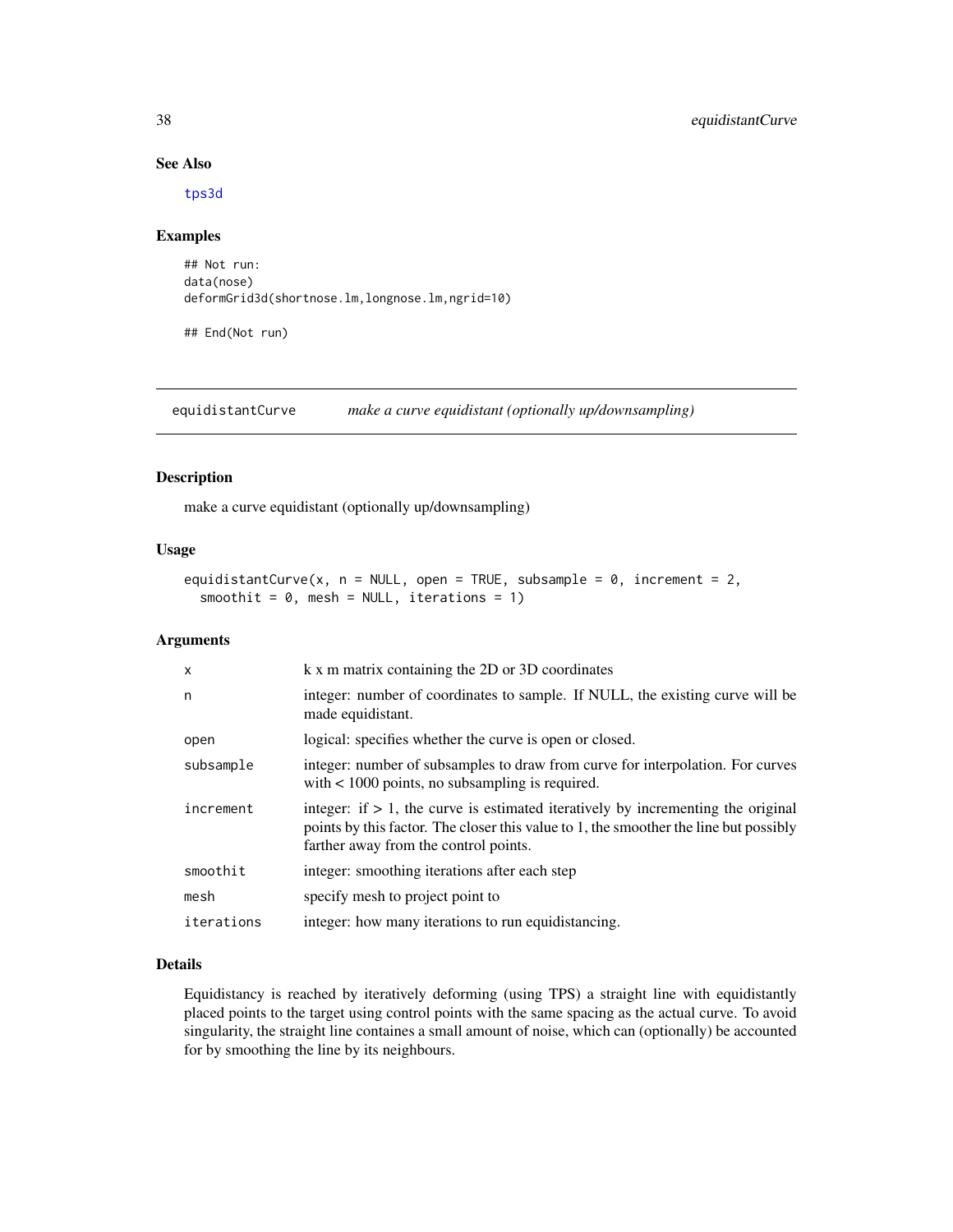exVar 39

# Value

matrix containing equidistantly placed points

## Note

if n » number of original points, the resulting curves can show unwanted distortions.

#### Examples

```
data(nose)
x <- shortnose.lm[c(304:323),]
xsample <- equidistantCurve(x,n=50,iterations=10,increment=1)
## Not run:
require(rgl)
points3d(xsample,size=5)
spheres3d(x,col=2,radius=0.3,alpha=0.5)
## End(Not run)
```
exVar *calculate variance of a distribution stemming from prediction models*

## Description

calculates a quotient of the overall varriance within a predicted distribution to that from the original one. This function calculates a naive extension of the univariate  $R^2$ -value by dividing the variance in the predicted dat by the variance of the original data. No additional adjustments are made!!

# Usage

```
exVar(model, ...)
## S3 method for class 'lm'
exVar(model, ...)
## S3 method for class 'mvr'
exVar(model, ncomp, val = FALSE, ...)
```
# Arguments

| model   | a model of classes "lm" or "mvr" (from the package "pls") |
|---------|-----------------------------------------------------------|
| ncomp   | How many latent variables to use (only for myr models)    |
| val     | use cross-vaildated predictions (only for myr models)     |
| $\cdot$ | currently unused additional arguments.                    |

## Value

returns the quotient.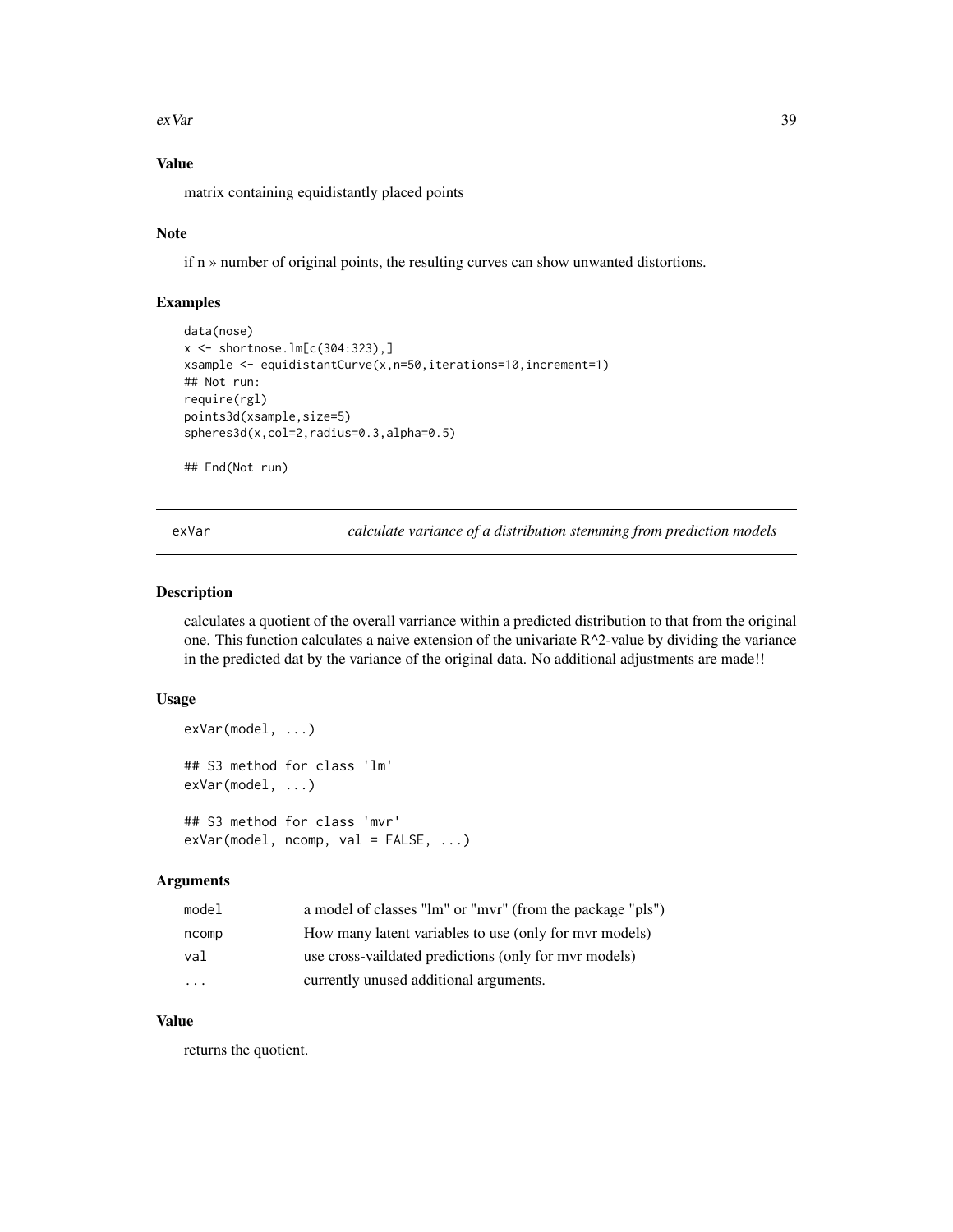The result is only!! a rough estimate of the variance explained by a multivariate model. And the result can be misleading - especially when there are many predictor variables involved. If one is interested in the value each factor/covariate explains, we recommend a 50-50 MANOVA perfomed by the R-package "ffmanova", which reports this value factor-wise.

## Author(s)

Stefan Schlager

## References

Langsrud O, Juergensen K, Ofstad R, Naes T. 2007. Analyzing Designed Experiments with Multiple Responses Journal of Applied Statistics 34:1275-1296.

#### Examples

 $lm1 \leftarrow lm(as.matrix(iris[,1:4]) \sim iris[,5])$ exVar(lm1)

| fastKmeans |  | fast kmeans clustering for 2D or 3D point clouds |  |  |
|------------|--|--------------------------------------------------|--|--|
|------------|--|--------------------------------------------------|--|--|

#### Description

fast kmeans clustering for 2D or 3D point clouds - with the primary purpose to get a spatially equally distributed samples

#### Usage

```
fastKmeans(x, k, iter.max = 10, project = TRUE, threads = \theta)
```
## Arguments

| $\mathsf{X}$ | matrix containing coordinates or mesh3d                                             |
|--------------|-------------------------------------------------------------------------------------|
| k            | number of clusters                                                                  |
| iter.max     | maximum number of iterations                                                        |
| project      | logical: if x is a triangular mesh, the centers will be projected onto the surface. |
| threads      | integer number of threads to use                                                    |

## Value

returns a list containing

| selected | coordinates closest to the final centers            |
|----------|-----------------------------------------------------|
| centers  | cluster center                                      |
| class    | vector with cluster association for each coordinate |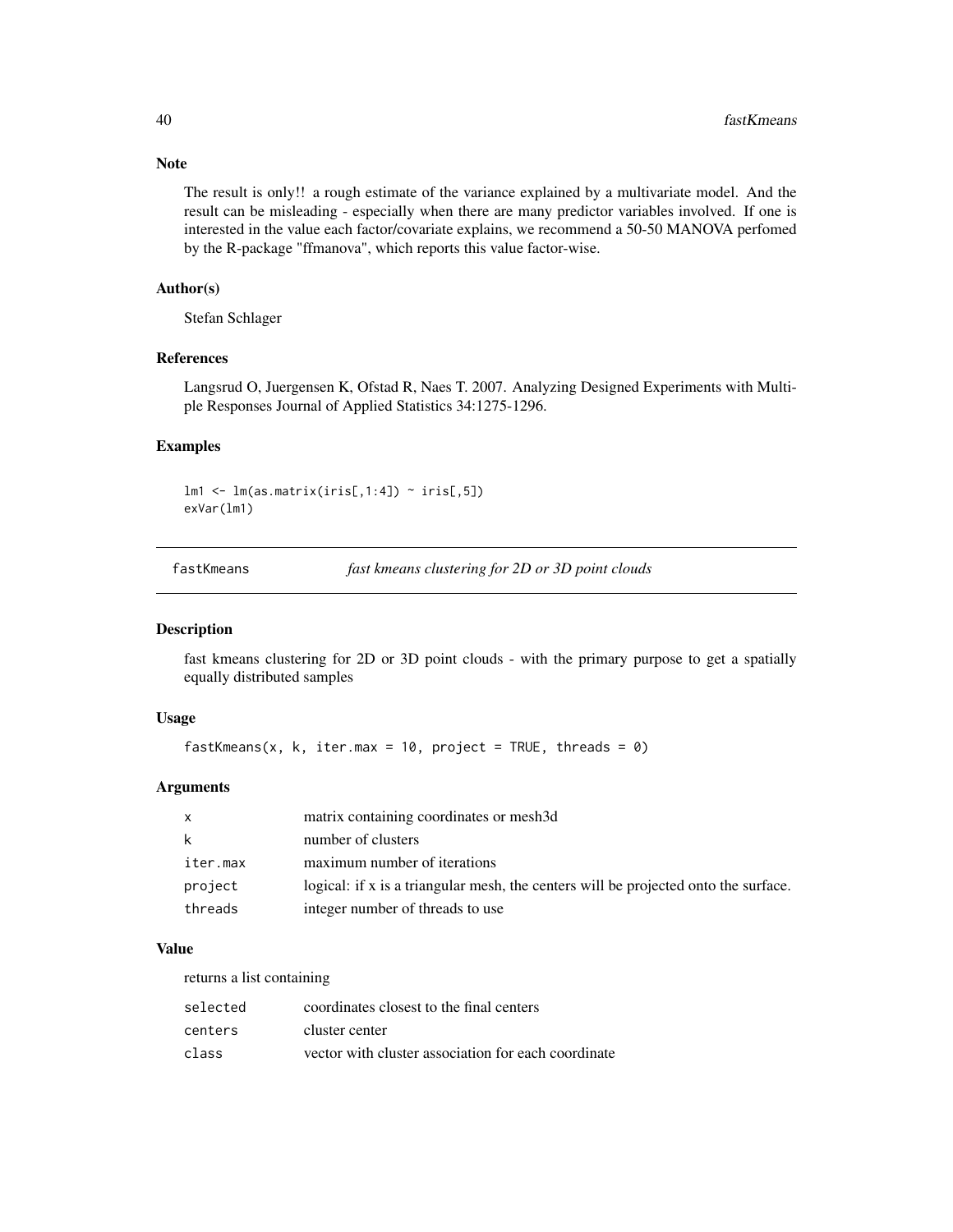#### file2mesh 41

# Examples

```
require(Rvcg);require(rgl)
data(humface)
set.seed(42)
clust <- fastKmeans(humface,k=1000,threads=1)
## Not run:
require(rgl)
## plot the cluster centers
spheres3d(clust$centers)
## now look at the vertices closest to the centers
wire3d(humface)
spheres3d(vert2points(humface)[clust$selected,],col=2)
```
## End(Not run)

<span id="page-40-0"></span>file2mesh *Import 3D surface mesh files*

## <span id="page-40-1"></span>Description

Import 3D surface mesh files

## Usage

```
file2mesh(filename, clean = TRUE, readcol = FALSE)
obj2mesh(filename, adnormals = TRUE)
ply2mesh(filename, adnormals = TRUE, readnormals = FALSE, readcol = FALSE,
 silent = FALSE)
```
# Arguments

| filename    | character: path to file                                                                                        |
|-------------|----------------------------------------------------------------------------------------------------------------|
| clean       | Logical: Delete dumpfiles.                                                                                     |
| readcol     | Logical: Import vertex colors (if available).                                                                  |
| adnormals   | Logical: If the file does not contain normal information, they will be calculated<br>in R: Can take some time. |
| readnormals | Logical: Import vertex normals (if available), although no face information is<br>present.                     |
| silent      | logical: suppress messages.                                                                                    |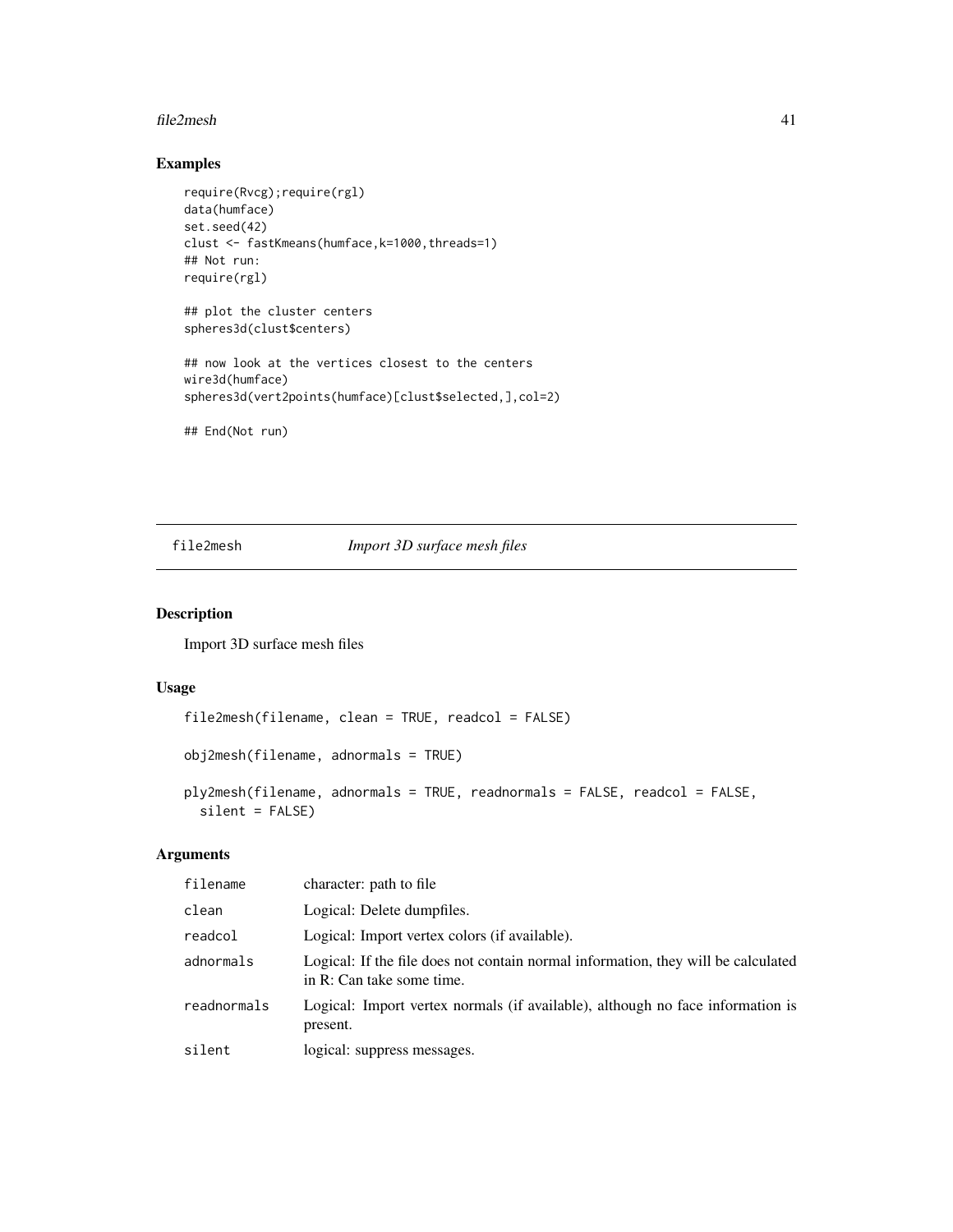## Details

imports 3D mesh files and store them as an R .object of class mesh3d

# Value

mesh list of class mesh3d - see rgl manual for further details, or a matrix containing vertex information or a list containing vertex and normal information

#### Examples

```
data(nose)
mesh2ply(shortnose.mesh)
mesh <- ply2mesh("shortnose.mesh.ply")
mesh2obj(shortnose.mesh)
```
mesh2 <- obj2mesh("shortnose.mesh.obj")

find.outliers *Graphical interface to find outliers and/or to switch mislabeld landmarks*

## Description

Graphical interface to find outliers and/or to switch mislabeld landmarks

## Usage

```
find.outliers(A, color = 4, lwd = 1, lcol = 2, mahalanobis = FALSE,
 PCuse = NULL, text = TRUE, reflection = FALSE)
```
## Arguments

| $\overline{A}$ | Input k x m x n real array, where k is the number of points, m is the number of<br>dimensions, and n is the sample size. |
|----------------|--------------------------------------------------------------------------------------------------------------------------|
| color          | color of Landmarks points to be plotted                                                                                  |
| lwd            | linewidth visualizing distances of the individual landmarks from mean.                                                   |
| lcol           | color of lines visualizing distances of the individual landmarks from mean.                                              |
| mahalanobis    | logical: use mahalanobis distance to find outliers.                                                                      |
| PCuse          | integer: Restrict mahalanobis distance to the first n Principal components.                                              |
| text           | logical: if TRUE, landmark labels (rownumbers) are displayed                                                             |
| reflection     | logical: specify whether reflections are allowed for superimpositioning.                                                 |
|                |                                                                                                                          |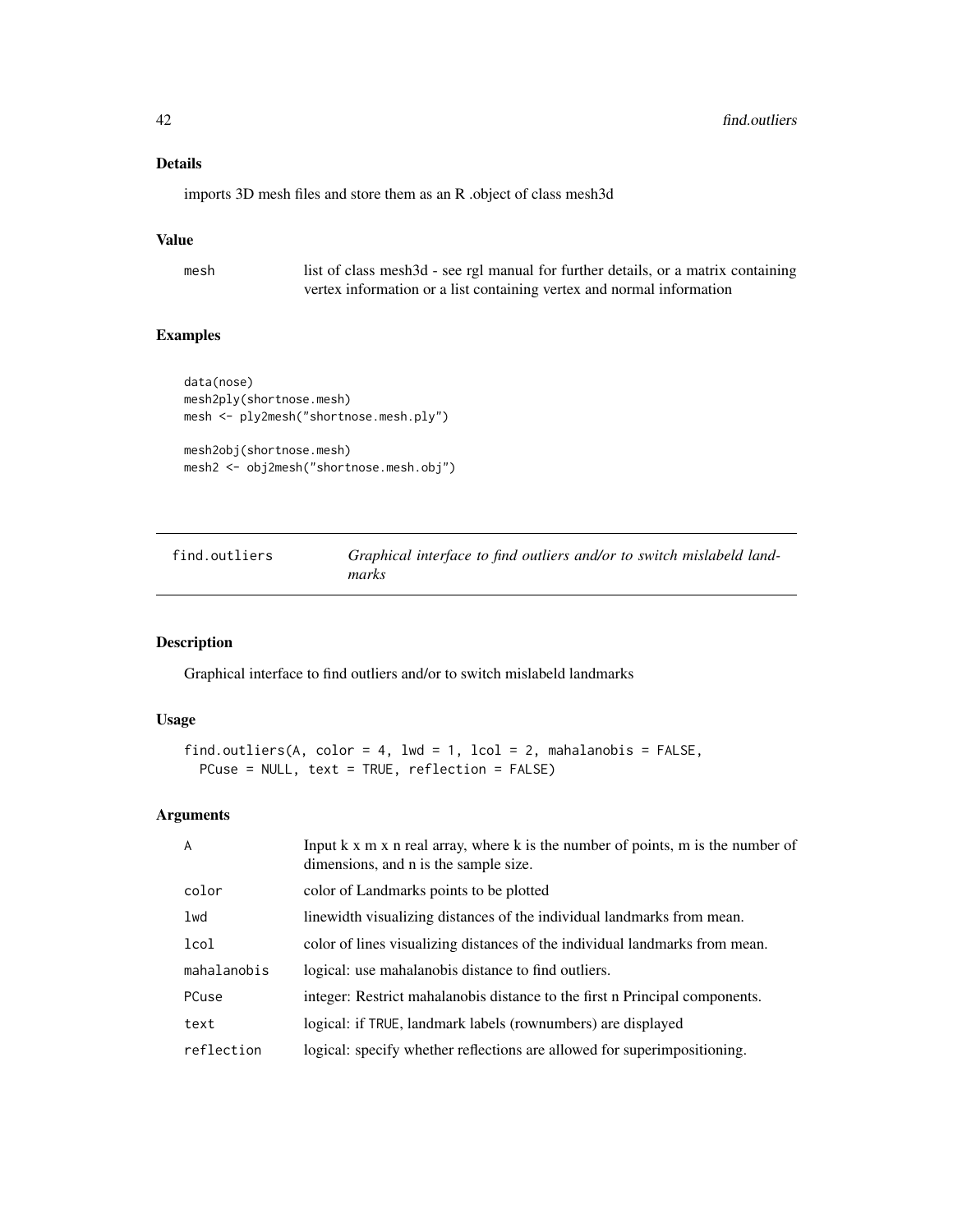#### find.outliers 43

# Details

This function performs a procrustes fit and sorts all specimen according to their distances (either Procrustes or Mahalanobis-distance) to the sample's consensus. It provides visual help for rearranging landmarks and/or excluding outliers.

## Value

| data.cleaned | array (in original coordinate system) containing the changes applied and outliers<br>eliminated          |
|--------------|----------------------------------------------------------------------------------------------------------|
| outlier      | vector with integers indicating the positions in the original array that have been<br>marked as outliers |
| dist.sort    | table showing the distance to mean for each observation - decreasing by distance                         |
| type         | what kind of distance was used                                                                           |

# Author(s)

Stefan Schlager

## See Also

[typprob](#page-135-0),[typprobClass](#page-135-1)

## Examples

```
data(boneData)
## look for outliers using the mahalanobis distance based on the first
# 10 PCscores
# to perform the example below, you need,of course, uncomment the answers
## Not run:
outliers <- find.outliers(boneLM, mahalanobis= TRUE, PCuse=10)
# n # everything is fine
# n # proceed to next
# s # let's switch some landmarks (3 and 4)
# 3
# 4
# n # we are done
# y # yes, because now it is an outlier
# s #enough for now
```
## End(Not run)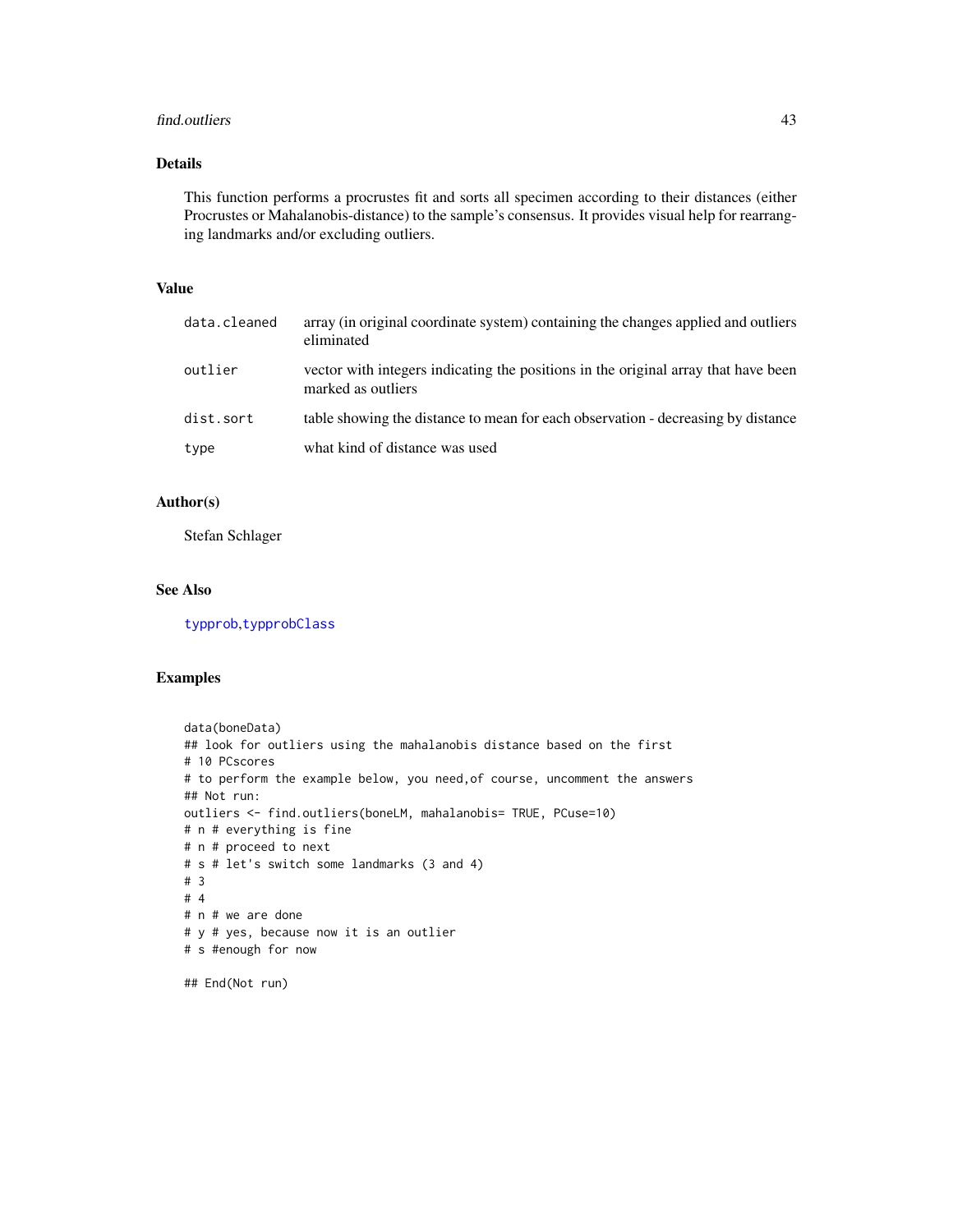estimate missing landmarks from their bilateral counterparts

## Usage

```
fixLMmirror(x, pairedLM)
```
## S3 method for class 'array' fixLMmirror(x, pairedLM)

```
## S3 method for class 'matrix'
fixLMmirror(x, pairedLM)
```
#### Arguments

| X        | a matrix or an array containing landmarks (3D or 2D)                           |
|----------|--------------------------------------------------------------------------------|
| pairedLM | a k x 2 matrix containing the indices (rownumbers) of the paired LM. E.g. the  |
|          | left column contains the lefthand landmarks, while the right side contains the |
|          | corresponding right hand landmarks.                                            |

## Details

the configurations are mirrored and the relabled version is matched onto the original using a thinplate spline deformation. The missing landmark is now estimated using its bilateral counterpart. If one side is completely missing, the landmarks will be mirrored and aligned by the unilateral landmarks.

#### Value

a matrix or array with fixed missing bilateral landmarks.

## Note

in case both landmarks of a bilateral pair are missing a message will be issued. As well if there are missing landmarks on the midsaggital plane are detected.

#### Examples

```
data(boneData)
left < -c(4, 6, 8)## determine corresponding Landmarks on the right side:
# important: keep same order
right \leq c(3,5,7)pairedLM <- cbind(left, right)
```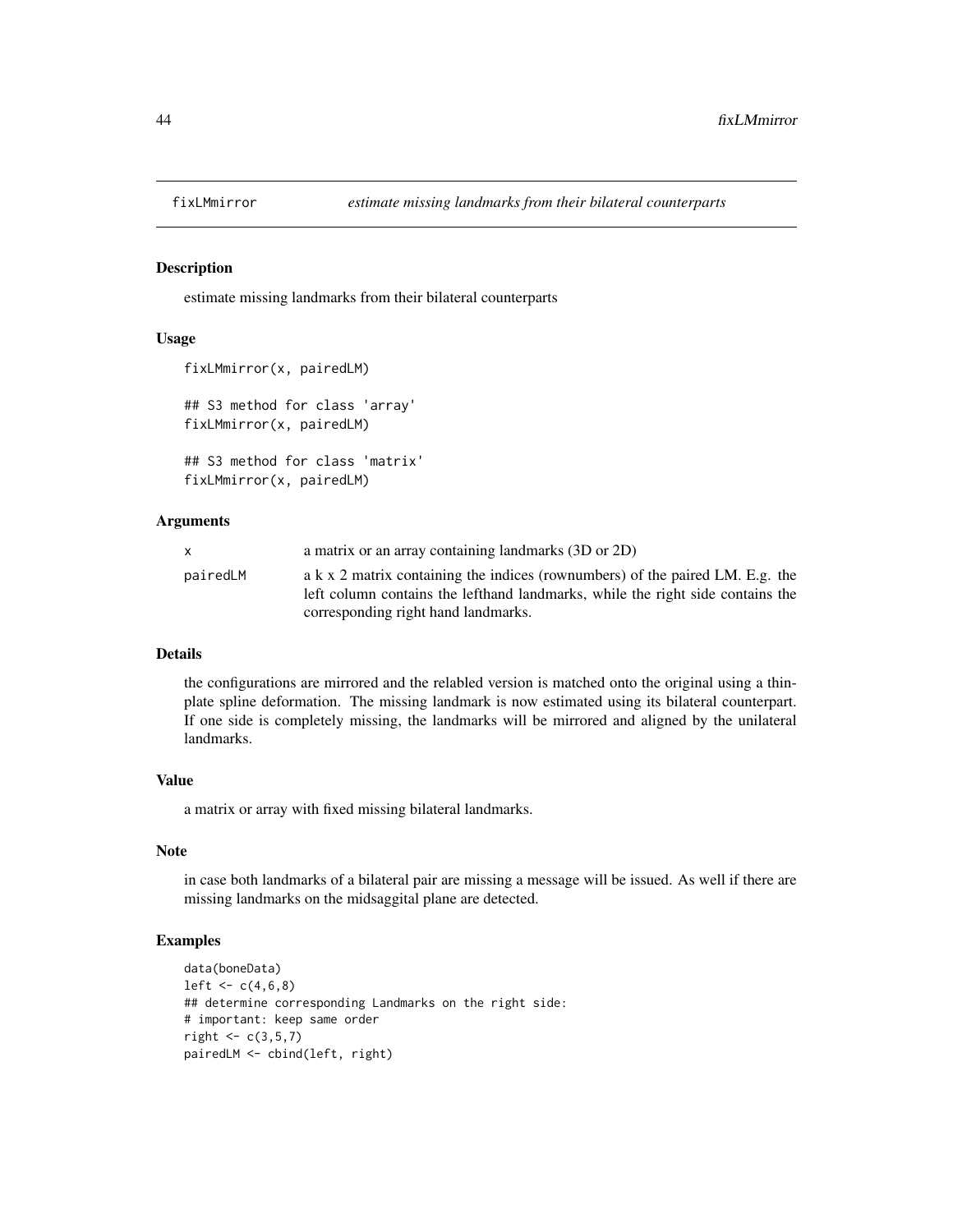#### fixLMtps 45

```
exampmat <- boneLM[,,1]
exampmat[4,] <- NA #set 4th landmark to be NA
fixed <- fixLMmirror(exampmat, pairedLM=pairedLM)
## Not run:
deformGrid3d(fixed, boneLM[,,1],ngrid=0)
## result is a bit off due to actual asymmetry
## End(Not run)
## example with one side completely missing
oneside <- boneLM[,,1]
oneside[pairedLM[,1],] <- NA
onesidefixed <- fixLMmirror(oneside,pairedLM)
## Not run:
deformGrid3d(onesidefixed, boneLM[,,1],ngrid=0)
## result is a bit off due to actual asymmetry
## End(Not run)
```
fixLMtps *estimate missing landmarks*

## Description

Missing landmarks are estimated by deforming a sample average or a weighted estimate of the configurations most similar onto the deficient configuration. The deformation is performed by a Thin-plate-spline interpolation calculated by the available landmarks.

## Usage

 $fixLMtps(data, comp = 3, weight = TRUE)$ 

## Arguments

| data   | array containing landmark data                                                                                                               |
|--------|----------------------------------------------------------------------------------------------------------------------------------------------|
| comp   | integer: select how many of the closest observations are to be taken to calculate<br>an initial estimate.                                    |
| weight | logical: requests the calculation of an estimate based on the procrustes distance.<br>Otherwise the sample's consensus is used as reference. |

#### Details

This function tries to estimate missing landmark data by mapping weighted averages from complete datasets onto the missing specimen. The weights are the inverted Procrustes (see [proc.weight](#page-91-0)) distances between the 'comp' closest specimen (using the available landmark configuration).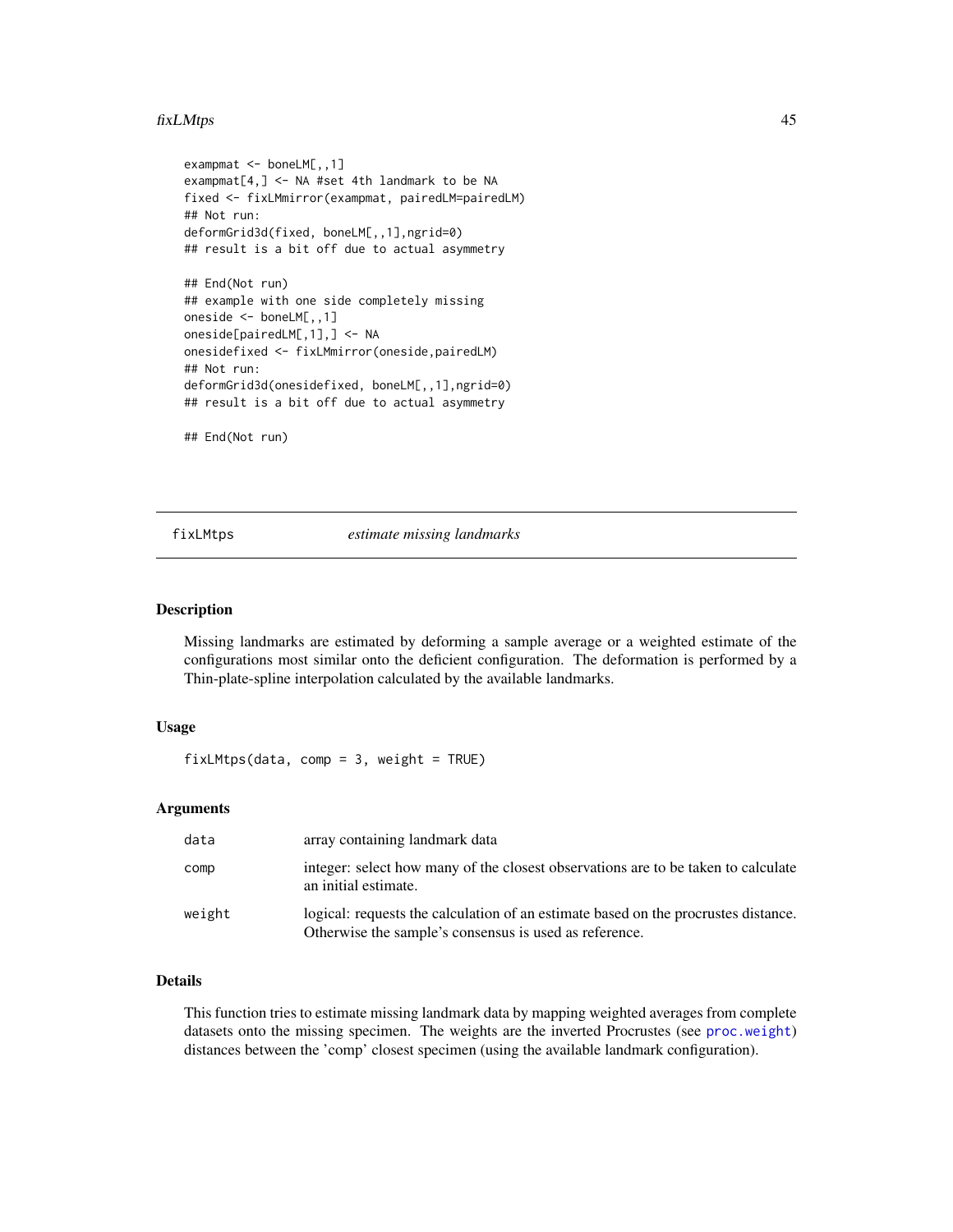## Value

| out       | array containing all data, including fixed configurations - same order as input                       |
|-----------|-------------------------------------------------------------------------------------------------------|
| mshape    | meanshape - calculated from complete datasets                                                         |
| checklist | list containing information about missing landmarks                                                   |
| check     | vector containing position of observations in data where at least one missing<br>coordinate was found |

## Note

Be aware that these estimates might be grossly wrong when the missing landmark is quite far off the rest of the landmarks (due to the radial basis function used in the Thin-plate spline interpolation.

#### Author(s)

Stefan Schlager

#### References

Bookstein FL. 1989. Principal Warps: Thin-plate splines and the decomposition of deformations IEEE Transactions on pattern analysis and machine intelligence 11.

# See Also

[proc.weight](#page-91-0), [tps3d](#page-133-0)

#### Examples

```
require(rgl)
require(shapes)
data <- gorf.dat
### set first landmark of first specimen to NA
data[1,,1] <- NA
repair <- fixLMtps(data,comp=5)
### view difference between estimated and actual landmark
plot(repair$out[,,1],asp=1,pch=21,cex=0.7,col=2)#estimated landmark
points(gorf.dat[,,1],col=3,pch=20)#actual landmark
## 3D-example:
data(boneData)
data <- boneLM
### set first and 5th landmark of first specimen to NA
data[c(1,5),,1] < -NArepair <- fixLMtps(data,comp=10)
## view difference between estimated and actual landmark
## Not run:
deformGrid3d(repair$out[,,1], boneLM[,,1],ngrid=0)
```
## End(Not run)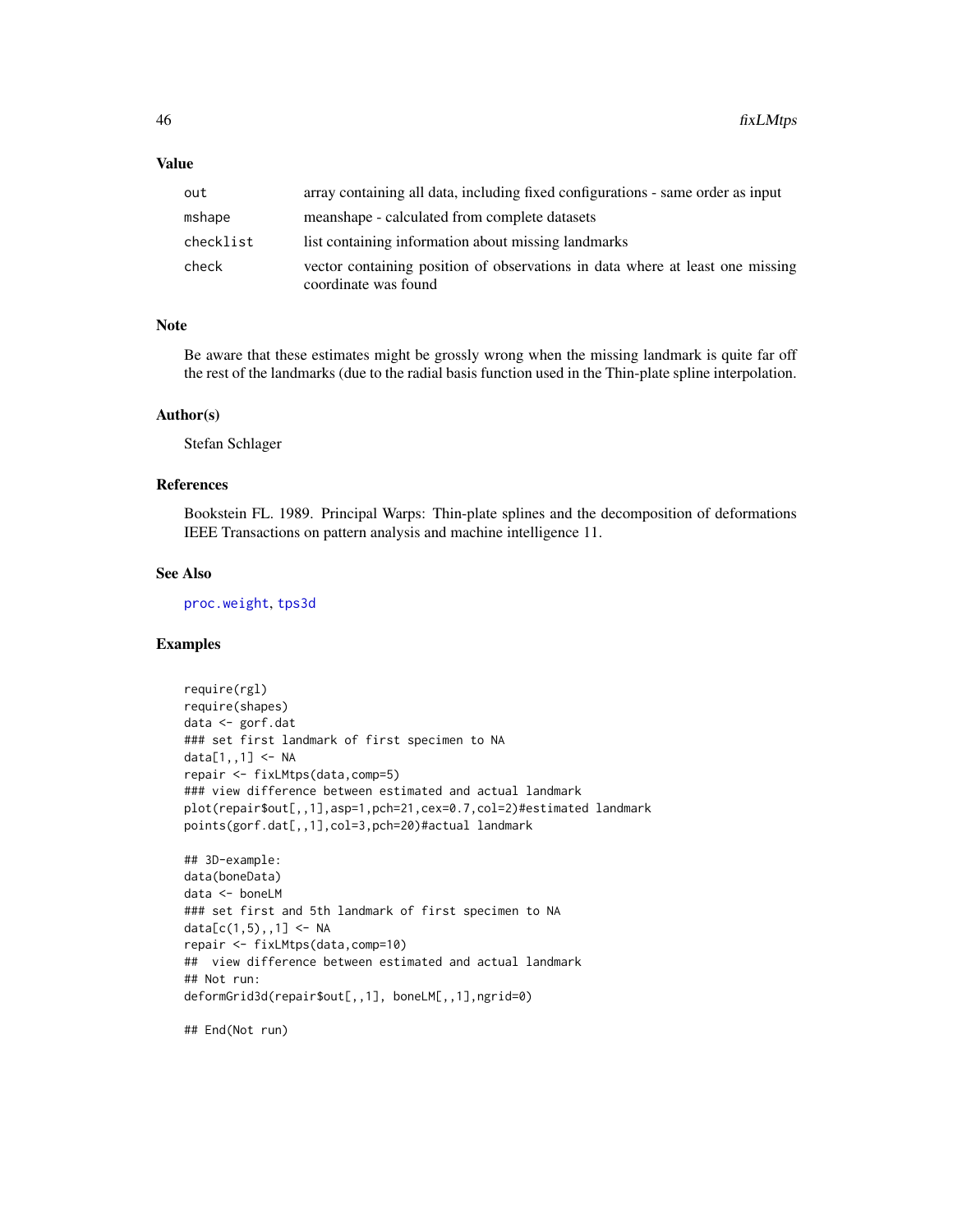find indices of faces that contain specified vertices

# Usage

```
getFaces(mesh, index)
```
# Arguments

| mesh  | triangular mesh of class "mesh3d"     |
|-------|---------------------------------------|
| index | vector containing indices of vertices |

## Value

vector of face indices

<span id="page-46-0"></span>getMeaningfulPCs *get number of meaningful Principal components*

## Description

get number of meaningful Principal components

# Usage

getMeaningfulPCs(values, n, expect = 2, sdev = FALSE)

## Arguments

| values | eigenvalues from a PCA                                                           |
|--------|----------------------------------------------------------------------------------|
| n      | sample size                                                                      |
| expect | expectation value for chi-square distribution of df=2                            |
| sdev   | logical: if TRUE, it is assumed that the values are square roots of eigenvalues. |

## Details

This implements the method suggested by Bookstein (2014, pp. 324), to determine whether a PC is entitled to interpretation. I.e. a PC is regarded meaningful (its direction) if the ratio of this PC and its successor is above a threshold based on a log-likelihood ratio (and dependend on sample size).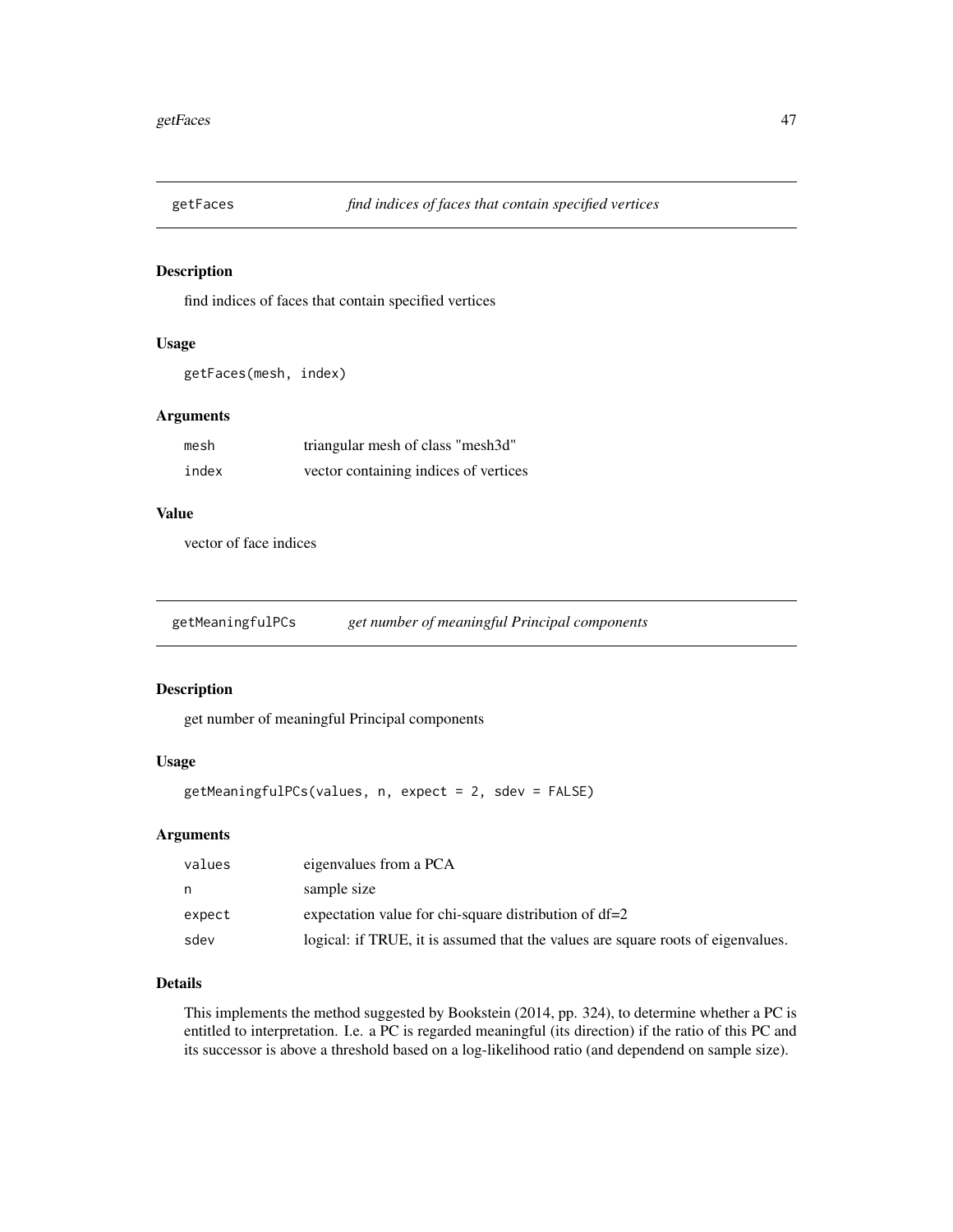## Value

| tol  | threshold of ratio specific for n                             |
|------|---------------------------------------------------------------|
| good | integer vector specifying the meaningful Principal Components |

# References

Bookstein, F. L. Measuring and reasoning: numerical inference in the sciences. Cambridge University Press, 2014

## See Also

[getPCtol](#page-47-0)

## Examples

```
data(boneData)
proc <- procSym(boneLM)
getMeaningfulPCs(proc$eigenvalues,n=nrow(proc$PCscores))
## the first 3 PCs are reported as meaningful
## show barplot that seem to fit the bill
barplot(proc$eigenvalues)
```
<span id="page-47-0"></span>

| getPCtol | determine the minimum ratio for two subsequent eigenvalues to be |  |
|----------|------------------------------------------------------------------|--|
|          | considered different                                             |  |

#### Description

determine the minimum ratio for two subsequent eigenvalues to be considered different

#### Usage

getPCtol(n, expect = 2)

## Arguments

|        | sample size                                             |
|--------|---------------------------------------------------------|
| expect | expectation value for chi-square distribution of $df=2$ |

# Value

returns the minimum ratio between two subsequent subsequent eigenvalues to be considered different.

## References

Bookstein, F. L. Measuring and reasoning: numerical inference in the sciences. Cambridge University Press, 2014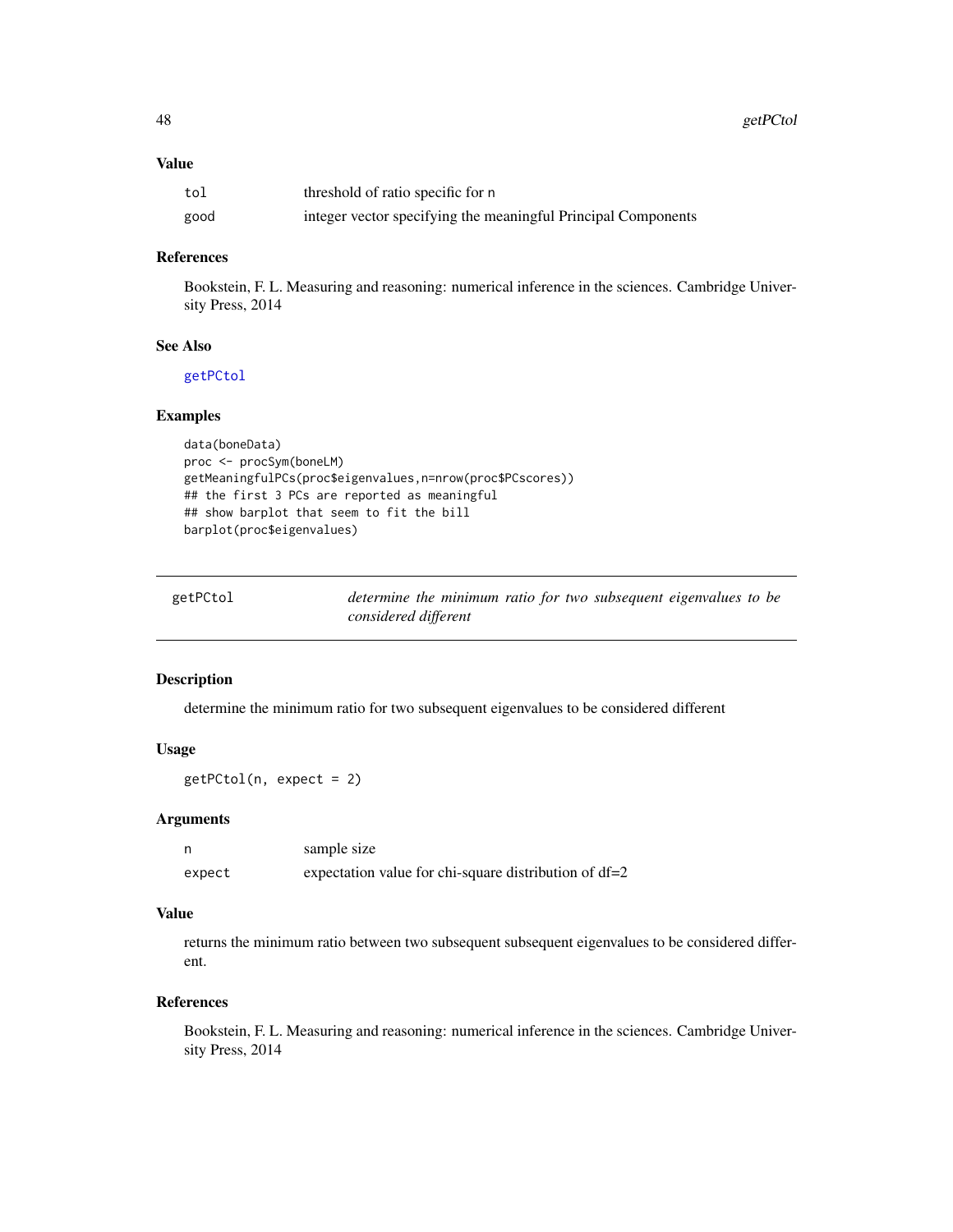# getPLSfromScores 49

#### See Also

[getMeaningfulPCs](#page-46-0)

## Examples

```
## reproduce the graph from Bookstein (2014, p. 324)
## and then compare it to ratios for values to be considered
## statistically significant
myseq \leq seq(from=10, to = 50, by = 2)
myseq <- c(myseq,seq(from=50,to=1000, by =20))
ratios <- getPCtol(myseq)
plot(log(myseq),ratios,cex=0,xaxt = "n",ylim=c(1,5.2))
ticks <- c(10,20,50,100,200,300,400,500,600,700,800,900,1000)
axis(1,at=log(ticks),labels=ticks)
lines(log(myseq),ratios)
abline(v=log(ticks), col="lightgray", lty="dotted")
abline(h=seq(from=1.2,to=5, by = 0.2), col='lightgray", lty='dotted")## now we raise the bar and compute the ratios for values
## to be beyond the 95th percentile of
## the corresponding chi-square distribution:
ratiosSig <- getPCtol(myseq,expect=qchisq(0.95,df=2))
lines(log(myseq),ratiosSig,col=2)
```
getPLSfromScores *compute changes associated with 2-Block PLS-scores*

#### Description

compute changes associated with 2-Block PLS-scores

#### Usage

```
getPLSfromScores(pls, x, y)
```
#### Arguments

| pls | output of pls2B                                    |
|-----|----------------------------------------------------|
| X   | scores associated with dataset x in original pls2B |
| v   | scores associated with dataset y in original pls2B |

## Details

other than [predictPLSfromScores](#page-89-0), providing Xscores will not compute predictions of y, but the changes in the original data x that is associated with the specific scores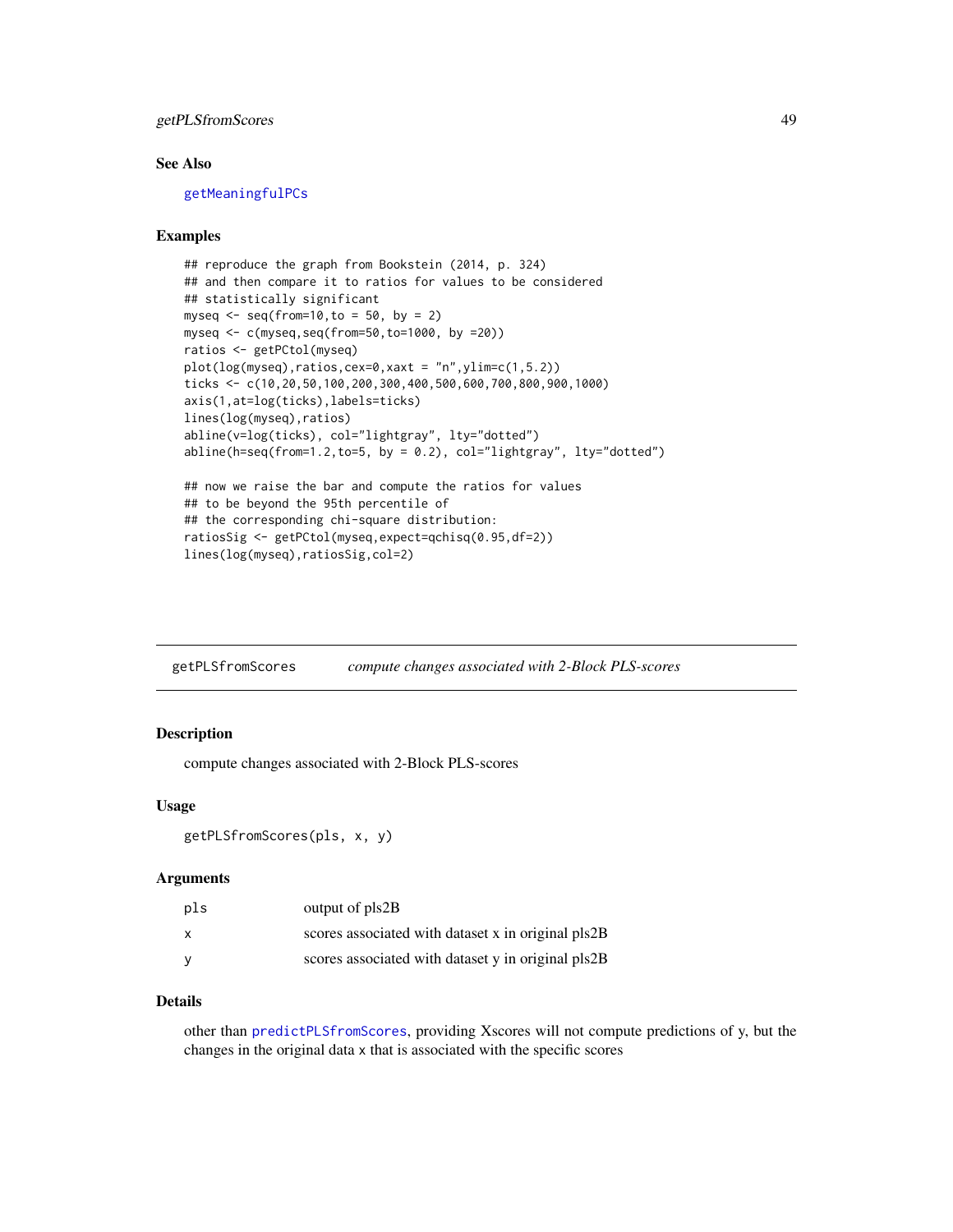# Value

returns data in the original space associated with the specified values.

getPLSscores *compute 2-Block PLS scores for new data*

## Description

compute 2-Block PLS scores for new data from an existing pls2B

# Usage

```
getPLSscores(pls, x, y)
```
# Arguments

| pls | output of pls2B                                                                 |
|-----|---------------------------------------------------------------------------------|
| X   | matrix or vector representing new dataset(s) - same kind as in original $pls2B$ |
|     | matrix or vector representing new dataset(s) - same kind as in original $pls2B$ |

## Value

returns a vector of pls-scores

## Note

either x or y must be missing

# See Also

[pls2B,](#page-83-0) [predictPLSfromScores,](#page-89-0)[predictPLSfromData](#page-88-0)

getTrafo4x4 *get 4x4 Transformation matrix*

# Description

get 4x4 Transformation matrix

## Usage

```
getTrafo4x4(x)
```
## S3 method for class 'rotonto' getTrafo4x4(x)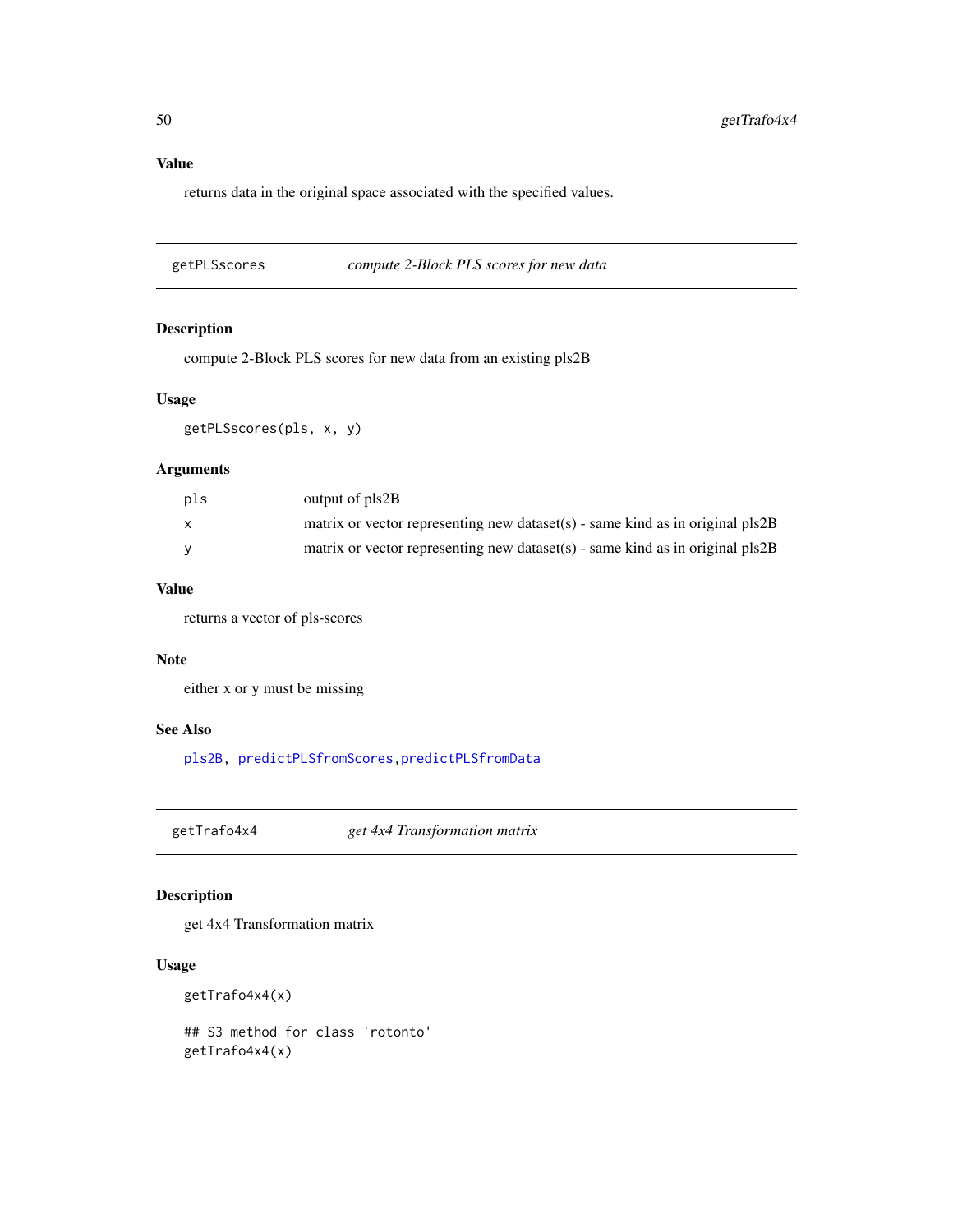# getTrafoRotaxis 51

# Arguments

x object of class "rotonto"

## Value

returns a 4x4 transformation matrix

# Examples

```
data(boneData)
rot <- rotonto(boneLM[,,1],boneLM[,,2])
trafo <- getTrafo4x4(rot)
```

| getTrafoRotaxis | compute a 4x4 Transformation matrix for rotation around an arbitrary |
|-----------------|----------------------------------------------------------------------|
|                 | axıs                                                                 |

# Description

compute a 4x4 Transformation matrix for rotation around an arbitrary axis

## Usage

```
getTrafoRotaxis(pt1, pt2, theta)
```
# Arguments

| pt1   | numeric vector of length 3, defining first point on the rotation axis.                           |
|-------|--------------------------------------------------------------------------------------------------|
| pt2   | numeric vector of length 3, defining second point on the rotation axis.                          |
| theta | angle to rotate in radians. With pt1 being the viewpoint, the rotation is counter-<br>clockwise. |

## Note

the resulting matrix can be used in [applyTransform](#page-7-0)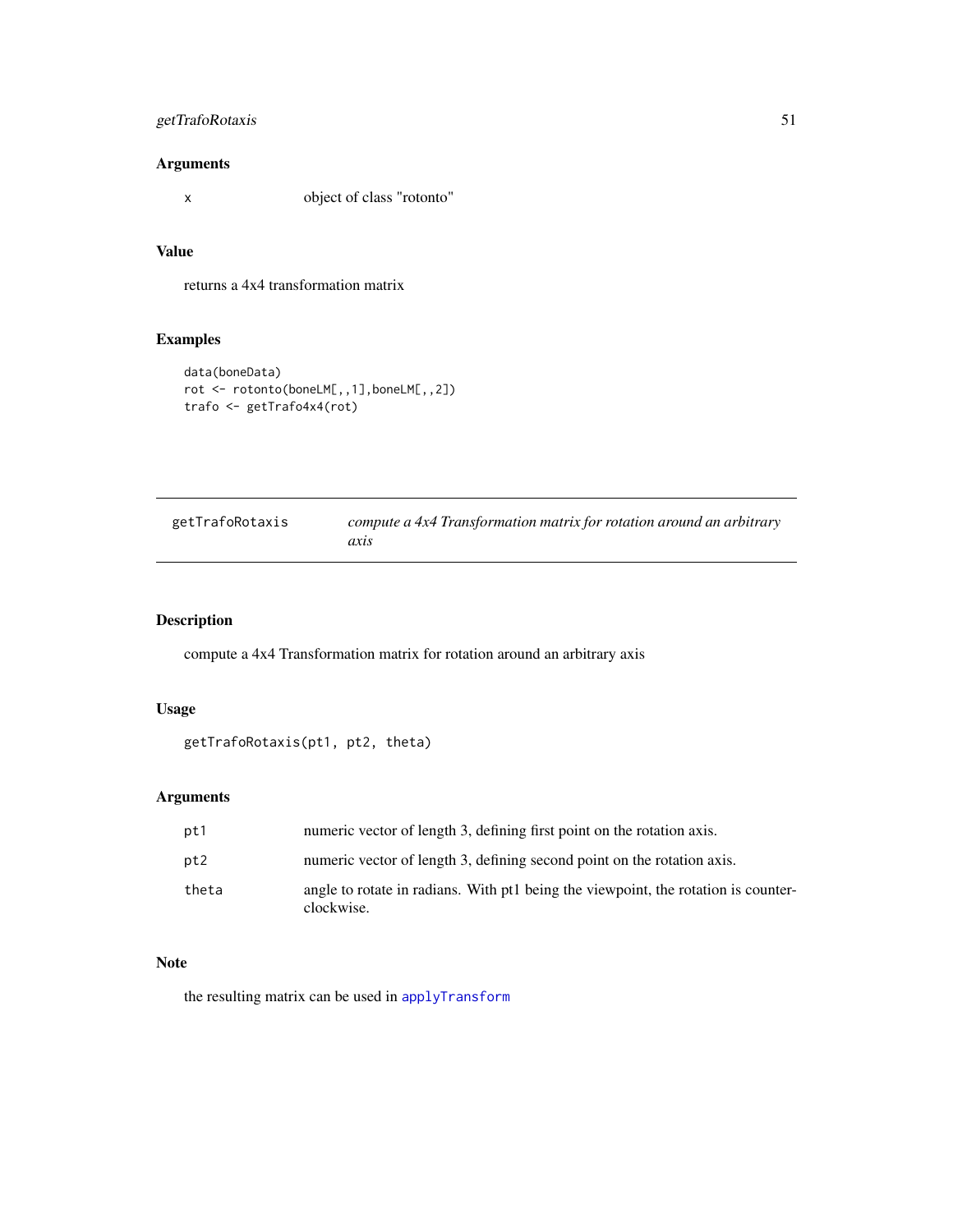Calculate covariance matrix of the groupmeans and project all observations into the eigenspace of this covariance matrix. This displays a low dimensional between group structure of a high dimensional problem.

# Usage

```
groupPCA(dataarray, groups, rounds = 10000, tol = 1e-10, cv = TRUE,
 mc.cores = parallel::detectCores(), weighting = TRUE)
```
# Arguments

| dataarray | Either a $k \times m \times n$ real array, where $k$ is the number of points, m is the number<br>of dimensions, and n is the sample size. Or alternatively a n x m Matrix where<br>n is the numeber of observations and m the number of variables (this can be PC<br>scores for example) |
|-----------|------------------------------------------------------------------------------------------------------------------------------------------------------------------------------------------------------------------------------------------------------------------------------------------|
| groups    | a character/factor vector containgin grouping variable.                                                                                                                                                                                                                                  |
| rounds    | integer: number of permutations if a permutation test of the euclidean distance<br>between group means is requested. If rounds $= 0$ , no test is performed.                                                                                                                             |
| tol       | threshold to ignore eigenvalues of the covariance matrix.                                                                                                                                                                                                                                |
| <b>CV</b> | logical: requests leaving-one-out crossvalidation                                                                                                                                                                                                                                        |
| mc.cores  | integer: how many cores of the Computer are allowed to be used. Default is<br>use autodetection by using detectCores() from the parallel package. Parallel<br>processing is disabled on Windows due to occasional errors.                                                                |
| weighting | logical: weight between groups covariance matrix according to group sizes.                                                                                                                                                                                                               |

# Value

| eigenvalues | Non-zero eigenvalues of the groupmean covariance matrix                                                                |
|-------------|------------------------------------------------------------------------------------------------------------------------|
| groupPCs    | PC-axes - i.e. eigenvectors of the groupmean covariance matrix                                                         |
| Variance    | table displaying the between-group variance explained by each between group<br>PC.                                     |
| Scores      | Scores of all observation in the PC-space                                                                              |
| probs       | p-values of pairwise group differences - based on permuation testing                                                   |
| groupdists  | Euclidean distances between groups' averages                                                                           |
| groupmeans  | matrix with rows containing the Groupmeans, or a k x m x groupsize array if the<br>input is a k x m x n landmark array |
| Grandmean   | vector containing the Grand mean, or a matrix if the input is a k x m x n landmark<br>array                            |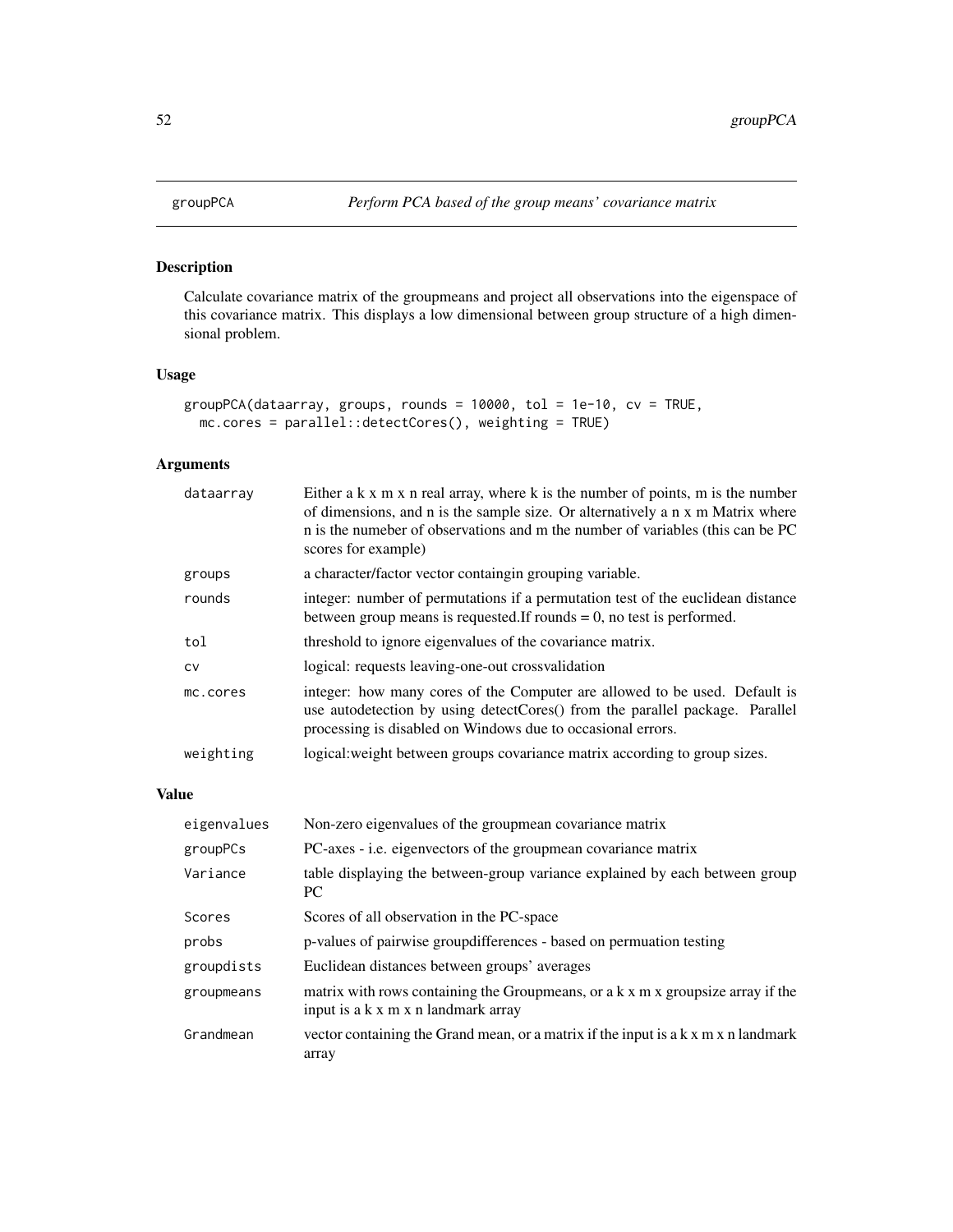# groupPCA 53

| CV          | Cross-validated scores                                                                                                                                        |
|-------------|---------------------------------------------------------------------------------------------------------------------------------------------------------------|
| groups      | grouping Variable                                                                                                                                             |
| resPCs      | PCs orthogonal to the between-group PCs                                                                                                                       |
| resPCscores | Scores of the residual PCs                                                                                                                                    |
| resVar      | table displaying the residual variance explained by each residual PC                                                                                          |
| combinedVar | table displaying the overall variance explained by the between-group PCs and<br>residual PC. Check the rownames to identify which type belongs to which value |

#### Author(s)

Stefan Schlager

#### References

Mitteroecker P, Bookstein F 2011. Linear Discrimination, Ordination, and the Visualization of Selection Gradients in Modern Morphometrics. Evolutionary Biology 38:100-114.

Boulesteix, A. L. 2005: A note on between-group PCA, International Journal of Pure and Applied Mathematics 19, 359-366.

## See Also

**[CVA](#page-31-0)** 

## Examples

```
require(car)
data(iris)
vari \le iris[,1:4]
facto \le iris[,5]
pca.1 <-groupPCA(vari,groups=facto,rounds=100,mc.cores=1)
### plot scores
scatterplotMatrix(pca.1$Scores,groups=facto, ellipse=TRUE,
        by.groups=TRUE,var.labels=c("PC1","PC2","PC3"))
## example with shape data
data(boneData)
proc <- procSym(boneLM)
pop_sex <- name2factor(boneLM, which=3:4)
gpca <- groupPCA(proc$orpdata, groups=pop_sex, rounds=0, mc.cores=2)
## Not run:
## visualize shape associated with first between group PC
dims <- dim(proc$mshape)
## calculate matrix containing landmarks of grandmean
grandmean <-gpca$Grandmean
## calculate landmarks from first between-group PC
# (+2 and -2 standard deviations)
gpcavis2sd<- showPC(2*sd(gpca$Scores[,1]), gpca$groupPCs[,1], grandmean)
gpcavis2sd.neg<- showPC(-2*sd(gpca$Scores[,1]), gpca$groupPCs[,1], grandmean)
```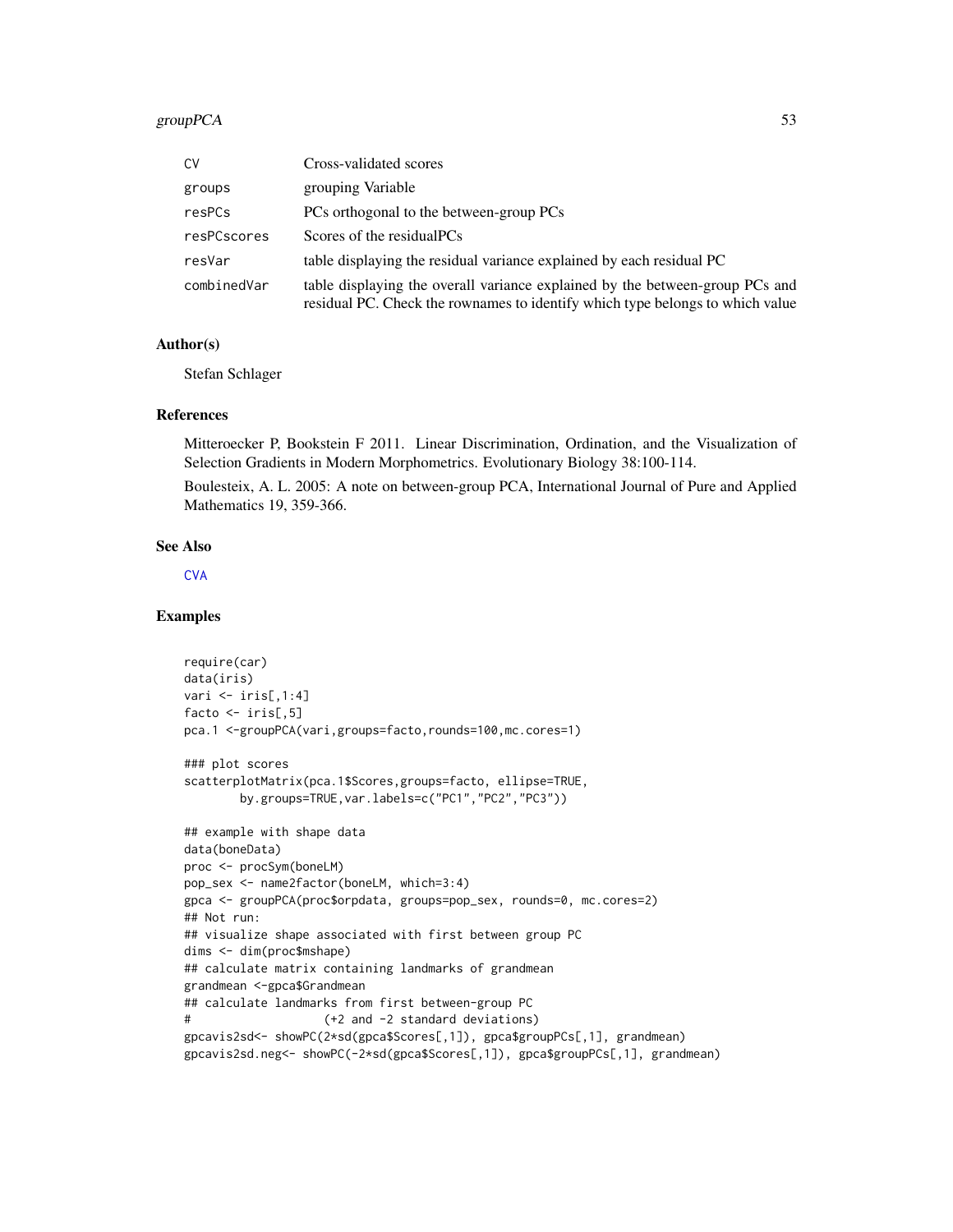# 54 histGroup

```
deformGrid3d(gpcavis2sd, gpcavis2sd.neg, ngrid = 0)
require(rgl)
## visualize grandmean mesh
grandm.mesh <- tps3d(skull_0144_ch_fe.mesh, boneLM[,,1],grandmean,threads=1)
wire3d(grandm.mesh, col="white")
spheres3d(grandmean, radius=0.005)
## End(Not run)
```
## histGroup *plot histogram for multiple groups.*

## Description

plot a histogram for multiple groups, each group colored individually

## Usage

```
histGroup(data, groups, main = paste("Histogram of", dataname),
  xlab = dataname, ylab, col = NULL, alpha = 0.5, breaks = "Sturges",
  legend = TRUE, legend.x = 80, legend.y = 80, legend.pch = 15,
  freq = TRUE)
```
#### Arguments

| data             | vector containing data.                                                                     |  |  |
|------------------|---------------------------------------------------------------------------------------------|--|--|
| groups           | grouping factors                                                                            |  |  |
| main, xlab, ylab |                                                                                             |  |  |
|                  | these arguments to title have useful defaults here.                                         |  |  |
| col              | vector containing color for each group. If NULL, the function "rainbow" is<br>called.       |  |  |
| alpha            | numeric between 0 and 1. Sets the transparency of the colors                                |  |  |
| breaks           | one of:                                                                                     |  |  |
|                  | • a vector giving the breakpoints between histogram cells,                                  |  |  |
|                  | • a single number giving the number of cells for the histogram,                             |  |  |
|                  | • a character string naming an algorithm to compute the number of cells (see<br>'Details'), |  |  |
|                  | • a function to compute the number of cells.                                                |  |  |
|                  | In the last three cases the number is a suggestion only.                                    |  |  |
| legend           | logical: if TRUE, a legend is plotted                                                       |  |  |
| legend.x         | x position of the legend from the upper left corner                                         |  |  |
| legend.y         | y position of the legend from the upper left corners                                        |  |  |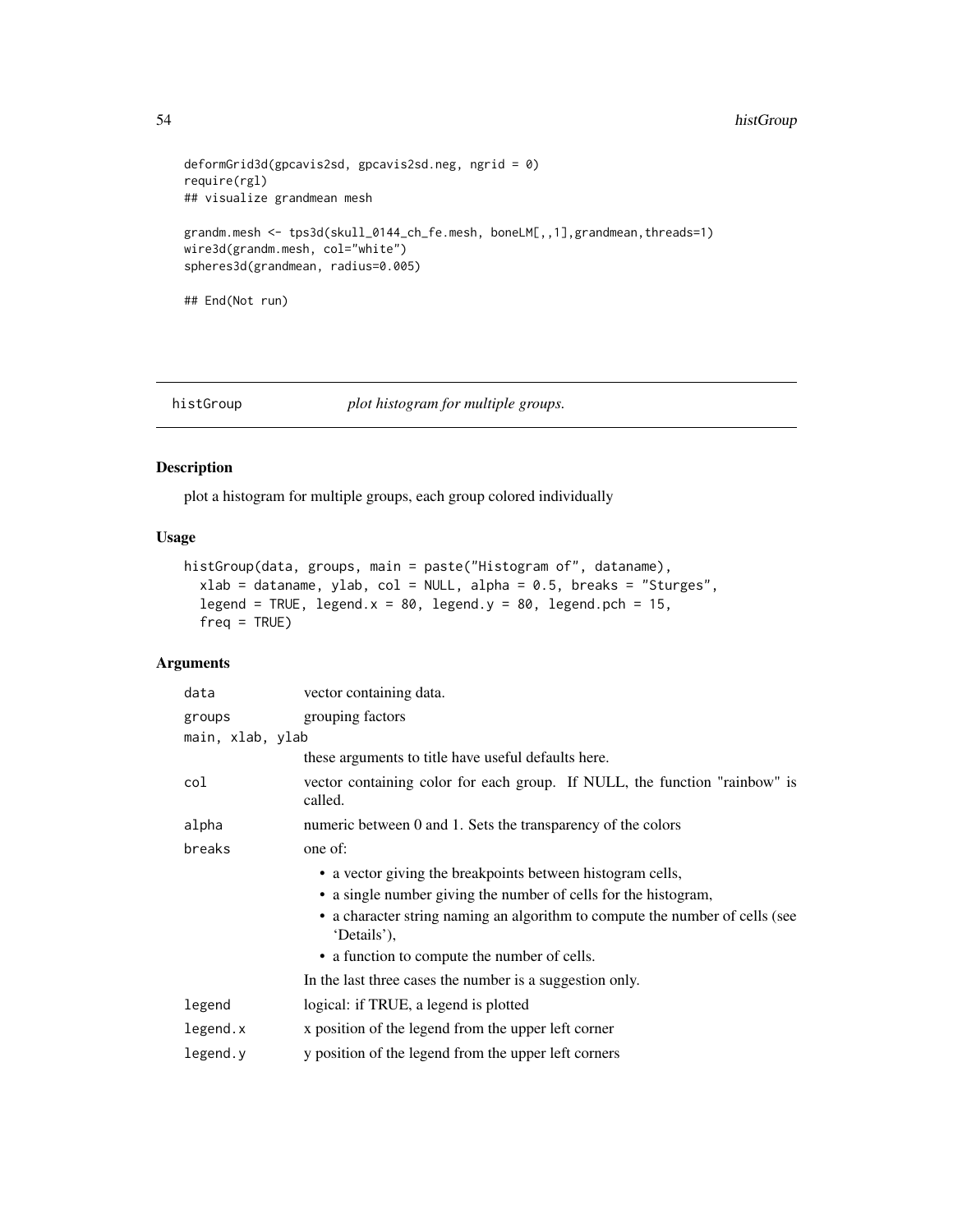#### icpmat 55

| legend.pch | integer: define the symbol to visualise group colors (points)                   |
|------------|---------------------------------------------------------------------------------|
| frea       | logical: if TRUE, the histogram graphic is a representation of frequencies, the |
|            | counts component of the result; if FALSE, probability densities are plotted for |
|            | each group.                                                                     |

# Details

Just a wrapper for the function hist from the "graphics" package

## Author(s)

Stefan Schlager

# See Also

[hist](#page-0-0)

# Examples

```
data(iris)
histGroup(iris$Petal.Length,iris$Species)
```

| icpmat |        | match two landmark configurations using iteratively closest point |  |  |
|--------|--------|-------------------------------------------------------------------|--|--|
|        | search |                                                                   |  |  |

# Description

match two landmark configurations using iteratively closest point search

## Usage

```
icpm(x, y, iterations, minutes = 1e+15, subsample = NULL,type = c("rigid", "similarity", "affine"))
```
# Arguments

| X          | moving landmarks                                                                        |
|------------|-----------------------------------------------------------------------------------------|
| y          | target landmarks                                                                        |
| iterations | integer: number of iterations                                                           |
| mindist    | restrict valid points to be within this distance                                        |
| subsample  | use a subsample determined by kmean clusters to speed up computation                    |
| type       | character: select the transform to be applied, can be "rigid", "similarity" or "affine" |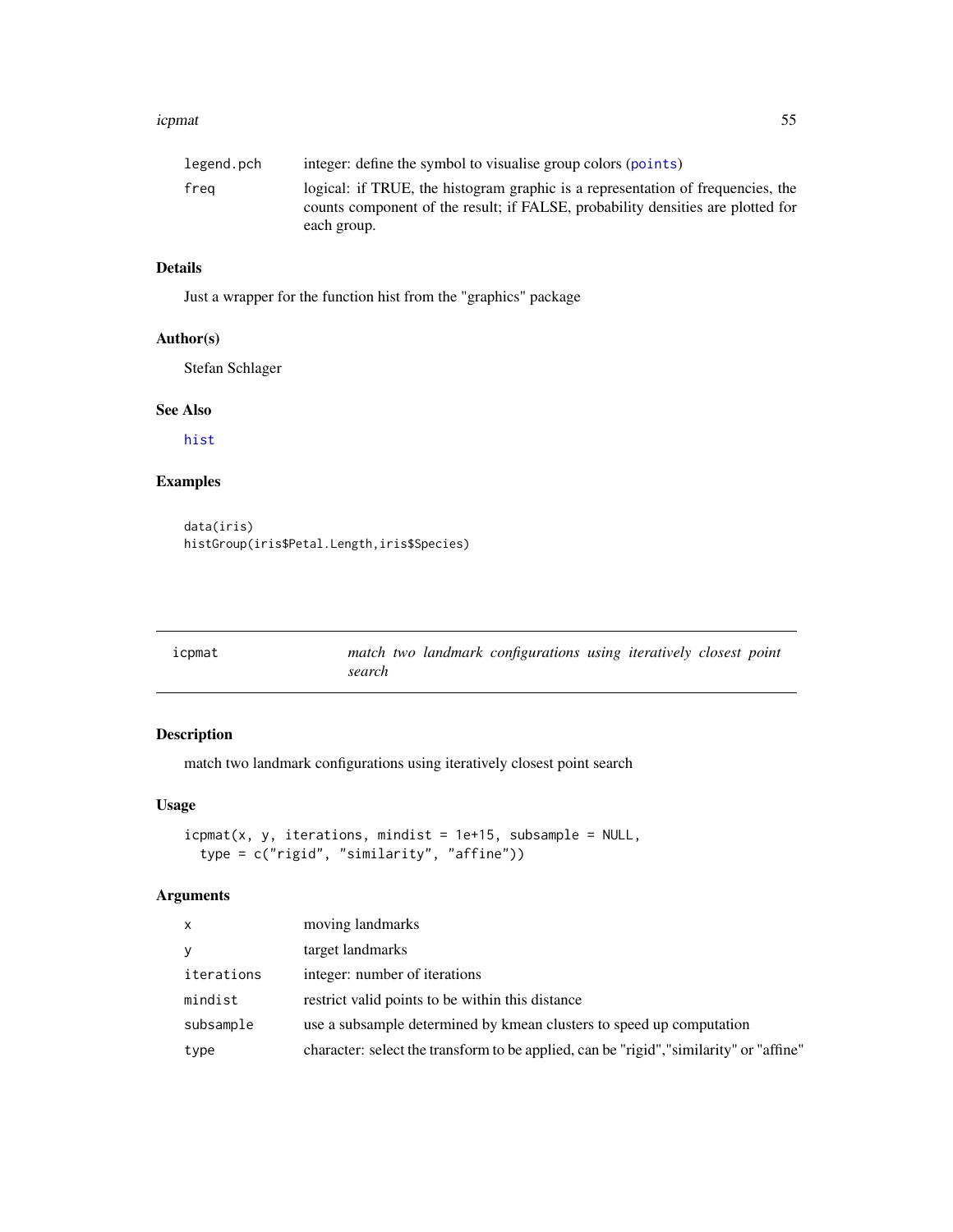## Value

returns the rotated landmarks

#### Examples

```
data(nose)
icp <- icpmat(shortnose.lm,longnose.lm,iterations=10,subsample = 20)
```

```
##2D example using icpmat to determine point correspondences
require(shapes)
## we scramble rows to show that this is independent of point order
moving <- gorf.dat[sample(1:8),,1]
plot(moving,asp=1) ## starting config
icpgorf <- icpmat(moving,gorf.dat[,,2],iterations = 20)
points(icpgorf,asp = 1,col=2)
points(gorf.dat[,,2],col=3)## target
## get correspondences using nearest neighbour search
```

```
index <- mcNNindex(icpgorf,gorf.dat[,,2],k=1,cores=1)
icpsort <- icpgorf[index,]
for (i in 1:8)
lines(rbind(icpsort[i,],gorf.dat[i,,2]))
```
invertFaces *invert faces' orientation of triangular mesh*

## Description

inverts faces' orientation of triangular mesh and recomputes vertex normals

## Usage

```
invertFaces(mesh)
```
#### Arguments

mesh triangular mesh of class mesh3d

## Value

returns resulting mesh

#### Author(s)

Stefan Schlager

#### See Also

[updateNormals](#page-138-0)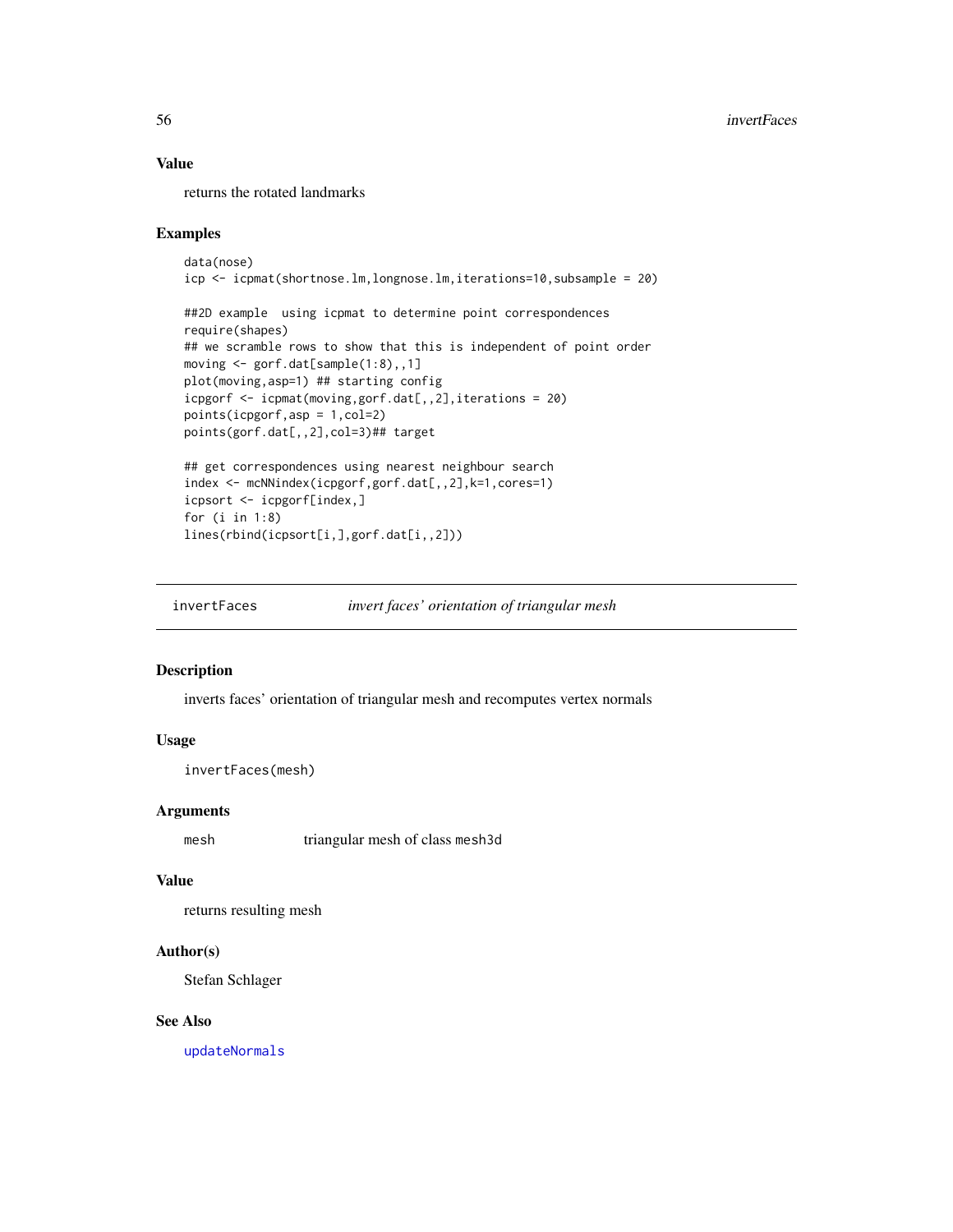#### kendalldist 57

## Examples

```
require(rgl)
data(nose)
## Not run:
shade3d(shortnose.mesh,col=3)
## End(Not run)
noseinvert <- invertFaces(shortnose.mesh)
## show normals
## Not run:
plotNormals(noseinvert,long=0.01)
## End(Not run)
```

```
kendalldist Calculates the Riemannian distance between two superimposed land-
                      mark configs.
```
# Description

Calculates the Riemannian distance between two superimposed landmark configs.

## Usage

kendalldist(x, y)

# Arguments

| Matrix containing landmark coordinates. |
|-----------------------------------------|
| Matrix containing landmark coordinates. |

# Value

returns Riemannian distance

# Examples

```
library(shapes)
OPA <- rotonto(gorf.dat[,,1],gorf.dat[,,2])
kendalldist(OPA$X,OPA$Y)
```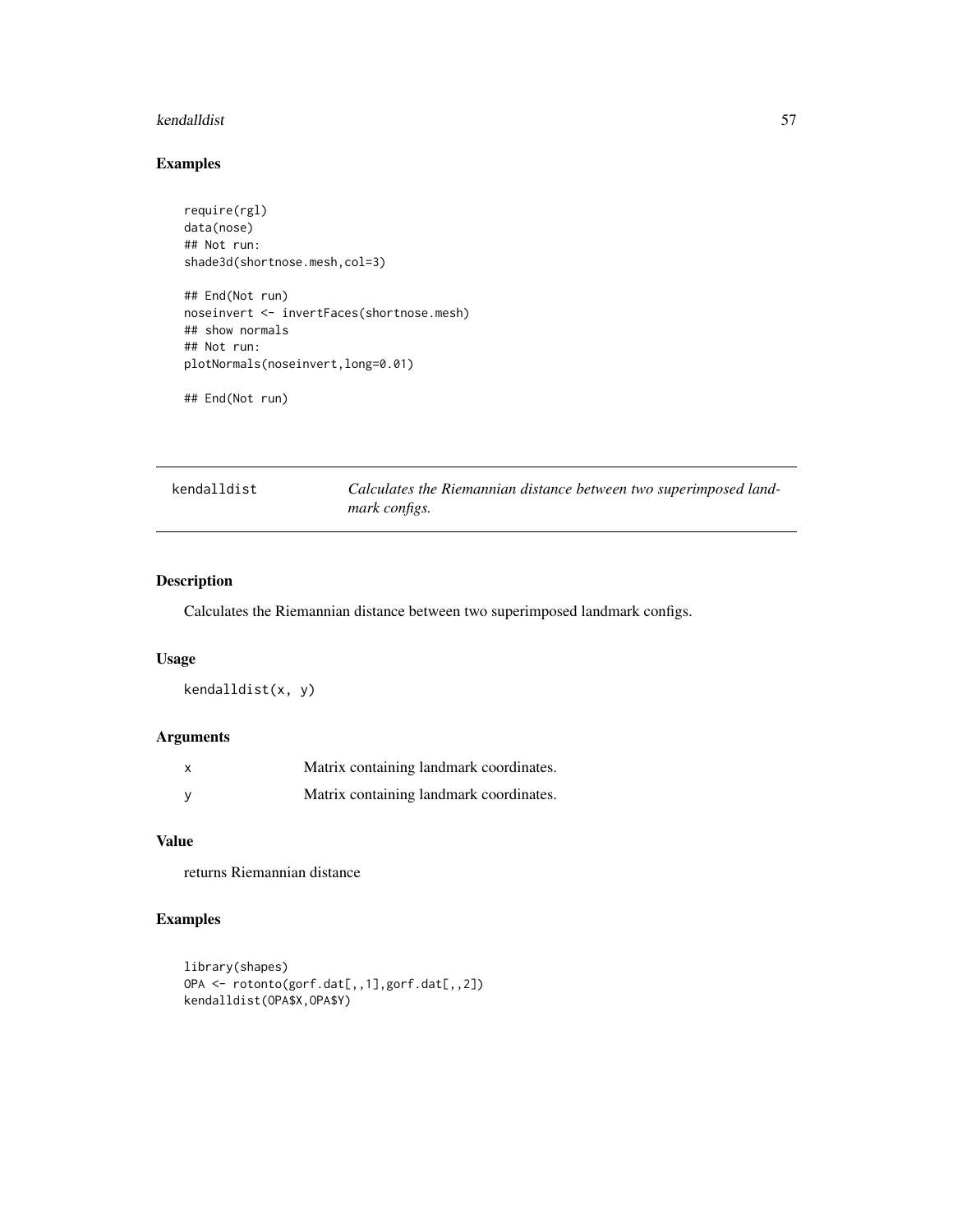get intersection between a line and a plane

# Usage

line2plane(ptLine, ptDir, planePt, planeNorm)

# Arguments

| ptLine    | vector of length 3: point on line            |
|-----------|----------------------------------------------|
| ptDir     | vector of length 3: direction vector of line |
| planePt   | vector of length 3: point on plane           |
| planeNorm | vector of length 3: plane normal vector      |

## Value

hit point

#### Note

in case you only have three points on a plane (named pt1, pt2, pt3 you can get the plane's normal by calling crossProduct(pt1-pt2,pt1-pt3).

| lineplot |  |  |  |  |
|----------|--|--|--|--|
|          |  |  |  |  |

 $plot$  *lines between landmarks* 

# Description

add lines connecting landmarks to visualise a sort of wireframe

## Usage

```
lineplot(x, point, col = 1, lwd = 1, line_antialias = FALSE, add = TRUE)
```
## Arguments

| X      | matrix containing 2D or 3D landmarks                                                               |
|--------|----------------------------------------------------------------------------------------------------|
| point  | vector or list of vectors containing rowindices of x, determining which land-<br>marks to connect. |
| col    | color of lines                                                                                     |
| $1$ wd | line width                                                                                         |
|        | line_antialias logical: smooth lines                                                               |
| add    | logical: add to existing plot                                                                      |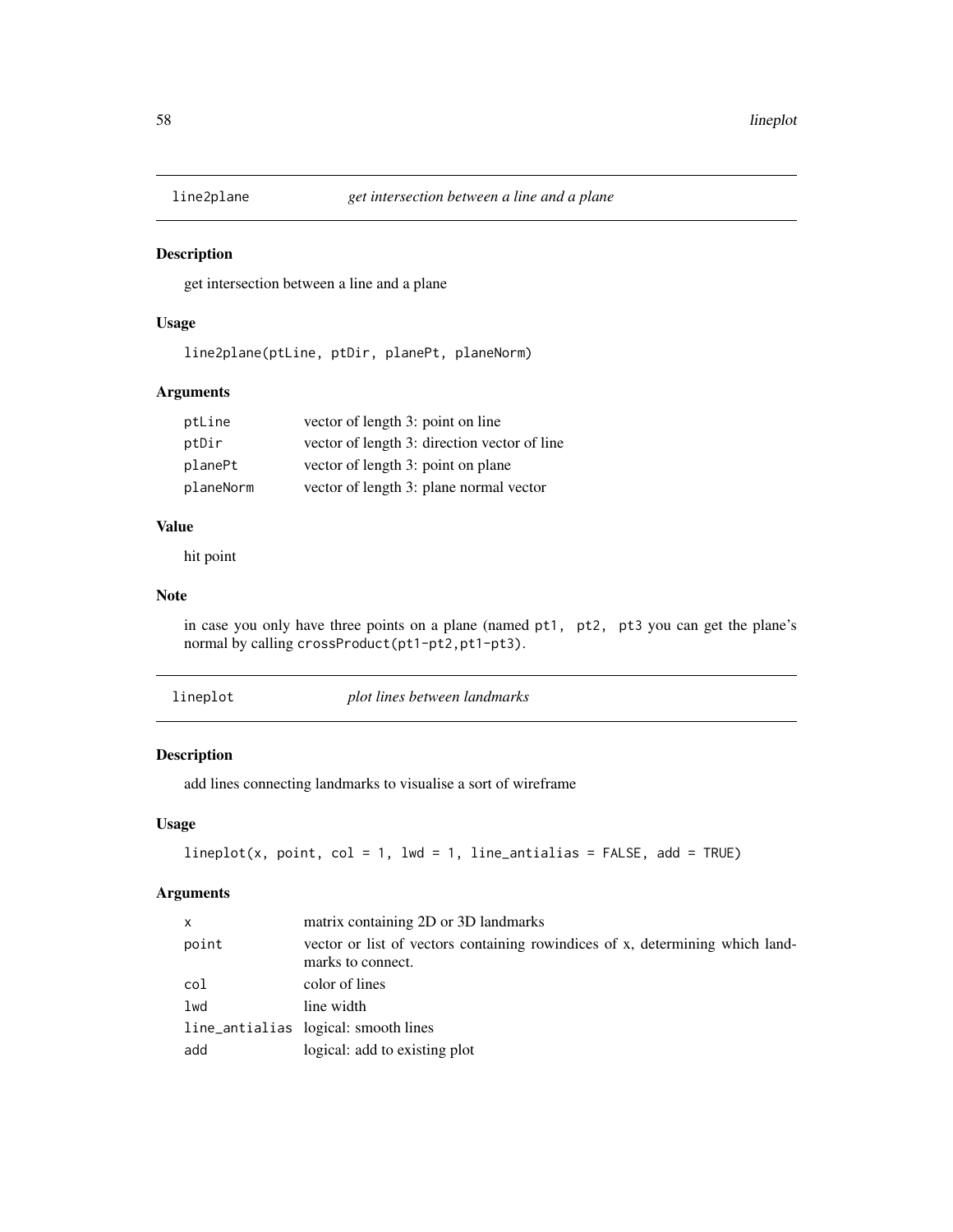#### list2array 59

# Note

works with 2D and 3D configurations

# Author(s)

Stefan Schlager

# See Also

[pcaplot3d](#page-73-0)

# Examples

```
require(rgl)
library(shapes)
##2D example
plot(gorf.dat[,,1],asp=1)
lineplot(gorf.dat[,,1],point=c(1,5:2,8:6,1),col=2)
```

```
##3D example
## Not run:
data(nose)
points3d(shortnose.lm[1:9,])
lineplot(shortnose.lm[1:9,],point=list(c(1,3,2),c(3,4,5),c(8,6,5,7,9)),col=2)
```
## End(Not run)

list2array *converts a list of matrices to an array*

# Description

converts a list of matrices to an array

# Usage

```
list2array(x)
```
## Arguments

x a list containing matrices of the same dimensionality

# Value

returns an array concatenating all matrices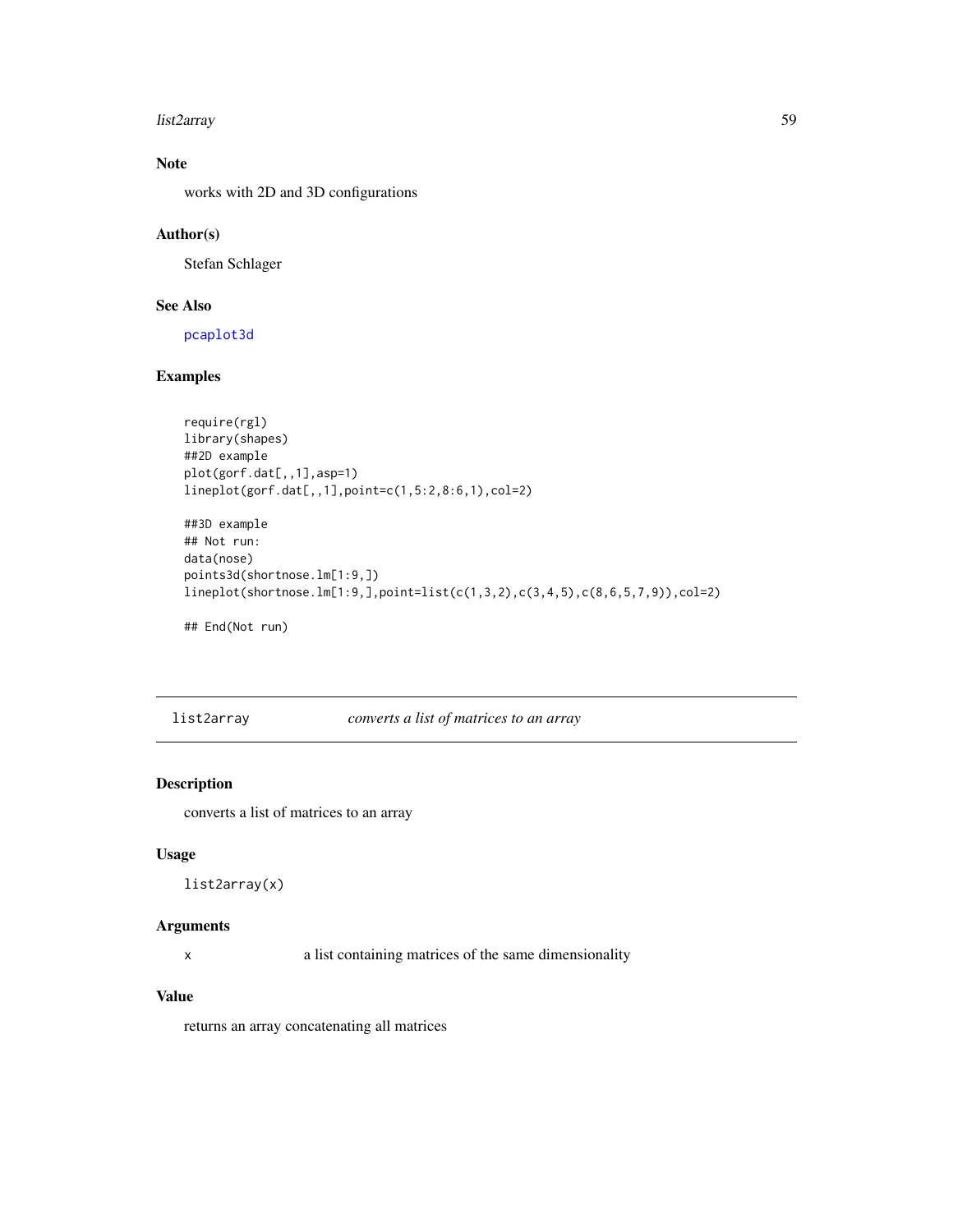find nearest neighbours for point clouds using a kd-tree search. This is just a wrapper of the function vcgKDtree from package Rvcg. Wwraps the function vcgKDtree from package 'Rvcg' (for backward compatibility )

#### Usage

```
mcNNindex(target, query, cores = parallel::detectCores(), k = k, ...)
```
#### Arguments

| target   | k x m matrix containing data which to search.                                              |
|----------|--------------------------------------------------------------------------------------------|
| query    | 1 x m matrix containing data for which to search.                                          |
| cores    | integer: amount of CPU-cores to be used. Only available on systems with<br>OpenMP support. |
| k        | integer: how many closest points are sought.                                               |
| $\cdots$ | additional arguments - currently unused.                                                   |

#### Value

l x k matrix containing indices of closest points.

#### See Also

[closemeshKD](#page-17-0)

## Examples

```
require(rgl)
data(nose)
# find closest vertex on surface for each landmark
clost <- mcNNindex(vert2points(shortnose.mesh), shortnose.lm, k=1,
mc.cores=1)
## Not run:
spheres3d(vert2points(shortnose.mesh)[clost,],col=2,radius=0.3)
spheres3d(shortnose.lm,radius=0.3)
wire3d(shortnose.mesh)
```
## End(Not run)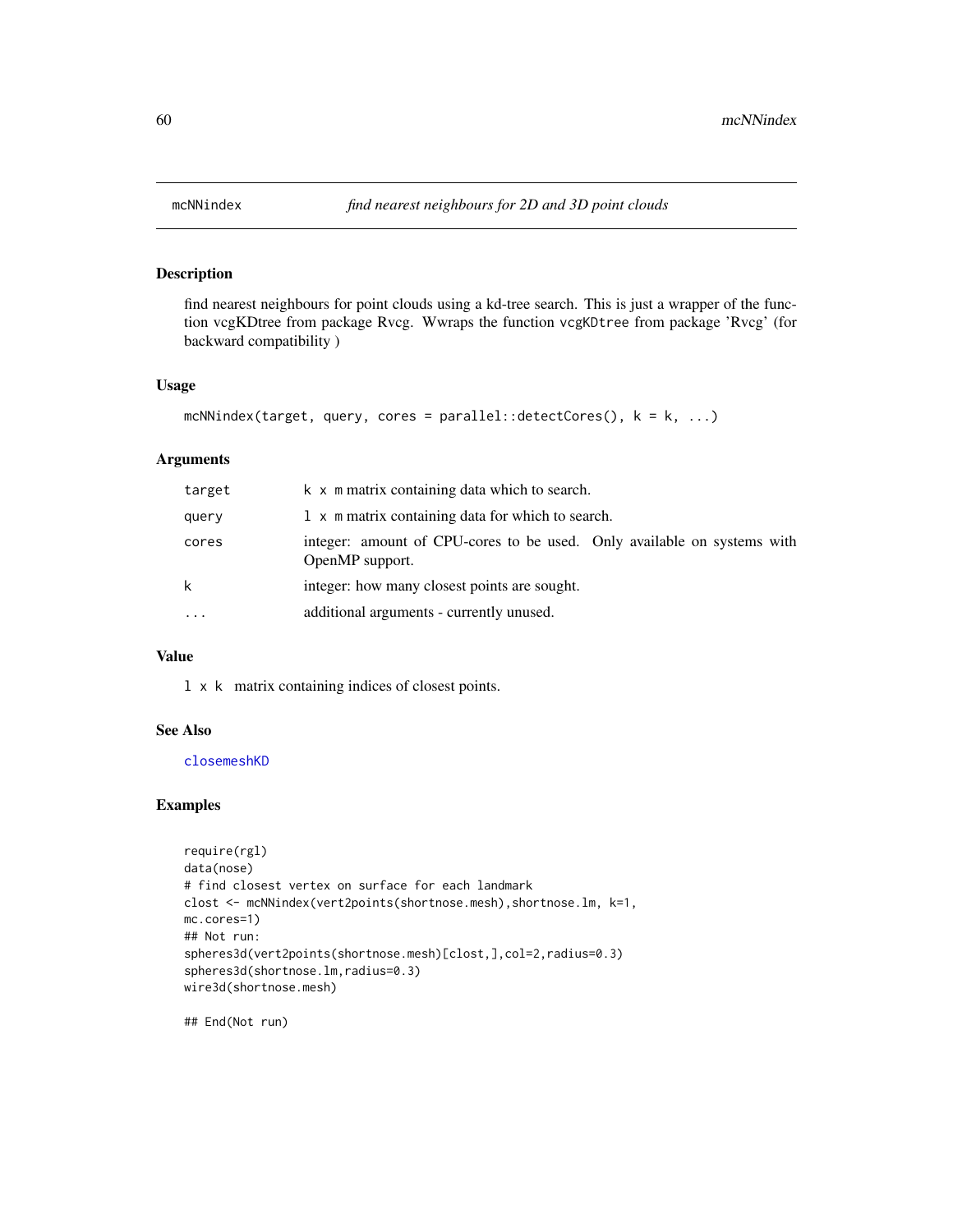merge multiple triangular meshes into a single one, preserving color and vertex normals.

#### Usage

```
mergeMeshes(...)
```
## Arguments

... triangular meshes of class 'mesh3d' to merge or a list of triangular meshes.

#### Value

returns the meshes merged into a single one.

## See Also

[mesh2ply,](#page-61-0) [file2mesh,](#page-40-0) [ply2mesh](#page-40-1)

## Examples

```
require(rgl)
data(boneData)
data(nose)
mergedMesh <- mergeMeshes(shortnose.mesh, skull_0144_ch_fe.mesh)
## Not run:
require(rgl)
shade3d(mergedMesh, col=3)
```
## End(Not run)

mesh2grey *convert a colored mesh to greyscale.*

# Description

convert the colors of a colored mesh to greyscale values

#### Usage

mesh2grey(mesh)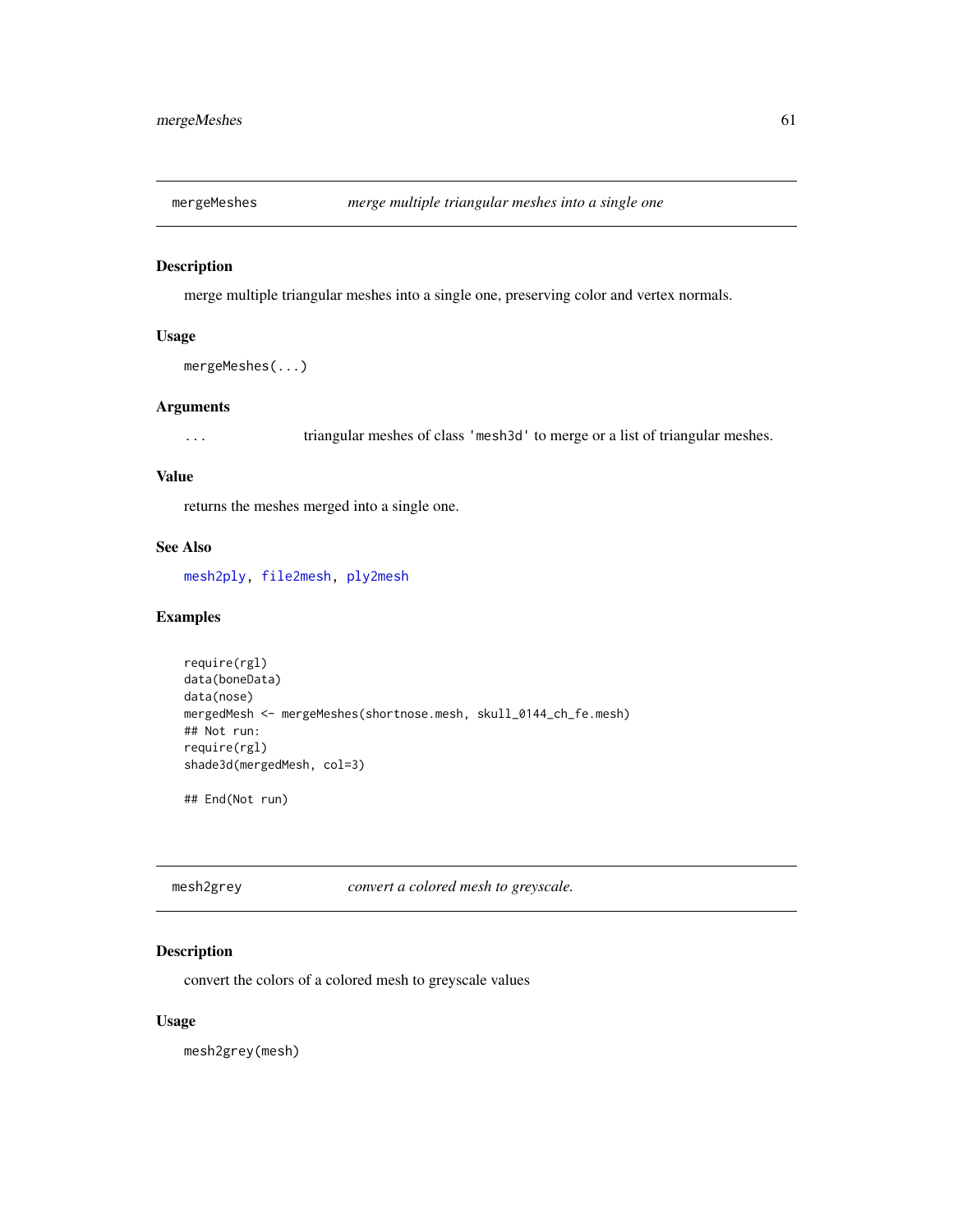## Arguments

mesh Object of class mesh3d

## Value

returns a mesh with material\$color replaced by greyscale rgb values.

# Author(s)

Stefan Schlager

# See Also

[ply2mesh](#page-40-1),[file2mesh](#page-40-0)

# mesh2obj *export mesh objects to disk*

## <span id="page-61-0"></span>Description

export mesh objects to disk.

## Usage

```
mesh2obj(x, filename = dataname)
```

```
mesh2ply(x, filename = dataname, col = NULL, written as 1 = FALSE)
```
# Arguments

| $\mathsf{x}$ | object of class mesh3d - see rgl documentation for further details or a matrix<br>containing vertices, this can either be $a \times x$ 3 or $a$ 3 $\times$ k matrix, with rows or<br>columns containing vertex coordinates. |
|--------------|-----------------------------------------------------------------------------------------------------------------------------------------------------------------------------------------------------------------------------|
| filename     | character: Path/name of the requested output - extension will be added atuomat-<br>ically. If not specified, the file will be named as the exported object.                                                                 |
| col          | Writes color information to ply file. Can be either a single color value or a vector<br>containing a color value for each vertex of the mesh.                                                                               |
| writeNormals | logical: if TRUE, existing normals of a mesh are written to file - can slow things<br>down for very large meshes.                                                                                                           |

# Details

export an object of class mesh3d or a set of coordinates to a common mesh file.

## Note

meshes containing quadrangular faces will be converted to triangular meshes by splitting the faces.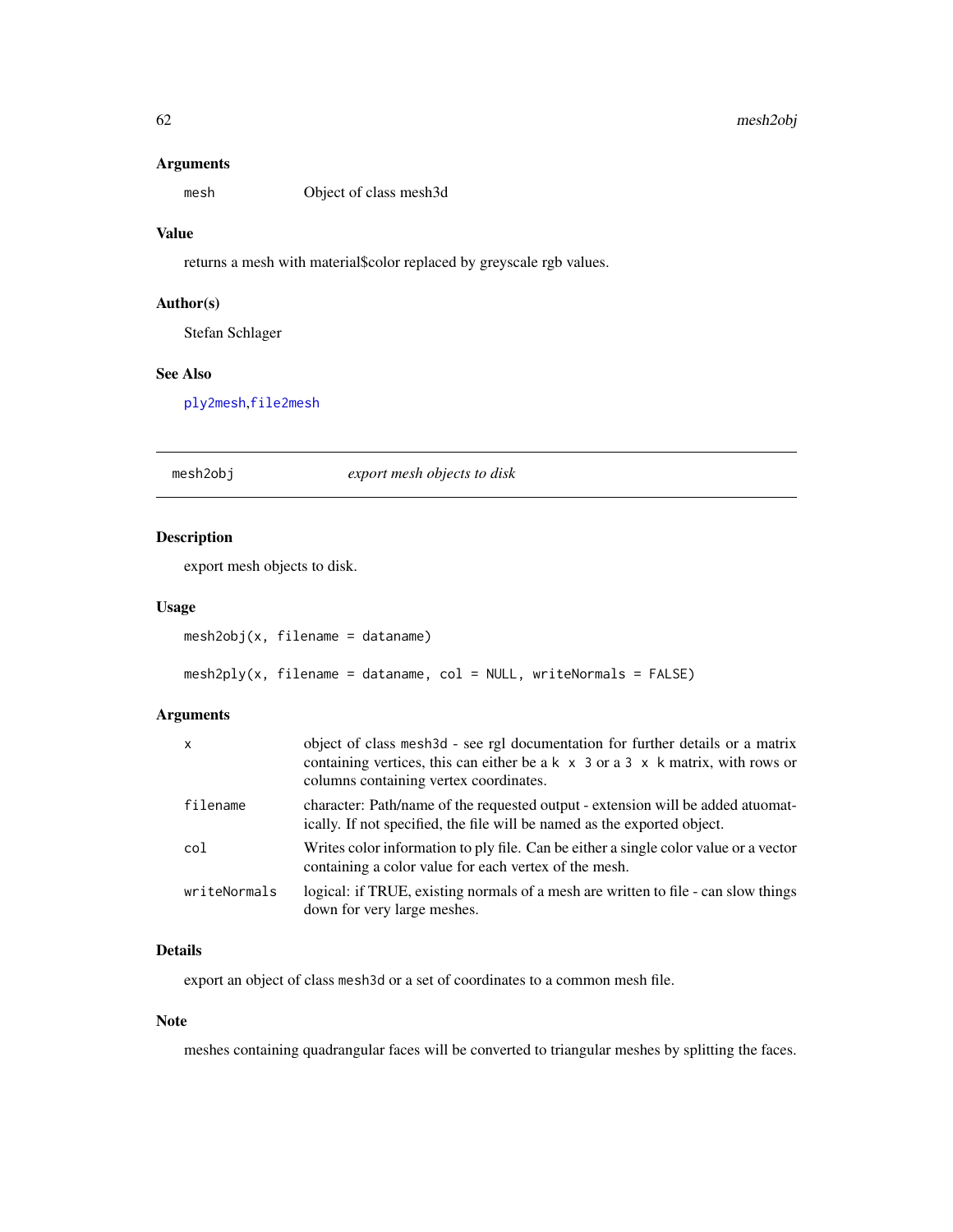#### meshcube 63

#### Author(s)

Stefan Schlager

# See Also

[ply2mesh,](#page-40-1) [quad2trimesh](#page-101-0)

# Examples

```
require(rgl)
vb <- c(-1.8,-1.8,-1.8,1.0,1.8,-1.8,-1.8,1.0,-1.8,1.8,-1.8,1.0,1.8,
1.8,-1.8,1.0,-1.8,-1.8,1.8,1.0,1.8,
-1.8,1.8,1.0,-1.8,1.8,1.8,1.0,1.8,1.8,1.8,1.0)
it <- c(2,1,3,3,4,2,3,1,5,5,7,3,5,1,2,2,6,5,6,8,7,7,5,6,7,8,4,4,3,7,4,8,6,6,2,4)
vb <- matrix(vb,4,8) ##create vertex matrix
it <- matrix(it,3,12) ## create face matrix
cube<-list(vb=vb,it=it)
class(cube) <- "mesh3d"
## Not run:
shade3d(cube,col=3) ## view the green cube
## End(Not run)
mesh2ply(cube,filename="cube") # write cube to a file called cube.ply
```
meshcube *calculate the corners of a mesh's bouning box*

## Description

calculate the corners of a mesh's bouning box

## Usage

```
meshcube(x)
```
#### Arguments

x object of class 'mesh3d'

# Value

returns a 8 x 3 matrix with the coordinates of the corners of the bounding box.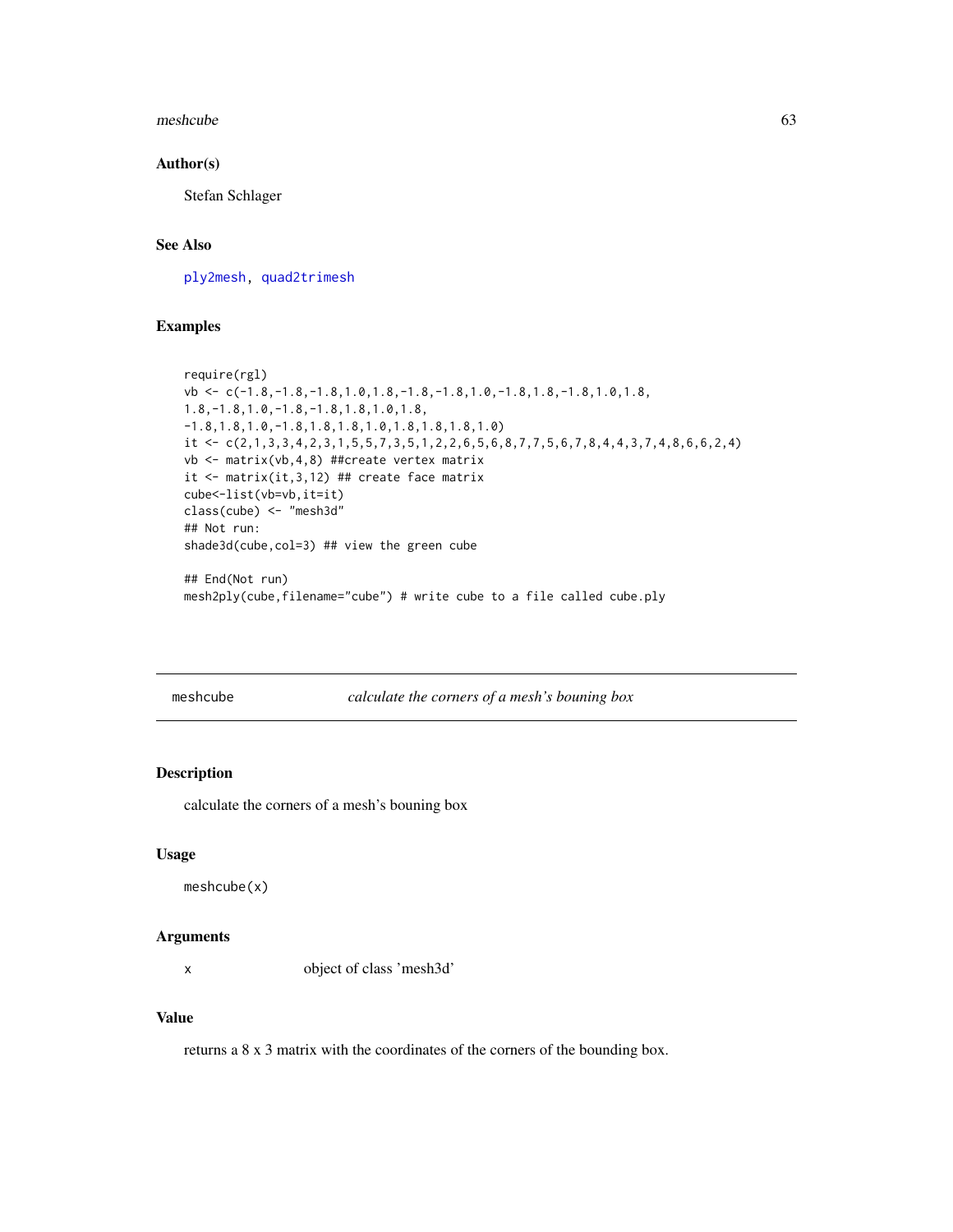## Examples

```
require(rgl)
data(boneData)
mc <- meshcube(skull_0144_ch_fe.mesh)
## Not run:
spheres3d(mc)
wire3d(skull_0144_ch_fe.mesh)
```
## End(Not run)

meshDist *calculates and visualises distances between surface meshes or 3D coordinates and a surface mesh.*

## **Description**

calculates and visualises distances between surface meshes or 3D coordinates and a surface mesh.

#### Usage

```
meshDist(x, ...)
## S3 method for class 'mesh3d'
meshDist(x, mesh2 = NULL, distvec = NULL, from = NULL,to = NULL, steps = 20, ceiling = FALSE,
  rampcolors = colorRamps::blue2green2red(steps - 1), NAcol = "white",
  file = "default", imagedim = "100x800", uprange = 1, ray = FALSE,
  raytol = 50, raystrict = FALSE, save = FALSE, plot = TRUE,
  sign = TRUE, tol = NULL, displace = FALSE, shade = TRUE,method = c("vcglib", "morpho"), add = FALSE, scaleramp = TRUE, ...)## S3 method for class 'matrix'
meshDist(x, mesh2 = NULL, distvec = NULL, from = NULL,to = NULL, steps = 20, ceiling = FALSE,
  rampcolors = colorRamps::blue2green2red(steps - 1), NAcol = "white",
  uprange = 1, plot = TRUE, sign = TRUE, tol = NULL, type = c("s","p"), radius = NULL, displace = FALSE, add = FALSE, scaleramp = FALSE,
  ...)
```
## Arguments

| $\mathsf{X}$ | reference mesh; object of class "mesh3d" or a n x 3 matrix containing 3D coor-<br>dinates.                       |
|--------------|------------------------------------------------------------------------------------------------------------------|
| mesh2        | target mesh: either object of class "mesh3d" or a character pointing to a surface<br>mesh (ply, obj or stl file) |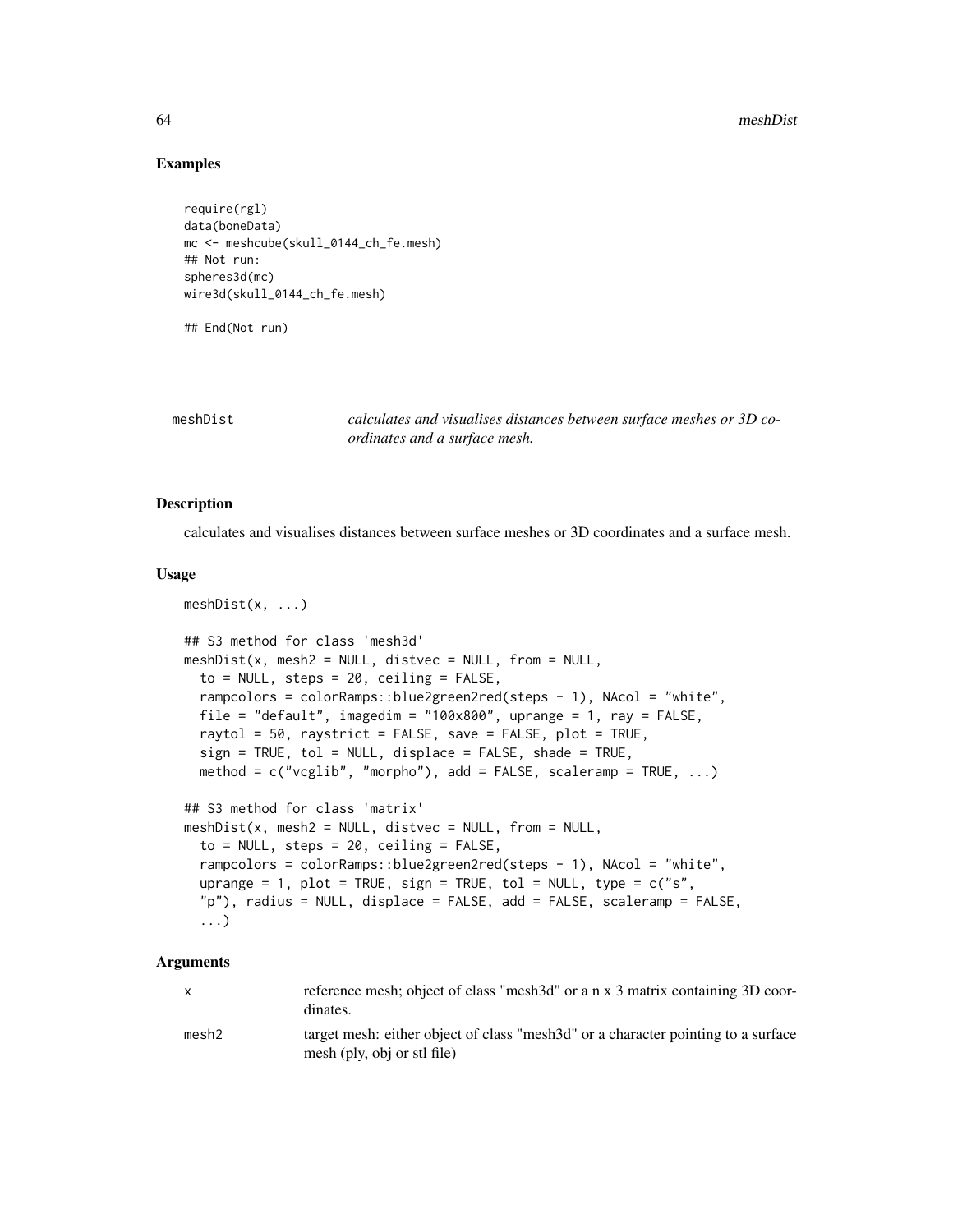| distvec    | vector: optional, a vector containing distances for each vertex/coordinate of x,<br>if distvec != NULL, mesh2 will be ignored.                                                                   |
|------------|--------------------------------------------------------------------------------------------------------------------------------------------------------------------------------------------------|
| from       | numeric: minimum distance to be colorised; default is set to 0 mm                                                                                                                                |
| to         | numeric: maximum distance to be colorised; default is set to the maximum<br>distance                                                                                                             |
| steps      | integer: determines break points for color ramp: n steps will produce n-1 colors.                                                                                                                |
| ceiling    | logical: if TRUE, the next larger integer of "to" is used                                                                                                                                        |
| rampcolors | character vector: specify the colors which are used to create a colorramp.                                                                                                                       |
| NAcol      | character: specify color for values outside the range defined by from and to.                                                                                                                    |
| file       | character: filename for mesh and image files produced. E.g. "mydist" will<br>produce the files mydist.ply and mydist.png                                                                         |
| imagedim   | character of type 100x200 where 100 determines the width and 200 the height<br>of the image.                                                                                                     |
| uprange    | numeric between 0 and 1: restricts "to" to a quantile of "to", if to is NULL.                                                                                                                    |
| ray        | logical: if TRUE, the search is along vertex normals.                                                                                                                                            |
| raytol     | maximum distance to follow a normal.                                                                                                                                                             |
| raystrict  | logical: if TRUE, only outward along normals will be sought for closest points.                                                                                                                  |
| save       | logical: save a colored mesh.                                                                                                                                                                    |
| plot       | logical: visualise result as 3D-plot and distance charts                                                                                                                                         |
| sign       | logical: request signed distances. Only meaningful, if mesh2 is specified or<br>distvec contains signed distances.                                                                               |
| tol        | numeric: threshold to color distances within this threshold green.                                                                                                                               |
| displace   | logical: if TRUE, displacement vectors between original and closest points are<br>drawn colored according to the distance.                                                                       |
| shade      | logical: if FALSE, the rendering of the colored surface will be supressed.                                                                                                                       |
| method     | accepts: "vcglib" and "morpho" (and any abbreviation). vcglib uses a command<br>line tool using vcglib headers, morpho uses fortran routines based on a kd-tree<br>search for closest triangles. |
| add        | logical: if TRUE, visualization will be added to the rgl window currently in<br>focus                                                                                                            |
| scaleramp  | logical: if TRUE, the colorramp will be symmetrical for signed distances: span-<br>ning from -max(from, to) to max(from, to).                                                                    |
| type       | character: "s" shows coordinates as spheres, while "p" shows 3D dots.                                                                                                                            |
| radius     | determines size of spheres; if not specified, optimal radius size will be estimated<br>by centroid size of the configuration.                                                                    |
| $\cdots$   | additional arguments passed to shade3d. See rgl.material for details.                                                                                                                            |
|            |                                                                                                                                                                                                  |

# Details

calculates the distances from a mesh or a set of 3D coordinates to another at each vertex; either closest point or along the normals

this function needs the command line tools from the Auxiliaries section in [http://sourceforge.](http://sourceforge.net/projects/morpho-rpackage/files/Auxiliaries) [net/projects/morpho-rpackage/files/Auxiliaries](http://sourceforge.net/projects/morpho-rpackage/files/Auxiliaries) installed.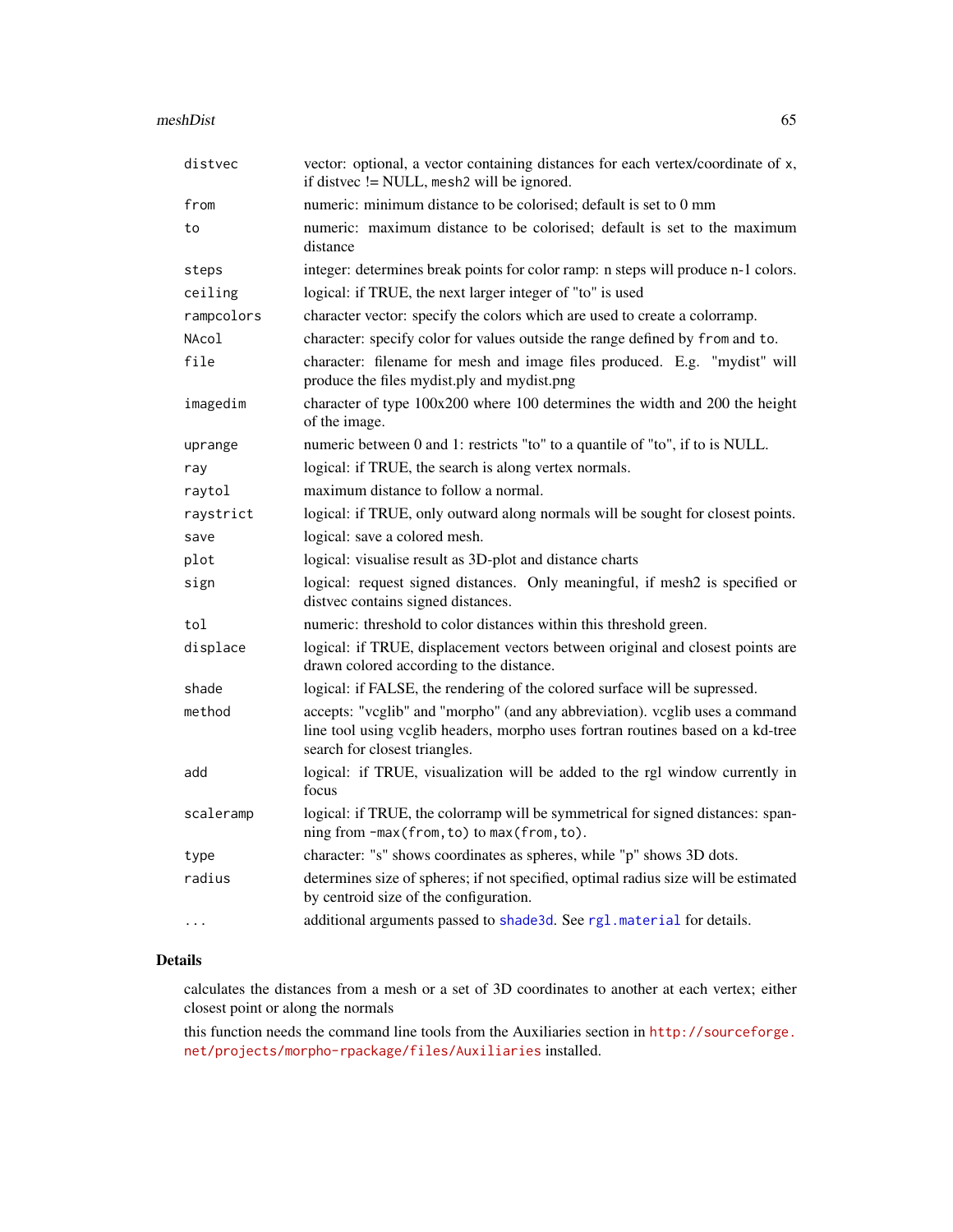## Value

Returns an object of class "meshDist" if the input is a surface mesh and one of class "matrixDist" if input is a matrix containing 3D coordinates.

| colMesh | object of mesh3d with colors added |
|---------|------------------------------------|
| dists   | vector with distances              |
| cols    | vector with color values           |
| params  | list of parameters used            |

#### Author(s)

Stefan Schlager

## References

Detection of inside/outside uses the algorithm proposed in:

Baerentzen, Jakob Andreas. & Aanaes, H., 2002. Generating Signed Distance Fields From Triangle Meshes. Informatics and Mathematical Modelling, .

# See Also

[render.meshDist](#page-115-0), , [export.meshDist](#page-115-0), [shade3d](#page-0-0)

# Examples

```
data(nose)##load data
##warp a mesh onto another landmark configuration:
longnose.mesh <- tps3d(shortnose.mesh, shortnose.lm, longnose.lm, threads=1)
## Not run:
mD <- meshDist(longnose.mesh, shortnose.mesh)
##now change the color ramp
render(mD,rampcolors = c("white","red"))
## End(Not run)
#use unsigned distances and a ramp from blue to red
#color distances < 0.01 green:
## Not run:
meshDist(longnose.mesh, shortnose.mesh, rampcolors = c("blue", "red"),sign=FALSE, tol=0.5)
```
## End(Not run)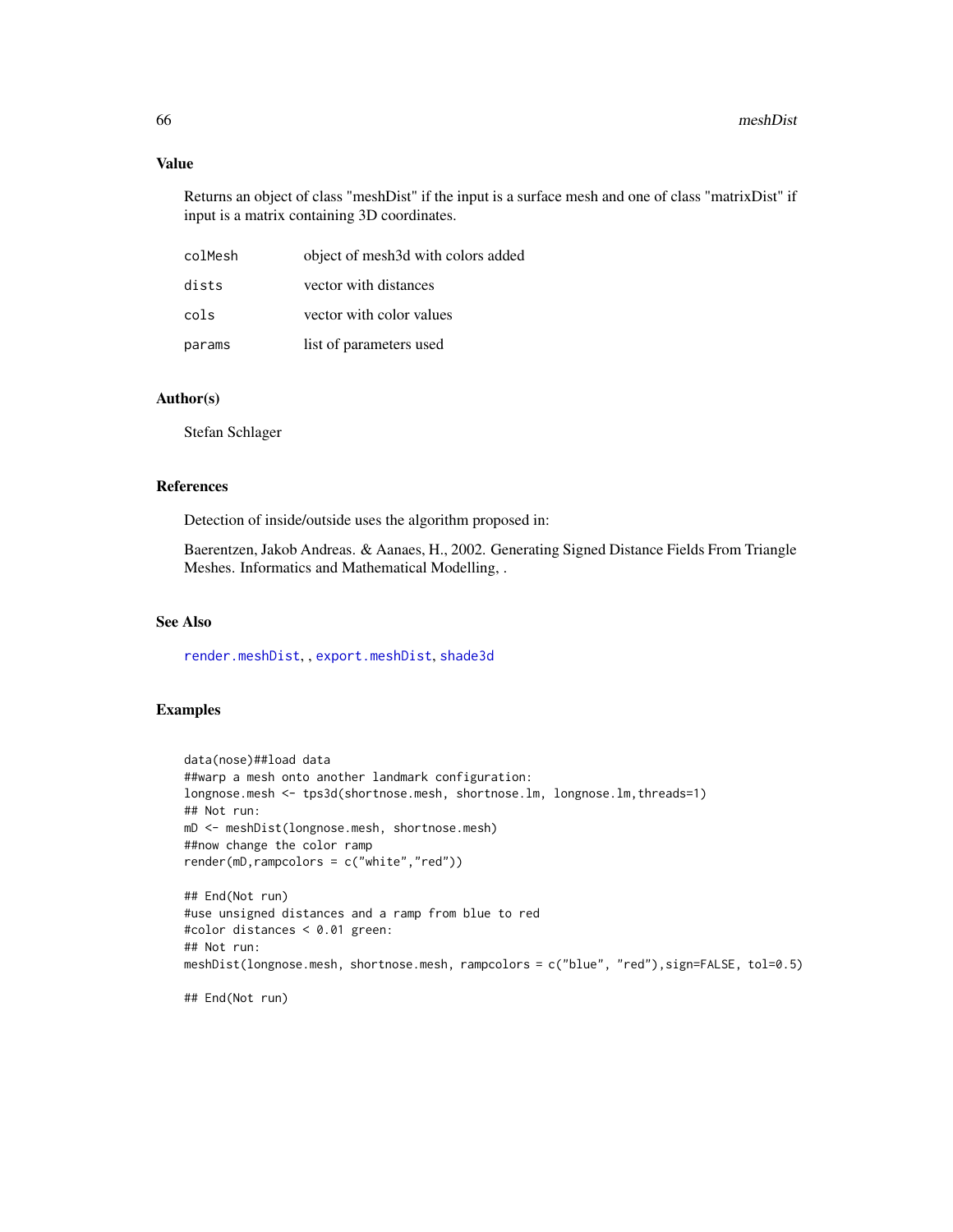meshPlaneIntersect *get intersections between mesh and a plane*

# Description

get intersections between mesh and a plane

## Usage

```
meshPlaneIntersect(mesh, v1, v2 = NULL, v3 = NULL, normal = NULL)
```
# Arguments

| mesh           | triangular mesh of class "mesh3d"                                     |
|----------------|-----------------------------------------------------------------------|
| $\vee$ 1       | numeric vector of length=3 specifying a point on the separating plane |
| v <sub>2</sub> | numeric vector of length=3 specifying a point on the separating plane |
| v3             | numeric vector of length=3 specifying a point on the separating plane |
| normal         | plane normal (overrides specification by $v2$ and $v3$ )              |

## Value

returns the intersections of edges and the plane

# Examples

```
data(nose)
v1 <- shortnose.lm[1,]
v2 \le - shortnose.lm[2,]
v3 <- shortnose.lm[3,]
intersect <- meshPlaneIntersect(shortnose.mesh,v1,v2,v3)
## Not run:
require(rgl)
wire3d(shortnose.mesh)
spheres3d(shortnose.lm[1:3,],col=2)#the plane
spheres3d(intersect,col=3,radius = 0.2)#intersections
```
## End(Not run)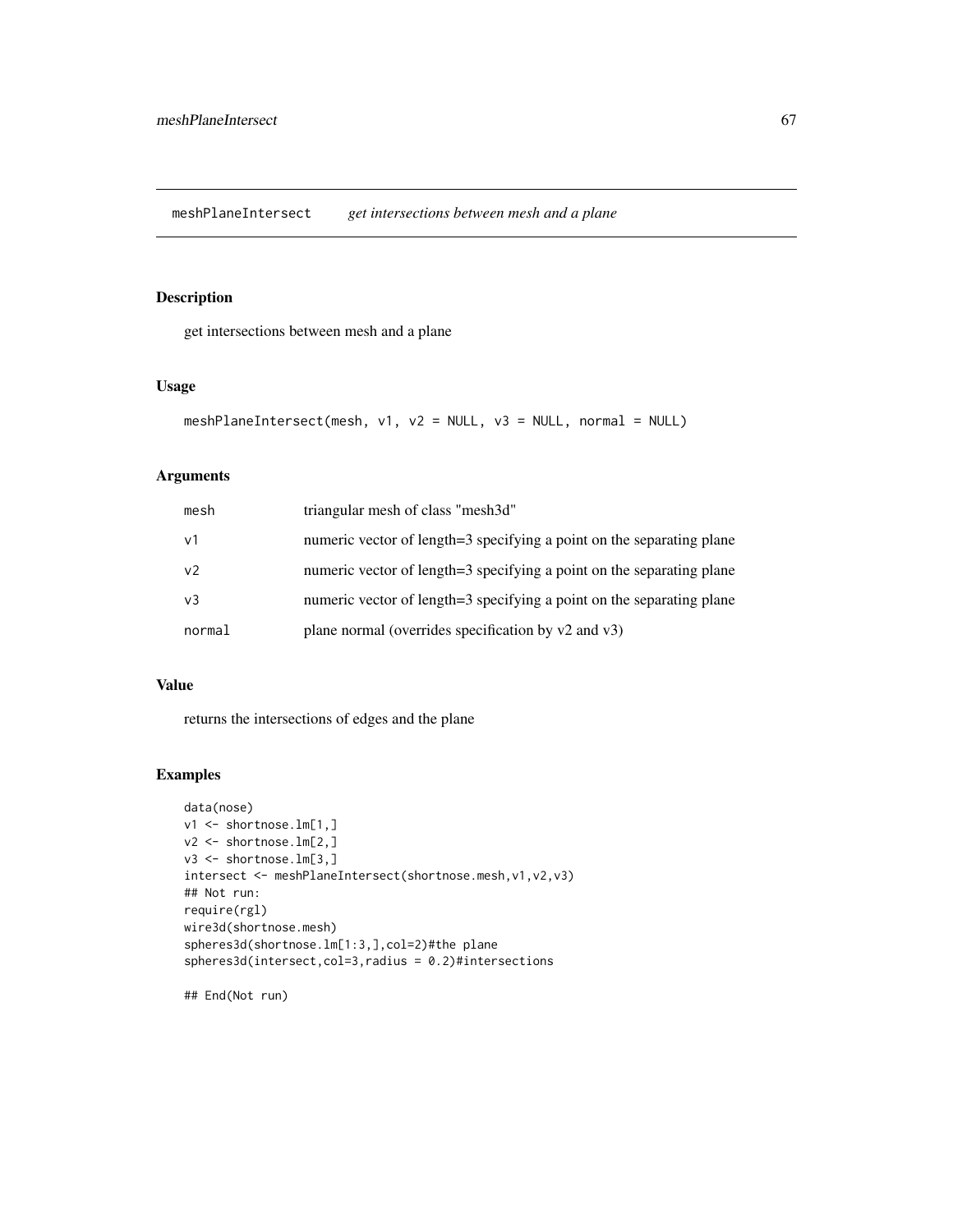calculate average edge length of a triangular mesh, by iterating over all faces.

#### Usage

meshres(mesh)

#### Arguments

mesh triangular mesh stored as object of class "mesh3d"

#### Value

returns average edge length (a.k.a. mesh resolution)

#### Author(s)

Stefan Schlager

#### Examples

data(boneData) mres <- meshres(skull\_0144\_ch\_fe.mesh)

mirror *mirror landmarks or triangular mesh in place*

## Description

mirror landmarks or triangular mesh in place

## Usage

```
mirror(x, icplier = 50, subsample = NULL, pcalign = TRUE, mc.core = 2)## S3 method for class 'matrix'
mirror(x, icputer = 50, subsample = NULL, pcaling = TRUE,mc.cores = 2)## S3 method for class 'mesh3d'
mirror(x, icputer = 50, subsample = NULL, pcaling = TRUE,mc.cores = 2)
```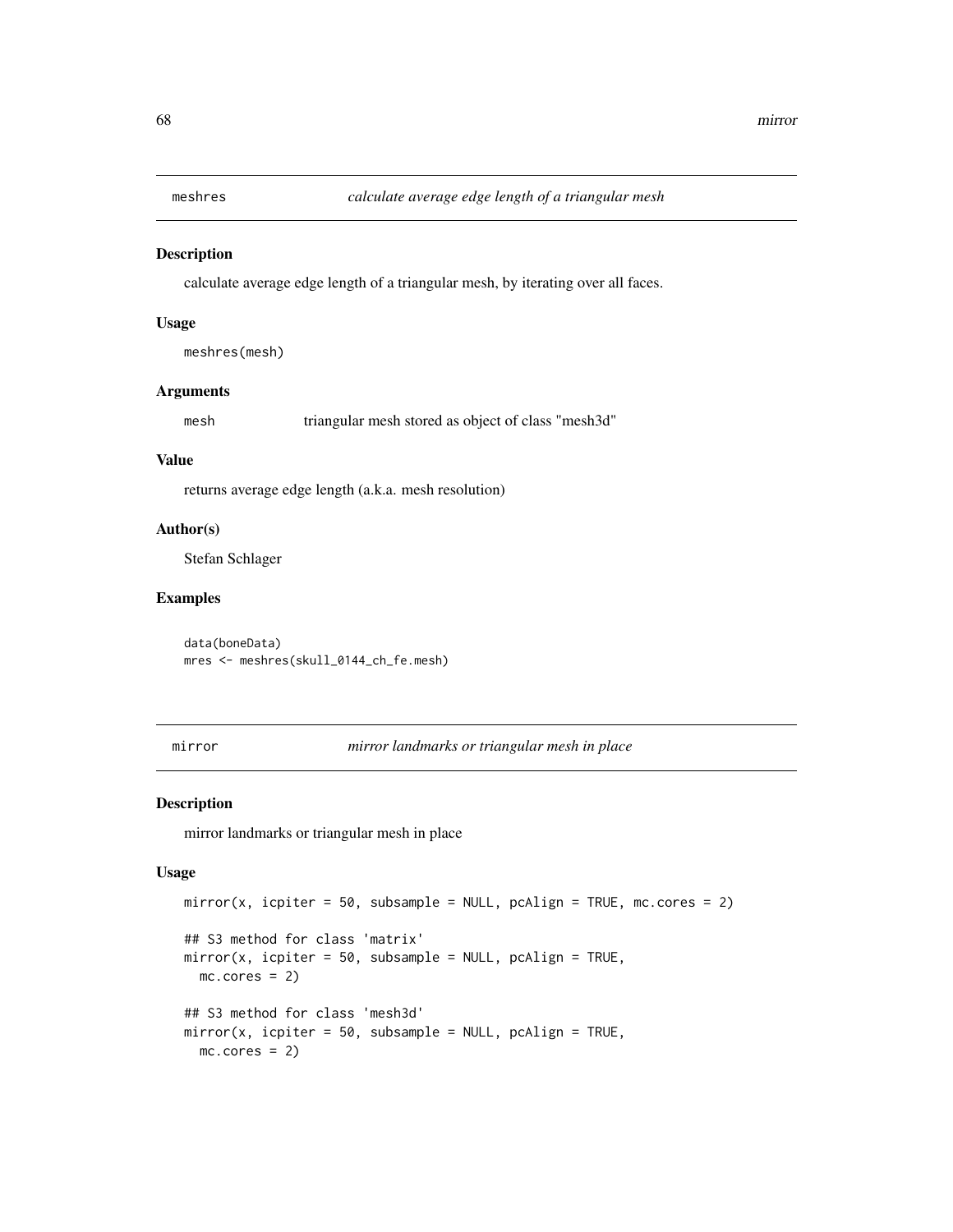# mirror2plane 69

## Arguments

| X         | k x 3 matrix or mesh3d                                                                                     |
|-----------|------------------------------------------------------------------------------------------------------------|
| icpiter   | integer: number of iterations to match reflected configuration onto original one                           |
| subsample | integer: use only a subset for icp matching                                                                |
| pcAlign   | if TRUE, the icp will be preceeded by an alignment of the principal axis (only<br>used if icpiter $> 0$ ). |
| mc.cores  | use parallel processing to find best alignment to original shape.                                          |

## Details

reflect a mesh configuration at the plane spanned by its first 2 principal axis, then try to rigidily register the reflected configuration onto the original one using iterative closest point search to establish correspondences.

## Value

returns the reflected object

## Examples

```
data(boneData)
boneMir <- mirror(boneLM[,,1],icpiter=50,mc.cores=2)
## 2D Example:
require(shapes)
gorfMir <- mirror(gorf.dat[,,1])
plot(gorfMir,asp = 1)
points(gorf.dat[,,1],col=3)
## Not run:
## now mirror a complete mesh
require(rgl)
skullMir <- mirror(skull_0144_ch_fe.mesh,icpiter=10,subsample = 30,mc.cores=2)
###compare result to original
wire3d(skull_0144_ch_fe.mesh,col=3)
wire3d(skullMir,col=2)
```
## End(Not run)

mirror2plane *mirror points or mesh on an arbitrary plane*

# Description

mirror points or mesh on an arbitrary plane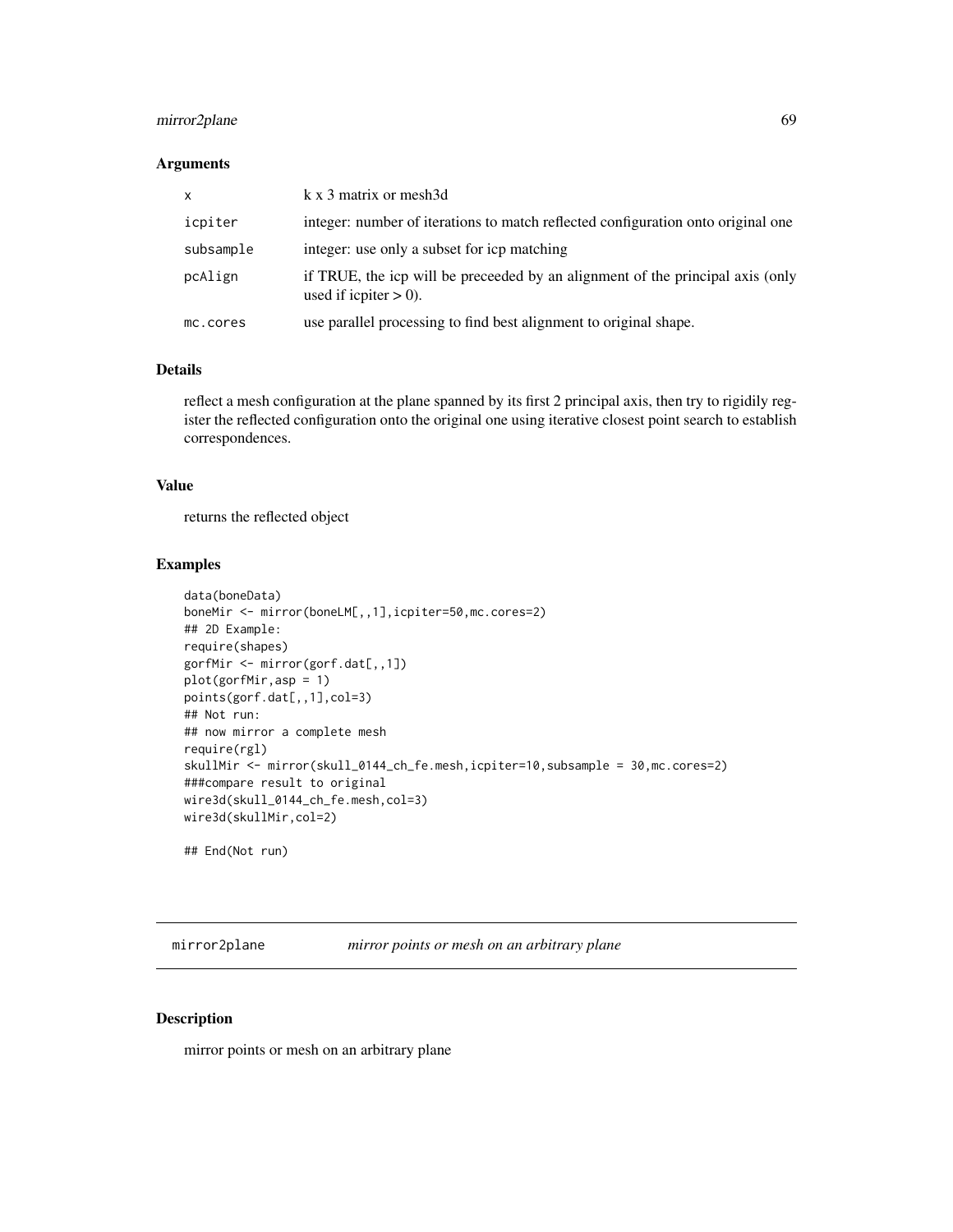## Usage

```
mirror2plane(x, v1, normal = NULL, v2 = NULL, v3 = NULL)## S3 method for class 'matrix'
mirror2plane(x, v1, normal = NULL, v2 = NULL, v3 = NULL)
## S3 method for class 'mesh3d'
mirror2plane(x, v1, normal = NULL, v2 = NULL, v3 = NULL)
```
# Arguments

| $\mathsf{x}$   | x 3D-vector or a k x 3 matrix with 3D vectors stored in rows. Or a triangular<br>mesh of class mesh3d |
|----------------|-------------------------------------------------------------------------------------------------------|
| v <sub>1</sub> | point on plane                                                                                        |
| normal         | plane normal (overrides specification by $v2$ and $v3$ )                                              |
| v <sub>2</sub> | if pNorm=NULL, the plane will be defined by three points $v1$ , $v2$ , $v3$                           |
| v <sub>3</sub> | if pNorm=NULL, the plane will be defined by three points $v1$ , $v2$ , $v3$                           |

## Value

mirrored coordinates mesh

## Examples

```
# mirror mesh on plane spanned by 3 midsagital landmarks
data(boneData)
mirrmesh <- mirror2plane(skull_0144_ch_fe.mesh,v1=boneLM[1,,1],v2=boneLM[9,,1],v3=boneLM[10,,1])
```
name2factor *extract data from array names*

# Description

extract data from array names

#### Usage

```
name2factor(x, sep = "_", which, collapse = sep, as.factor = TRUE)
name2num(x, sep = "_", which, collapse = sep, dif = TRUE)
```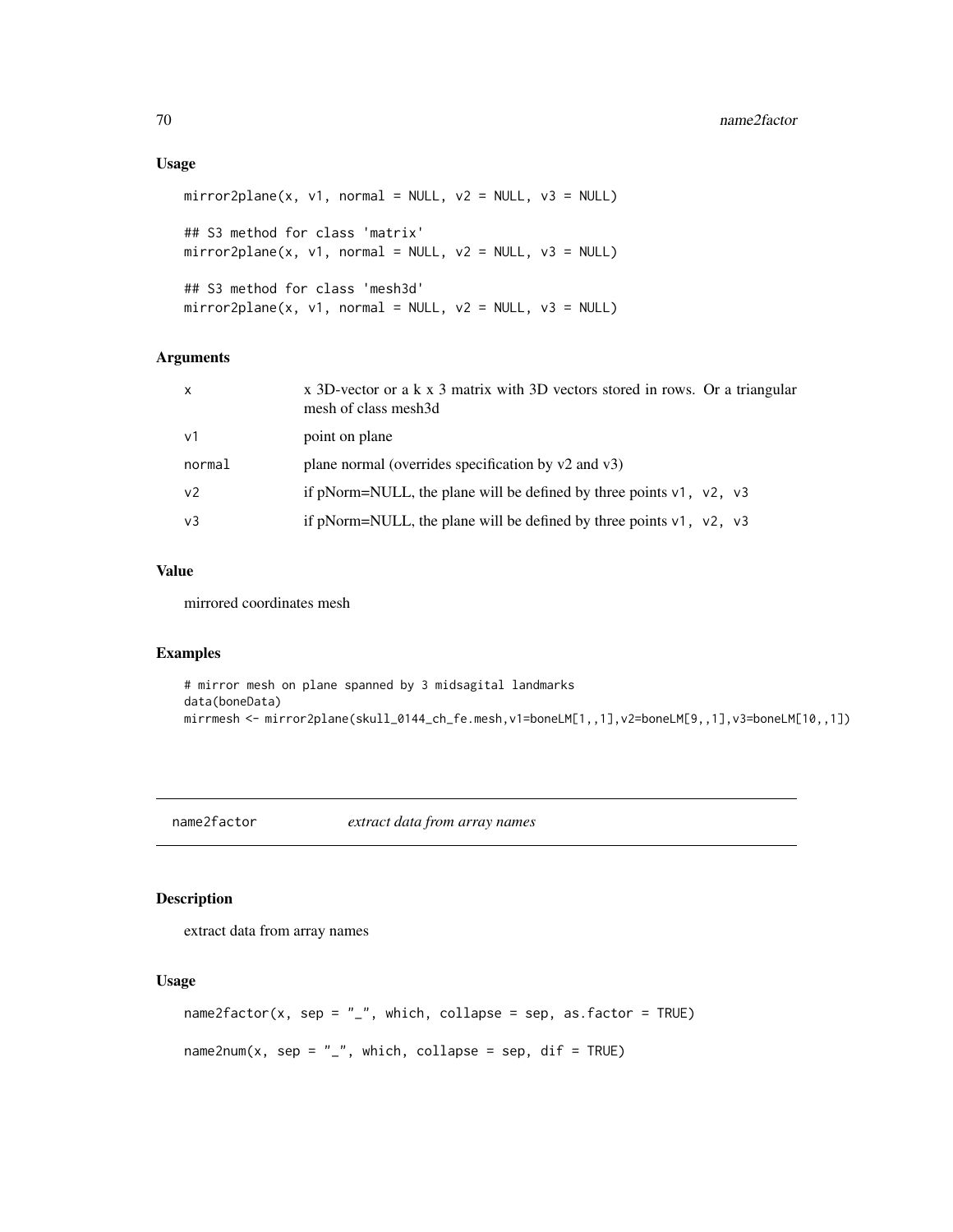#### name2factor 71

## Arguments

| $\boldsymbol{\mathsf{x}}$ | data, can be a three-dimensional array, a matrix, a named list or a vector con-<br>taining names to split                                       |
|---------------------------|-------------------------------------------------------------------------------------------------------------------------------------------------|
| sep                       | character by which to split the strings                                                                                                         |
| which                     | integer or vector of integers, if more entries are selected, they will be concate-<br>nated by the string specified with the option 'collapse'. |
| collapse                  | character by which to collapse data if two strings are to be concatenated                                                                       |
| as.factor                 | logical: if TRUE, a factor vector will be returned, strings otherwise.                                                                          |
| dif                       | logical: calculate difference if two fields containing numbers are selected.                                                                    |

## Details

extract data from array names and convert to factors or numbers

If an array is used as input, the data info is expected to be in the 3rd dimension, for a matrix, rownames are used.

#### Value

returns a vector containing factors or numbers

## Author(s)

Stefan Schlager

#### Examples

```
data <- matrix(rnorm(200),100,2)
id <- paste("id",1:100,sep="")
pop <- c(rep("pop1",50),rep("pop2",50))
sex <- c(rep("male",50),rep("female",50))
age <- floor(rnorm(100,mean=50,sd=10))
rownames(data) <- paste(id,pop,sex,age,sep="_")
infos <- data.frame(pop=name2factor(data,which=2))
infos$age <- name2num(data,which=4)
infos$pop.sex <- name2factor(data,which=2:3)
```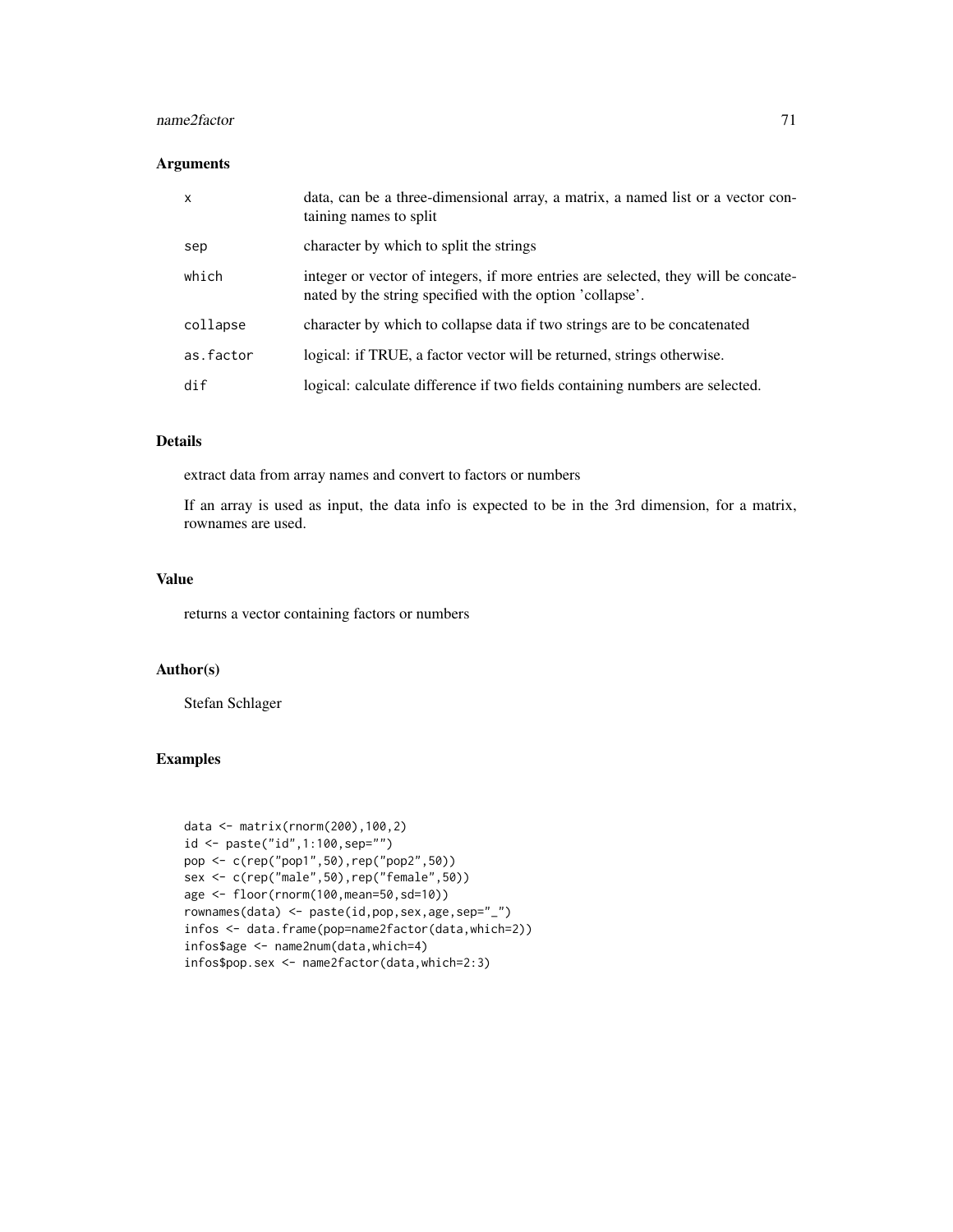Estimate the shape of one set of landmarks by averaging the shape of the nearest neighbours obtained by a second set of landmarks. Weights are calculated either form Mahalanobis or Procrustes distances. This can be useful for data with missing landmarks.

#### Usage

```
NNshapeReg(x, y = NULL, n = 3, mahalanobis = FALSE,mc.cores = parallel::detectCores())
```
#### Arguments

| $\mathsf{X}$ | an array or matrix (one row per specim) with data used for estimating weights.                                                                                   |
|--------------|------------------------------------------------------------------------------------------------------------------------------------------------------------------|
| <b>V</b>     | an array or matrix (one row per specim) with landmark data on which the weighted<br>averaging is applied for prediction. If NULL, x will be used for both tasks. |
| n,           | amount of nearest neighbours to consider                                                                                                                         |
| mahalanobis  | logical: use mahalanobis distance                                                                                                                                |
| mc.cores     | integer: amount of cores used for parallel processing.                                                                                                           |

## Details

This function calculates weights from one set of shape data and then estimates the shape of another (or same) set of landmarks. CAUTION: landmark data has to be registered beforehand.

#### Value

matrix or array of estimates.

#### See Also

[proc.weight](#page-91-0), [fixLMtps](#page-44-0)

# Examples

```
library(shapes)
proc <- procSym(gorf.dat)
#use the closest 3 specimen based on the first 4 landmarks
#to estimate the shape
estim <- NNshapeReg(proc$rotated[1:4,,],proc$rotated,n=3,mc.cores=1)
#compare estimation and true config
plot(proc$rotated[,,1],asp=1)
points(estim[,,1],col=2)
```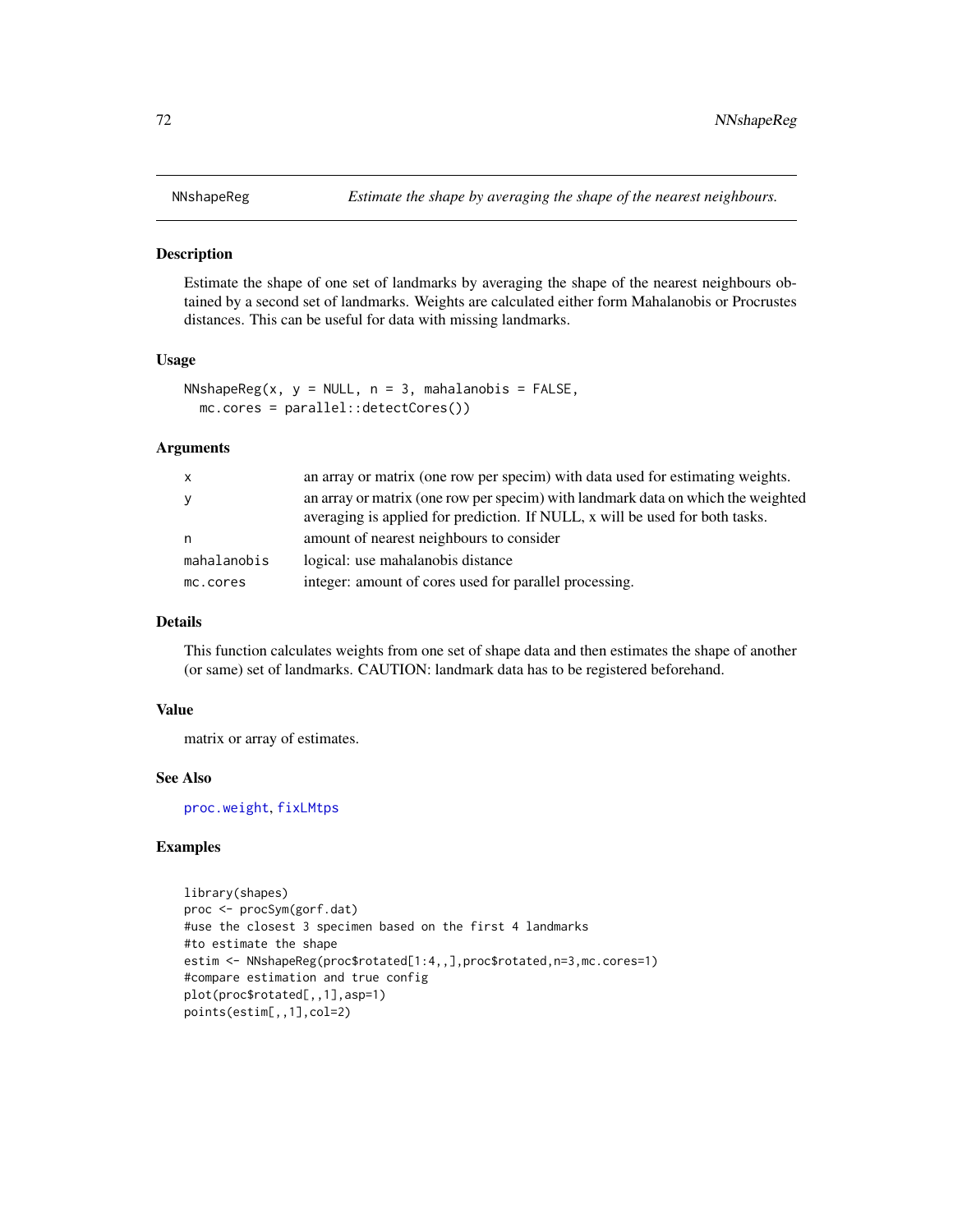### Description

triangular mesh representing a human nose and two matrices containing landmark data

# Format

shortnose.mesh: A triangular mesh of class 'mesh3d'.

shortnose.lm: matrix containing example landmark data placed on shortnose.mesh.

longnose.lm: matrix containing example landmark data representing a caricaturesquely deformed human nose.

pcAlign *align two 3D-pointclouds/meshes by their principal axes*

# Description

align two 3D-pointclouds/meshes by their principal axes

### Usage

```
pchlign(x, y, optim = TRUE, subsample = NULL, iterations = 10,mc.cores = 2)## S3 method for class 'matrix'
pcAlign(x, y, optim = TRUE, subsample = NULL,iterations = 10, mc.cores = 2)
## S3 method for class 'mesh3d'
pcAlign(x, y, optim = TRUE, subsample = NULL,
  iterations = 10, mc.cores = 2)
```

| $\mathsf{x}$ | matrix or mesh3d                                                                                                                                                                  |
|--------------|-----------------------------------------------------------------------------------------------------------------------------------------------------------------------------------|
| y            | matrix or mesh3d, if missing, x will be centered by its centroid and aligned by<br>its princial axis.                                                                             |
| optim        | logical if TRUE, the RMSE between reference and target will be minimized<br>testing all possible axes alignments and (if iterations $> 0$ ) followed by a rigid<br>ICP procedure. |
| subsample    | integer: use subsampled points to decrease computation time of optimization.                                                                                                      |
| iterations   | integer: number of iterations for optimization (the higher the more accurate but<br>also more time consuming).                                                                    |
| mc.cores     | use parallel processing to find best alignment to original shape.                                                                                                                 |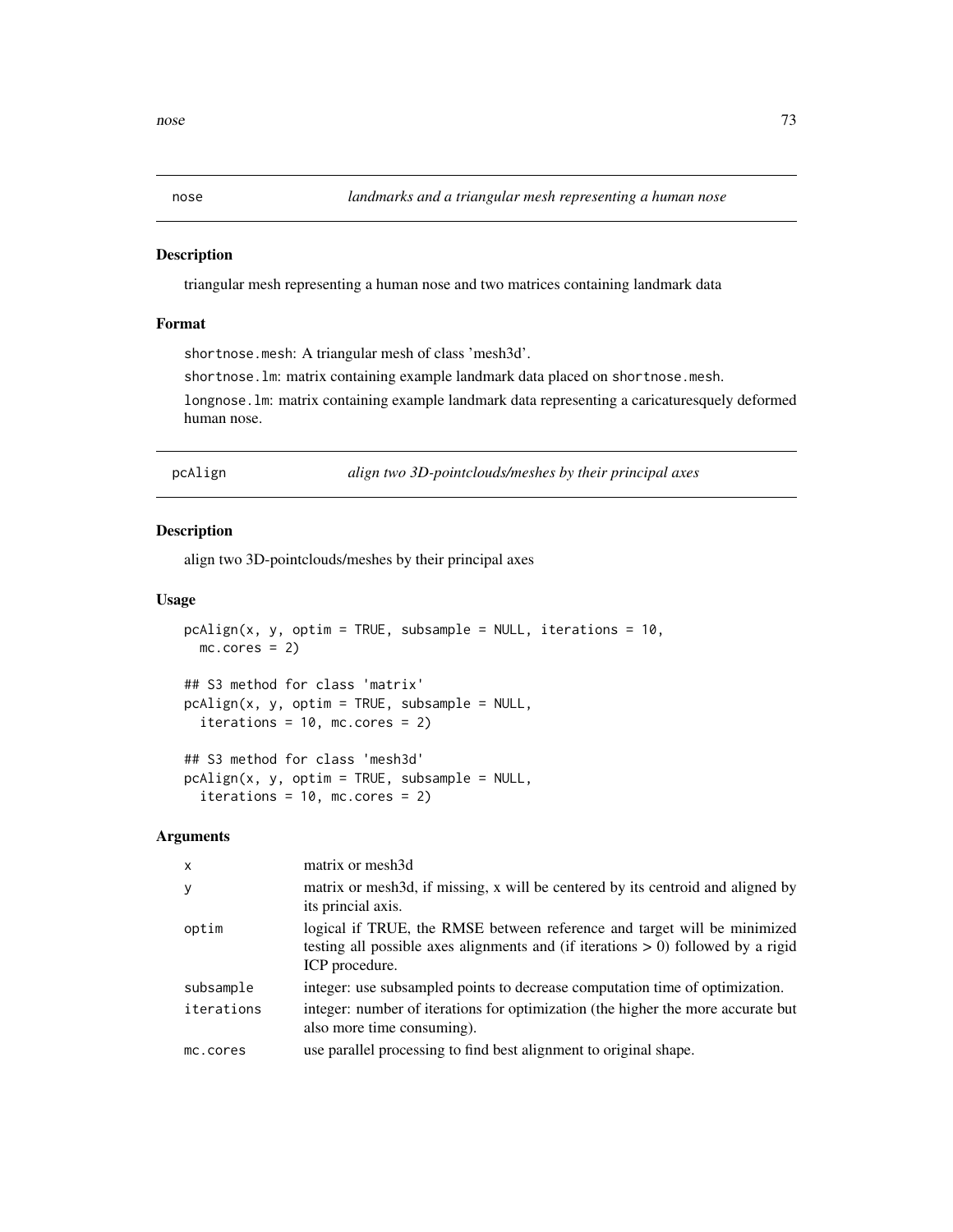#### Details

x and y will first be centered and aligned by their PC-axes. If optim=TRUE,all possible 8 ordinations of PC-axes will be tested and the one with the smallest RMSE between the transformed version of x and the closest points on y will be used. Then the rotated version of x is translated to the original center of mass of y.

### Value

rotated and translated version of x to the center and principal axes of y.

# Examples

```
data(boneData)
blm1 <- pcAlign(boneLM[,,1],boneLM[,,2])
## Not run:
require(rgl)
spheres3d(boneLM[,,1])#original position
spheres3d(blm1,col=2)#aligned configuration
spheres3d(boneLM[,,2],col=3)#target
```
## End(Not run)

pcaplot3d *visualization of shape variation*

#### Description

visualization of shape change

#### Usage

```
pcaplot3d(x, ...)
## S3 method for class 'symproc'
pcaplot3d(x, pcshow = c(1, 2, 3), mag = 3, color = 4,lwd = 1, sym = TRUE, legend = TRUE, type = c("spheres", "points"),
  ...)
## S3 method for class 'nosymproc'
pcaplot3d(x, pcshow = c(1, 2, 3), mag = 3, color = 4,lwd = 1, legend = TRUE, type = c("spheres", "points"), ...)
```

| X      | a object derived from the function procSym calculated on 3D coordinates. |
|--------|--------------------------------------------------------------------------|
| pcshow | a vector containing the PC scores to be visualized.                      |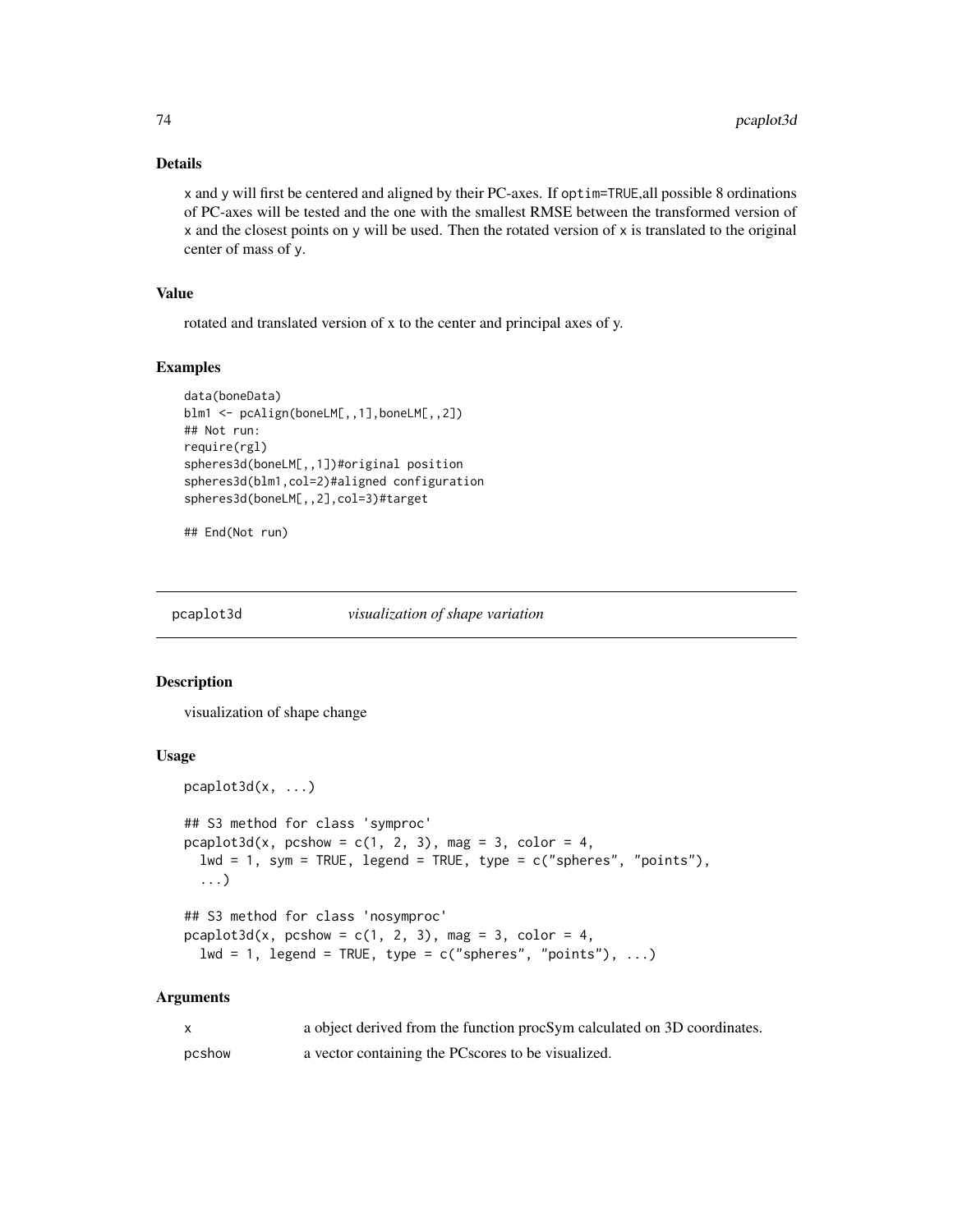#### PCdist 75

| mag        | a vector or an integer containing which standard deviation of which PC has to<br>be visualized.                                                  |
|------------|--------------------------------------------------------------------------------------------------------------------------------------------------|
| color      | color of the 3d points/spheres.                                                                                                                  |
| lwd        | width of the lines representing the shape change.                                                                                                |
| sym        | logical: if TRUE the symmetric component of shape is displayed. Otherwise the<br>asymmetric one.                                                 |
| legend     | logical: if TRUE a legend explaining the color coding of the PCs is plotted.                                                                     |
| type       | character: for type="spheres", the landmarks will be rendered using rgl's<br>spheres 3d function and for type="points" by points 3d respectivly. |
| $\ddots$ . | Additional parameters which will be passed to the methods.                                                                                       |

# Details

visualization of the shape changes explained by Principal components

### Value

returns an invisible array containing the shapes associated with the Principal components selected.

### See Also

[procSym](#page-95-0)

# Examples

```
## Not run:
data(boneData)
proc <- procSym(boneLM)
pcaplot3d(proc,pcshow=1:3,mag=-3)#only one PC available
```
## End(Not run)

PCdist *correlation between a reduced space and the original space*

#### Description

Calculates the correlation between distances in a reduced space and the original space

### Usage

```
PCdist(PCs, PCscores, x = 5, plot.type = "b")
```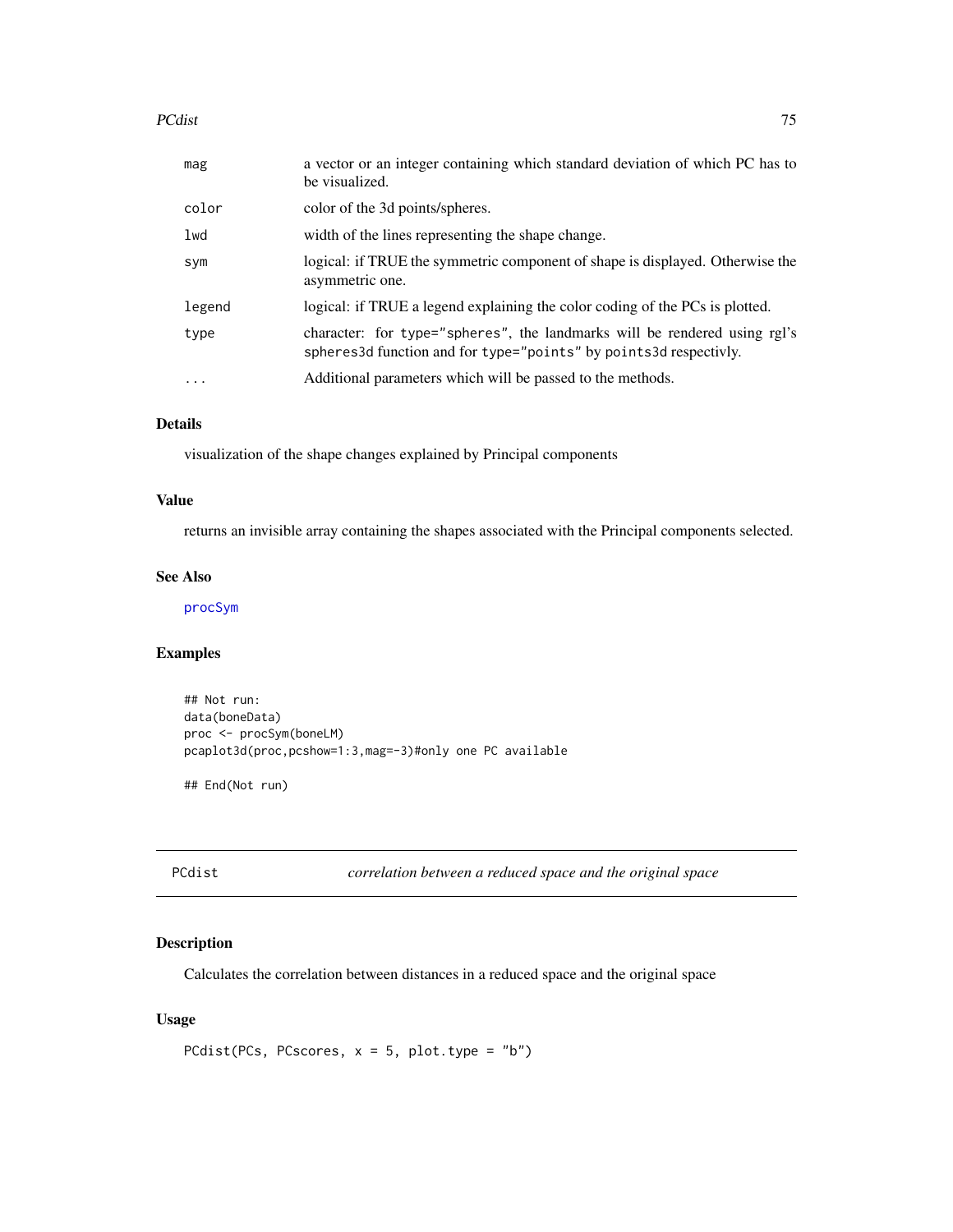# Arguments

| <b>PCs</b>   | m x k matrix of Principal Components where m is the k is the number of PCs.                       |
|--------------|---------------------------------------------------------------------------------------------------|
| PCscores     | n x m matrix of Principal Component scores where n is the number of observa-<br>tions.            |
| $\mathsf{x}$ | integer: increment for every x-th PC the subspace to fullspace correlation will<br>be calculated. |
| plot.type    | "b"=barplot of correlation values, "s"=line between correlation values.                           |

### Value

a vector of R-squared values between subspace and fullspace distances and a barplot depicting the correlations belonging to the subspace.

#### Author(s)

Stefan Schlager

# Examples

```
library(shapes)
a <- procSym(gorf.dat)
PCdist(a$PCs, a$PCscores, x = 2)
```
permudist *performs permutation testing for group differences.*

# Description

This function compares the distance between two groupmeans to the distances obtained by random assignment of observations to this groups.

# Usage

permudist(data, groups, rounds = 1000, which = NULL, p.adjust.method = "none")

| data   | array or matrix containing data                                                                       |
|--------|-------------------------------------------------------------------------------------------------------|
| groups | factors determining grouping.                                                                         |
| rounds | number of permutations                                                                                |
| which  | integer (optional): in case the factor levels are $> 2$ this determins which factor-<br>levels to use |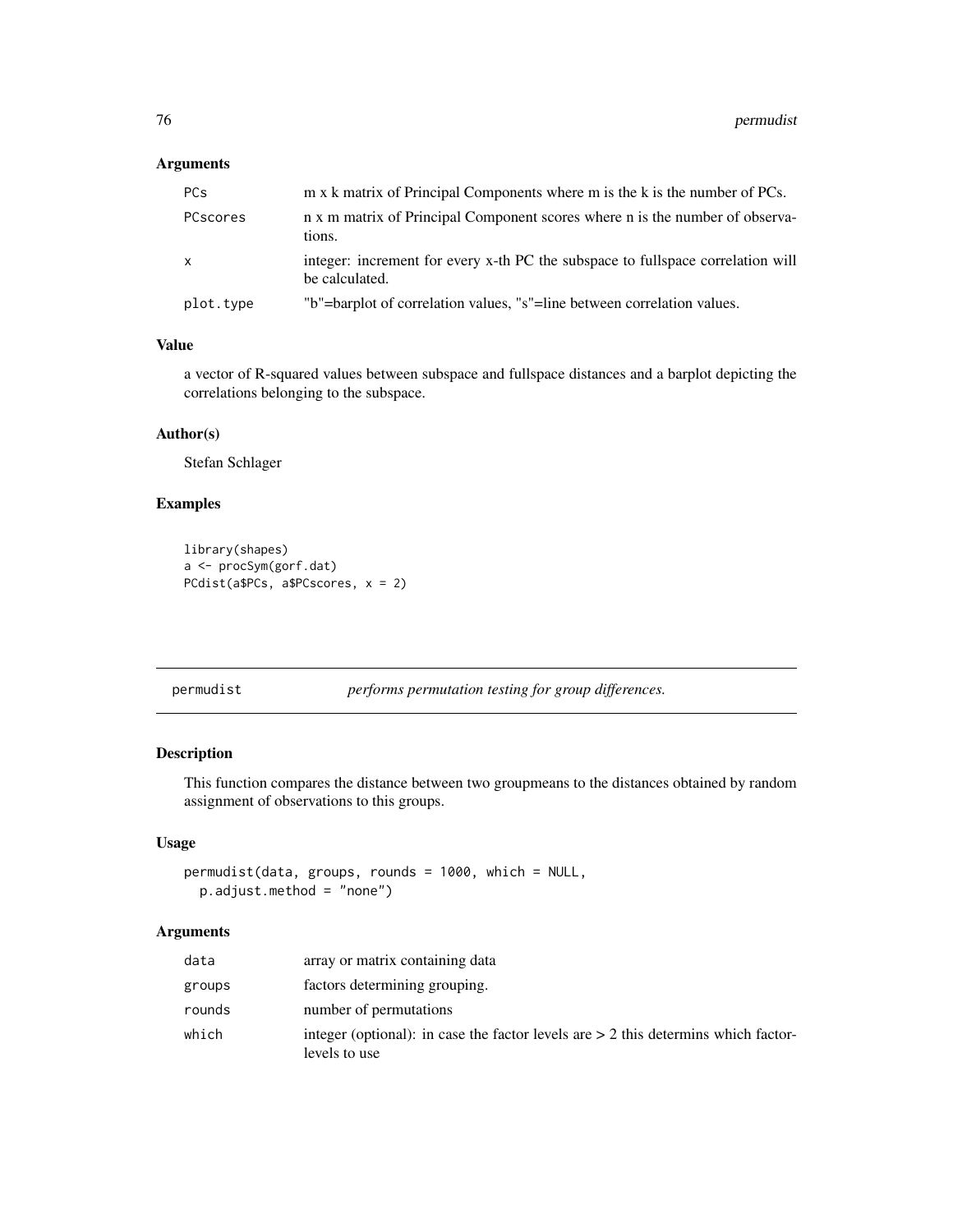#### permuvec<sup>77</sup>

| p.adjust.method |                                                                               |
|-----------------|-------------------------------------------------------------------------------|
|                 | method to adjust p-values for multiple comparisons see p. adjust. methods for |
|                 | options.                                                                      |
| <b>Value</b>    |                                                                               |

| dist            | distance matrix with distances between actual group means                                                                |
|-----------------|--------------------------------------------------------------------------------------------------------------------------|
| p.adjust.method |                                                                                                                          |
|                 | method used for p-value adjustion                                                                                        |
| p.value         | distance matrix containing pairwise p-values obtained by comparing the actual<br>distance to randomly acquired distances |

## Examples

```
data(boneData)
proc <- procSym(boneLM)
groups <- name2factor(boneLM,which=3)
perm <- permudist(proc$PCscores[,1:10], groups=groups, rounds=10000)
## now we concentrate only on sex dimorphism between Europeans
groups <- name2factor(boneLM,which=3:4)
levels(groups)
perm1 <- permudist(proc$PCscores, groups=groups,which=3:4, rounds=10000)
```

| permuvec | perfom permutation testing on angles and distances between sub- |  |  |  |  |
|----------|-----------------------------------------------------------------|--|--|--|--|
|          | groups of two major groups.                                     |  |  |  |  |

## Description

perform permutation test on length and angle of the vectors connecting the subgroup means of two groups: e.g. compare if length and angle between sex related differences in two populations differ significantly.

### Usage

```
permuvec(data, groups, subgroups = NULL, rounds = 10000, scale = TRUE,
  tol = 1e-10, mc.cores = parallel::detectCores())
```

| data      | array or matrix containing data.        |
|-----------|-----------------------------------------|
| groups    | factors of firs two grouping variables. |
| subgroups | factors of the subgrouping.             |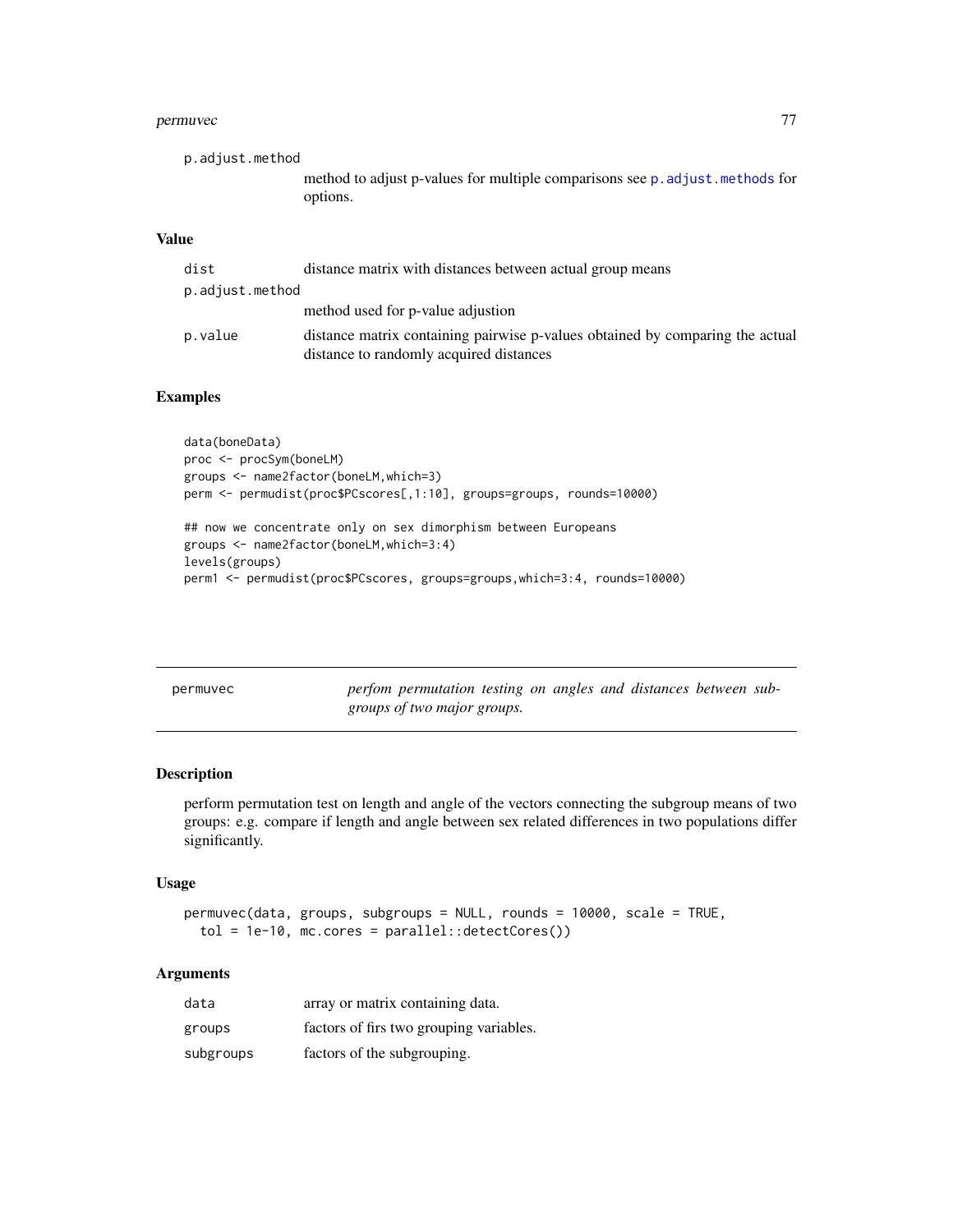| rounds   | number of requested permutation rounds                                                                                                                                                                                                     |
|----------|--------------------------------------------------------------------------------------------------------------------------------------------------------------------------------------------------------------------------------------------|
| scale    | if TRUE: data will be scaled by pooled within group covarivance matrix. Other-<br>wise Euclidean distance will be used for calculating distances.                                                                                          |
| tol      | threshold for inverting covariance matrix.                                                                                                                                                                                                 |
| mc.cores | integer: determines how many cores to use for the computation. The default<br>is autodetect. But in case, it doesn't work as expected cores can be set manu-<br>ally. Parallel processing is disabled on Windows due to occasional errors. |

### Details

This function calculates means of all four subgroups and compares the residual vectors of the major grouping variables by angle and distance.

### Value

| angle        | angle between the vectors of the subgroups means              |
|--------------|---------------------------------------------------------------|
| dist         | distances between subgroups                                   |
| meanvec      | matrix containing the means of all four subgroups             |
| permutangles | vector containing angles (in radians) from random permutation |
| permudists   | vector containing distances from random permutation           |
| p.angle      | p-value of angle between residual vectors                     |
| p.dist       | p-value of length difference between residual vectors         |
| subdist      | length of residual vectors connecting the subgroups           |
| means.       |                                                               |

# Examples

```
data(boneData)
proc <- procSym(boneLM)
pop <- name2factor(boneLM,which=3)
sex <- name2factor(boneLM,which=4)
## use non scaled distances by setting \code{scale = FALSE}
## and only use first 10 PCs
perm <- permuvec(proc$PCscores[,1:10], groups=pop, subgroups=sex,
                 scale=FALSE, rounds=100, mc.cores=2)
## visualize if the amount of sexual dimorphism differs between
# (lenghts of vectors connecting population specific sex's averages)
# differs between European and Chines
hist(perm$permudist, xlim=c(0,0.1),main="measured vs. random distances",
     xlab="distances")
points(perm$dist,10,col=2,pch=19)#actual distance
text(perm$dist,15,label=paste("actual distance\n
     (p=",perm$p.dist,")"))
## not significant!!
```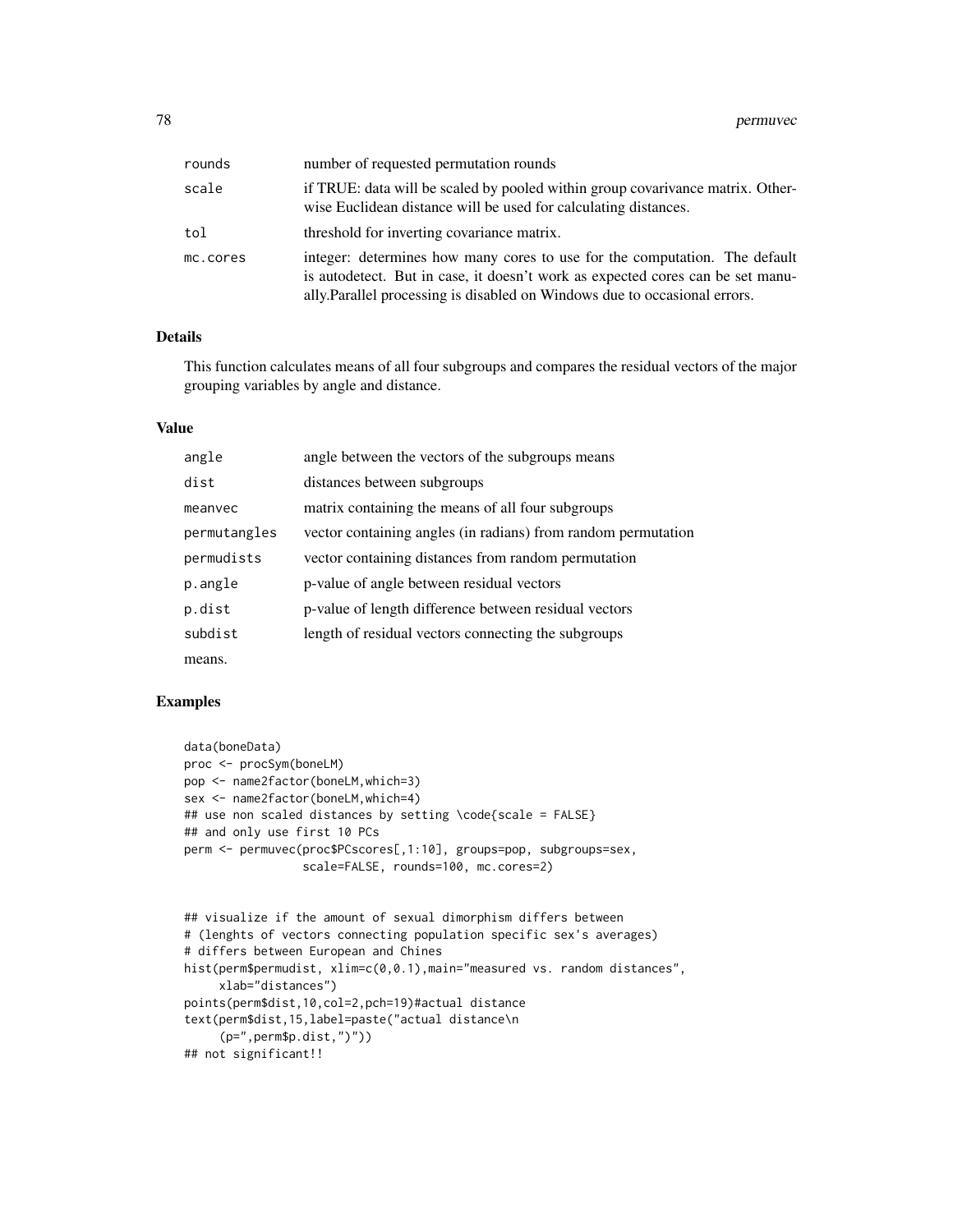#### placePatch 79

```
## visualize if the direction of sexual dimorphism
# (angle between vectors connecting population specific sex's averages)
# differs between European and Chines
hist(perm$permutangles, main="measured vs. random angles",
     xlab="angles")
points(perm$angle,10,col=2,pch=19)#actual distance
text(perm$angle,15,label=paste("actual distance\n
    (p=",perm$p.angle,")"))
## also non-significant
```
<span id="page-78-0"></span>

| placePatch | Project semi-landmarks from a predefined atlas onto all specimen in a<br>sample |
|------------|---------------------------------------------------------------------------------|
|            |                                                                                 |

# Description

Project semi-landmarks from a predefined atlas onto all specimen in a sample. Various mechanisms are implemented to avoid errorneous placement on the wrong surface layer (e.g. inside the bone).

#### Usage

```
placePatch(atlas, dat.array, path, prefix = NULL, fileext = ".ply",
 ray = TRUE, inflate = NULL, tol = inflate, relax.patch = TRUE,
 keep.fix = NULL, photo1 = NULL, silent = FALSE, mc.core = 1)
```

| atlas     | object of class "atlas" created by create Atlas                                                                                                                                                                                                                                                                     |
|-----------|---------------------------------------------------------------------------------------------------------------------------------------------------------------------------------------------------------------------------------------------------------------------------------------------------------------------|
| dat.array | k x 3 x n array containing reference landmarks of the sample or a matrix in case<br>of only one target specimen.                                                                                                                                                                                                    |
| path      | character: specify the directory where the surface meshes of the sample are<br>stored.                                                                                                                                                                                                                              |
| prefix    | character: prefix to the specimens names (stored in dimnames (dat. array) [[3]])<br>to match the corresponding file names. If dat. array has no dimnames (e.g. be-<br>cause it is a matrix - see example below), this can also be a character vector<br>containing the filenames to which fileext will be appended. |
| fileext   | character: file extension of the surface meshes.                                                                                                                                                                                                                                                                    |
| ray       | logical: projection will be along surface normals instead of simple closest point<br>search.                                                                                                                                                                                                                        |
| inflate   | inflate (or deflate - if negative sign) the semilandmarks along the normals of the<br>deformed atlas to make sure that they stay on the outside (inside) of the target<br>mesh.                                                                                                                                     |
| tol       | numeric: threshold to follow the ray back after inflation. See details below. If<br>no surface is hit after tol mm, the simple closest point will be used.                                                                                                                                                          |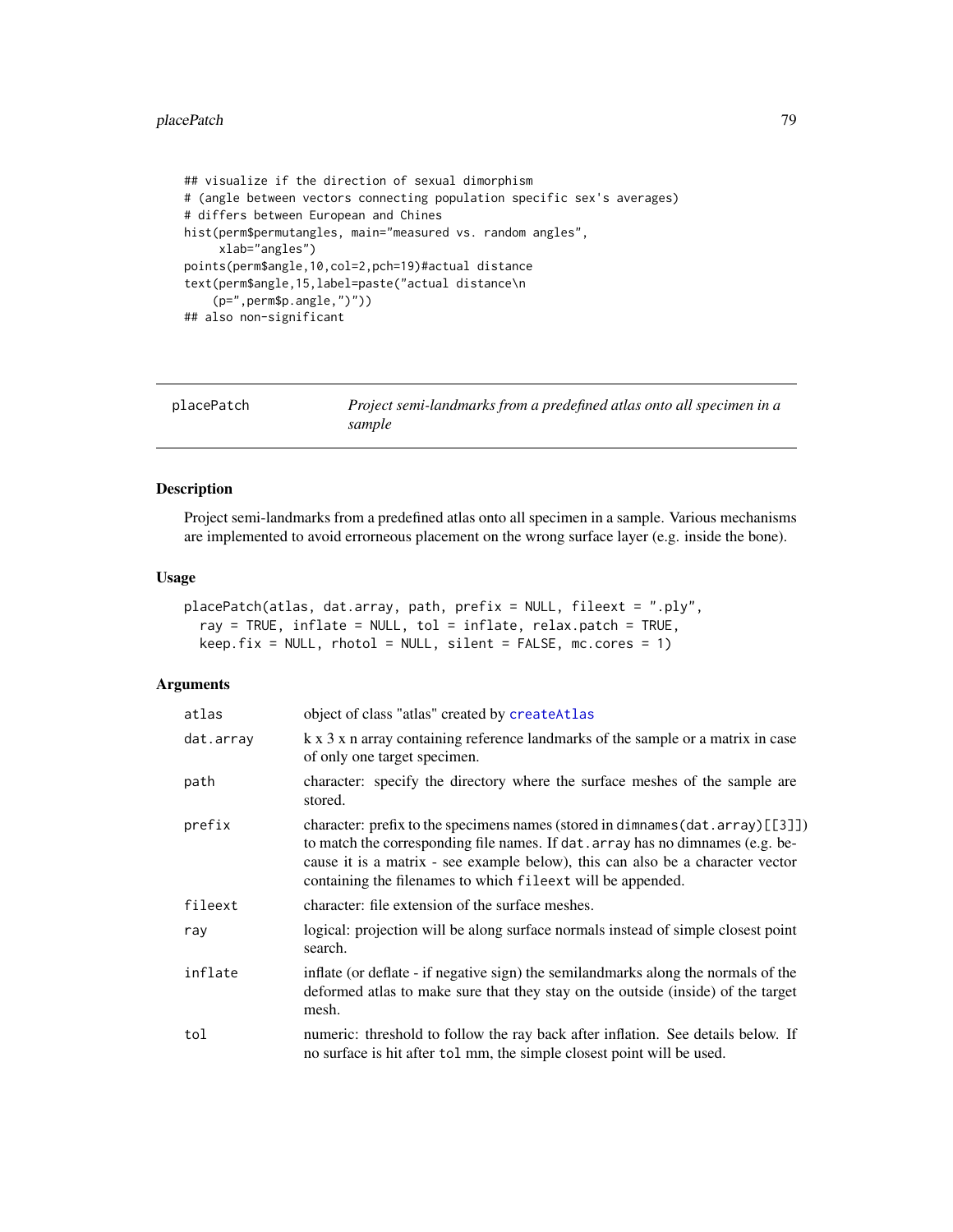| relax.patch | logical: request relaxation minimising bending energy toward the atlas.                                                                                                                                                                                                                                                                                                                             |
|-------------|-----------------------------------------------------------------------------------------------------------------------------------------------------------------------------------------------------------------------------------------------------------------------------------------------------------------------------------------------------------------------------------------------------|
| keep.fix    | integer: rowindices of those landmarks that are not allowed to be relaxed in<br>case relax.patch=TRUE. If not specified, all landmarks will be kept fix. This<br>is preferably set during atlas creation with createAtlas: In case you specified<br>corrCurves on the atlas, you should define explicitly which landmarks (also on<br>the curves) are supposed to fix to prevent them from sliding. |
| rhotol      | numeric: maximum amount of deviation a hit point's normal is allowed to de-<br>viate from the normal defined on the atlas. If relax patch=TRUE, those points<br>exceeding this value will be relaxed freely (i.e. not restricted to tangent plane).                                                                                                                                                 |
| silent      | logical: suppress messages.                                                                                                                                                                                                                                                                                                                                                                         |
| mc.cores    | run in parallel (experimental stuff now even available on Windows). On win-<br>dows this will only lead to a significant speed boost for many configurations,<br>as all required packages (Morpho and Rycg) need to be loaded by each newly<br>spawned process.                                                                                                                                     |

### Details

This function allows the (relatively) easy projection of surface points defined on an atlas onto all surface of a given sample by Thin-Plate Spline deformation and additional mechanisms to avoid distortions. The algorithm can be outlined as followed.

- 1. relax curves (if specified) against atlas.
- 2. deform atlas onto targets by TPS based on predefined landmarks (and curves).
- 3. project coordinates on deformed atlas onto target mesh
- 4. 'inflate' or 'deflate' configuration along their normals to make sure all coordinates are on the outside/inside
- 5. Project inflated points back onto surface along these normals.
- 6. Check if normals are roughly pointing into the same direction as those on the (deformed) atlas.
- 7. Relax all points against atlas.
- 8. the predefined coordinates will note change afterwards!

### Value

array containing the projected coordinates appended to the data.array specified in the input. In case dat.array is a matrix only a matrix is returned.

### Author(s)

Stefan Schlager

#### References

Schlager S. 2013. Soft-tissue reconstruction of the human nose: population differences and sexual dimorphism. PhD thesis, Universitätsbibliothek Freiburg. URL: [http://www.freidok.uni-freibu](http://www.freidok.uni-freiburg.de/volltexte/9181/)rg. [de/volltexte/9181/](http://www.freidok.uni-freiburg.de/volltexte/9181/).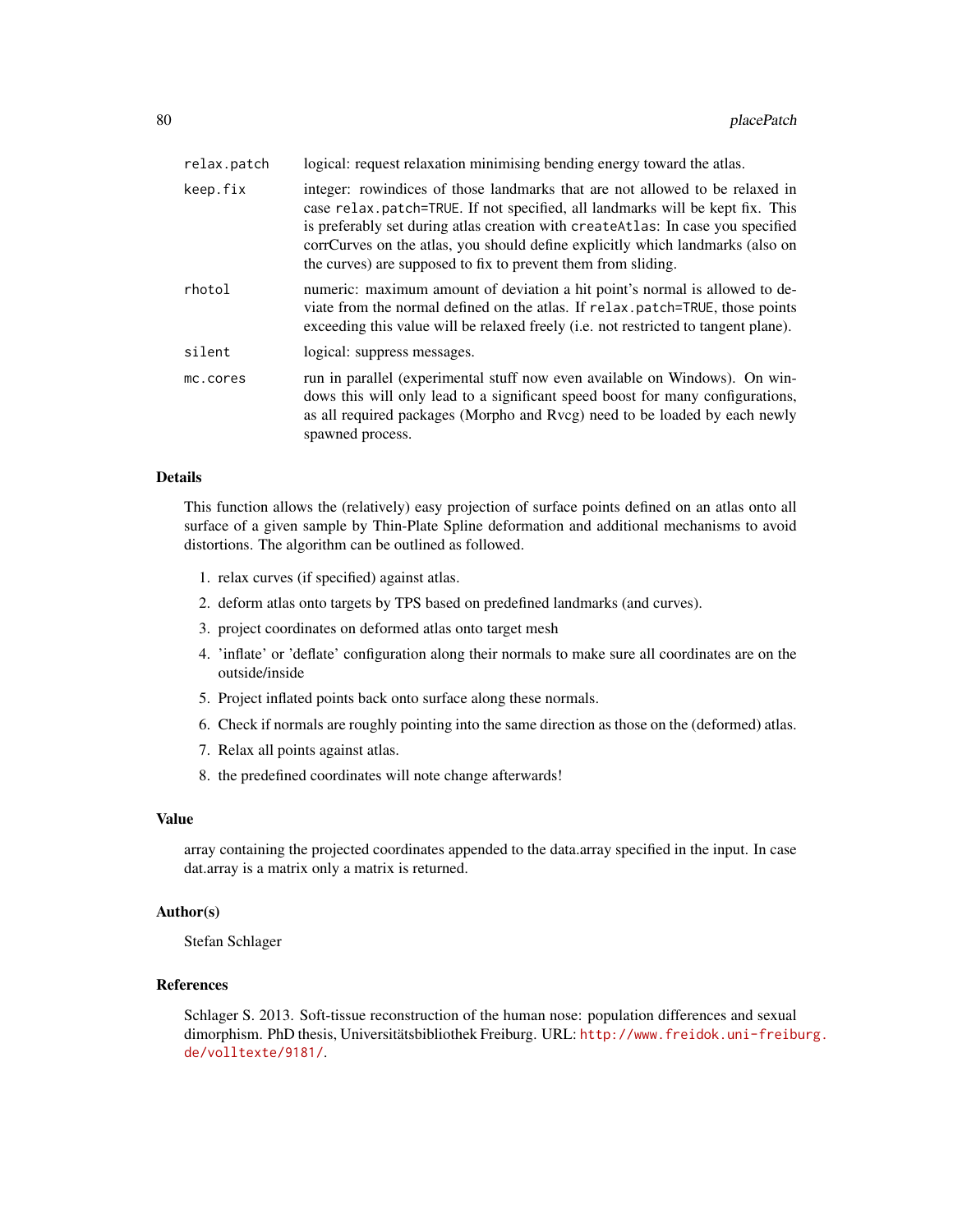### plot.slider3d 81

#### See Also

[createAtlas,](#page-24-0) [relaxLM,](#page-110-0) [checkLM,](#page-15-0)[slider3d,](#page-126-0) [tps3d](#page-133-0)

#### Examples

```
## Not run:
data(nose)
require(rgl)
###create mesh for longnose
longnose.mesh <- tps3d(shortnose.mesh,shortnose.lm,longnose.lm,threads=1)
## create atlas
fix \leftarrow c(1:5, 20:21)atlas <- createAtlas(shortnose.mesh, landmarks =
           shortnose.lm[fix,], patch=shortnose.lm[-c(1:5,20:21),])
## view atlas
plotAtlas(atlas)
## create landmark array with only fix landmarks
data <- bindArr(shortnose.lm[fix,], longnose.lm[fix,], along=3)
dimnames(data)[[3]] <- c("shortnose", "longnose")
### write meshes to disk
mesh2ply(shortnose.mesh, filename="shortnose")
mesh2ply(longnose.mesh, filename="longnose")
patched <- placePatch(atlas, data, path="./", inflate=5)
## now browse through placed patches
checkLM(patched, path="./", atlas=atlas)
## same example with only one target specimen
data <- longnose.lm[fix, ]
patched <- placePatch(atlas, data, prefix="longnose", path="./", inflate=5)
wire3d(longnose.mesh,col=3)
spheres3d(patched)
## End(Not run)
```
plot.slider3d *plot the result of slider3d*

#### Description

plot the result of slider3d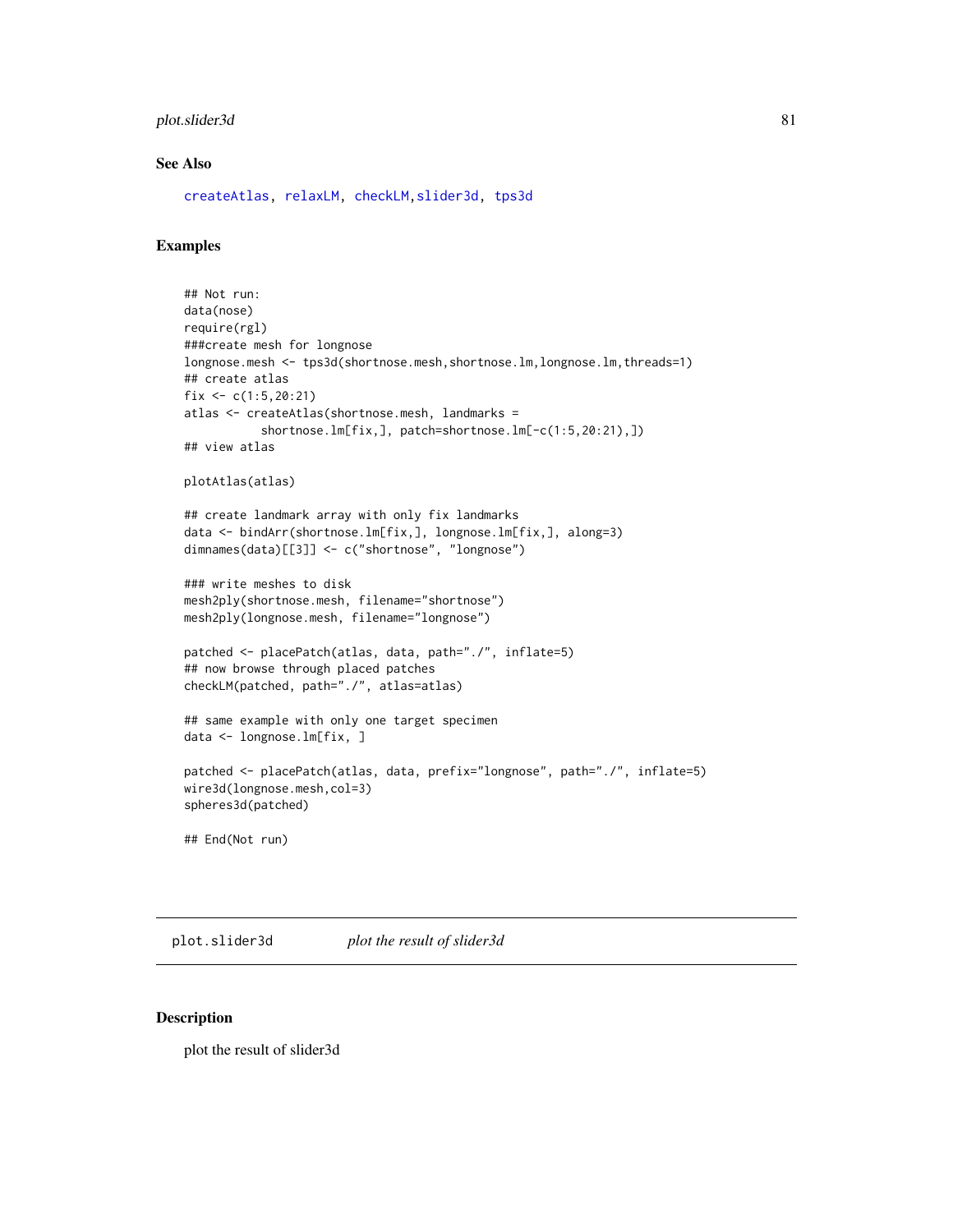### Usage

```
## S3 method for class 'slider3d'
plot(x, cols = 2:4, pt.size = NULL, point = c("sphere","point"), specimen = 1, add = TRUE, ...)
```
### Arguments

| $\mathsf{x}$ | result of slider3d call                                                                                                                               |
|--------------|-------------------------------------------------------------------------------------------------------------------------------------------------------|
| cols         | vector containing colors for each coordinate type cols[1]=landmarks, cols[2]=surface<br>landmarks, cols[3]=outlines.                                  |
| pt.size      | size of plotted points/spheres. If point="s". pt. size defines the radius of the<br>spheres. If point="p" it sets the variable size used in point 3d. |
| point        | how to render landmarks.                                                                                                                              |
| specimen     | integer: select the specimen to plot                                                                                                                  |
| add          | logical: if TRUE, a new rgl window is opened.                                                                                                         |
| $\cdots$     | additional, currently unused parameters                                                                                                               |
|              |                                                                                                                                                       |

plotAtlas *visualize an atlas defined by createAtlas*

# Description

visualize an atlas defined by createAtlas

### Usage

```
plotAtlas(atlas, pt.size = NULL, alpha = 1, render = c("w", "s"),
 point = c("s", "p"), meshcol = "white", add = TRUE, legend = TRUE,
 \text{cols} = 2:5
```

| atlas   | object of class atlas created by create Atlas.                                                                                                       |
|---------|------------------------------------------------------------------------------------------------------------------------------------------------------|
| pt.size | size of plotted points/spheres. If point="s", pt. size defines the radius of the<br>spheres. If point="p" it sets the variable size used in point3d. |
| alpha   | value between 0 and 1. Sets transparency of mesh 1=opaque 0= fully transpar-<br>ent.                                                                 |
| render  | if render="w", a wireframe will be drawn, if render="s", the mesh will be<br>shaded.                                                                 |
| point   | how to render landmarks. "s"=spheres, "p"=points.                                                                                                    |
| meshcol | color to render the atlas mesh                                                                                                                       |
| add     | logical: if TRUE, a new rgl window is opened.                                                                                                        |
| legend  | logical: request plot of legend specifying landmark coloring.                                                                                        |
| cols    | vector containing colors for each coordinate type cols [1]=landmarks, cols [2]=patch,<br>cols[3]=corrCurves, cols[4]=patchCurves.                    |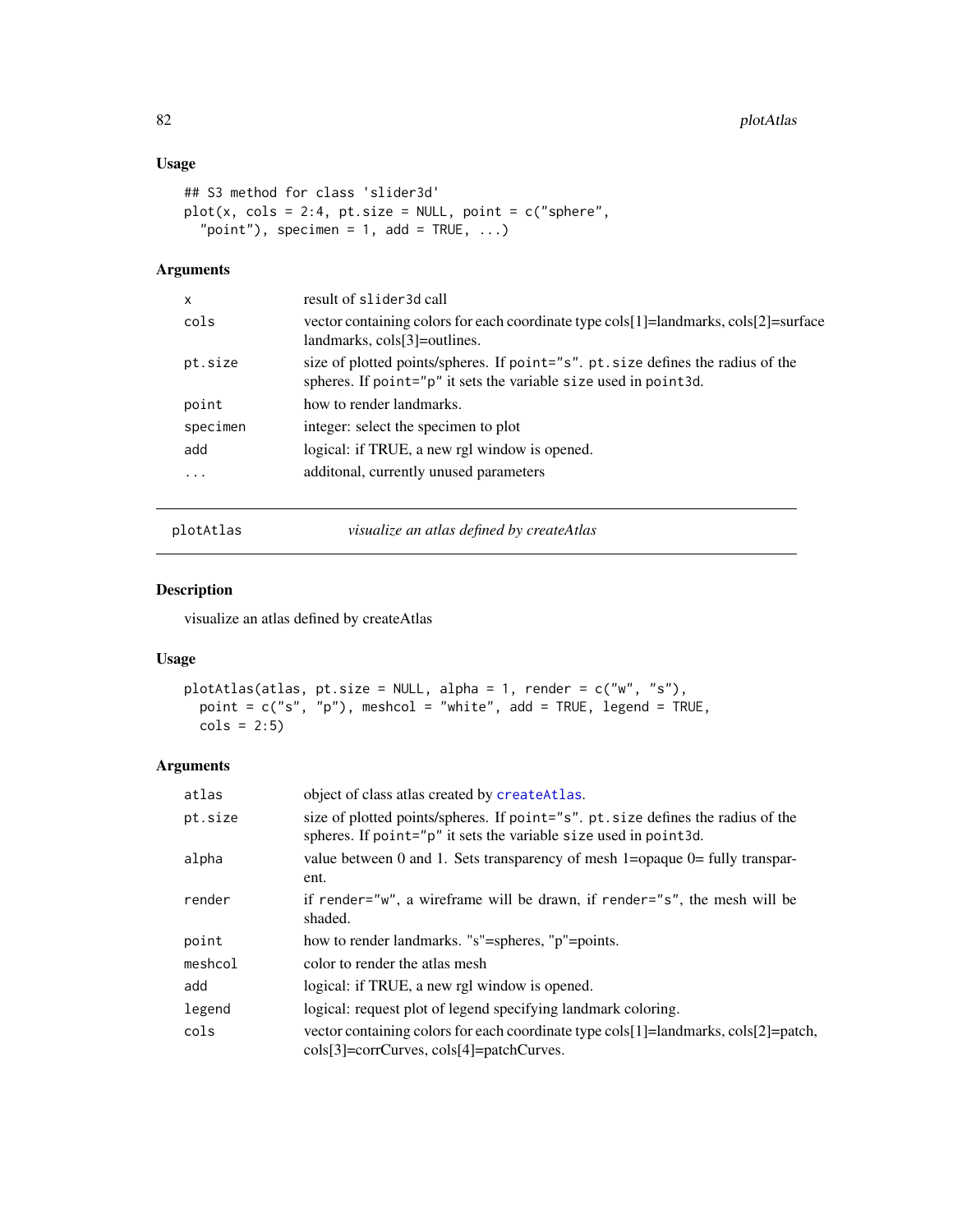# plotNormals 83

# Details

If legend=TRUE, a plot with a legend will open where coloring of the 3D-spheres is specified.

### Value

returns invisible vector containing rgl.id of rendered objects.

#### See Also

[placePatch,](#page-78-0) [createAtlas](#page-24-0)

### Examples

```
data(nose)
atlas <- createAtlas(shortnose.mesh, landmarks =
           shortnose.lm[c(1:5,20:21),], patch=shortnose.lm[-c(1:5,20:21),])
## Not run:
plotAtlas(atlas)
## End(Not run)
```
plotNormals *plots the normals of a triangular surface mesh.*

## Description

visualises the vertex normals of a triangular surface mesh of class mesh3d. If no normals are contained, they are computed.

### Usage

```
plotNormals(x, long = 1, lwd = 1, col = 1)
```
### Arguments

| x    | object of class "mesh3d"             |
|------|--------------------------------------|
| long | length of the normals (default is 1) |
| lwd  | width of the normals                 |
| col  | color of the normals                 |

# Author(s)

Stefan Schlager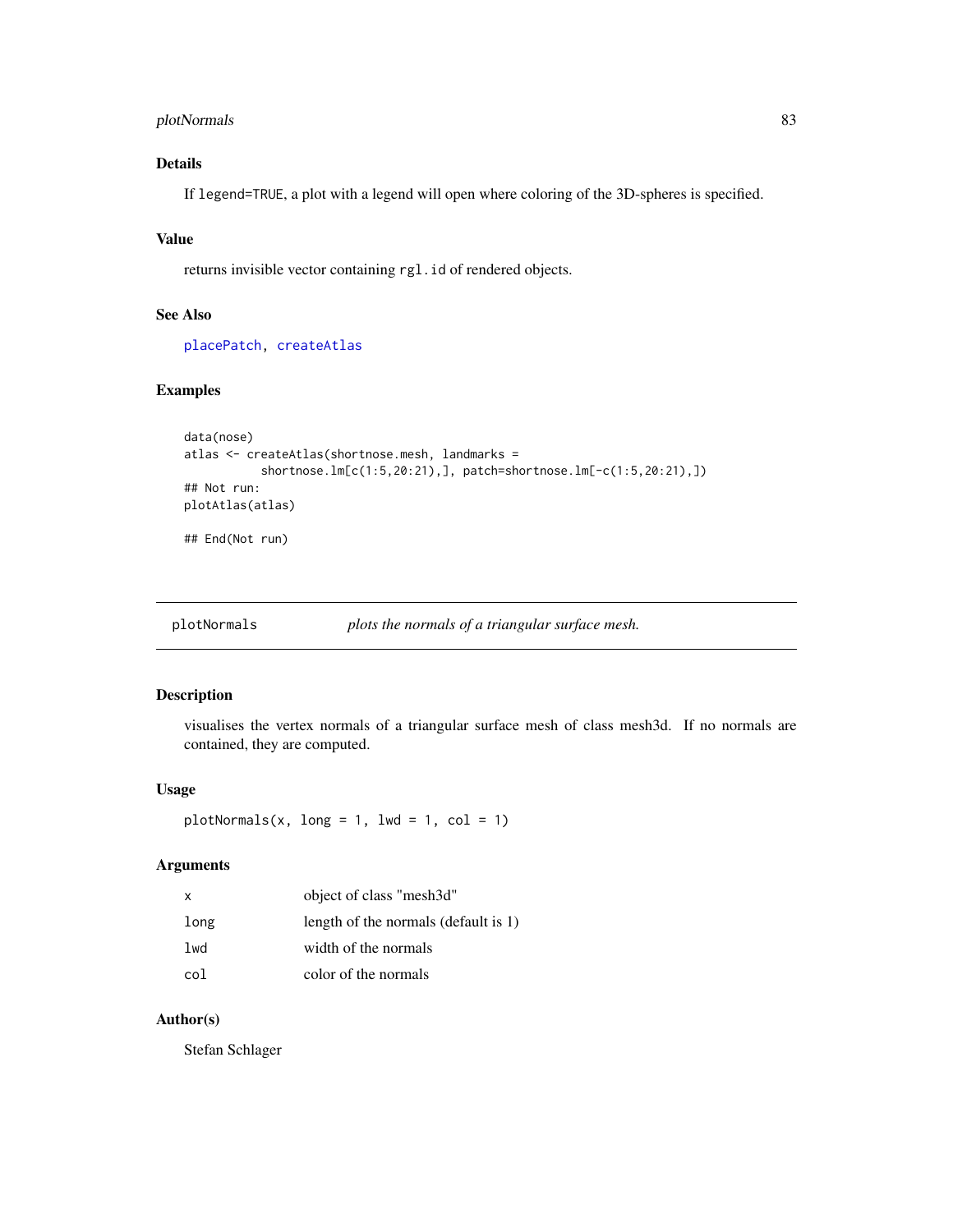### Examples

```
## Not run:
require(rgl)
data(nose)
plotNormals(shortnose.mesh,col=4,long=0.01)
shade3d(shortnose.mesh,col=3)
```
## End(Not run)

<span id="page-83-0"></span>pls2B *Two-Block partial least square regression.*

#### Description

Performs a Two-Block PLS on two sets of data and assesses the significance of each score by permutation testing

#### Usage

```
pls2B(x, y, tol = 1e-12, same.config = FALSE, rounds = 0,useCor = FALSE, mc.cores = parallel::detectCores())
```
#### Arguments

| $\mathsf{x}$ | array containing superimposed landmark data second block. Matrices are also<br>allowed but the option 'same.config' will not work.                                                                                                       |
|--------------|------------------------------------------------------------------------------------------------------------------------------------------------------------------------------------------------------------------------------------------|
| y            | array containing superimposed landmark data of the first block. Matrices are<br>also allowed but the option 'same.config' will not work.                                                                                                 |
| tol          | threshold for discarding singular values.                                                                                                                                                                                                |
| same.config  | logical: if TRUE each permutation includes new superimposition of permuted<br>landmarks. This is necessary if both blocks originate from landmarks that are<br>superimposed together.                                                    |
| rounds       | rounds of permutation testing.                                                                                                                                                                                                           |
| useCor       | if TRUE, the correlation matrix instead of the covariance matrix is used.                                                                                                                                                                |
| mc.cores     | integer: determines how many cores to use for the computation. The default is<br>autodetect. But in case, it doesn't work as expected cores can be set manually.<br>Parallel processing is disabled on Windows due to occasional errors. |

#### Details

The Two-Block PLS tries to find those linear combinations in each block maximising the covariance between blocks. The significance of each linear combination is assessed by comparing the singular value to those obtained from permuted blocks. If both blocks contain landmarks superimposed TOGETHER, the option same.config=TRUE requests superimposition of the permuted configurations (i.e. where the the landmarks of block x are replaced by corresponding landmarks of other specimen.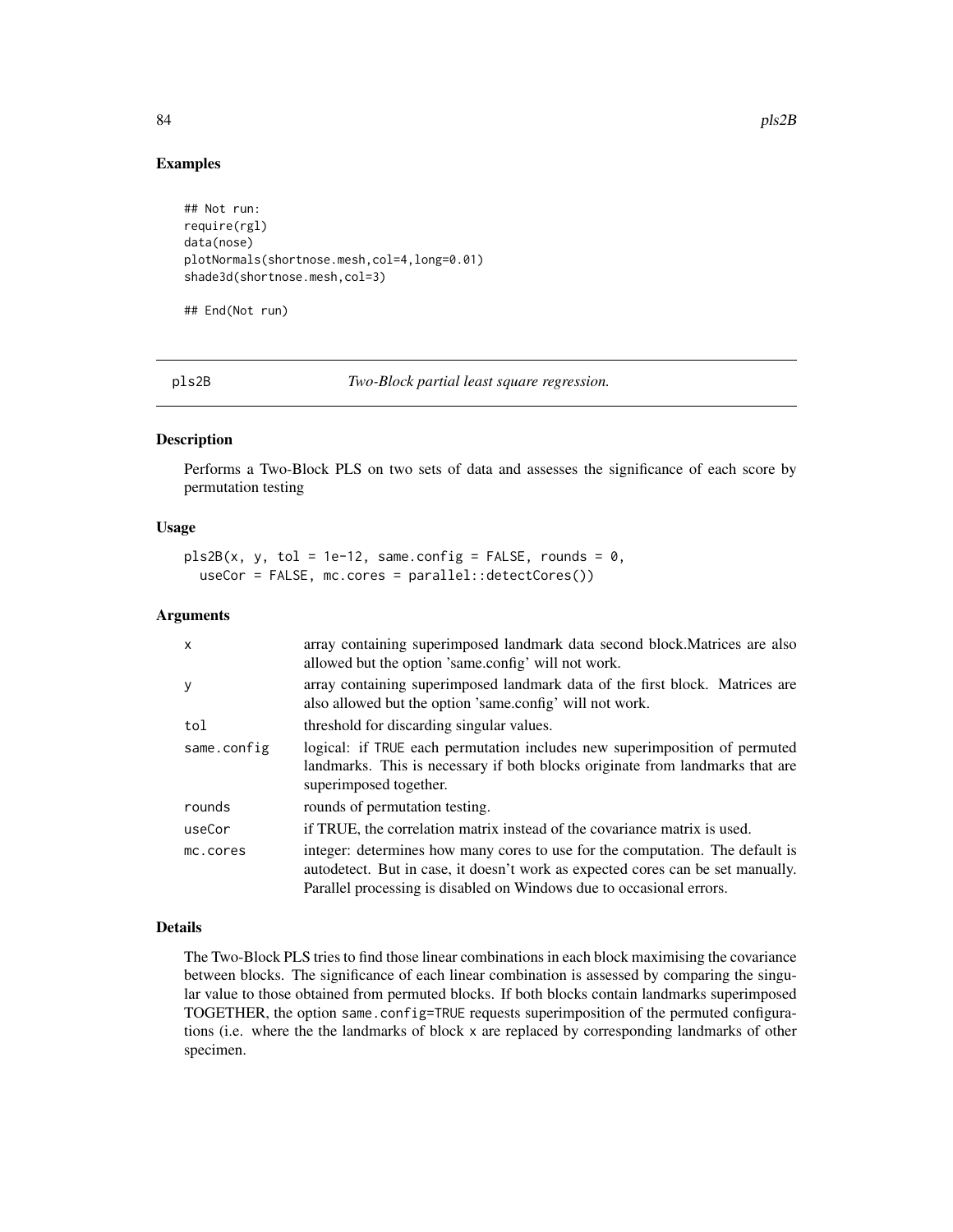#### pls2B 85

### Value

| svd     | singular value decomposition (see svd) of the 'common' covariance block                                                                                                               |
|---------|---------------------------------------------------------------------------------------------------------------------------------------------------------------------------------------|
| Xscores | PLS-scores of x                                                                                                                                                                       |
| Yscores | PLS-scores of y                                                                                                                                                                       |
| CoVar   | Dataframe containing singular values, explained covariation, correlation coef-<br>fictient between PLS-scores and p-values for singular values obtained from per-<br>mutation testing |
| xlm     | linear model: $lm(Xscores \sim Yscores - 1)$                                                                                                                                          |
| vlm     | linear model: $lm(Y \, scores \sim X \, scores - 1)$                                                                                                                                  |

#### Author(s)

Stefan Schlager

# References

Rohlf FJ, Corti M. 2000. Use of two-block partial least-squares to study covariation in shape. Systematic Biology 49:740-753.

#### See Also

[plsCoVar,](#page-85-0) [getPLSfromScores,](#page-48-0) [predictPLSfromScores,](#page-89-0) [getPLSscores,](#page-49-0) [predictPLSfromData,](#page-88-0)[svd](#page-0-0)

### Examples

```
library(shapes)
### very arbitrary test:
### check if first 4 landmarks covaries with the second 4
proc <- procSym(gorf.dat)
## we do only 50 rounds to minimize computation time
## Not run: #same.config takes too long for CRAN check
pls1 <- pls2B(proc$rotated[1:4,,],proc$rotated[5:8,,],
              same.config=TRUE,rounds=50,mc.cores=2)
## End(Not run)
pls1 <- pls2B(proc$rotated[1:4,,],proc$rotated[5:8,,],
              same.config=FALSE,rounds=50,mc.cores=1)
pls1
layout(matrix(1:4,2,2,byrow=TRUE))
for(i in 1:4)
 plot(pls1$Xscores[,i]~pls1$Yscores[,i])
## predict first 4 landmarks from second 4 for first config
layout(1)
predPLS <- predictPLSfromData(pls1,y=proc$rotated[5:8,,1])
## show differences between prediction and original
```

```
deformGrid2d(predPLS,proc$rotated[1:4,,1],pch=19)
```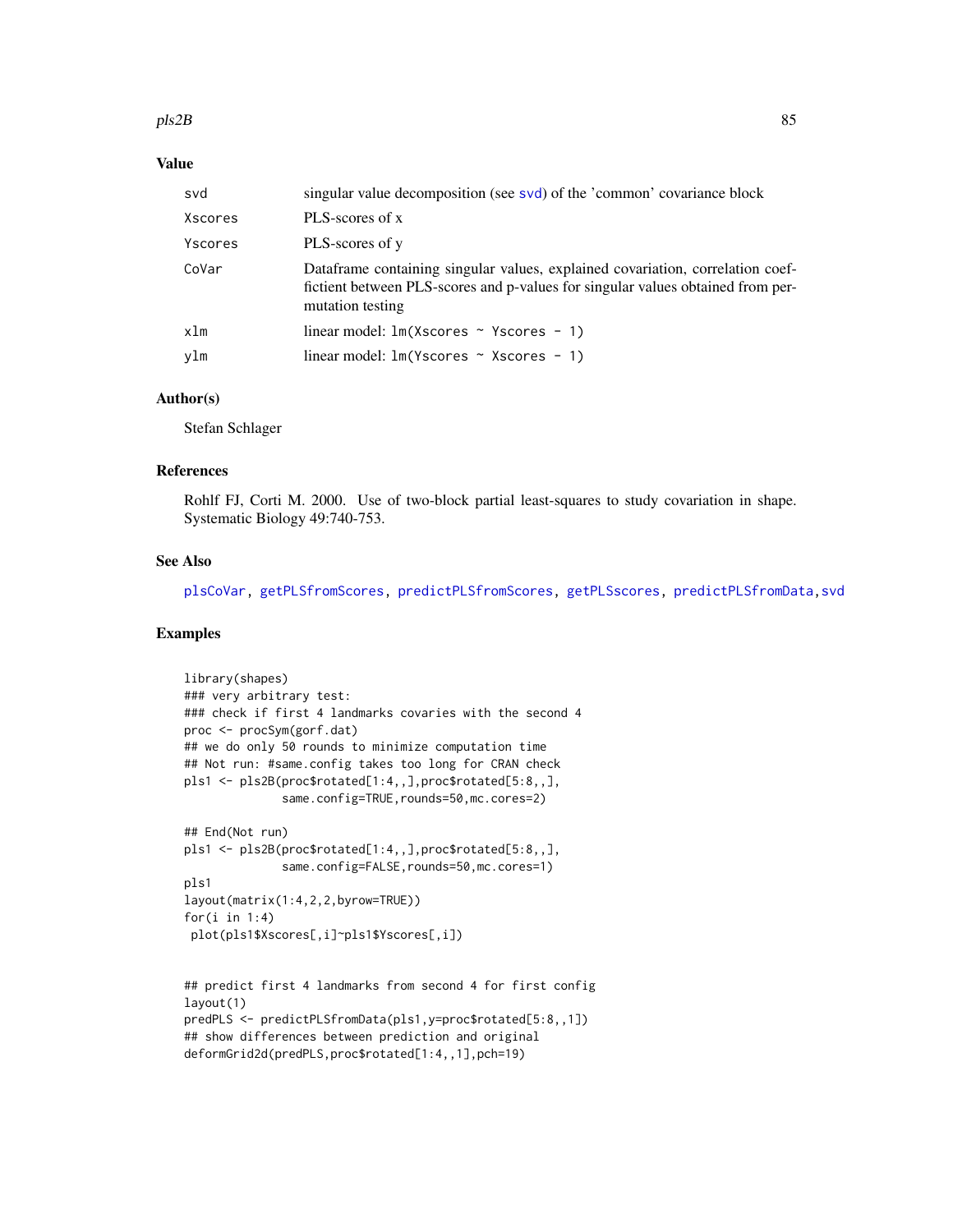```
##plot the complete first config
points(proc$rotated[,,1])
##show effects of first latent variable
plsEffects <- plsCoVar(pls1,i=1)
deformGrid2d(plsEffects$x[,,1],plsEffects$x[,,2])##show on x
deformGrid2d(plsEffects$y[,,1],plsEffects$y[,,2],add=TRUE,pch=19)##show on y
##show effects of 2nd latent variable
plsEffects2 <- plsCoVar(pls1,i=2)
deformGrid2d(plsEffects2$x[,,1],plsEffects2$x[,,2])##show on x
deformGrid2d(plsEffects2$y[,,1],plsEffects2$y[,,2],add=TRUE,pch=19)##show on y
```
<span id="page-85-0"></span>plsCoVar *Get the shape changes from pls2B associated with each latent variable*

# Description

Get the shape changes from pls2B associated with each latent variable

#### Usage

plsCoVar(pls, i, sdx = 3, sdy = 3)

### Arguments

| pls | output of pls2B                                                                                                    |
|-----|--------------------------------------------------------------------------------------------------------------------|
| i   | integer: which latent variable to show. E.g. i=3 will show the changes associated<br>with the 3rd latent variable. |
| sdx | standard deviation on the xscores. $sdx=3$ will show the effecs of $+3sd$ vs -3sd                                  |
| sdy | standard deviation on the yscores. $\text{sdy}=3$ will show the effecs of +3sd vs -3sd                             |
|     |                                                                                                                    |

### Value

| x | matrix/array with reconstructed x                                                                                                                      |
|---|--------------------------------------------------------------------------------------------------------------------------------------------------------|
| v | matrix/array with reconstructed y, with each prediction named accordingly: e.g.<br>neg x sd 3 means the prediction of x at a score of $-3*sd(Xscores)$ |

### See Also

.

[pls2B,](#page-83-0) [getPLSfromScores,](#page-48-0) [predictPLSfromScores,](#page-89-0) [getPLSscores,](#page-49-0) [predictPLSfromData,](#page-88-0)[svd](#page-0-0)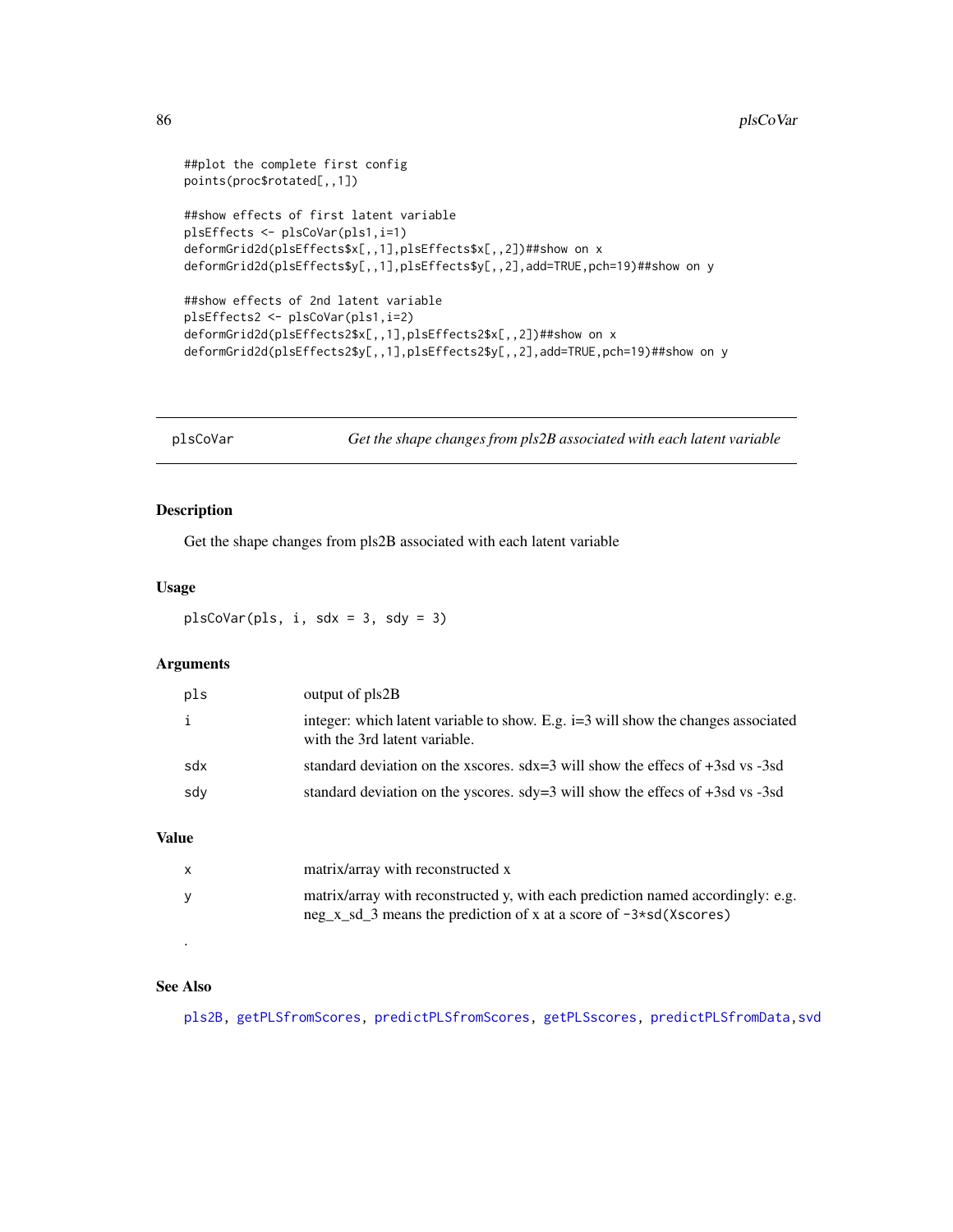#### Description

projects a 3D coordinate orthogonally onto a plane

### Usage

```
points2plane(x, v1, normal = NULL, v2 = NULL, v3 = NULL)
```
# Arguments

| X              | 3D-vector or a k x 3 matrix with 3D vectors stored in rows                  |
|----------------|-----------------------------------------------------------------------------|
| v <sub>1</sub> | point on plane                                                              |
| normal         | plane normal (overrides specification by v2 and v3)                         |
| v <sub>2</sub> | if pNorm=NULL, the plane will be defined by three points $v1$ , $v2$ , $v3$ |
| v <sub>3</sub> | if pNorm=NULL, the plane will be defined by three points $v1$ , $v2$ , $v3$ |

#### Value

projected point

# Examples

```
data(boneData)
##project rhinion onto plane spanned by Nasion and both Nariales
rpro <- points2plane(boneLM[10,,1],v1=boneLM[9,,1],v2=boneLM[3,,1],v3=boneLM[4,,1])
```

```
## Not run:
require(rgl)
#visualize
wire3d(skull_0144_ch_fe.mesh,col="white")
##get plane normal
normal <- crossProduct(boneLM[3,,1]-boneLM[9,,1],boneLM[4,,1]-boneLM[9,,1])
#' ## get plane offset
d \leq norm(points2plane(c(0,0,0), v1=boneLM[9,,1], normal=normal),"2")
spheres3d(boneLM[,,1],radius=0.5)
spheres3d(boneLM[c(3,4,9),,1],radius=0.6,col=3)
##original position of Rhinion
spheres3d(boneLM[10,,1],radius=0.6,col=2)
##projected onto plane
spheres3d(rpro, radius=0.9, col=6)
lines3d(rbind(rpro,boneLM[10,,1]),lwd=3)
##plot plane
planes3d(normal[1],normal[2],normal[3],d=d,col=2,alpha=0.5)
```
##now we project all points onto that plane: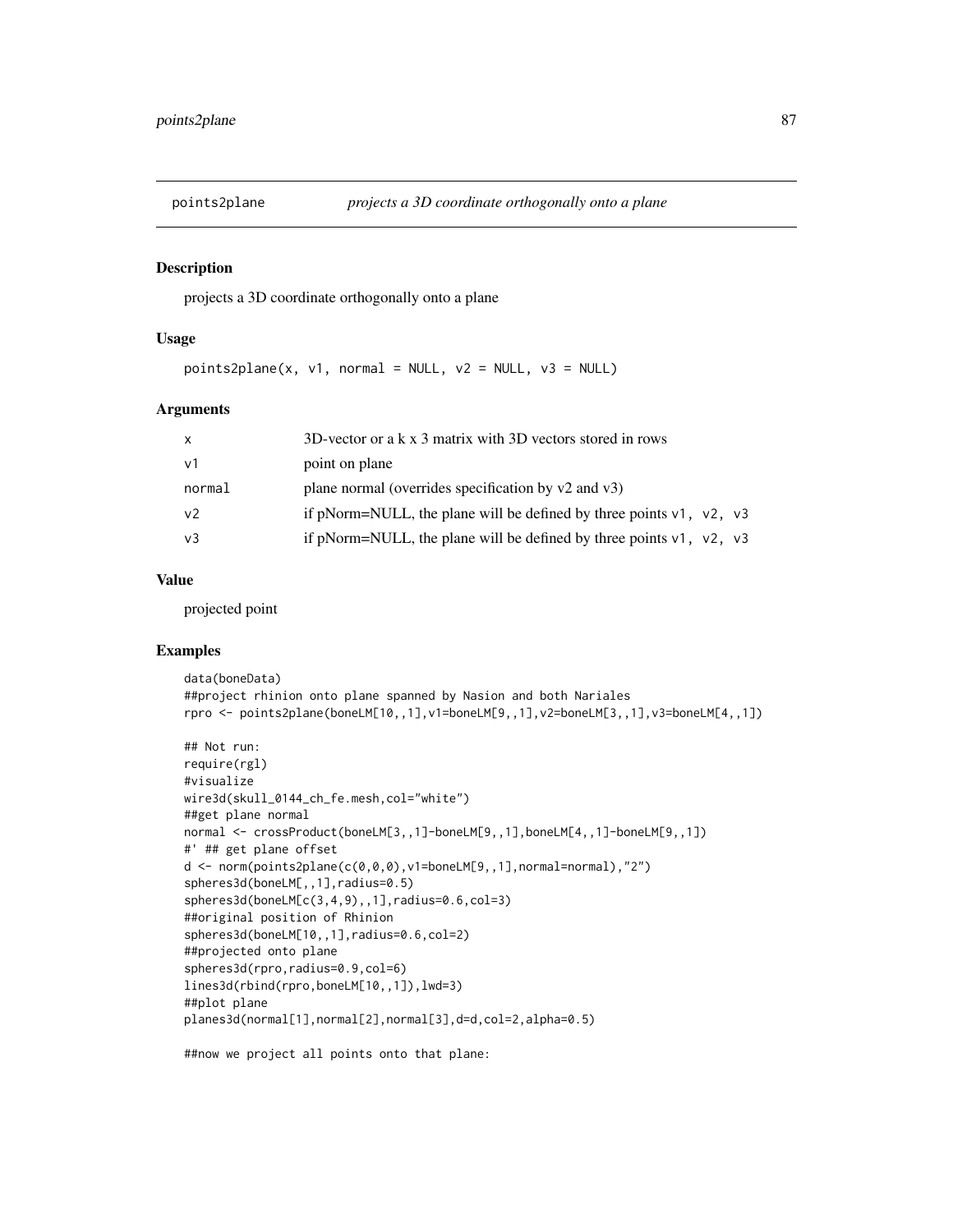spheres3d(points2plane(boneLM[,,1],v1=boneLM[9,,1],v2=boneLM[3,,1],v3=boneLM[4,,1]),col=3)

```
## and finally project the vertices of the mesh onto the plane
meshpro <- points2plane(vert2points(skull_0144_ch_fe.mesh),v1=boneLM[9,,1],normal=normal)
points3d(meshpro,col=2)
```
## End(Not run)

prcompfast *fast Principal Component Analysis (PCA)*

#### Description

fast Principal Component Analysis (PCA)

#### Usage

```
proompfast(x, retx = TRUE, center = TRUE, scale. = FALSE, tol = NULL,...)
```
### Arguments

| X      | a numeric or complex matrix (or data frame) which provides the data for the<br>principal components analysis.                                                                                                                                                                                                                                                                                                                 |
|--------|-------------------------------------------------------------------------------------------------------------------------------------------------------------------------------------------------------------------------------------------------------------------------------------------------------------------------------------------------------------------------------------------------------------------------------|
| retx   | a logical value indicating whether the rotated variables should be returned                                                                                                                                                                                                                                                                                                                                                   |
| center | a logical value indicating whether the variables should be shifted to be zero<br>centered. Alternately, a vector of length                                                                                                                                                                                                                                                                                                    |
| scale. | a logical value indicating whether the variables should be scaled to have unit<br>variance before the analysis takes place. The default is FALSE for consistency<br>with S, but in general scaling is advisable. Alternatively, a vector of length equal<br>the number of columns of x can be supplied. The value is passed to scale. equal<br>the number of columns of x can be supplied. The value is passed to scale.      |
| tol    | a value indicating the magnitude below which components should be omitted.<br>(Components are omitted if their standard deviations are less than or equal to<br>tol times the standard deviation of the first component.) With the default null<br>setting, no components are omitted. Other settings for tol could be $tol = 0$ or<br>tol = sqrt(.Machine\$double.eps), which would omit essentially constant<br>components. |
| .      | arguments passed to or from other methods.                                                                                                                                                                                                                                                                                                                                                                                    |

### Value

prcomp returns a list with class prcomp containing the followin components:

sdev the standard deviations of the principal components (i.e., the square roots of the eigenvalues of the covariance/correlation matrix, though the calculation is actually done with the singular values of the data matrix).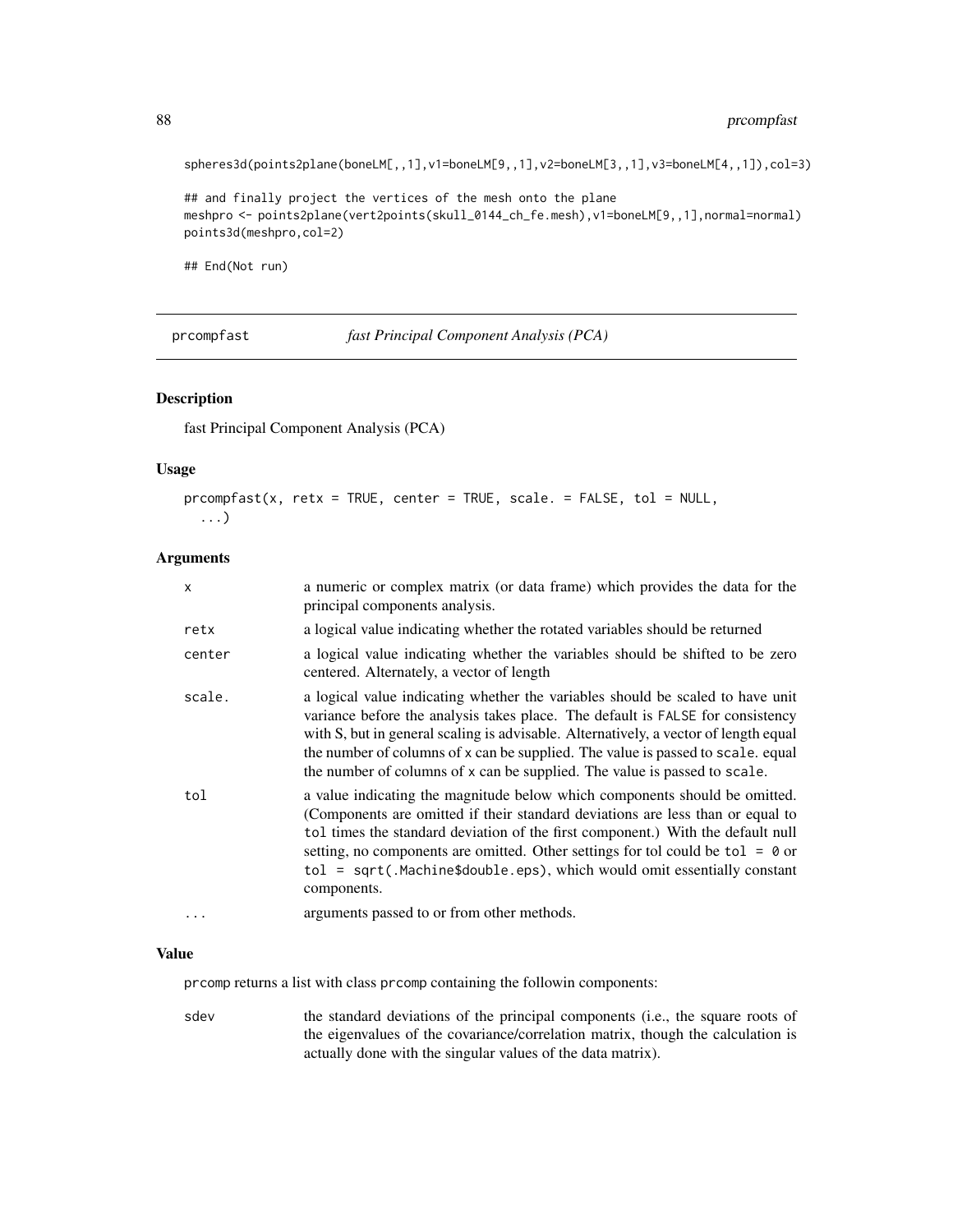| rotation: | the matrix of variable loadings (i.e., a matrix whose columns contain the eigen-<br>vectors). The function princomp returns this in the element loadings.                                                                                                                                                                |
|-----------|--------------------------------------------------------------------------------------------------------------------------------------------------------------------------------------------------------------------------------------------------------------------------------------------------------------------------|
| X:        | if retx is true the value of the rotated data (the centred (and scaled if requested)<br>data multiplied by the rotation matrix) is returned. Hence, $cov(x)$ is the di-<br>agonal matrix $diag(sdev^2)$ . For the formula method, napredict() is applied<br>to handle the treatment of values omitted by the na. action. |
|           | center, scale: the centering and scaling used, or FALSE                                                                                                                                                                                                                                                                  |

. pcafast <- prcompfast(iris[,1:4]) pcadefault <- prcompfast(iris[,1:4]) ## check if both results are idential (ignoring the sign) all.equal(lapply(pcafast,abs),lapply(pcadefault,abs))

### Note

this function returns the same results as prcomp (apart from sign differences) but uses smarter matrix decompositions making it faster for  $now(x) \rightarrow ncol(x)$  and  $now(x) \ll ncol(x)$ .

<span id="page-88-0"></span>predictPLSfromData *predict 2 Block-PLS from new data*

## Description

predict 2 Block-PLS from new data

#### Usage

```
predictPLSfromData(pls, x, y, ncomp = NULL)
```
### Arguments

| pls          | output of pls2B                                                                                                                          |
|--------------|------------------------------------------------------------------------------------------------------------------------------------------|
| $\mathsf{x}$ | data in the same format as in original pls2B (for landmarks this can be an array<br>or a matrix and for other data a matrix of a vector) |
| y            | data in the same format as in original pls2B (for landmarks this can be an array<br>or a matrix and for other data a matrix of a vector) |
| ncomp        | number of (latent) components to use for prediction.                                                                                     |

### Value

returns an array/matrix/vector of predictions - depending on input for computing pls

# Note

either x or y must be missing

### See Also

[pls2B,](#page-83-0) [getPLSscores,](#page-49-0)[predictPLSfromScores](#page-89-0)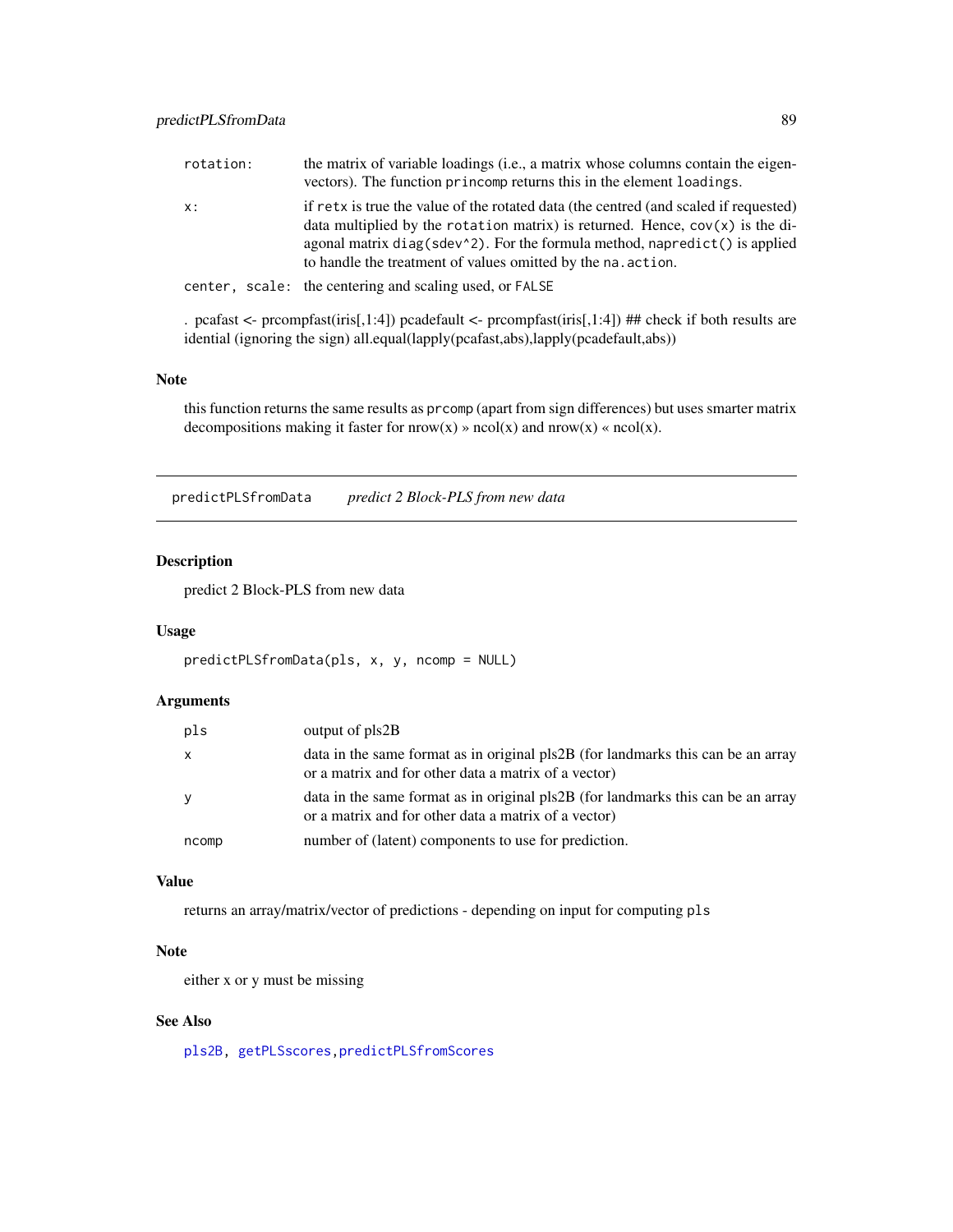# Examples

##see examples in pls2B

<span id="page-89-0"></span>predictPLSfromScores *predict data from 2-Block PLS-scores*

### Description

predict data from 2-Block PLS-scores

### Usage

predictPLSfromScores(pls, x, y)

#### Arguments

| pls | output of pls2B                                    |
|-----|----------------------------------------------------|
| x   | scores associated with dataset x in original pls2B |
| v   | scores associated with dataset y in original pls2B |

# Value

returns an array/matrix of landmarks or original values, depending on input for computing pls

#### Note

either x or y must be missing. If x-scores are provided, the yscores will be estimated and the predictions calculated.

### See Also

[pls2B,](#page-83-0) [getPLSscores,](#page-49-0)[predictPLSfromData](#page-88-0)

predictShape.lm *Predict shapes based on linear models calculated from PCscores*

### Description

Predict shapes based on linear models calculated from PCscores.

### Usage

```
predictShape.lm(fit, datamod, PC, mshape)
```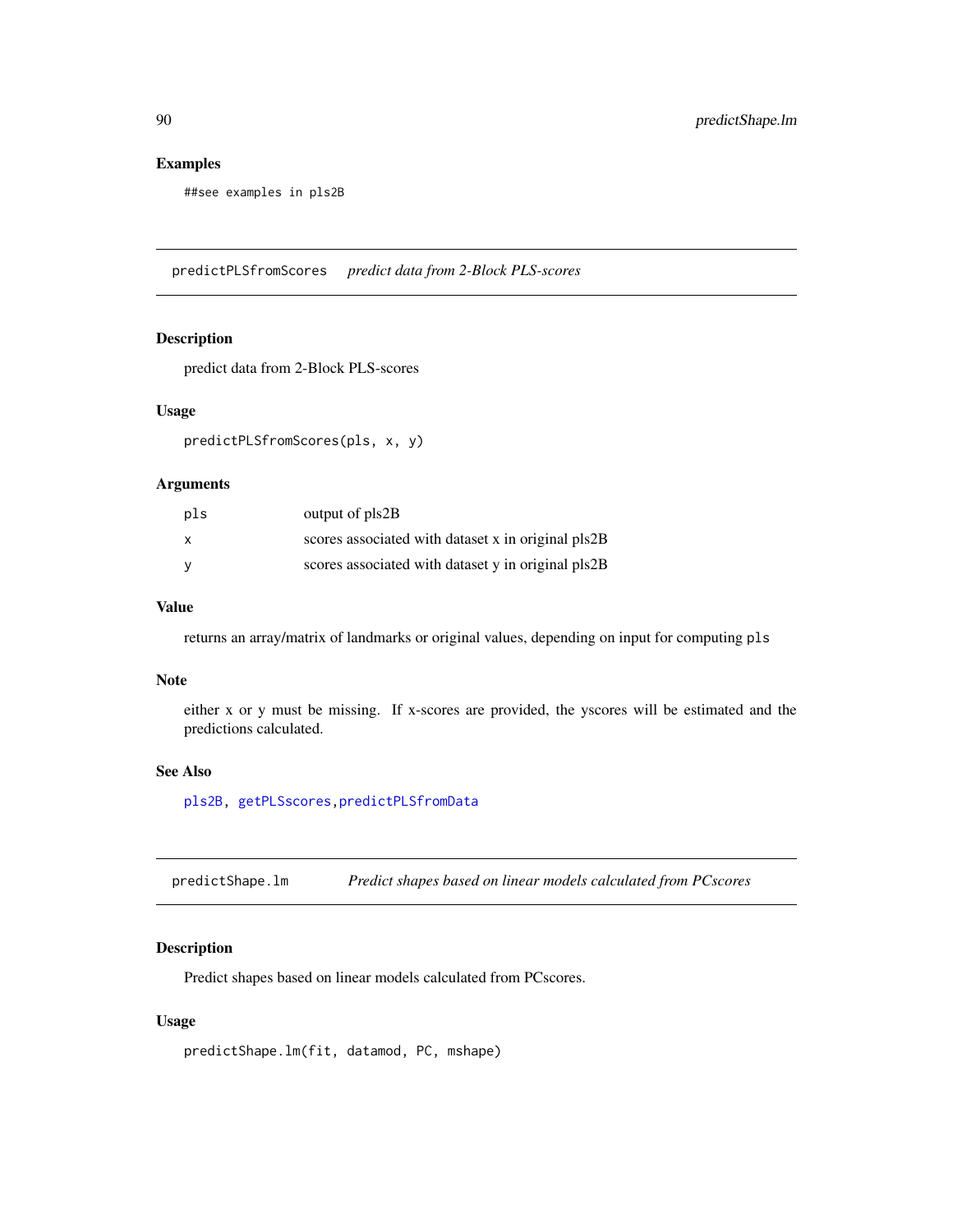# predictShape.lm 91

### Arguments

| fit     | model of class 1m where the PCscores are fitted onto                                                                                                                                                                                 |
|---------|--------------------------------------------------------------------------------------------------------------------------------------------------------------------------------------------------------------------------------------|
| datamod | a one-sided "model" formula, of the form $\sim x1 + x2 +  + xk$ , correspond-<br>ing to the right hand term in the model used in fit. If omitted, the predicted<br>shapes of all specimen are calculated based on the fitted values. |
| PC.     | Matrix/vector containing Principal components (rotation matrix) corresponding<br>to PC-scores used in fit.                                                                                                                           |
| mshape  | matrix of the meanshape's landmarks by which the data was centered before<br>rotation in covariance eigenspace.                                                                                                                      |

### Details

This function predicts the landmarks based on models calculated from PCscores.

#### Value

| predicted   | array or matrix containing predicted landmark coordinates |
|-------------|-----------------------------------------------------------|
| predictedPC | matrix containing predicted PC-scores                     |

# Warning

Make sure that the levels of the variables used in datamod correspond exactly to those used in fit. Otherwise model matrix will be calculated erroneous.

### See Also

[model.matrix,](#page-0-0) [lm,](#page-0-0) [formula](#page-0-0)

# Examples

```
data(boneData)
proc <- procSym(boneLM)
pop <- name2factor(boneLM,which=3)
##easy model with only one factor based on the first four PCs
fit <- lm(proc$PCscores[,1:4] ~ pop)
## get shape for Europeans only
datamod <- ~as.factor(levels(pop))[2]
Eu <- predictShape.lm(fit,datamod, proc$PCs[,1:4],proc$mshape)
## get shape for Europeans and Chinese
datamod <- ~as.factor(levels(pop))
pred <- predictShape.lm(fit,datamod, proc$PCs[,1:4],proc$mshape)
## Not run:
deformGrid3d(pred$predicted[,,1], pred$predicted[,,2], ngrid = 0)
## End(Not run)
## more complicated model
```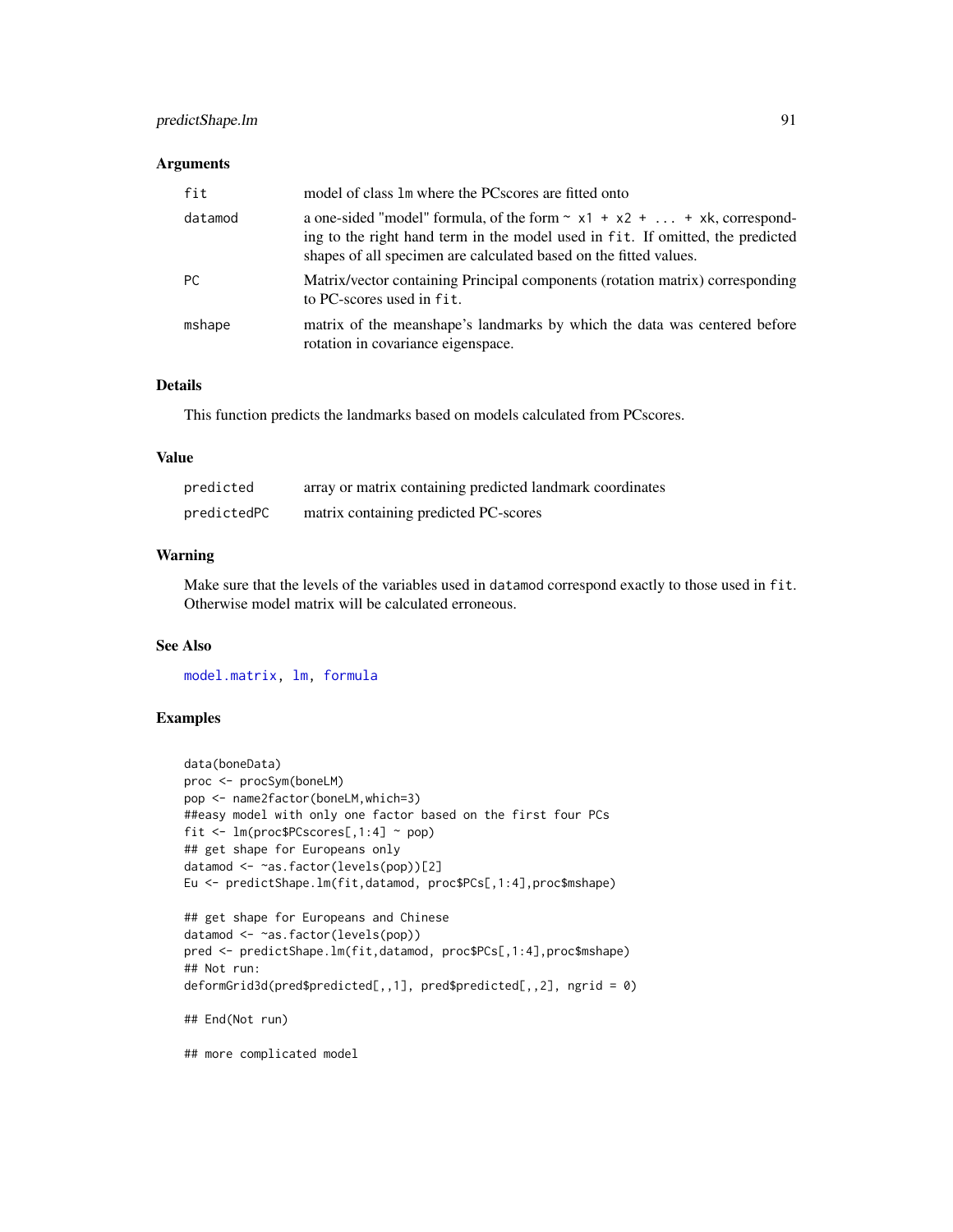```
sex <- name2factor(boneLM,which=4)
fit <- lm(proc$PCscores[,1:4] ~ pop*sex)
## predict female for chinese and European
datamod <- ~(as.factor(levels(pop))*rep(as.factor(levels(sex))[1],2))
pred <- predictShape.lm(fit,datamod, proc$PCs[,1:4],proc$mshape)
## predict female and malefor chinese and European
popmod <- factor(c(rep("eu",2),rep("ch",2)))
sexmod <- rep(as.factor(levels(sex)),2)
datamod <- ~(popmod*sexmod)
pred <- predictShape.lm(fit,datamod, proc$PCs[,1:4],proc$mshape)
## add some (randomly generated) numeric covariate
somevalue <- rnorm(80,sd=10)
fit <- lm(proc$PCscores[,1:4] ~ pop+somevalue)
probs <- quantile(somevalue, probs=c(0.05, 0.95))
## make model for European at 5% and 95% quantile
popmod <- rep(factor(levels(pop))[2],2)
datamod <- ~(popmod+probs)
pred <- predictShape.lm(fit,datamod, proc$PCs[,1:4],proc$mshape)
```

| proc.weight | calculate weights inverse to the distances from the specified observa- |
|-------------|------------------------------------------------------------------------|
|             | tion.                                                                  |

# Description

for calculation of a shape model by averaging the observations neighbouring the configuration in question, it is necessary to calculate weights by similarity.

### Usage

```
proc.weight(data, number, ref, report = TRUE, reg = 0, log = FALSE,
 mahalanobis = FALSE)
```

| data        | array containing landmark configurations                                                                             |
|-------------|----------------------------------------------------------------------------------------------------------------------|
| number      | integer: how many of the neighbours are to be involved.                                                              |
| ref         | integer: position in the array that is used as reference.                                                            |
| report      | logical: require report about name of the reference.                                                                 |
| reg         | numeric: regularise mahalanobis distance by adding reg to the diagonal of eigen-<br>values of the covariance matrix. |
| log         | logical: use the logarithm of the distances.                                                                         |
| mahalanobis | logical: use mahalanobis distance.                                                                                   |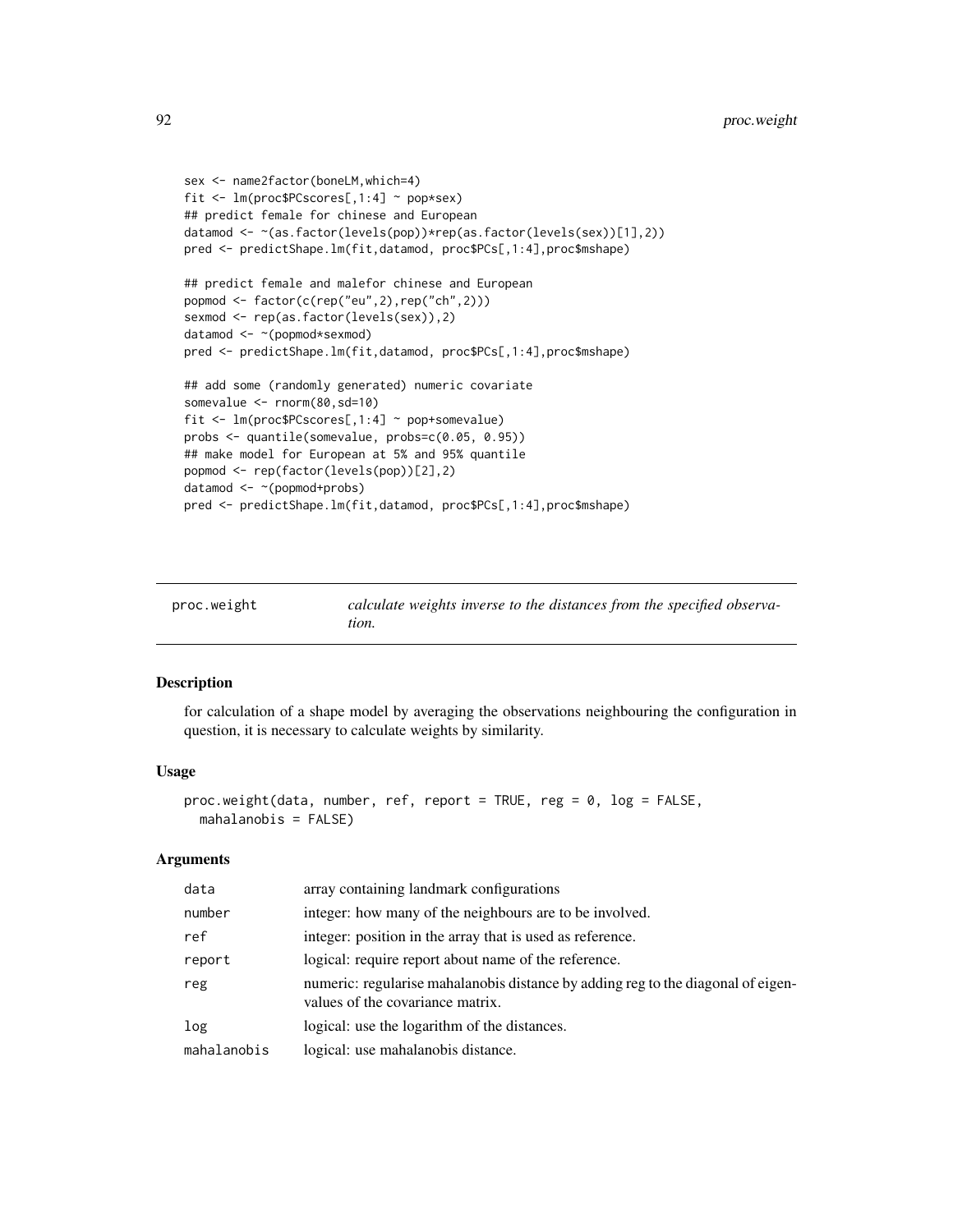# procAOVsym 93

# Details

distances of zero will get a weight of 1e12 (this is scaled to all weights summing to one), thus weights for observations further away are converging to zero.

#### Value

| data      | data frame containing id, procrustes/mahalanobis distance and weight according<br>to the reference |
|-----------|----------------------------------------------------------------------------------------------------|
| reference | returns observations' names if available                                                           |
| rho.all   | data frame containing distances to references of all observations                                  |

#### Examples

```
library(shapes)
proc <- procSym(gorf.dat)
##get weights for the the four specimen closest to the first observation.
weights <- proc.weight(proc$rotated,4,1)
```

```
##estimate the first specimen by weighted neighbour shapes.
estim <- proc$mshape*0;
for (i in 1:4)
{estim <-estim+proc$rotated[,,weights$data$nr[i]]*weights$data$weight[i]}
```

```
### visualise
plot(estim,asp=1)## show estimation
points(proc$rotated[,,1],col=3)##show original
```
procAOVsym *Procrustes ANOVA for structures with object symmetry*

#### Description

Procrustes ANOVA for structures with object symmetry, currently only supporting the factors 'specimen', 'side' and the interaction term.

#### Usage

```
procAOVsym(symproc, indnames = NULL)
```

| symproc  | object returned by procSym, where paired LM is specified                                                            |
|----------|---------------------------------------------------------------------------------------------------------------------|
| indnames | vector containing specimen identifiers. Only necessary, if data does not contain<br>dimnames containing identifiers |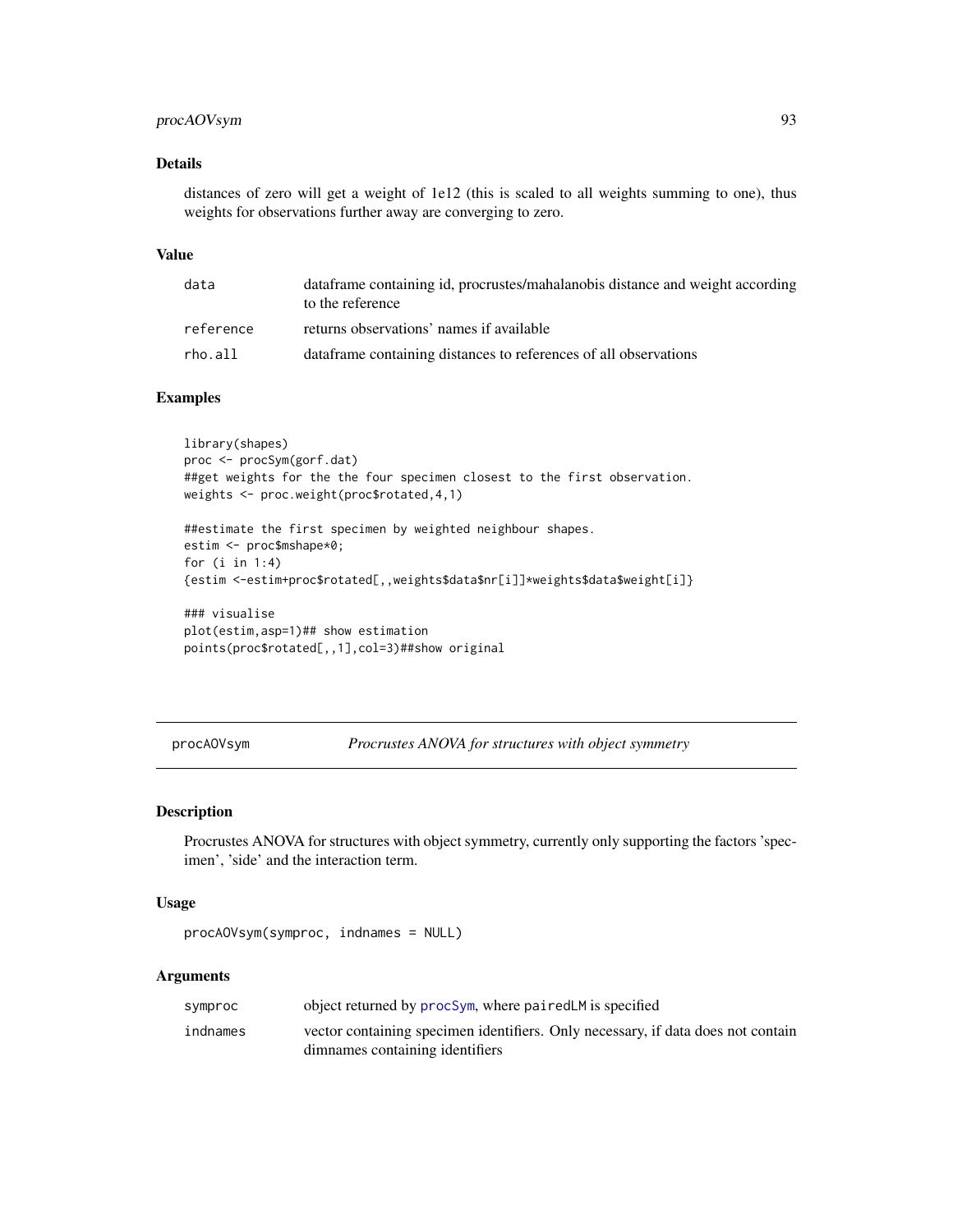### Details

performs a Procrustes ANOVA for configurations with object symmetry (as described in Klingenberg et al. 2002).

#### Value

returns a dataframe containing Sums of Squares for each factor.

### Note

In future releases the implementation of support for bilateral symmetry and more factors is intended.

### Author(s)

Stefan Schlager

# References

Klingenberg CP, Barluenga M, Meyer A. 2002. Shape analysis of symmetric structures: quantifying variation among individuals and asymmetry. Evolution 56:1909-20.

### See Also

[procSym](#page-95-0)

#### Examples

```
data(boneData)
left < -c(4, 6, 8)## determine corresponding Landmarks on the right side:
# important: keep same order
right < -c(3,5,7)pairedLM <- cbind(left,right)
symproc <- procSym(boneLM, pairedLM=pairedLM)
procAOVsym(symproc)
```
ProcGPA *Workhorse function for procSym, responsible for Procrustes registration*

### Description

Workhorse function for procSym, responsible for Procrustes registration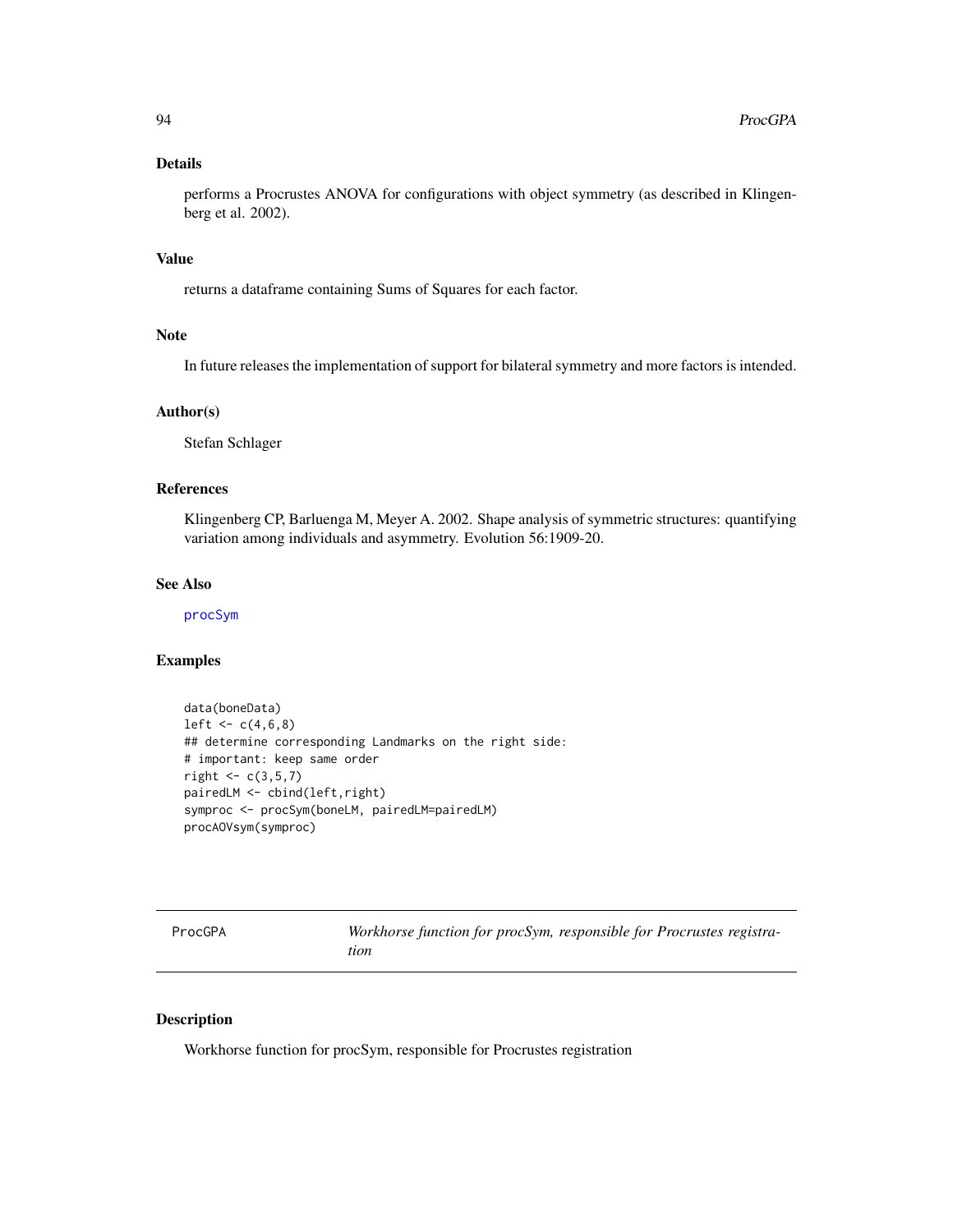#### ProcGPA 95

# Usage

```
ProcGPA(dat.array, tol = 1e-05, scale = TRUE, CSinit = FALSE,
  silent = TRUE, weights = NULL, centerweight = FALSE,
  reflection = TRUE, pcAlign = TRUE)
```
# Arguments

| dat.array    | Input k x m x n real array, where k is the number of points, m is the number of<br>dimensions, and n is the sample size.                                  |
|--------------|-----------------------------------------------------------------------------------------------------------------------------------------------------------|
| tol          | numeric: Threshold for convergence during iterative superimpositioning.                                                                                   |
| scale        | logical: indicating if scaling is requested                                                                                                               |
| CSinit       | logical: if TRUE, all configurations are initially scaled to Unit Centroid Size.                                                                          |
| silent       | logical: suppress output of elapsed time.                                                                                                                 |
| weights      | numeric vector: assign per landmark weights.                                                                                                              |
| centerweight | logical: if TRUE, the landmark configuration is scaled according to weights<br>during the rotation process, instead of being scaled to the Centroid size. |
| reflection   | logical: allow reflections.                                                                                                                               |
| pcAlign      | logical: if TRUE, the shapes are aligned by the principal axis of the first speci-<br>men, otherwise the orientation of the first specimen is used.       |

# Value

returns a list with

| rotated | k x m x n array of the rotated configurations |
|---------|-----------------------------------------------|
| mshape  | sample meanshape                              |

# Author(s)

Stefan Schlager

### References

Goodall C. 1991. Procrustes methods in the statistical analysis of shape. Journal of the Royal Statistical Society. Series B. Statistical Methodology 53:285-239.

Dryden IL, Mardia KV. 1998. Statistical shape analysis. John Wiley and sons, Chichester.

# See Also

[procSym,](#page-95-0) [rotonto](#page-122-0)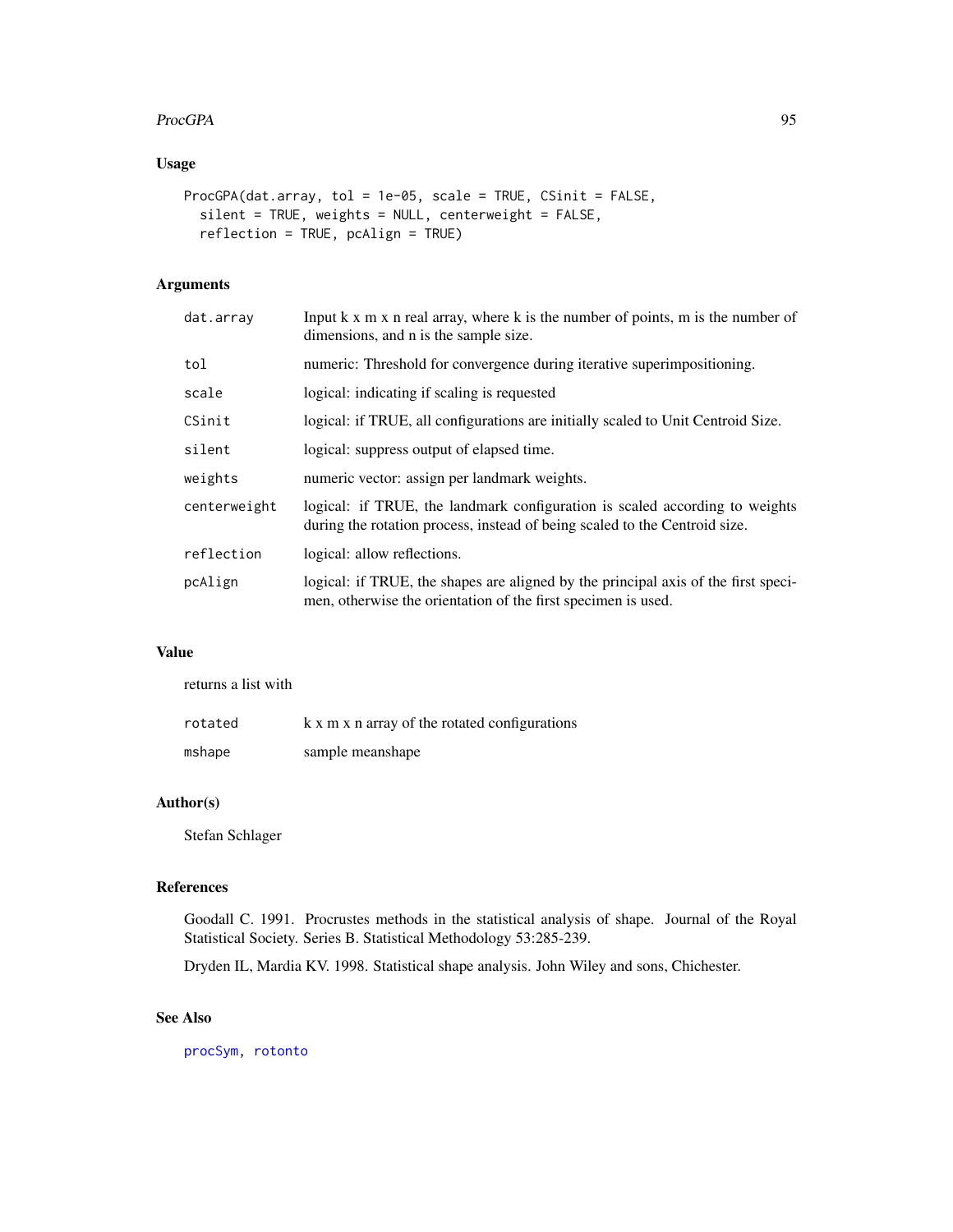# Examples

```
data(boneData)
proc <- ProcGPA(boneLM, CSinit=TRUE, silent=TRUE)
#now we landmarks 5 - 9 double the weight as the others
weights \leq c (rep(1,4), rep(2,5), 1)
proc.wt <- ProcGPA(boneLM, CSinit=TRUE, weights=weights, silent=TRUE)
```
<span id="page-95-0"></span>procSym *Procrustes registration*

# Description

procSym performs Procrustes superimposition including sliding of semi-landmarks on curves/outlines in 2D and 3D.

### Usage

```
procSym(dataarray, scale = TRUE, reflect = TRUE, CSinit = TRUE,
 orp = TRUE, tol = 1e-05, pairedLM = NULL, sizeshape = FALSE,
 use.lm = NULL, center.part = FALSE, pcAlign = TRUE,
 distfun = c("angle", "riemann"), SMvector = NULL, outlines = NULL,
  deselect = FALSE, recursive = TRUE, iterations = 0, initproc = FALSE,
  bending = TRUE, stepsize = 1)
```

| dataarray | Input k x m x n real array, where k is the number of points, m is the number of<br>dimensions, and n is the sample size.                                                                                |
|-----------|---------------------------------------------------------------------------------------------------------------------------------------------------------------------------------------------------------|
| scale     | logical: indicating if scaling is requested to minimize the General Procrustes<br>distance. To avoid all scaling, one has to set CSinit=FALSE, too.                                                     |
| reflect   | logical: allow reflections.                                                                                                                                                                             |
| CSinit    | logical: if TRUE, all configurations are initially scaled to Unit Centroid Size.                                                                                                                        |
| orp       | logical: if TRUE, an orthogonal projection at the means happen into tangent space<br>is performed.                                                                                                      |
| tol       | numeric: Threshold for convergence in the sliding process                                                                                                                                               |
| pairedLM  | $AX x 2$ matrix containing the indices (rownumbers) of the paired LM. E.g. the<br>left column contains the lefthand landmarks, while the right side contains the<br>corresponding right hand landmarks. |
| sizeshape | Logical: if TRUE, a log transformed variable of Centroid Size will be added to<br>the shapedata as first variable before performing the PCA.                                                            |
| use.lm    | vector of integers to define a subset of landmarks to be used for Procrustes reg-<br>istration.                                                                                                         |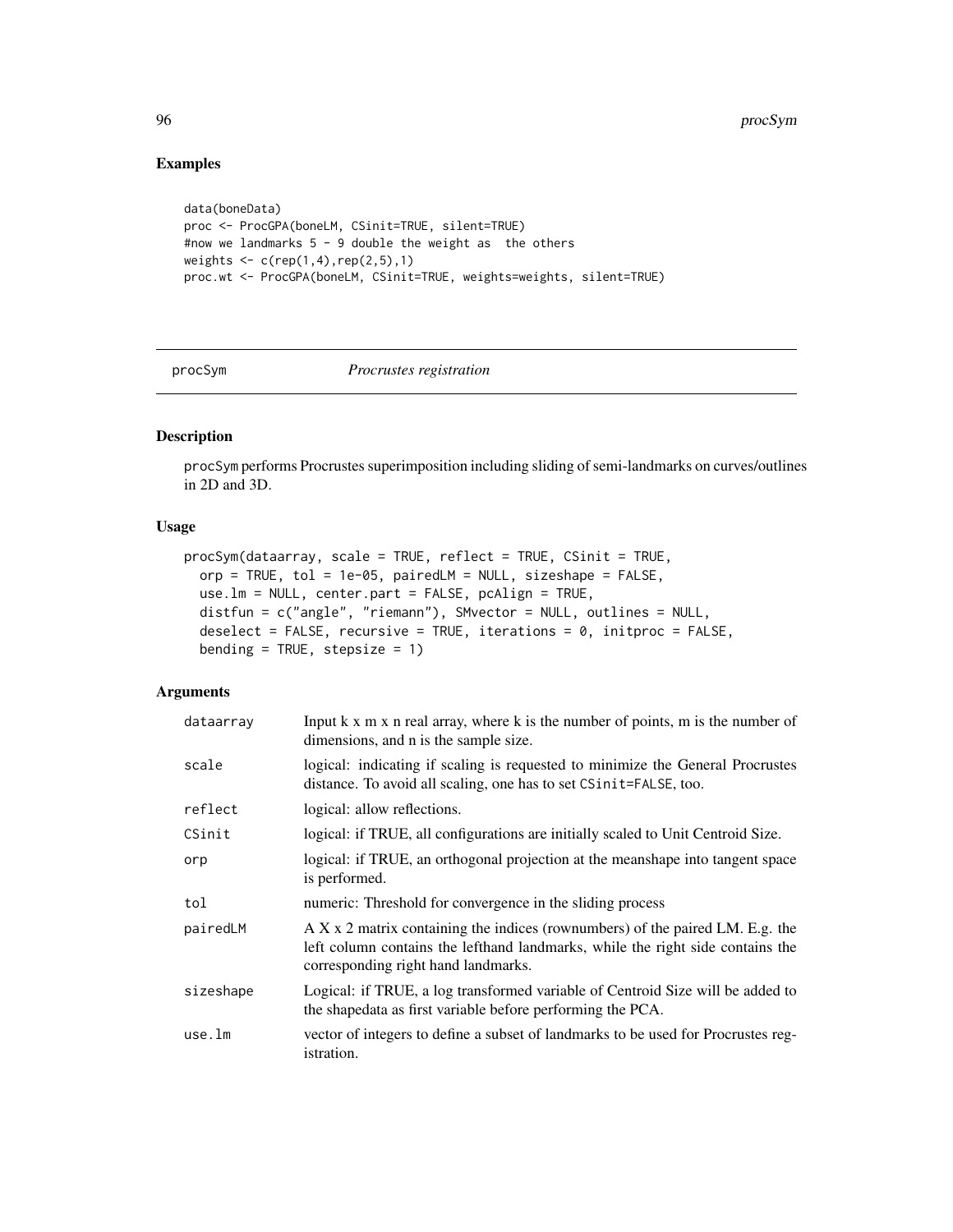#### procSym 97

| center.part | Logical: if TRUE, the data superimposed by the subset defined by use.lm will<br>be centered according to the centroid of the complete configuration. Otherwise<br>orp will be set to FALSE to avoid erroneous projection into tangent space.                 |
|-------------|--------------------------------------------------------------------------------------------------------------------------------------------------------------------------------------------------------------------------------------------------------------|
| pcAlign     | logical: if TRUE, the shapes are aligned by the principal axis of the first speci-<br>men                                                                                                                                                                    |
| distfun     | character: "riemann" requests a Riemannian distance for calculating distances<br>to mean, while "angle" uses an approximation by calculating the angle between<br>rotated shapes on the unit sphere.                                                         |
| SMvector    | A vector containing the landmarks on the curve(s) that are allowed to slide                                                                                                                                                                                  |
| outlines    | A vector (or if threre are several curves) a list of vectors (containing the rowindices)<br>of the (Semi-)landmarks forming the curve(s) in the successive position on the<br>curve - including the beginning and end points, that are not allowed to slide. |
| deselect    | Logical: if TRUE, the SM vector is interpreted as those landmarks, that are not<br>allowed to slide.                                                                                                                                                         |
| recursive   | Logical: if TRUE, during the iterations of the sliding process, the outcome of<br>the previous iteration will be used. Otherwise the original configuration will be<br>used in all iterations.                                                               |
| iterations  | integer: select manually how many iterations will be performed during the slid-<br>ing process (usefull, when there is very slow convergence). 0 means iteration<br>until convergence.                                                                       |
| initproc    | Logical: indicating if the first Relaxation step is performed against the mean of<br>an initial Procrustes superimposition. Symmetric configurations will be relaxed<br>against a perfectly symmetrical mean.                                                |
| bending     | if TRUE, bending energy will be minimized, Procrustes distance otherwise (not<br>suggested with large shape differences)                                                                                                                                     |
| stepsize    | integer: dampening factor for the sliding. Useful to keep semi-landmarks from<br>sliding too far off the surface. The displacement is calculated as<br>stepsize * displacement.                                                                              |

# Details

This function performs Procrustes registration, allowing a variety of options, including scaling, orthogonal projection into tangentspace and relaxation of semi-landmarks on curves (without reprojection onto the surface/actual outline). It also allows the superimpositioning to be performed using only a subset of the available landmark. For taking into account object symmetry, pairedLM needs to be set. This generates an object of class "symproc". Otherwise an object of class "nosymproc".

# Value

| size    | a vector containing the Centroid Size of the configurations                                                                                                                                        |
|---------|----------------------------------------------------------------------------------------------------------------------------------------------------------------------------------------------------|
| rotated | k x m x n array of the rotated configurations                                                                                                                                                      |
| Sym     | k x m x n array of the Symmetrical component - only available for the "Symmetry"-<br>Option (when paired LM is defined)                                                                            |
| Asym    | k x m x n array of the Asymmetrical component. It contains the per-landmark<br>asymmetric displacement for each specimen. Only available for the "Symmetry"-<br>Option (when paired LM is defined) |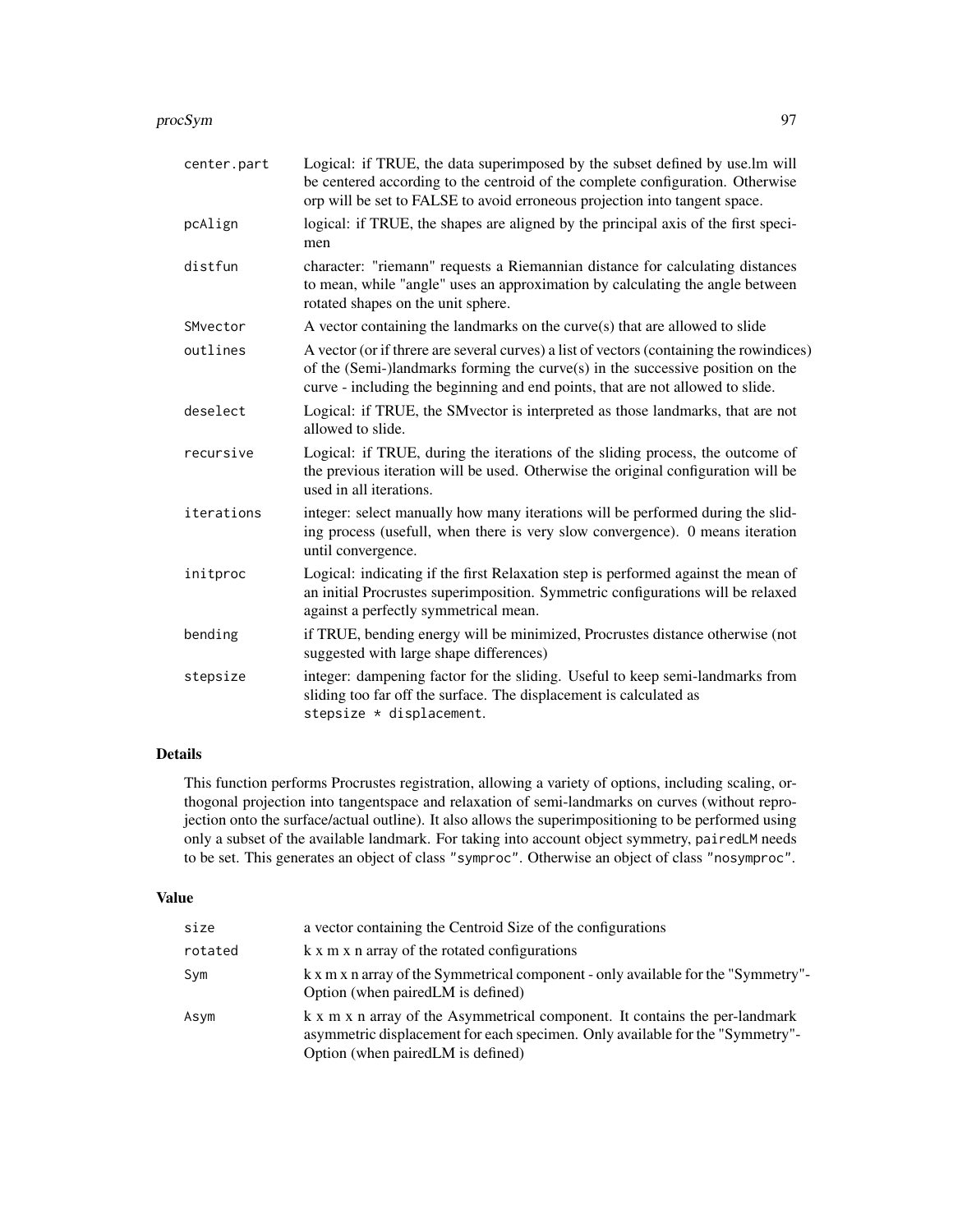| asymmean     | k x m matrix of mean asymmetric deviation from symmetric mean                                                                                               |
|--------------|-------------------------------------------------------------------------------------------------------------------------------------------------------------|
| mshape       | sample meanshape                                                                                                                                            |
| symmean      | meanshape of symmetrized configurations                                                                                                                     |
| tan          | if orp=TRUE: Residuals in tangentspace else, Procrustes residuals - only avail-<br>able without the "Symmetrie"-Option                                      |
| <b>PCs</b>   | Principal Components - if sizeshape=TRUE, the first variable of the PCs is size<br>information (as log transformed Centroid Size)                           |
| PCsym        | Principal Components of the Symmetrical Component                                                                                                           |
| PCasym       | Principal Components of the Asymmetrical Component                                                                                                          |
| PCscores     | PC scores                                                                                                                                                   |
| PCscore_sym  | PC scores of the Symmetrical Component                                                                                                                      |
| PCscore_asym | PC scores of the Asymmetrical Component                                                                                                                     |
| eigenvalues  | eigenvalues of the Covariance matrix                                                                                                                        |
| eigensym     | eigenvalues of the "Symmetrical" Covariance matrix                                                                                                          |
| eigenasym    | eigenvalues of the "Asymmetrical" Covariance matrix                                                                                                         |
| Variance     | Table of the explained Variance by the PCs                                                                                                                  |
| SymVar       | Table of the explained "Symmetrical" Variance by the PCs                                                                                                    |
| AsymVar      | Table of the explained "Asymmetrical" Variance by the PCs                                                                                                   |
| orpdata      | k x m x n array of the rotated configurations projected into tangent space                                                                                  |
| rho          | vector of Riemannian distance from the mean                                                                                                                 |
| dataslide    | array containing slidden Landmarks in the original space - not yet processed by<br>a Procrustes analysis. Only available if a sliding process was requested |

### Note

For processing of surface landmarks or including the reprojection of slid landmarks back onto 3Dsurface representations, the usage of [slider3d](#page-126-0) is recommended.

#### Author(s)

Stefan Schlager

#### References

Dryden IL, and Mardia KV. 1998. Statistical shape analysis. Chichester.

Klingenberg CP, Barluenga M, and Meyer A. 2002. Shape analysis of symmetric structures: quantifying variation among individuals and asymmetry. Evolution 56(10):1909-1920.

Gunz, P., P. Mitteroecker, and F. L. Bookstein. 2005. Semilandmarks in Three Dimensions, in Modern Morphometrics in Physical Anthropology. Edited by D. E. Slice, pp. 73-98. New York: Kluwer Academic/Plenum Publishers.

# See Also

[slider3d](#page-126-0)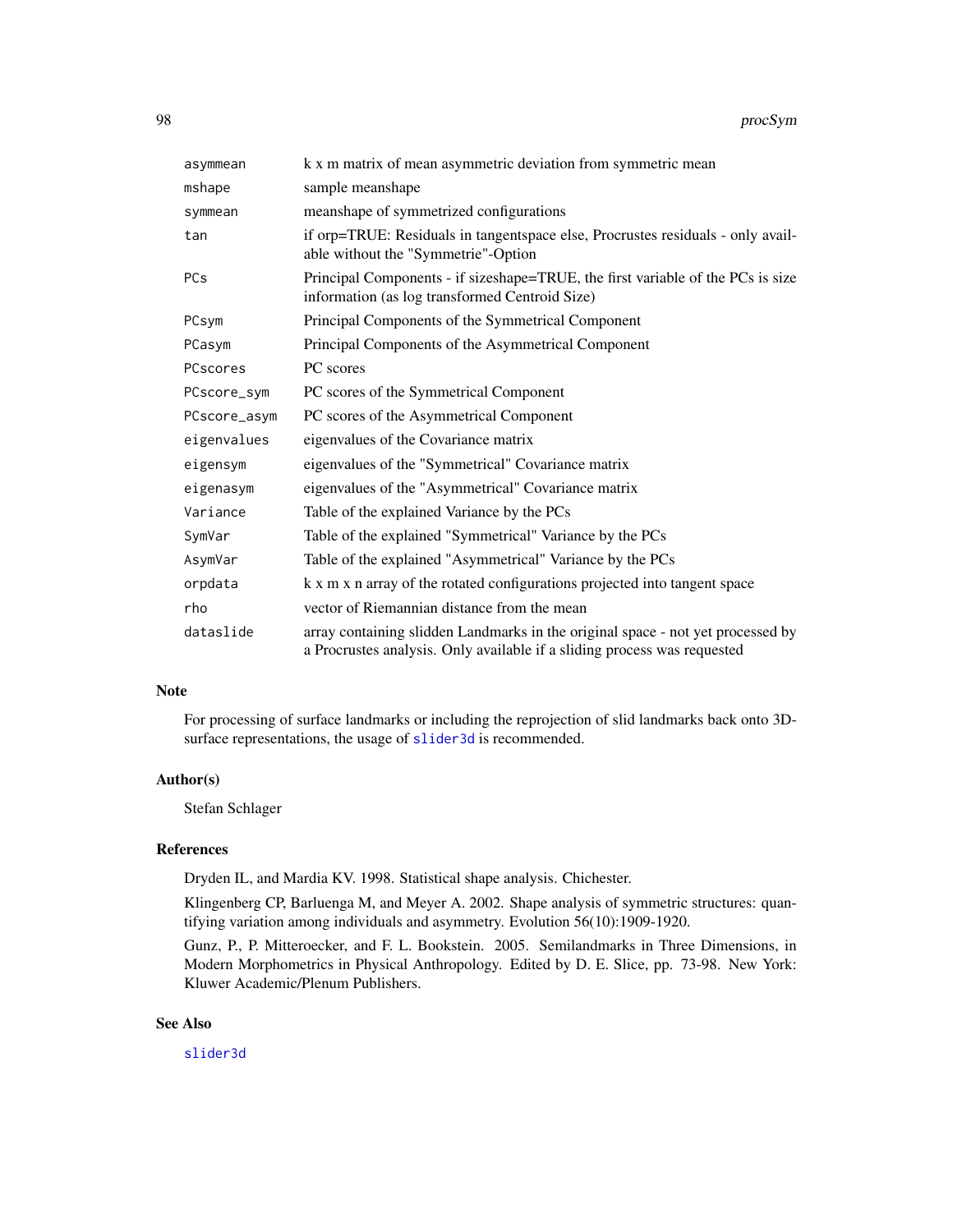#### projRead 99

### Examples

```
require(rgl)
data(boneData)
### do an analysis of symmetric landmarks
## visualize landmarks on surface
## Not run:
 spheres3d(boneLM[,,1])
wire3d(skull_0144_ch_fe.mesh,col=3)
## get landmark numbers
text3d(bonelM[,, 1], text=paste(1:10), adj = 1, cex=3)## End(Not run)
## determine paired Landmarks left side:
left < -c(4,6,8)## determine corresponding Landmarks on the right side:
# important: keep same order
right < -c(3,5,7)pairedLM <- cbind(left,right)
symproc <- procSym(boneLM, pairedLM=pairedLM)
## Not run:
## visualize first 3 PCs of symmetric shape
pcaplot3d(symproc, sym=TRUE)
## visualize first 3 PCs of asymmetric shape
pcaplot3d(symproc, sym=FALSE)
## visualze distribution of symmetric PCscores population
pop <- name2factor(boneLM, which=3)
require(car)
spm(~symproc$PCscore_sym[,1:5], groups=pop)
## visualze distribution of asymmetric PCscores population
spm(~symproc$PCscore_asym[,1:5], groups=pop)
```
## End(Not run)

projRead *Project points onto the closest point on a mesh*

#### Description

project points onto a given surface and return projected points and normals.

#### Usage

```
projRead(lm, mesh, readnormals = TRUE, smooth = FALSE, sign = TRUE, ...)
```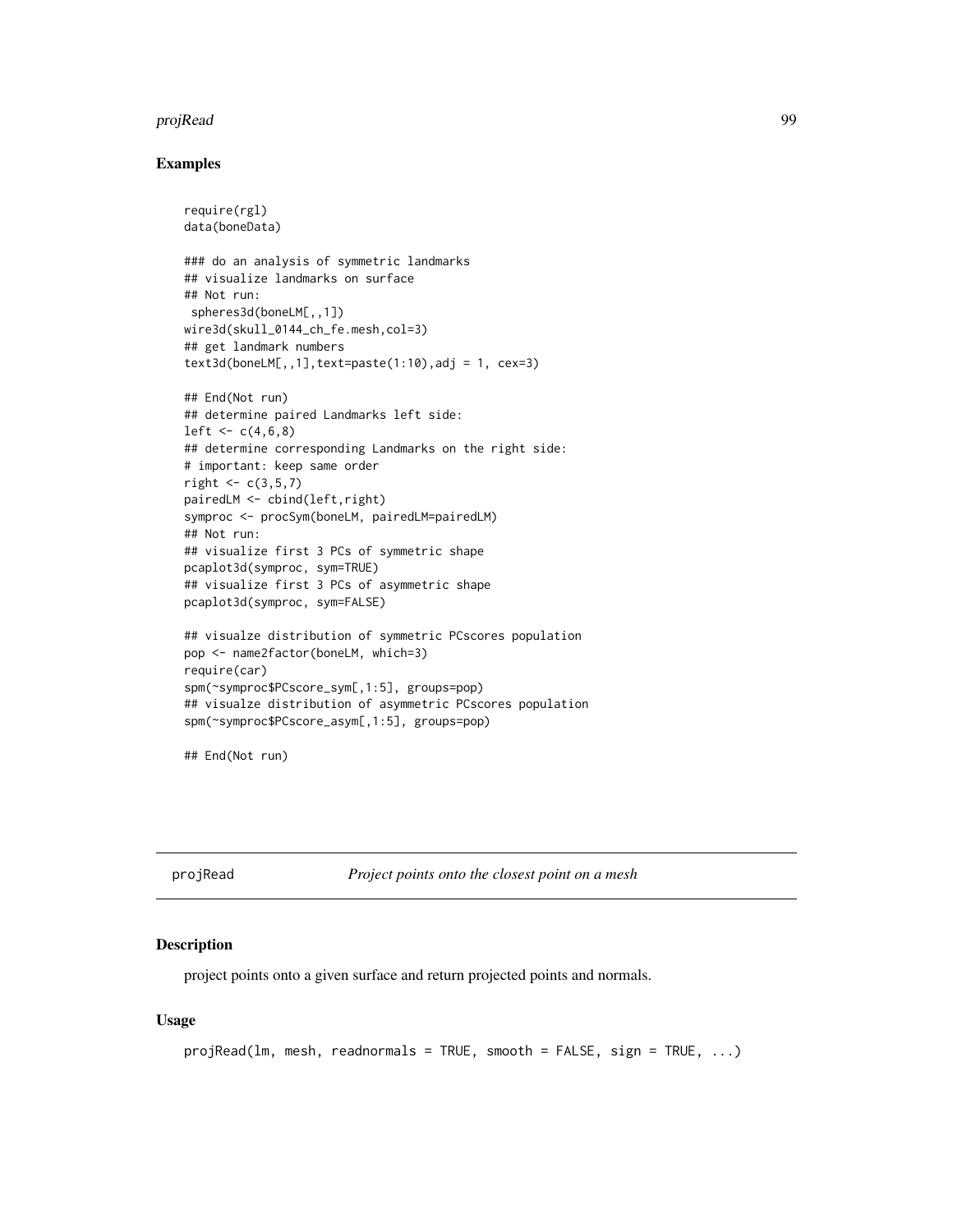100 proj $\Box$ 

# Arguments

| lm          | m x 3 matrix containing 3D coordinates.      |
|-------------|----------------------------------------------|
| mesh        | character: specify path to mesh file.        |
| readnormals | logical: return normals of projected points. |
| smooth      | logical: rerturn smoothed normals.           |
| sign        | logical: request signed distances.           |
|             | additional arguments currently not used.     |

# Value

if readnormals = FALSE, a m x 3 matrix containing projected points is returned, otherwise a list, where

| vh      | 3 x m matrix containing projected points |
|---------|------------------------------------------|
| normals | 3 x m matrix containing normals          |
| quality | vector containing distances              |

# Author(s)

Stefan Schlager

### References

Detection of inside/outside uses the algorithm proposed in:

Baerentzen, Jakob Andreas. & Aanaes, H., 2002. Generating Signed Distance Fields From Triangle Meshes. Informatics and Mathematical Modelling.

# See Also

[closemeshKD](#page-17-0)

# Examples

data(nose) ## Not run: repro <- projRead(shortnose.lm,shortnose.mesh)

## End(Not run)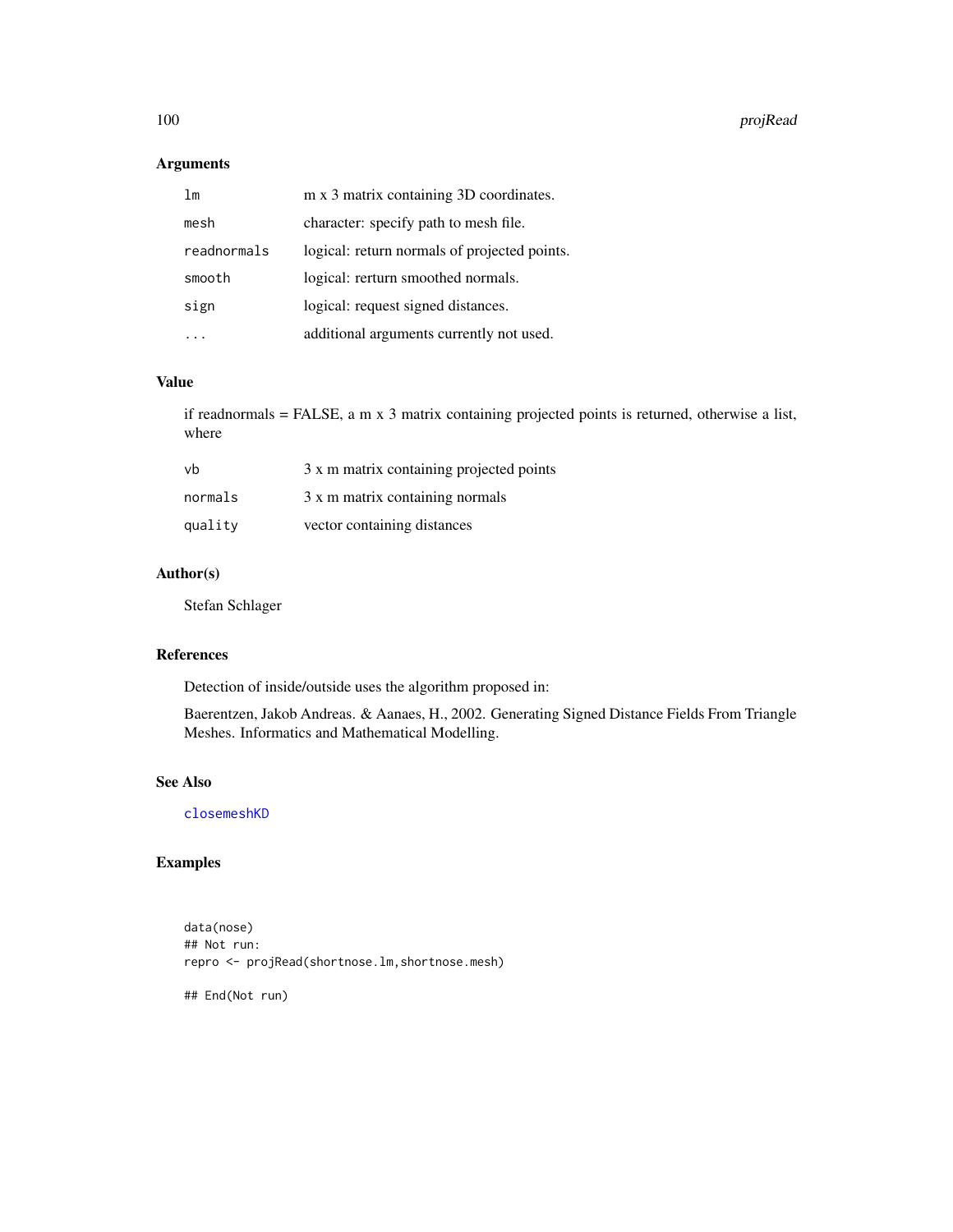# Description

qqmat plots Mahalanobisdistances of a given sample against those expected from a Gaussian distribution

# Usage

 $qqmat(x, output = FALSE, square = FALSE)$ 

# Arguments

| x      | sample data: matrix or vector                        |
|--------|------------------------------------------------------|
| output | logical: if TRUE results are returned                |
| square | plot in a square window - outliers might be cut off. |

## Value

if output=TRUE, the following values are returned

| $\mathsf{x}$ | distances from an expected Gaussian distribution |
|--------------|--------------------------------------------------|
| - V          | observed distances - sorted                      |
| d            | observed distances - unsorted                    |

# Author(s)

Stefan Schlager

#### See Also

[qqplot](#page-0-0)

# Examples

```
require(MASS)
### create normally distributed data
data \leq mvrnorm(100, mu=rep(0,5), Sigma = diag(5:1))
qqmat(data)
###create non normally distributed data
data1 <- rchisq(100,df=3)
```
qqmat(data1,square=FALSE)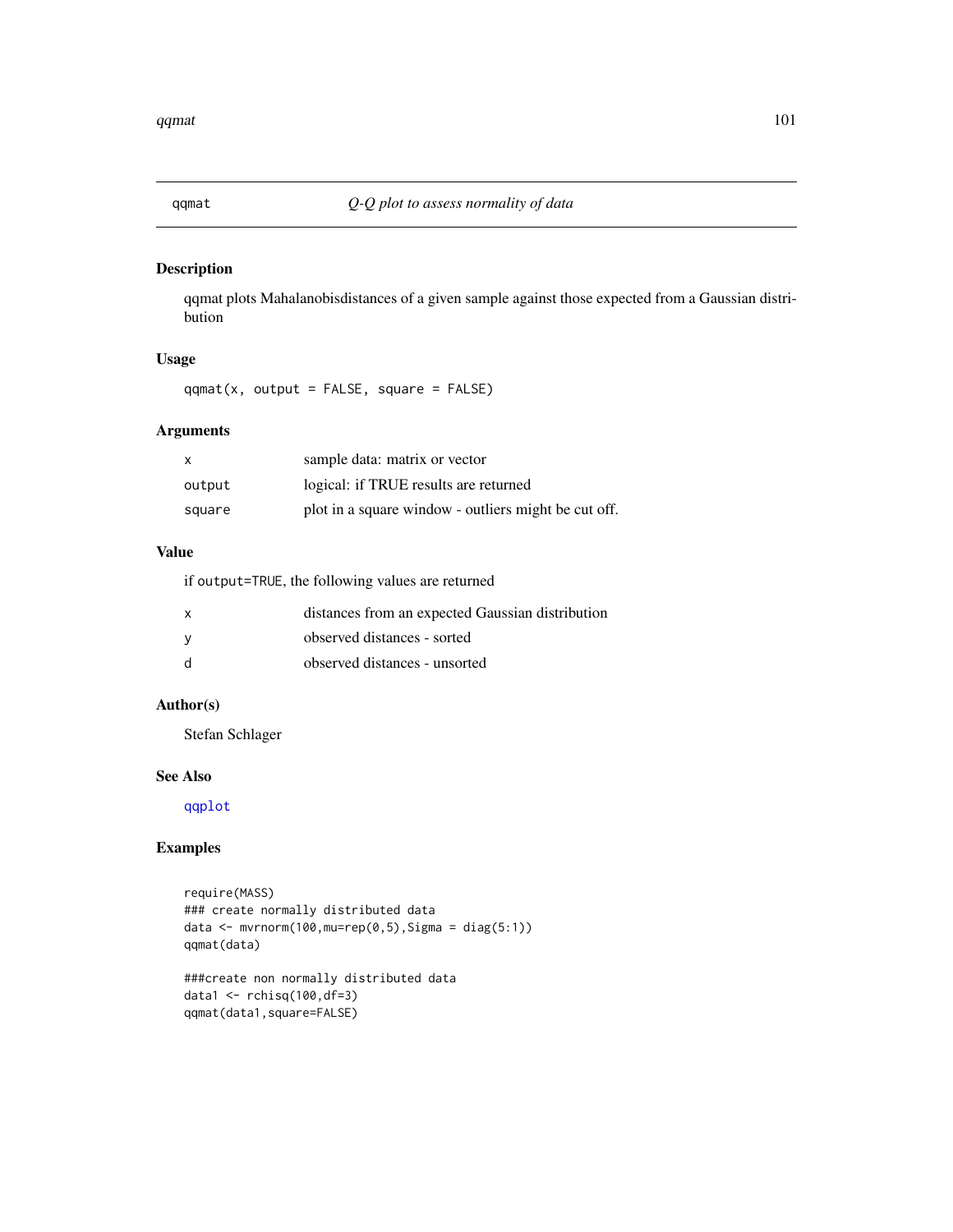# Description

converts a mesh containing quadrangular faces into one only consisting of triangles

### Usage

```
quad2trimesh(mesh, updateNormals = TRUE)
```
### Arguments

| mesh          | object of class "mesh3d"                                           |
|---------------|--------------------------------------------------------------------|
| updateNormals | logical: request recalculation of (angle weighted) vertex normals. |

#### Value

triangular mesh with updated normals

# Examples

Sigma <- diag(3:1) #create a 3D-covariance matrix require(rgl) quadmesh <- ellipse3d(Sigma)##create quadmesh trimesh <- quad2trimesh(quadmesh)# convert to trimesh

r2morphoj *Export data to MorphoJ and Morphologika*

# Description

Export data to MorphoJ and Morphologika

### Usage

```
r2morphoj(x, file, id.string = NULL)
```
r2morphologika(x, file = file, labels = NULL, labelname = NULL, ...)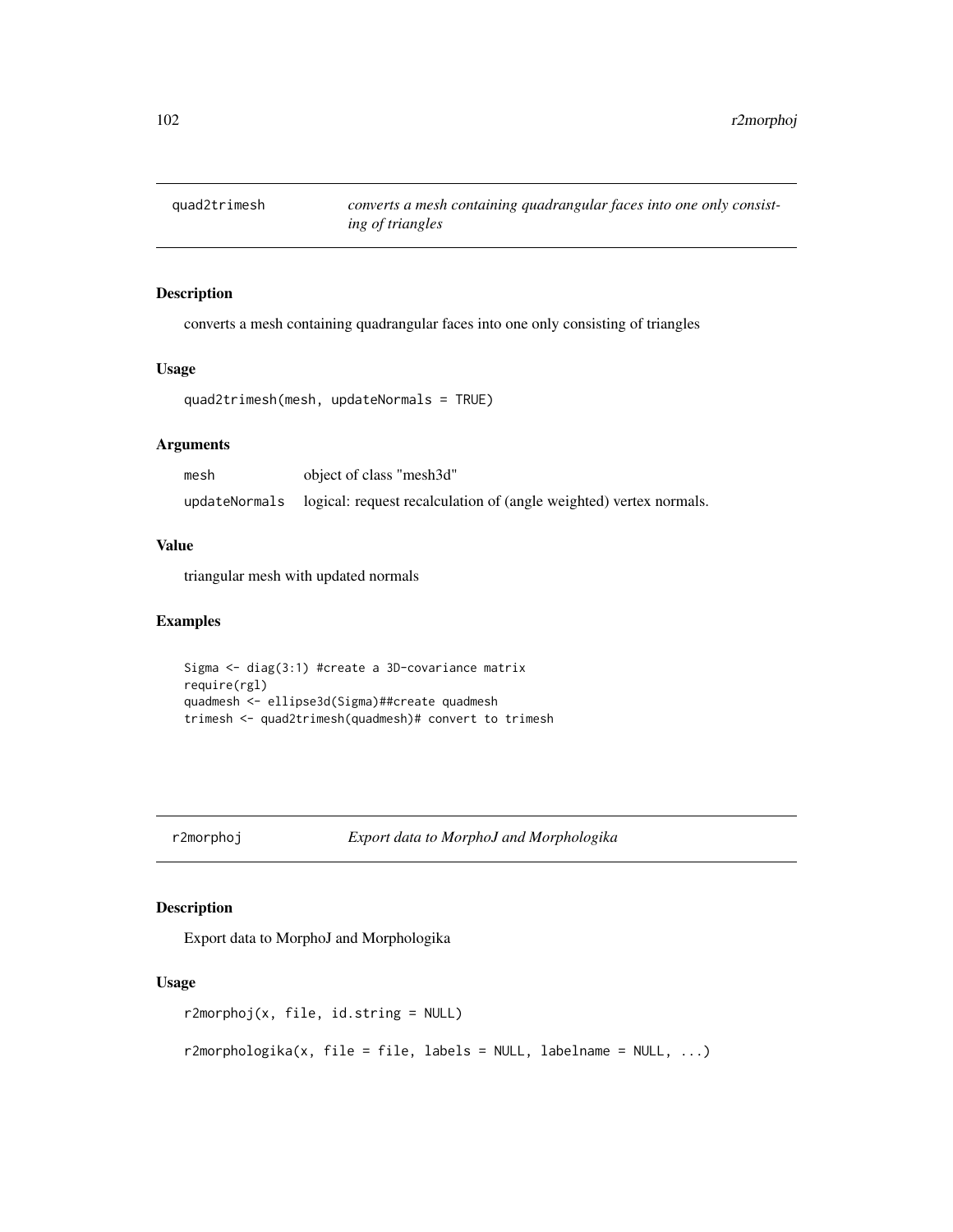#### ray2mesh 103

### Arguments

| $\boldsymbol{\mathsf{x}}$ | 3-dimensionla array containing landmark data. E.g. the input/output from procSym. |
|---------------------------|-----------------------------------------------------------------------------------|
| file                      | character: name the output file                                                   |
| id.string                 | a string with ids or factors to append                                            |
| labels                    | character vector specify labels to create for Morphologika                        |
| labelname                 | character: name the labels for Morphologika.                                      |
| .                         | unused at the moment                                                              |

# Details

Export data to MorphoJ and Morphologika

# Examples

```
library(shapes)
r2morphoj(gorf.dat,file="gorf.dat")
```

```
data <- bindArr(gorf.dat, gorm.dat, along=3)
datalabels <- c(rep("female",dim(gorf.dat)[3]),
rep("male",dim(gorm.dat)[3]))
labelname <- "sex"
r2morphologika(data, labels=datalabels, labelname= labelname, file="data.dat")
```

| ray2mesh | projects the vertices of a mesh along its normals onto the surface of |  |  |  |  |
|----------|-----------------------------------------------------------------------|--|--|--|--|
|          | <i>another one.</i>                                                   |  |  |  |  |

# Description

projects the vertices of a mesh onto the surface of another one by searching for the closest point along vertex normals on the target by for each vertex.

#### Usage

```
ray2mesh(mesh1, tarmesh, tol = 1e+12, inbound = FALSE, mindist = FALSE,
 ...)
```

| mesh1   | mesh to project. Can be an object of class "mesh 3d" or path to an external mesh<br>file (ply, obj, stl).      |
|---------|----------------------------------------------------------------------------------------------------------------|
| tarmesh | mesh to project onto. Can be an object of class "mesh 3d" or path to an external<br>mesh file (ply, obj, stl). |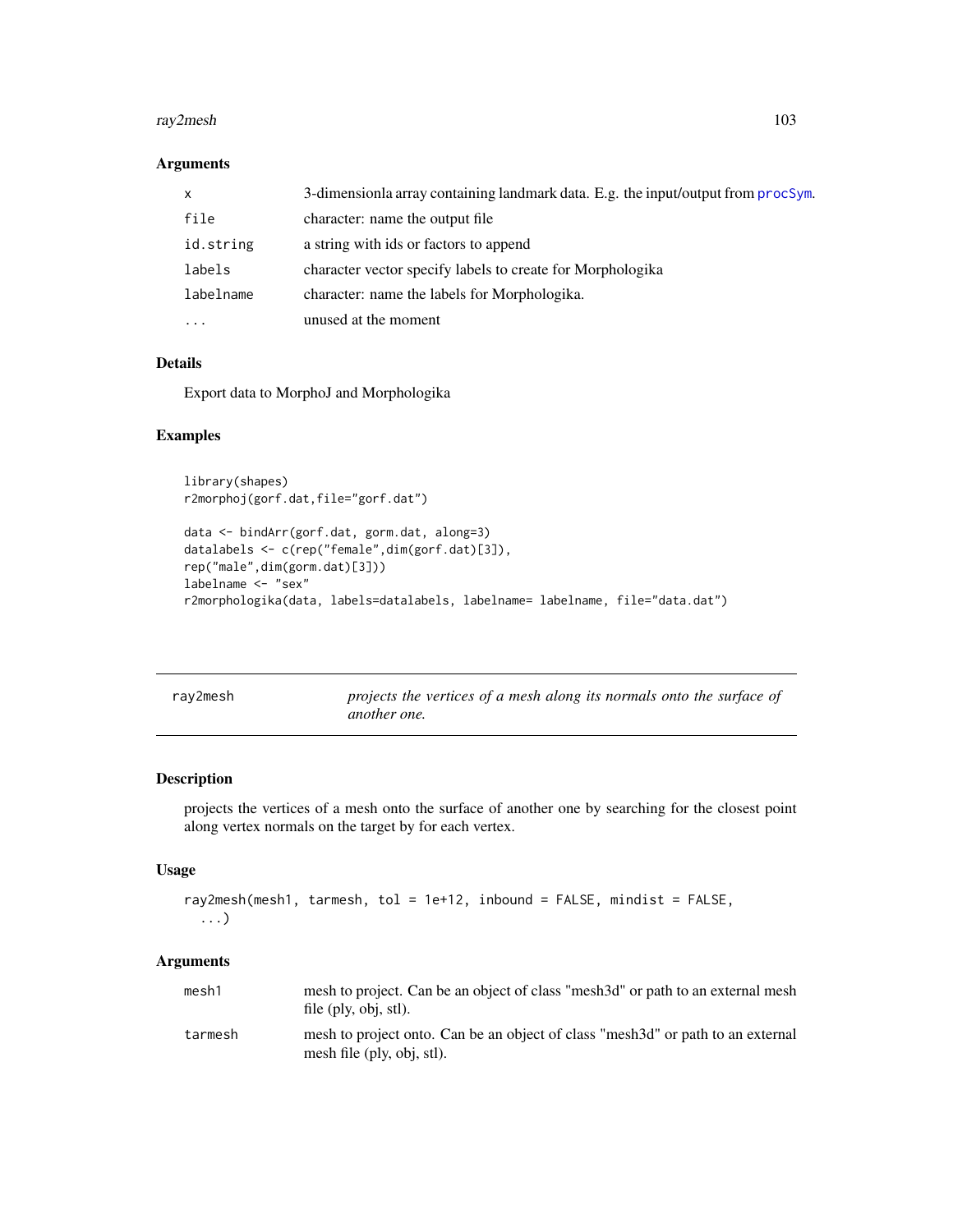104 read.csv.folder

| tol      | numeric: maximum distance to search along ray, closest Euclidean distance will<br>be used, if tol is exceeded. |
|----------|----------------------------------------------------------------------------------------------------------------|
| inbound  | inverse search direction along rays.                                                                           |
| mindist  | search both ways (ray and -ray) and select closest point.                                                      |
| $\cdots$ | additional arguments not used at the moment.                                                                   |

# Value

returns projected mesh with additional list entries:

| quality  | integer vector containing a value for each vertex of x: 1 indicates that a ray has |
|----------|------------------------------------------------------------------------------------|
|          | intersected 'tarmesh' within the given threshold, while 0 means not                |
| distance | numeric vector: distances to intersection                                          |

# Author(s)

Stefan Schlager

# See Also

[ply2mesh](#page-40-0), [closemeshKD](#page-17-0)

read.csv.folder *batch import data from files*

# Description

imports all data files contained in a specified folder.

### Usage

```
read.csv.folder(folder, x, y = 2:4, rownames = NULL, header = TRUE,
 dec = ".", sep = ";", pattern = "csv", addSpec = NULL, back = TRUE)
```

| folder   | character: path to folder                                                                                                    |
|----------|------------------------------------------------------------------------------------------------------------------------------|
| X        | either a vector specifiing which rows are to be imported, or character vector<br>containing variable names to be sought for. |
| y        | a vector specifiing, which columns of the speradsheet ist to be imported.                                                    |
| rownames | integer: specifies columns, where variable names are stored.                                                                 |
| header   | logical: if spreadsheet contains header-row.                                                                                 |
| dec      | character: defines decimal sepearator.                                                                                       |
| sep      | character: defines column seperator.                                                                                         |
| pattern  | character: specify file format (e.g. csv).                                                                                   |
| addSpec  | character: add a custom specifier to the dimnames of the array.                                                              |
| back     | logical: where to place the specifier.                                                                                       |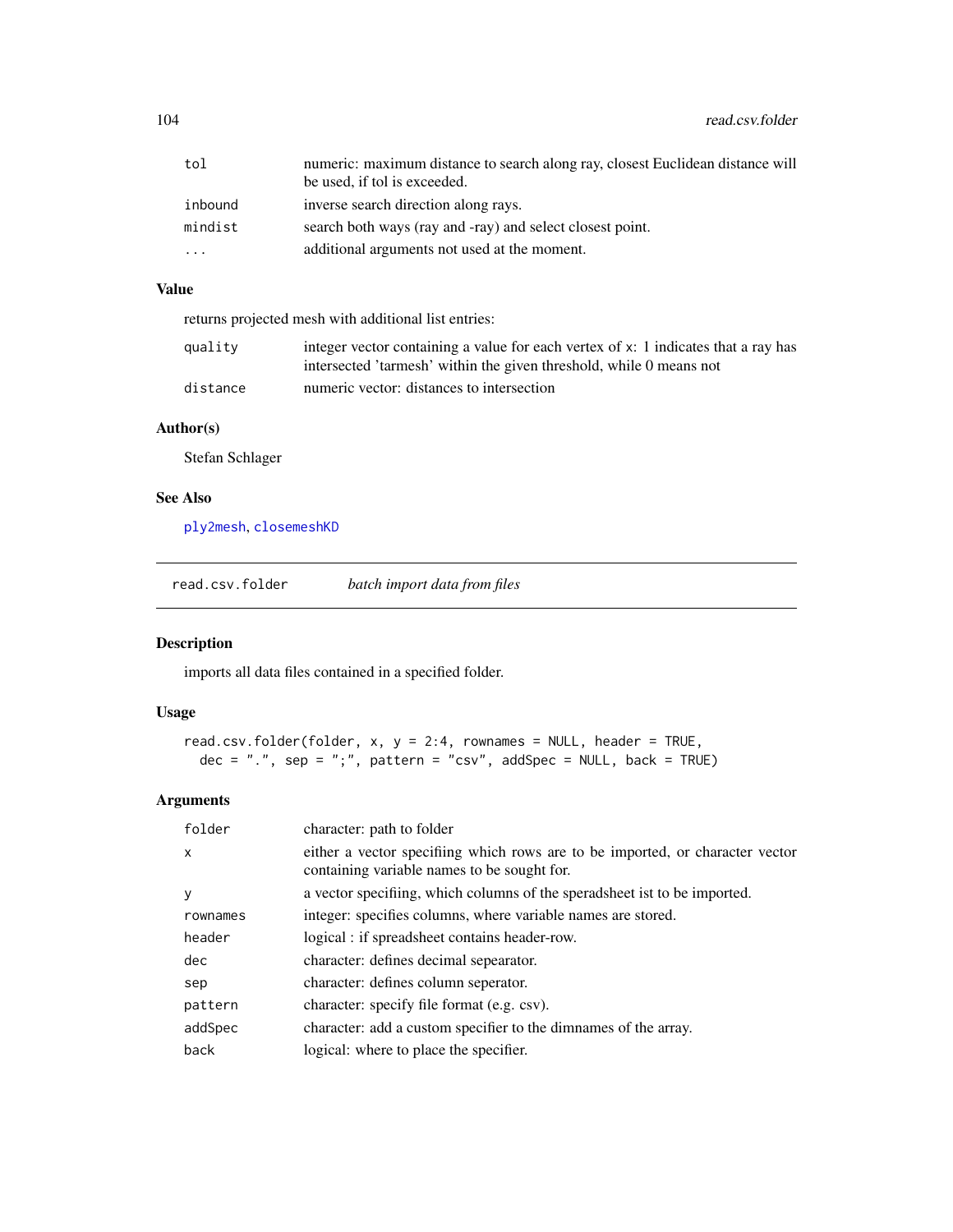#### read.fcsv 105

# Value

| arr     | array containing imported data                                                                |
|---------|-----------------------------------------------------------------------------------------------|
| NAs     | vector containing position of observations with NAs                                           |
| NA.list | list: containing vectors containing information which LMs are missing in which<br>observation |

# Author(s)

Stefan Schlager

### See Also

[read.table](#page-0-0)

read.fcsv *read fiducials from slicer4*

# Description

read fiducials from slicer4

# Usage

read.fcsv(x)

# Arguments

x filename

### Value

a k x 3 matrix with landmarks

<span id="page-104-0"></span>

# Description

reads .dta files created by the software Landmark http://graphics.idav.ucdavis.edu/research/EvoMorph

# Usage

read.lmdta(file = " $x$ ", na = 9999)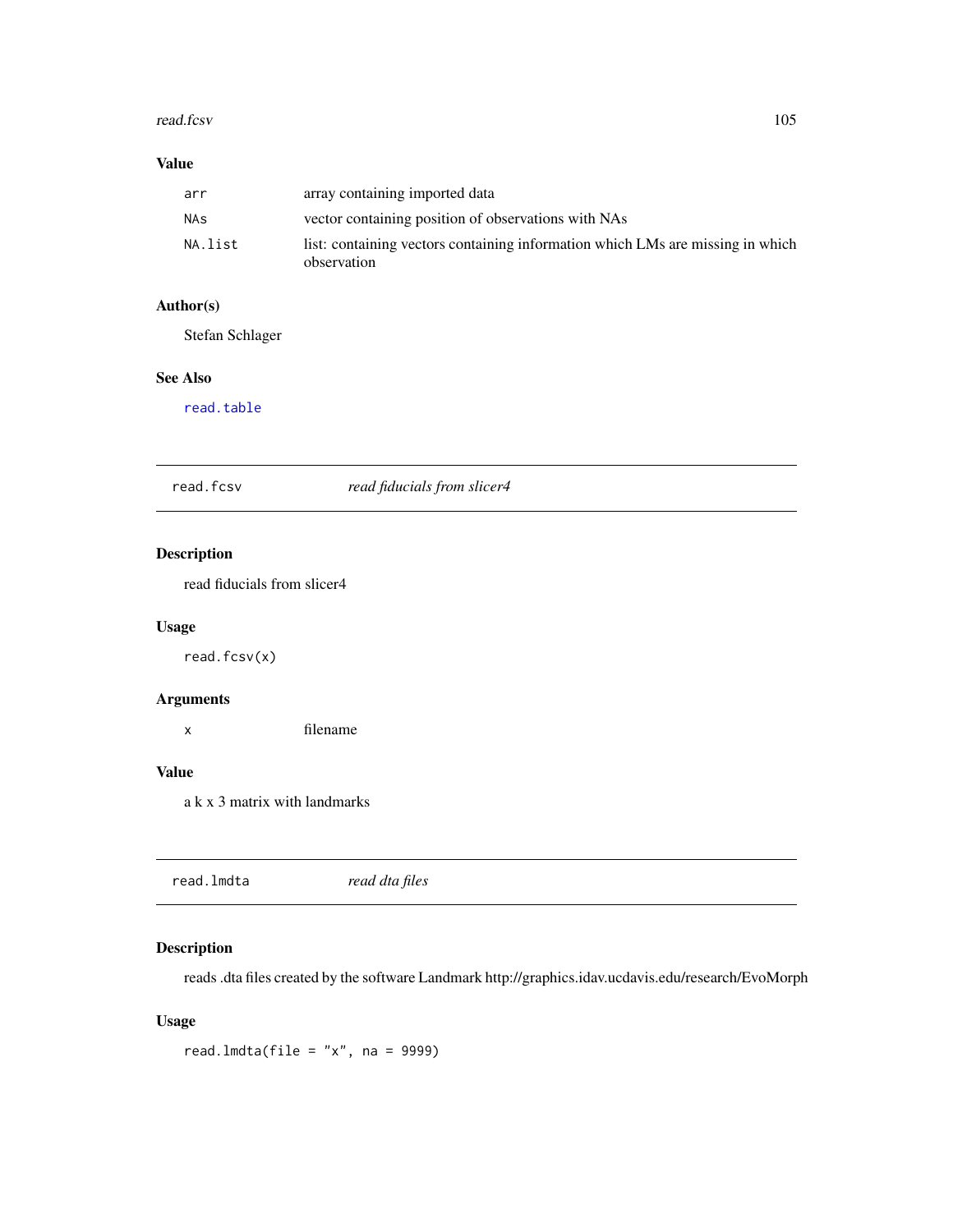106 read.mpp

# Arguments

| file         | a dta file                                                                                                |
|--------------|-----------------------------------------------------------------------------------------------------------|
| na           | specifies a value that indicates missing values                                                           |
| <b>Value</b> |                                                                                                           |
| arr          | array containing landmarks dimnames will be Information of ID and landmark<br>names specified in Landmark |
| info         | Information extracted from the header of the dta file                                                     |
| idnames      | character vector containing the names of the individuals as specified in the dta<br>file                  |
|              |                                                                                                           |

| read.mpp | Read saved pick-points from meshlab |
|----------|-------------------------------------|
|----------|-------------------------------------|

# Description

imports pick points selected with meshlab

# Usage

read.mpp(file, info = FALSE)

# Arguments

| file | file to import                                  |
|------|-------------------------------------------------|
| info | logical: if TRUE, additional infos are returned |

# Value

if info=FALSE:

a matrix containing picked-points coordinates

if info=TRUE: a list containing

| data | matrix containing coordinates     |
|------|-----------------------------------|
| info | additional info contained in file |

# Author(s)

Stefan Schlager

### See Also

[read.pts](#page-106-0)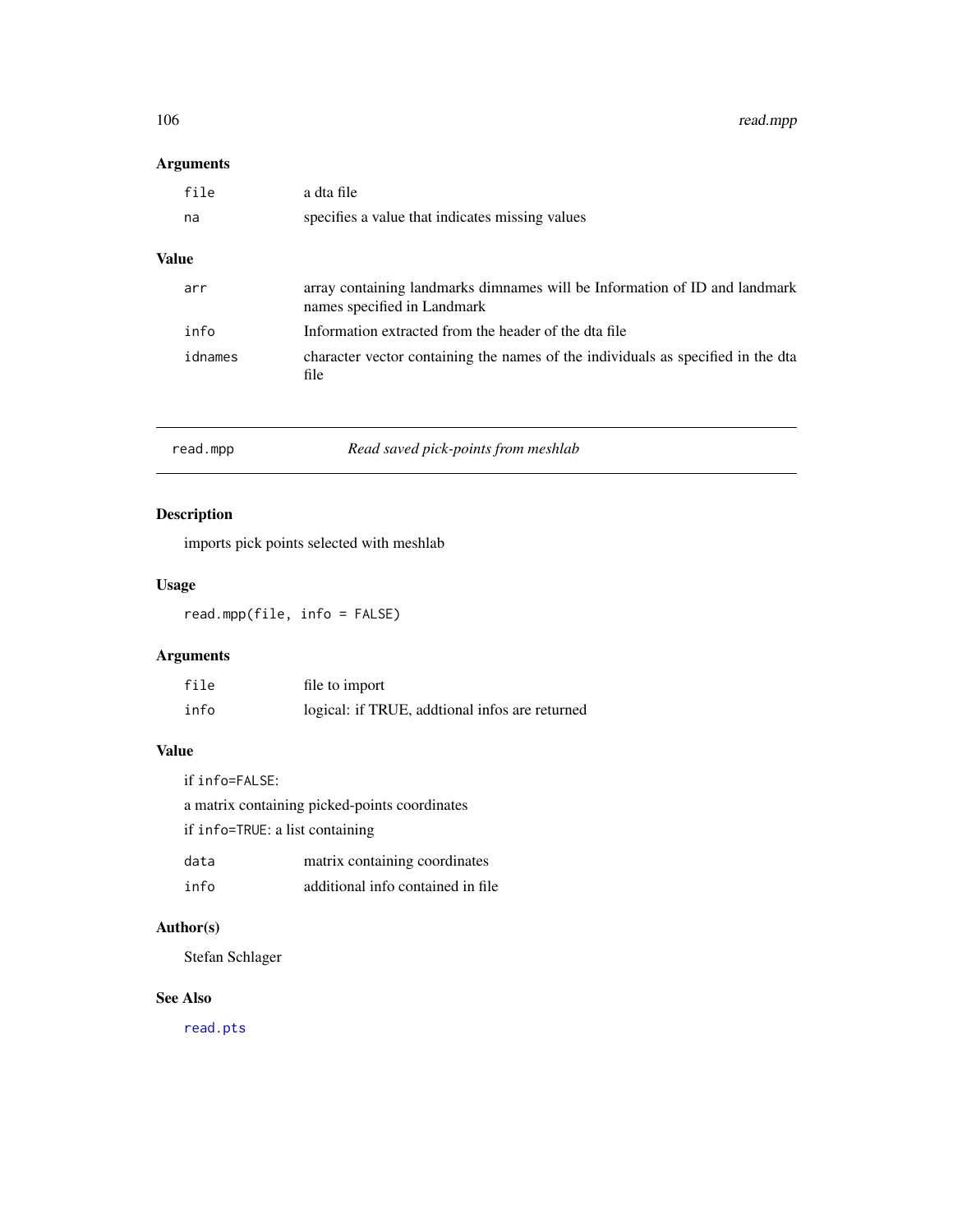<span id="page-106-0"></span>

#### Description

reads Landmark data exported from the software Landmark from http://graphics.idav.ucdavis.edu/research/EvoMorph

# Usage

read.pts(file =  $"x"$ , na = 9999)

### Arguments

| file         | pts file                                                                                                |
|--------------|---------------------------------------------------------------------------------------------------------|
| na           | specifies a value that indicates missing values                                                         |
| <b>Value</b> |                                                                                                         |
| matrix       | matrix containing landmark information rownames will be the names given to<br>the landmarks in Landmark |

# See Also

[read.pts](#page-106-0)

# Examples

```
data(nose)
write.pts(shortnose.lm, filename="shortnose")
data <- read.pts("shortnose.pts")
```
readallTPS *Import landmarks and outlines from TPS files*

# Description

Imports outlines and landmarks from files generated by tpsdig2

# Usage

readallTPS(file)

### Arguments

file A TPS-file generated by tpsdig2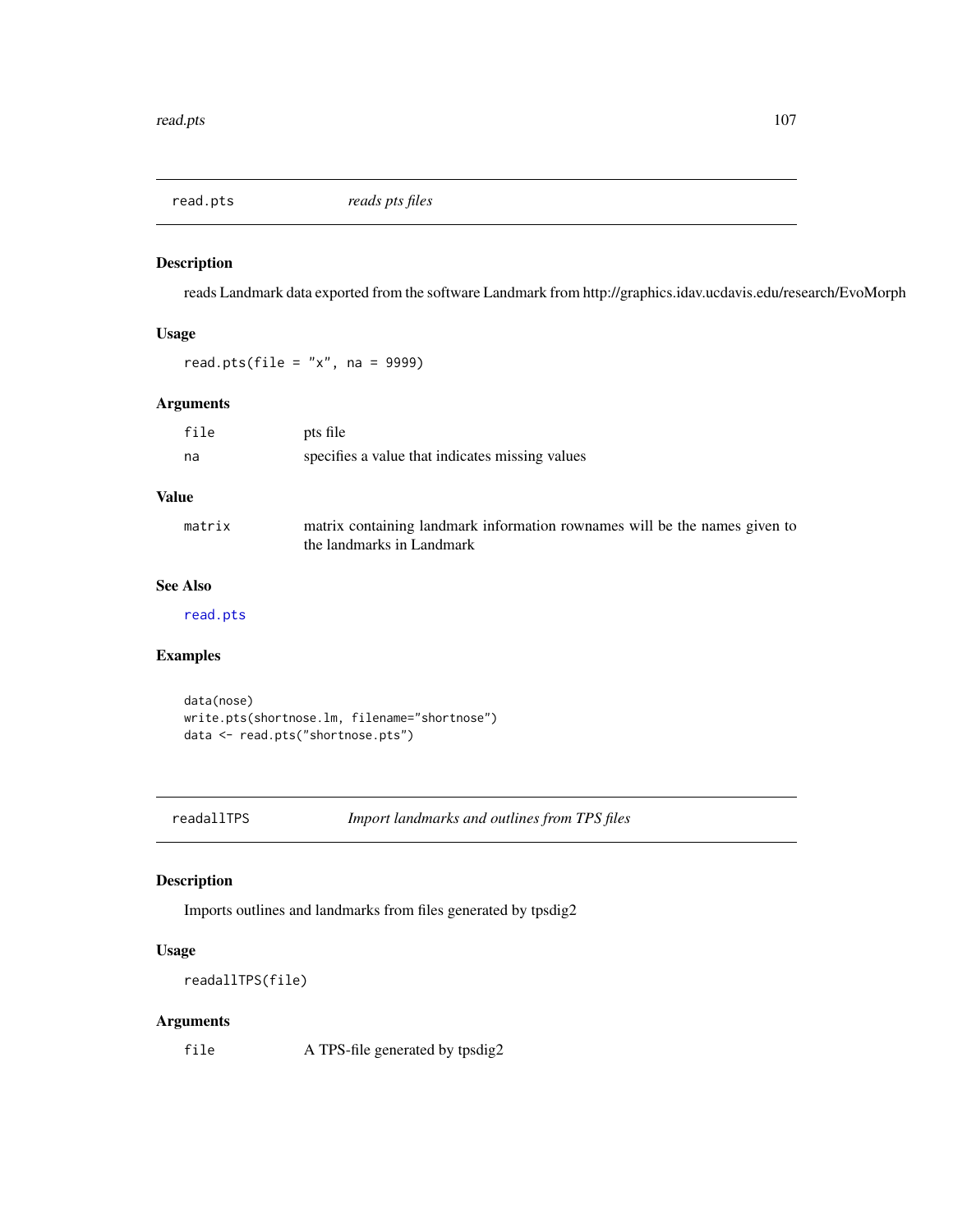# Value

| ΙD       | Specimen IDs read from TPS file                                                          |
|----------|------------------------------------------------------------------------------------------|
| LМ       | list of landmarks contained in the TPS-file                                              |
| outlines | a list containing sublists for each specimen with all the outlines read from TPS<br>file |

# Note

currently only landmarks, ID and outlines are read from the TPS-file

# Author(s)

Stefan Schlager

# References

http://life.bio.sunysb.edu/ee/rohlf/software.html

### See Also

[read.lmdta](#page-104-0), [read.pts](#page-106-0)

readLandmarks.csv *import landmark data from csv files*

# Description

import landmark data from csv files

# Usage

```
readLandmarks.csv(file, x, y = 2:4, rownames = NULL, header = TRUE,
 dec = ".", sep = ";")
```

| file         | character: path to file containing landmark data.                                                                            |
|--------------|------------------------------------------------------------------------------------------------------------------------------|
| $\mathsf{x}$ | either a vector specifiing which rows are to be imported, or character vector<br>containing variable names to be sought for. |
| <b>y</b>     | a vector specifiing, which columns of the speradsheet ist to be imported.                                                    |
| rownames     | integer: specifies columns, where variable names are stored.                                                                 |
| header       | logical : if spreadsheet contains header-row.                                                                                |
| dec          | character: defines decimal sepearator.                                                                                       |
| sep          | character: defines column seperator.                                                                                         |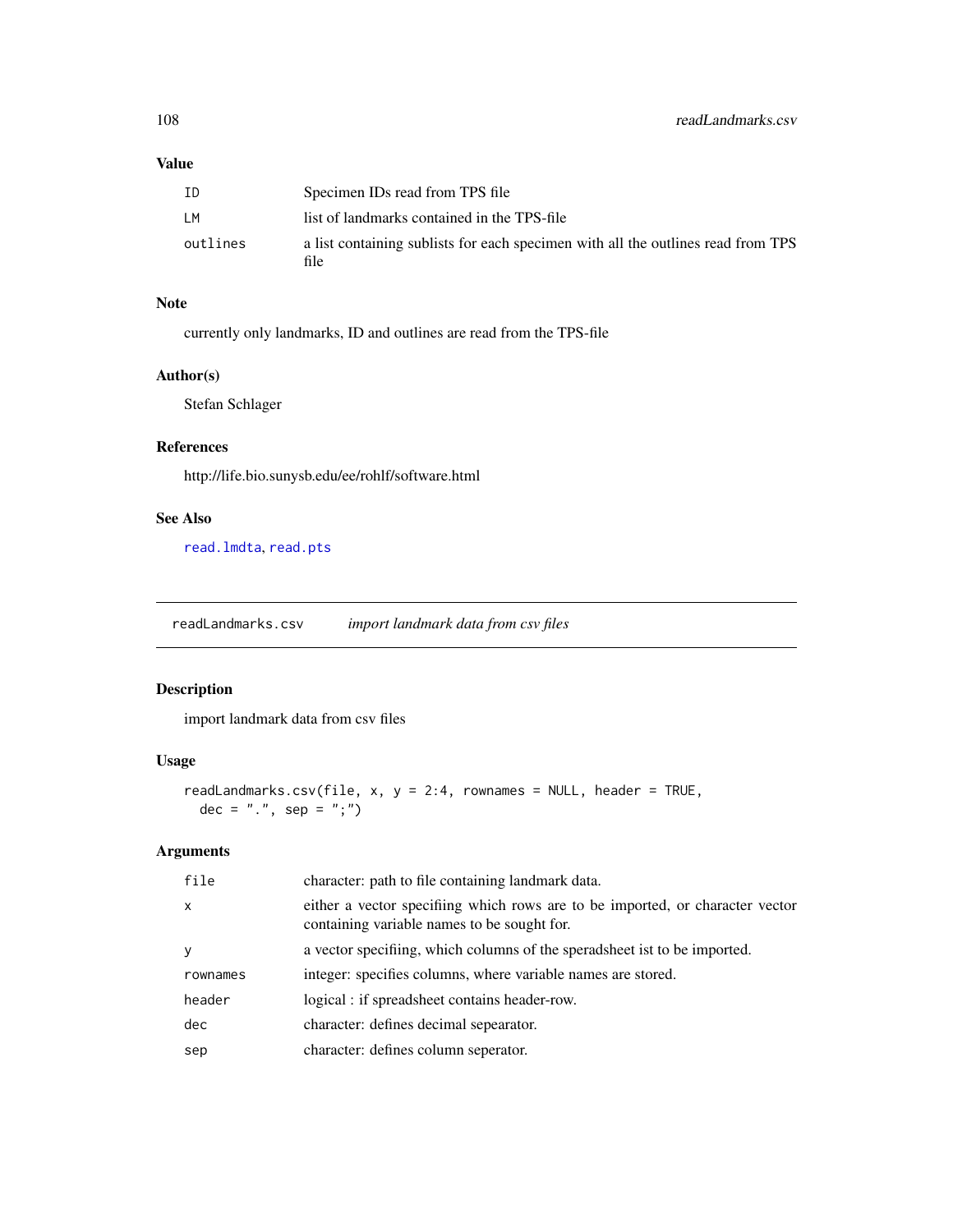#### regdist the contract of the contract of the contract of the contract of the contract of the contract of the contract of the contract of the contract of the contract of the contract of the contract of the contract of the co

# Value

| I M | matrix containing imported data       |
|-----|---------------------------------------|
| NAs | vector containing rows containing NAs |

# Author(s)

Stefan Schlager

# See Also

[read.table](#page-0-0)

<span id="page-108-0"></span>regdist *correlation between shape space and tangent space*

# Description

performs a partial Procrustes superimposition of landmark data and calculates the correlation between tangent and shape space.

# Usage

```
regdist(dataarray, plot = TRUE, main = "", rho = "angle",
 dist.mat.out = FALSE)
```
# Arguments

| dataarray    | Input $k \times m \times n$ real array, where $k$ is the number of points, m is the number of<br>dimensions, and n is the sample size.                                                                                                                                                        |
|--------------|-----------------------------------------------------------------------------------------------------------------------------------------------------------------------------------------------------------------------------------------------------------------------------------------------|
| plot         | Logical: whether to plot the distances between observations.                                                                                                                                                                                                                                  |
| main         | character string: Title of the plot.                                                                                                                                                                                                                                                          |
| rho          | chose how to calculate distances in shape space. Options: "riemdist"=Riemannian<br>distance (function from the shapes package-takes along time to calculate), "an-<br>gle"=calculates the angle between shape vectors, "sindist"=sinus of length of<br>residual vector between shape vectors. |
| dist.mat.out | Logical: If TRUE, output will contain distance matrices.                                                                                                                                                                                                                                      |

# Value

| cor       | correlation coefficient between distances in shape space and tangent space |
|-----------|----------------------------------------------------------------------------|
| procSS    | Procrustes Sums of Squares (of full procrustes distance)                   |
| tanSS     | Tangent Sums of Squares                                                    |
| rhoSS     | Procrustes Sums of Squares (of angle)                                      |
| euc.dist  | distance matrix of euclidean distance in Tangent space                     |
| proc.dist | distance matrix of Procrustes distance in Shape space                      |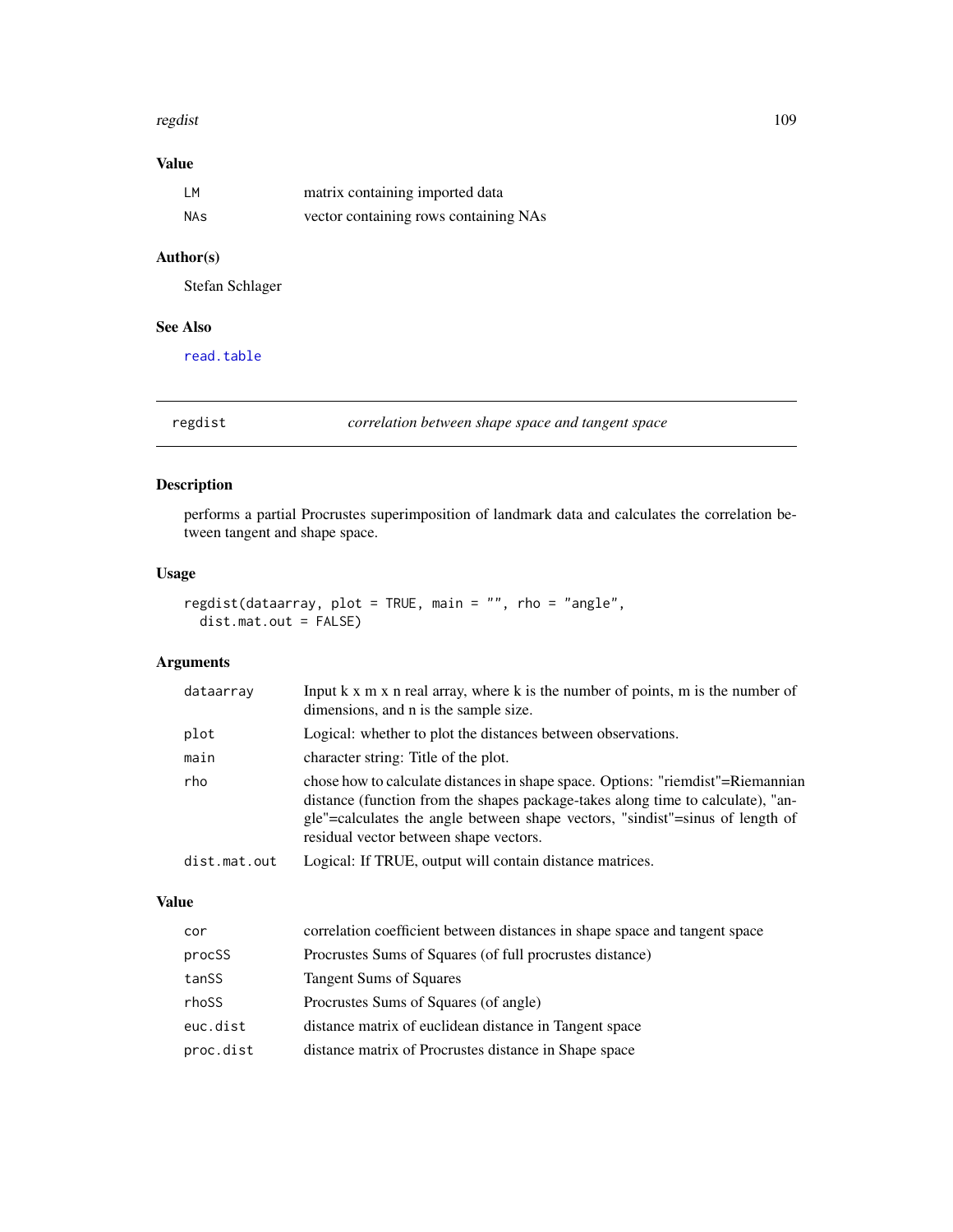#### 110 RegScore

#### Author(s)

Stefan Schlager

#### See Also

[regdist](#page-108-0)

### Examples

library(shapes) regdist(gorf.dat)

RegScore *calulate regression scores for linear model*

# Description

calulate regression scores for linear model as specified in Drake & Klingenberg(2008)

#### Usage

RegScore(model, x = NULL)

#### Arguments

| model | linear model                                                                       |
|-------|------------------------------------------------------------------------------------|
|       | optional: matrix containing fitted data to be projected onto the regression lines. |
|       | If omitted the model's fitted values will be used.                                 |

#### Details

the data are orthogonally projected onto the regression lines associated with each factor.

#### Value

returns a n x m matrix containing the regression scores for each specimen.

#### Warning

if model contains factors with more than 2 levels, R calculates one regression line per 2 factors. Check the colnames of the returned matrix to select the appropriate one. See examples for details.

#### References

Drake, AG. & Klingenberg, CP. The pace of morphological change: historical transformation of skull shape in St Bernard dogs. Proceedings of the Royal Society B: Biological Sciences, The Royal Society, 2008, 275, 71-76.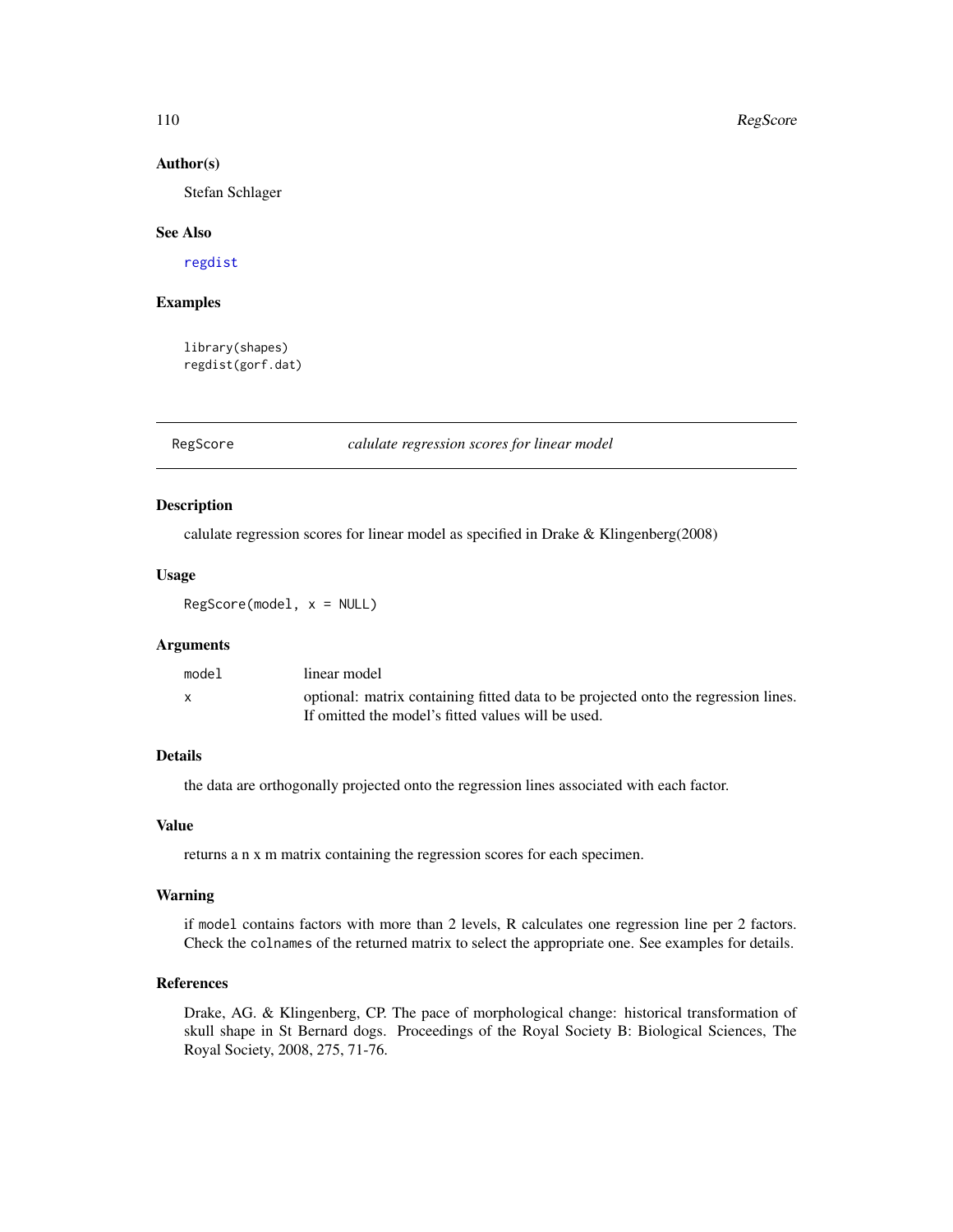#### $relaxLM$  111

#### Examples

```
model \leq lm(as.matrix(iris[,1:3]) \sim iris[,4])
rs <- RegScore(model)
plot(rs,iris[,4])
##now use a random subsample for model fitting
rand <- sample(nrow(iris))
x \le -iris[rand[1:100], 4]newmod \leq lm(as.matrix(iris[rand[1:100],1:3]) \sim x)
##predict the rest of data and get their regression scores
rsPred <- RegScore(newmod,as.matrix(iris[rand[101:150],1:3]))
plot(rsPred,iris[rand[101:150],4])
## Not run:
data(boneData)
proc <- procSym(boneLM)
pop.sex <- name2factor(boneLM,which=3:4) # generate a factor with 4 levels
lm.ps.size <- lm(proc$PCscores ~ pop.sex+proc$size)
rs <- RegScore(lm.ps.size)
colnames(rs) # in this case, the last column contains the regression
# scores associated with proc$size
## validate by using a subsample for fitting
rand <- sample(dim(boneLM)[3])
lm.ps.size0 <- lm(proc$PCscores[rand[1:50],] ~ proc$size[rand[1:50]])
rs0 <- RegScore(lm.ps.size0,proc$PCscores[rand[-c(1:50)],] )
plot(rs0,proc$size[rand[-c(1:50)]])
```

```
## End(Not run)
```
<span id="page-110-0"></span>

relaxLM *relax one specific landmark configuration against a reference*

# Description

relax one specific landmark configuration against a reference (e.g. a sample mean)

#### Usage

```
relaxLM(lm, ...)
## S3 method for class 'matrix'
relaxLM(lm, reference, SMvector, outlines = NULL,
  surp = NULL, sur.name = NULL, mesh = NULL, tol = 1e-05,
  deselect = FALSE, inc.check = TRUE, iterations = 0, fixRepro = TRUE,
 missing = NULL, bending = TRUE, stepsize = ifelse(bending, 1, 0.5),
 use.lm = NULL, silent = FALSE, ...)
## S3 method for class 'mesh3d'
relaxLM(lm, reference, tol = 1e-05, deselect = FALSE,
```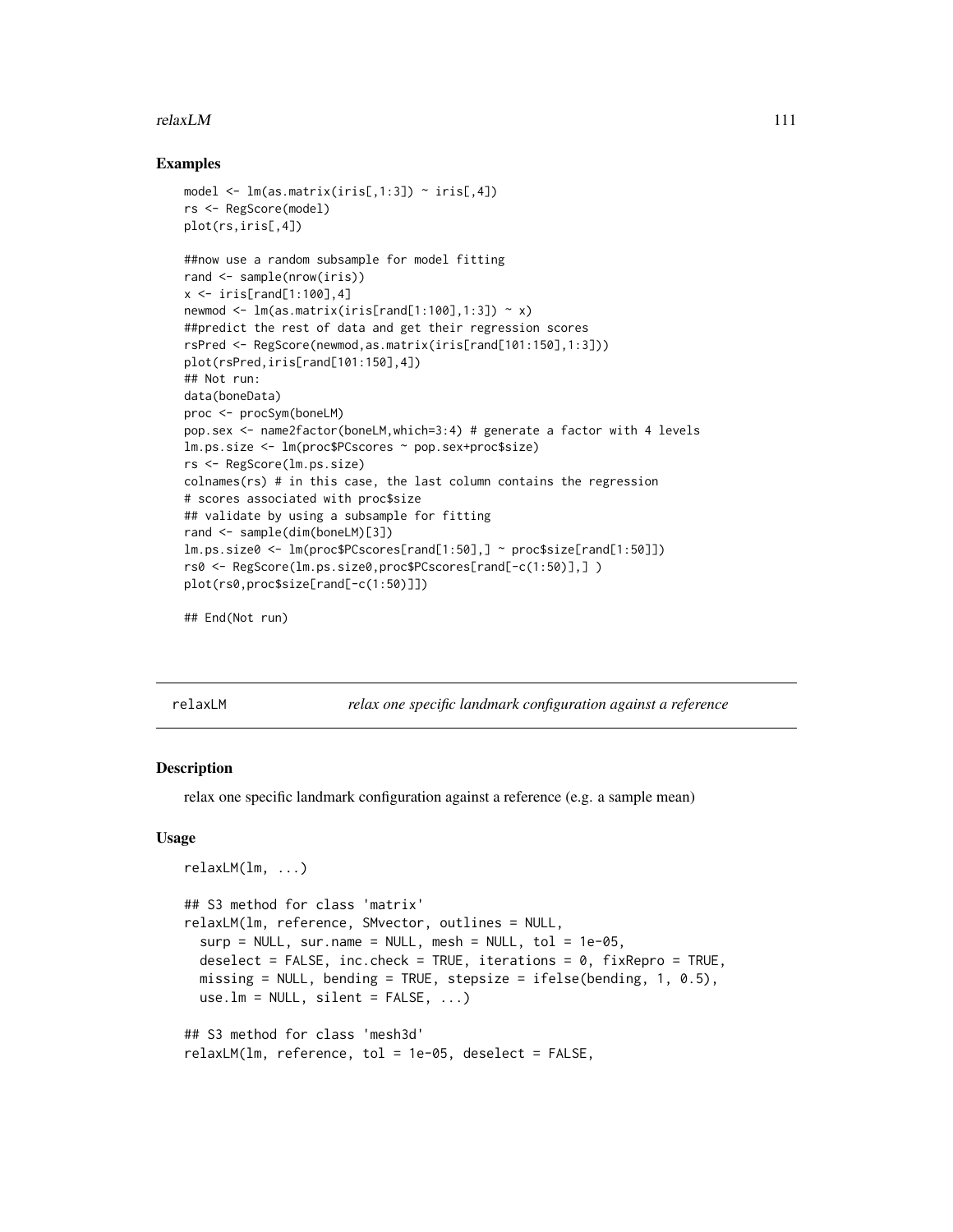```
inc.check = TRUE, iterations = 0, fixRepro = TRUE, missing = NULL,
bending = FALSE, stepsize = ifelse(bending, 1, 0.5), use.lm = NULL, ...)
```

| 1 <sub>m</sub> | k x 3 or k x 2 matrix containing landmark data to be slidden - or a triangular<br>mesh of class "mesh3d". See details                                                                                                                                                          |
|----------------|--------------------------------------------------------------------------------------------------------------------------------------------------------------------------------------------------------------------------------------------------------------------------------|
|                | additonal arguments - currently unused                                                                                                                                                                                                                                         |
| reference      | k x 3 or k x 2 matrix containing landmark of the reference, or a mesh with the<br>same amount of vertices as there are landmarks in 1m.                                                                                                                                        |
| SMvector       | A vector containing the row indices of (semi-) landmarks on the curve(s) that<br>are allowed to slide                                                                                                                                                                          |
| outlines       | A vector (or if threre are several curves) a list of vectors (containing the rowindices)<br>of the (Semi-)landmarks forming the curve(s) in the successive position on the<br>curve - including the beginning and end points, that are not allowed to slide.                   |
| surp           | integer vector containing the row indices of semi-landmarks positioned on sur-<br>faces.                                                                                                                                                                                       |
| sur.name       | character: containing the filename of the corresponding surface. When specified,<br>mesh has to be NULL. If sur . name=NULL and mesh=NULL, the tangent planes<br>will be estimated from the point cloud.                                                                       |
| mesh           | triangular mesh of class "mesh3d" loaded into the R workspace, when specified,<br>"sur.name" has to be NULL.                                                                                                                                                                   |
| tol            | numeric: Threshold for convergence in the sliding proces. Full Procrustes dis-<br>tance between actual result and previous iteration.                                                                                                                                          |
| deselect       | Logical: if TRUE, the SMvector is interpreted as those landmarks, that are not<br>allowed to slide.                                                                                                                                                                            |
| inc.check      | Logical: if TRUE, the program stops when convergence criterion starts increas-<br>ing and reports result from last iteration.                                                                                                                                                  |
| iterations     | integer: maximum amounts the algorithm runs - even when 'tol' is not reached.<br>When iterations=0, the algorithm runs until convergence.                                                                                                                                      |
| fixRepro       | logical: if TRUE, fix landmarks will also be projected onto the surface. If you<br>have landmarks not on the surface, select fixRepro=FALSE                                                                                                                                    |
| missing        | vector of integers, specifying row indices of missing (semi-)landmarks. They<br>will be relaxed freely in 3D and not projected onto the target (works only for 2D<br>data).                                                                                                    |
| bending        | if TRUE, bending energy will be minimized, Procrustes distance otherwise (not<br>suggested with large shape differences)                                                                                                                                                       |
| stepsize       | integer: dampening factor for the amount of sliding. Useful to keep semi-<br>landmarks from sliding too far off the surface. The displacement is calculated<br>as $\Upsilon = \Upsilon^0 + stepsize * UT$ . Default is set to 1 for bending=TRUE and 0.5 for<br>bending=FALSE. |
| use.lm         | indices specifying a subset of (semi-)landmarks to be used in the rotation step -<br>only used if bending=FALSE.                                                                                                                                                               |
| silent         | logical: if TRUE, console output is suppressed.                                                                                                                                                                                                                                |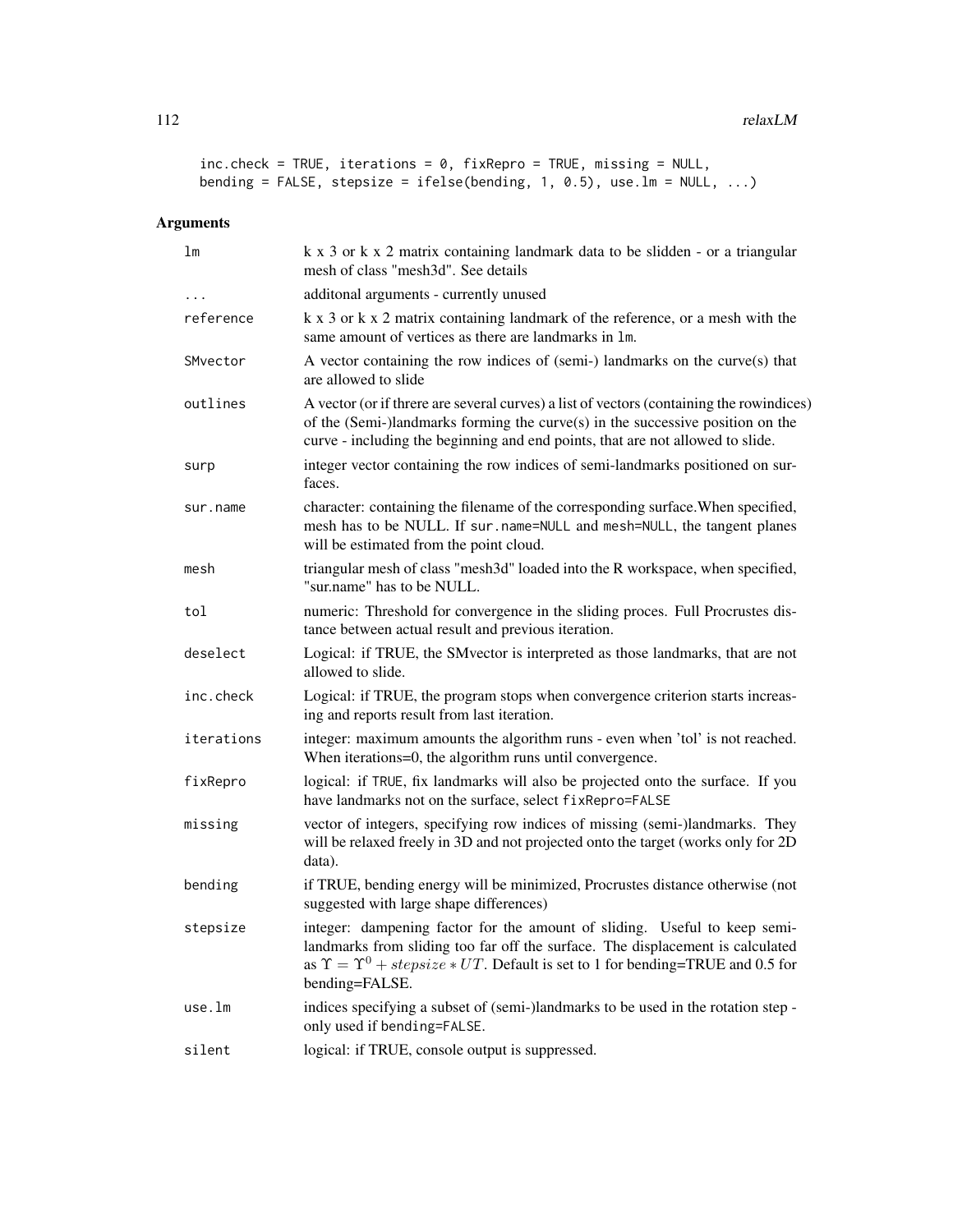#### $relaxLM$  113

# Details

if lm is a surface mesh, all vertices will be treated as semilandmarks and a allowed to freely slide along the surface.

# Value

returns kx3 matrix of slidden landmarks

# Author(s)

Stefan Schlager

#### References

Gunz, P., P. Mitteroecker, and F. L. Bookstein. 2005. Semilandmarks in Three Dimensions, in Modern Morphometrics in Physical Anthropology. Edited by D. E. Slice, pp. 73-98. New York: Kluwer Academic/Plenum Publishers.

#### See Also

[slider3d](#page-126-0)

#### Examples

```
require(rgl)
data(nose)
### relax shornose against longnose
# define fix landmarks
fix \leq c(1:5,20:21)# define surface patch by specifying row indices of matrices
# all except those defined as fix
surp <- c(1:dim(shortnose.lm)[1])[-fix]
relax <- relaxLM(shortnose.lm,
         longnose.lm, mesh=shortnose.mesh, iterations=1,
         SMvector=fix, deselect=TRUE, surp=surp)
## example minimizing Procrustes distance when displacement is not
## dampened by stepsize
relaxProcD <- relaxLM(shortnose.lm,
         longnose.lm, mesh=shortnose.mesh, iterations=1,
         SMvector=fix, deselect=TRUE, surp=c(1:623)[-fix],bending=FALSE,stepsize=1)
## Not run:
# visualize differences red=before and green=after sliding
deformGrid3d(shortnose.lm, relax, ngrid=0)
```
# visualize differences minimizing Procrusted distances red=before and green=after sliding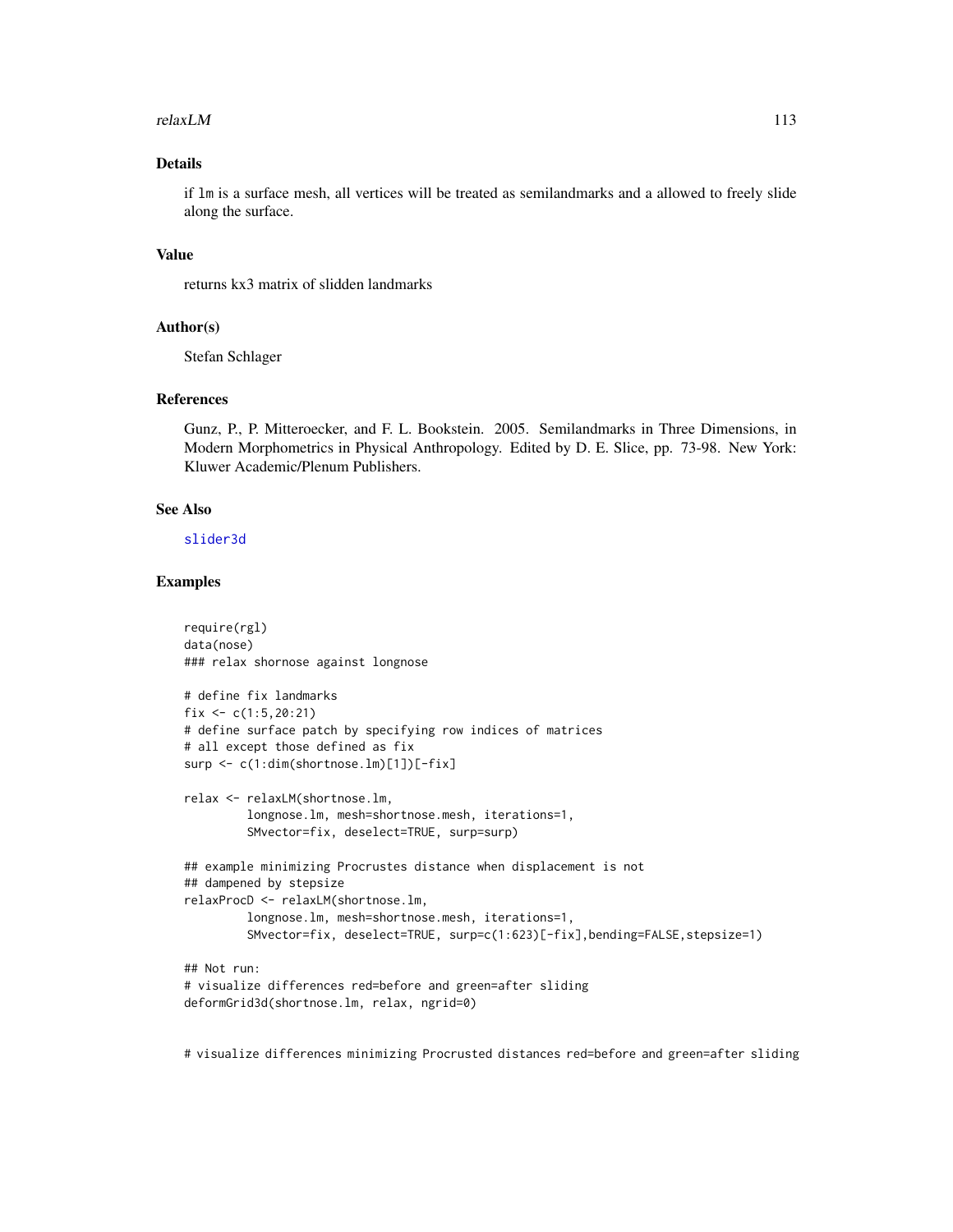```
deformGrid3d(shortnose.lm, relaxProcD, ngrid=0)
## no smooth displacement, now let's check the distances:
rot2ref <- rotonto(relaxProcD,longnose.lm)
angle.calc(rot2ref$X,rot2ref$Y)
# 0.2492027 Procrustes distance between reference and slided shape
# (minimizing Procrustes distance)
rot2refBend <- rotonto(relax,longnose.lm)
angle.calc(rot2refBend$X,rot2refBend$Y)
# 0.2861322 Procrustes distance between reference and slided shape
# (minimizing bending energy)
rot2refOrig <- rotonto(shortnose.lm,longnose.lm)
angle.calc(rot2refOrig$X,rot2refOrig$Y)
# 0.3014957 Procrustes distance between reference and original shape
##result: while minimizing Procrustes distance, displacement is not
##guaranteed to be smooth
# add surface
wire3d(shortnose.mesh, col="white")
## finally relax two meshes with corresponding vertices:
mediumnose.mesh <- tps3d(shortnose.mesh,shortnose.lm, (shortnose.lm+longnose.lm)/2,threads=1)
## we use Procrustes distance as criterion as bending energy is pretty slow because
## of too many coordinates (more than 3000 is very unreasonable).
```

```
relaxMesh <- relaxLM(shortnose.mesh,mediumnose.mesh,iterations=2,bending=FALSE,stepsize=0.05)
```
## End(Not run)

relWarps *calculate relative Warp analysis*

#### **Description**

After Procrustes registration the data is scaled by the bending energy or its inverse to emphasize global/local differences when exploring a sample's shape.

#### Usage

```
relWarps(data, scale = TRUE, CSinit = TRUE, alpha = 1, tol = 1e-10,
 orp = TRUE, pcAlign = TRUE, computeBasis = TRUE)
```

| data  | Input k x m x n real array, where k is the number of points, m is the number of |
|-------|---------------------------------------------------------------------------------|
|       | dimensions, and n is the sample size.                                           |
| scale | Logical: indicating if scaling is requested                                     |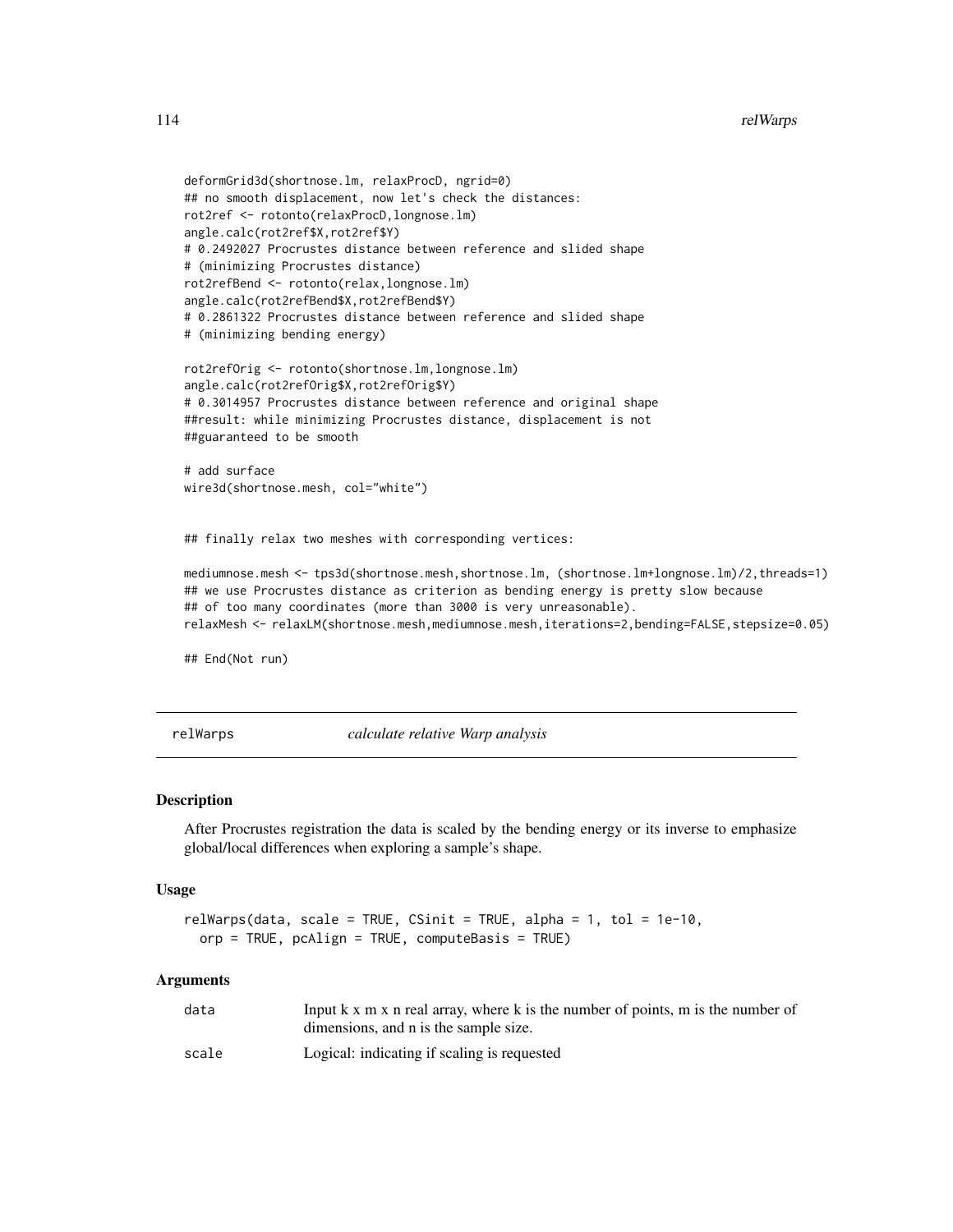#### relWarps 115

| CSinit       | Logical: if TRUE, all configurations are initially scaled to Unit Centroid Size.                                                                                                                                                           |
|--------------|--------------------------------------------------------------------------------------------------------------------------------------------------------------------------------------------------------------------------------------------|
| alpha        | integer: power of the bending energy matrix. If alpha $= 0$ then standard Pro-<br>crustes PCA is carried out. If alpha $= 1$ then large scale differences are empha-<br>sized, if alpha $= -1$ then small scale variations are emphasised. |
| tol          | tolerance for the eigenvalues of the bending energy matrix to be zero                                                                                                                                                                      |
| orp          | logical: request orthogonal projection into tangent space.                                                                                                                                                                                 |
| pcAlign      | logical: if TRUE, the shapes are aligned by the principal axis of the first speci-<br>men                                                                                                                                                  |
| computeBasis | logical: whether to compute the basis of the resulting vector space (takes a lot<br>of memory and time for configurations with $> 1000$ coordinates.                                                                                       |

# Value

| bescores  | relative warp scores (PC-scores if alpha = $\theta$ )                                     |
|-----------|-------------------------------------------------------------------------------------------|
| uniscores | uniform scores, NULL if alpha = $\theta$                                                  |
| Var       | non-affine variation explained by each relative warp                                      |
| mshape    | sample's conensus shape                                                                   |
| rotated   | Procrustes superimposed data                                                              |
| bePCs     | vector basis of nonaffine shape variation-relative warps (plain PCs if alpha = $\theta$ ) |
| uniPCs    | vector basis of affine shape variation - uniform component. NULL if alpha = $\theta$      |

# Author(s)

Stefan Schlager

# References

Bookstein FL 1989. Principal Warps: Thin-plate splines and the decomposition of deformations. IEEE Transactions on pattern analysis and machine intelligence 11.

Bookstein FL, 1991. Morphometric tools for landmark data. Geometry and biology. Cambridge Univ. Press, Cambridge.

Rohlf FJ, Bookstein FL 2003. Computing the Uniform Component of Shape Variation. Systematic Biology 52:66-69.

# Examples

```
data(boneData)
pop <- name2factor(boneLM,which=3)
rW \leftarrow relWarps(boneLM, alpha = -1)
## Not run:
require(car)
# plot first 5 relative warps scores grouped by population
spm(rW$bescores[,1:5],group=pop)
# plot uniform component scores grouped by population
spm(rW$uniscores[,1:5],group=pop)
```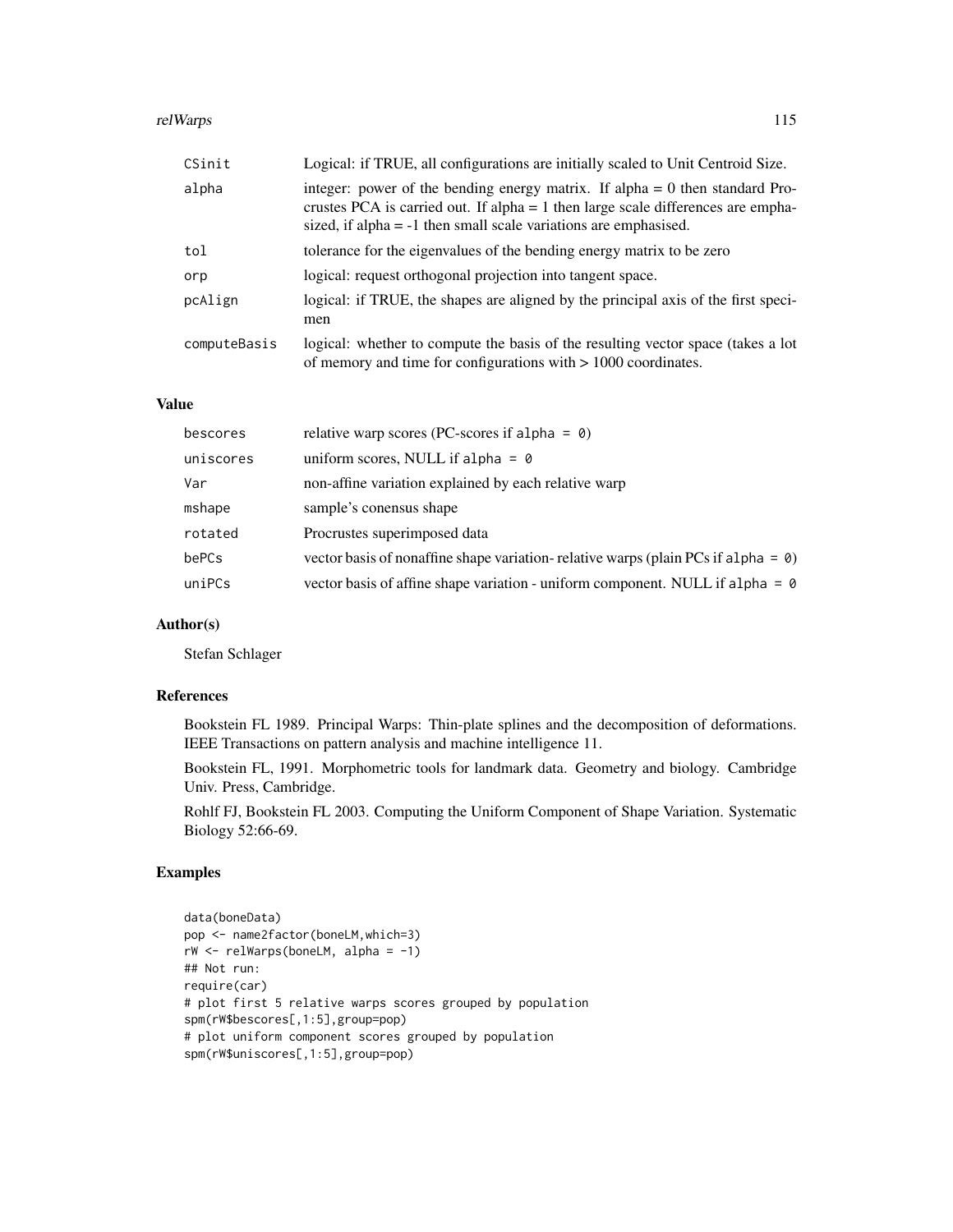```
##plot non-affine variance associated with each relative warp
barplot(rW$Var[,2], xlab="relative Warps")
## visualize first relative warp +-3 sd of the scores
rw1 <- showPC(as.matrix(c(-3,3)*sd(rW$bescores[,1])),rW$bePCs[,1,drop=FALSE],rW$mshape)
deformGrid3d(rw1[,,1],rw1[,,2],ngrid=5)
## 2D example:
require(shapes)
data <- bindArr(gorf.dat, gorm.dat, along=3)
sex <- factor(c(rep("fem", dim(gorf.dat)[3]), rep("male",dim(gorm.dat)[3])))
rW <- relWarps(data, alpha = -1)
# plot first 3 relative warps scores grouped by population
spm(rW$bescores[,1:3],group=sex)
# plot uniform component scores grouped by population
spm(rW$uniscores[,1:2],group=sex)
##plot non-affine variance associated with each relative warp
barplot(rW$Var[,2], xlab="relative Warps")
## visualize first relative warp +-3 sd of the scores
rw1 <- showPC(as.matrix(c(-3,3)*sd(rW$bescores[,1])),rW$bePCs[,1,drop=FALSE],rW$mshape)
deformGrid2d(rw1[,,1],rw1[,,2],ngrid=10)
```
## End(Not run)

render *plot or save the results of meshDist*

#### Description

plot or save the results of meshDist

#### Usage

```
render(x, ...)## S3 method for class 'meshDist'
render(x, from = NULL, to = NULL, steps = NULL,ceiling = NULL, uprange = NULL, tol = NULL, rampcolors = NULL,
 NAcol = NULL, displace = FALSE, shade = TRUE, sign = NULL,
  add = FALSE, scalaramp = NULL, ...)## S3 method for class 'matrixDist'
render(x, from = NULL, to = NULL, steps = NULL,ceiling = NULL, uprange = NULL, tol = NULL, type = c("s", "p"),
  radius = NULL, rampcolors = NULL, NAcol = NULL, displace = FALSE,
  sign = NULL, add = FALSE, scaleramp = FALSE, ...)
```

```
export(x, \ldots)
```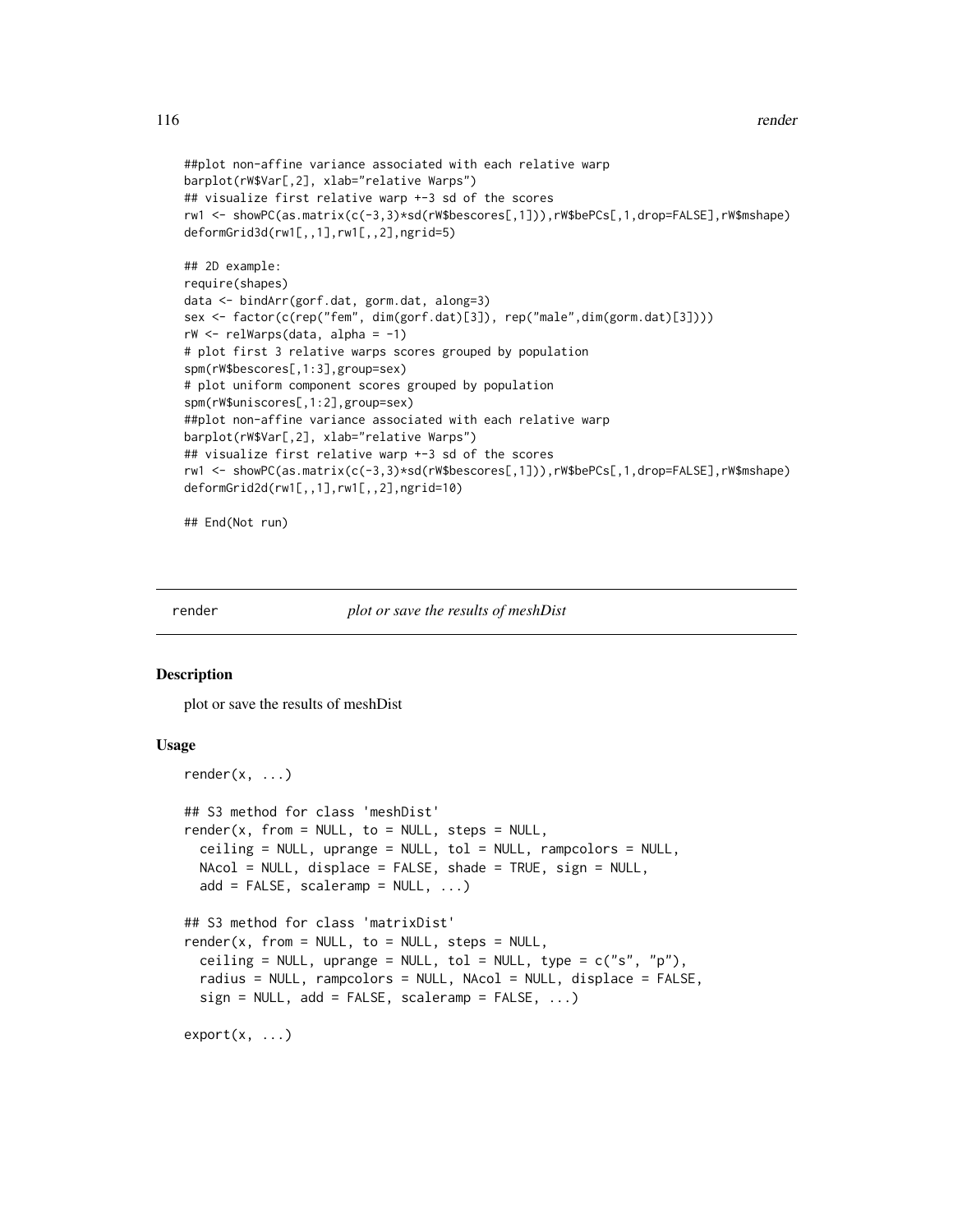#### render the contract of the contract of the contract of the contract of the contract of the contract of the contract of the contract of the contract of the contract of the contract of the contract of the contract of the con

```
## S3 method for class 'meshDist'
export(x, file = "default", imagedim = "100x800", ...)
```
# Arguments

| x          | object of class meshDist                                                                                                      |
|------------|-------------------------------------------------------------------------------------------------------------------------------|
| from       | numeric: minimum distance to color; default is set to 0 mm                                                                    |
| to         | numeric: maximum distance to color; default is set to the maximum distance                                                    |
| steps      | integer: determines how many intermediate colors the color ramp has.                                                          |
| ceiling    | logical: if TRUE, the next larger integer of "to" is used                                                                     |
| uprange    | numeric between 0 and 1: restricts "to" to a quantile of "to", if to is NULL.                                                 |
| tol        | numeric: threshold to color distances within this threshold green.                                                            |
| rampcolors | character vector: specify the colors which are used to create a colorramp.                                                    |
| NAcol      | character: specify color for values outside the range defined by from and to.                                                 |
| displace   | logical: if TRUE, displacement vectors between original and closest points are<br>drawn colored according to the distance.    |
| shade      | logical: if FALSE, the rendering of the colored surface will be supressed.                                                    |
| sign       | logical: request signed distances to be visualised.                                                                           |
| add        | logical: if TRUE, visualization will be added to the rgl window currently in<br>focus                                         |
| scaleramp  | if TRUE the ramp colors get scaled symmetrically into positive and negative<br>direction.                                     |
| type       | character: "s" shows coordinates as spheres, while "p" shows 3D dots.                                                         |
| radius     | determines size of spheres; if not specified, optimal radius size will be estimated<br>by centroid size of the configuration. |
| file       | character: filename for mesh and image files produced. E.g. "mydist" will<br>produce the files mydist.ply and mydist.png      |
| imagedim   | character of pattern "100x200" where 100 determines the width and 200 the<br>height of the image.                             |
| .          | for render.meshDist: additional arguments passed to shade3d. See rgl.material<br>for details.                                 |

# Details

Visualise or save the results of meshDist to disk.

render.meshDist renders the colored mesh and displays the color ramp and returns an object of class "meshDist". export.meshDist exports the colored mesh as ply file and the color chart as png file.

# Author(s)

Stefan Schlager

# See Also

[meshDist](#page-63-0), [shade3d](#page-0-0)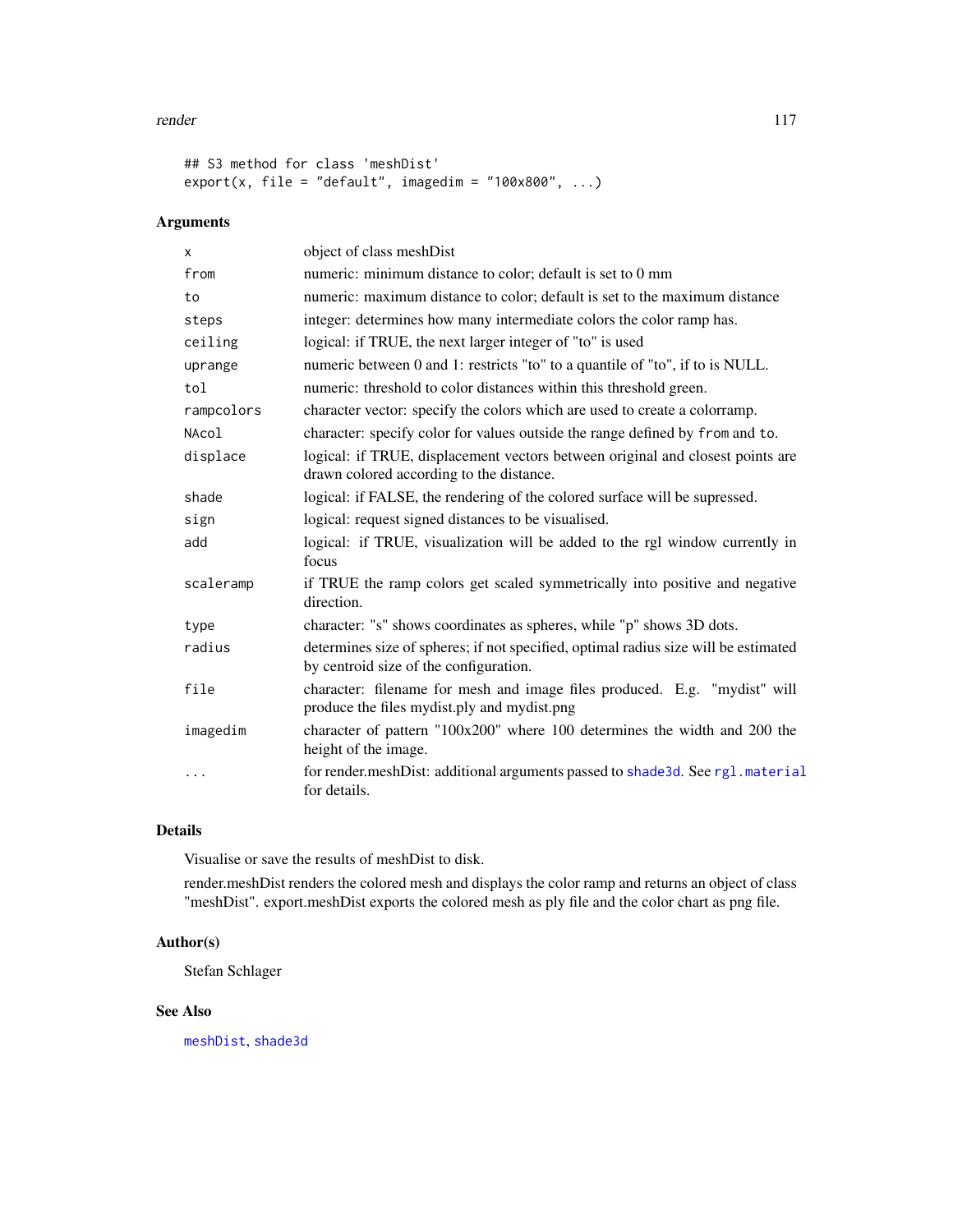<span id="page-117-0"></span>

#### Description

symmetrize a bilateral landmark configuration by removing bending and stretching

# Usage

 $retroDeform3d(mat, pairedLM, hmult = 5, alpha = 0.01)$ 

#### Arguments

| mat      | matrix with bilateral landmarks                                                                                                                           |
|----------|-----------------------------------------------------------------------------------------------------------------------------------------------------------|
| pairedLM | 2-column integer matrix with the 1st columns containing row indices of left side<br>landmarks and 2nd column the right hand landmarks                     |
| hmult    | factor controlling the bandwidth for calculating local weights (which will be<br>hmult * average distance between landmarks and their closest neighbour). |
| alpha    | factor controlling spacing along x-axis                                                                                                                   |

#### Value

| deformed | matrix containing deformed landmarks |
|----------|--------------------------------------|
| orig     | matrix containing original landmarks |

# References

Ghosh, D.; Amenta, N. & Kazhdan, M. Closed-form Blending of Local Symmetries. Computer Graphics Forum, Wiley-Blackwell, 2010, 29, 1681-1688

retroDeformMesh *symmetrize a triangular mesh*

# Description

symmetrize a triangular mesh

# Usage

```
retroDeformMesh(mesh, mat, pairedLM, hmult = 5, alpha = 0.01, rot = TRUE,
 lambda = 1e-08, threads = 0)
```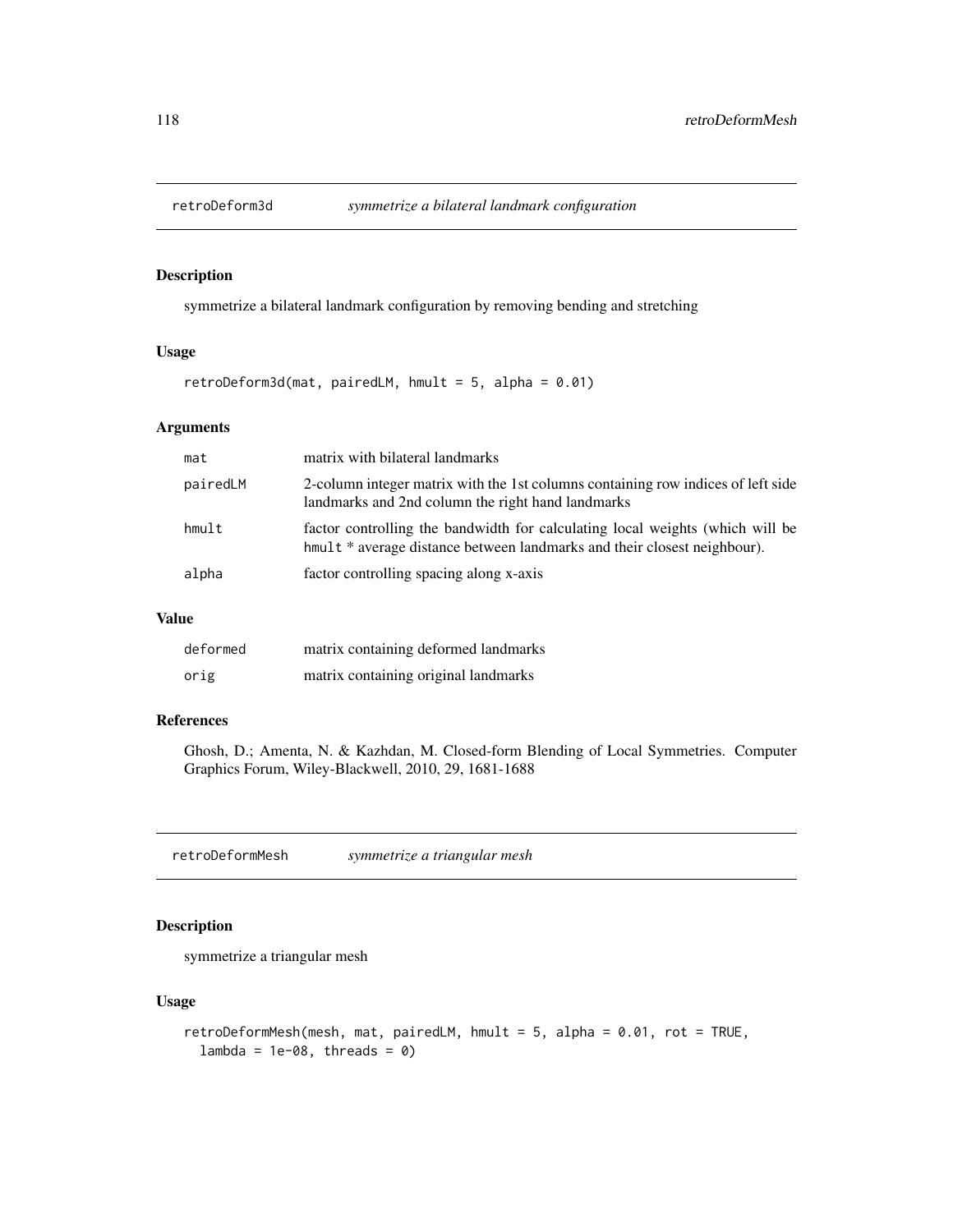#### rotaxis3d 119

#### Arguments

| mesh     | triangular mesh of class mesh3d                                                                                                                                                 |
|----------|---------------------------------------------------------------------------------------------------------------------------------------------------------------------------------|
| mat      | matrix with bilateral landmarks                                                                                                                                                 |
| pairedLM | 2-column integer matrix with the 1st columns containing row indices of left side<br>landmarks and 2nd column the right hand landmarks                                           |
| hmu1t    | damping factor for calculating local weights which is calculated as humult times<br>the average squared distance between a landmark and its closest neighbor (on<br>each side). |
| alpha    | factor controlling spacing along x-axis                                                                                                                                         |
| rot      | logical: if TRUE the deformed landmarks are rotated back onto the original ones                                                                                                 |
| lambda   | control parameter passed to tps3d                                                                                                                                               |
| threads  | integer: number of threads to use for TPS deform                                                                                                                                |

# Details

this function performs [retroDeform3d](#page-117-0) and deforms the mesh accordingly using the function [tps3d](#page-133-0).

# Value

<span id="page-118-0"></span>

| rotaxis3d | Rotate an object (matrix or mesh) around an arbitrary axis in 3D |
|-----------|------------------------------------------------------------------|
| landmarks | a list containing the deformed and original landmarks            |
| mesh      | symmetrized mesh                                                 |

# Description

Rotate an object around an arbitrary axis in 3D

# Usage

```
rotaxis3d(x, pt1, pt2 = c(0, 0, 0), theta)## S3 method for class 'matrix'
rotaxis3d(x, pt1, pt2 = c(\theta, \theta, \theta), theta)
## S3 method for class 'mesh3d'
rotaxis3d(x, pt1, pt2 = c(\theta, \theta, \theta), theta)
```

| $\mathsf{x}$ | k x 3 matrix containing 3D-coordinates or a triangular mesh of class "mesh3d".                   |
|--------------|--------------------------------------------------------------------------------------------------|
| pt1          | numeric vector of length 3, defining first point on the rotation axis.                           |
| pt2          | numeric vector of length 3, defining second point on the rotation axis.                          |
| theta        | angle to rotate in radians. With pt1 being the viewpoint, the rotation is counter-<br>clockwise. |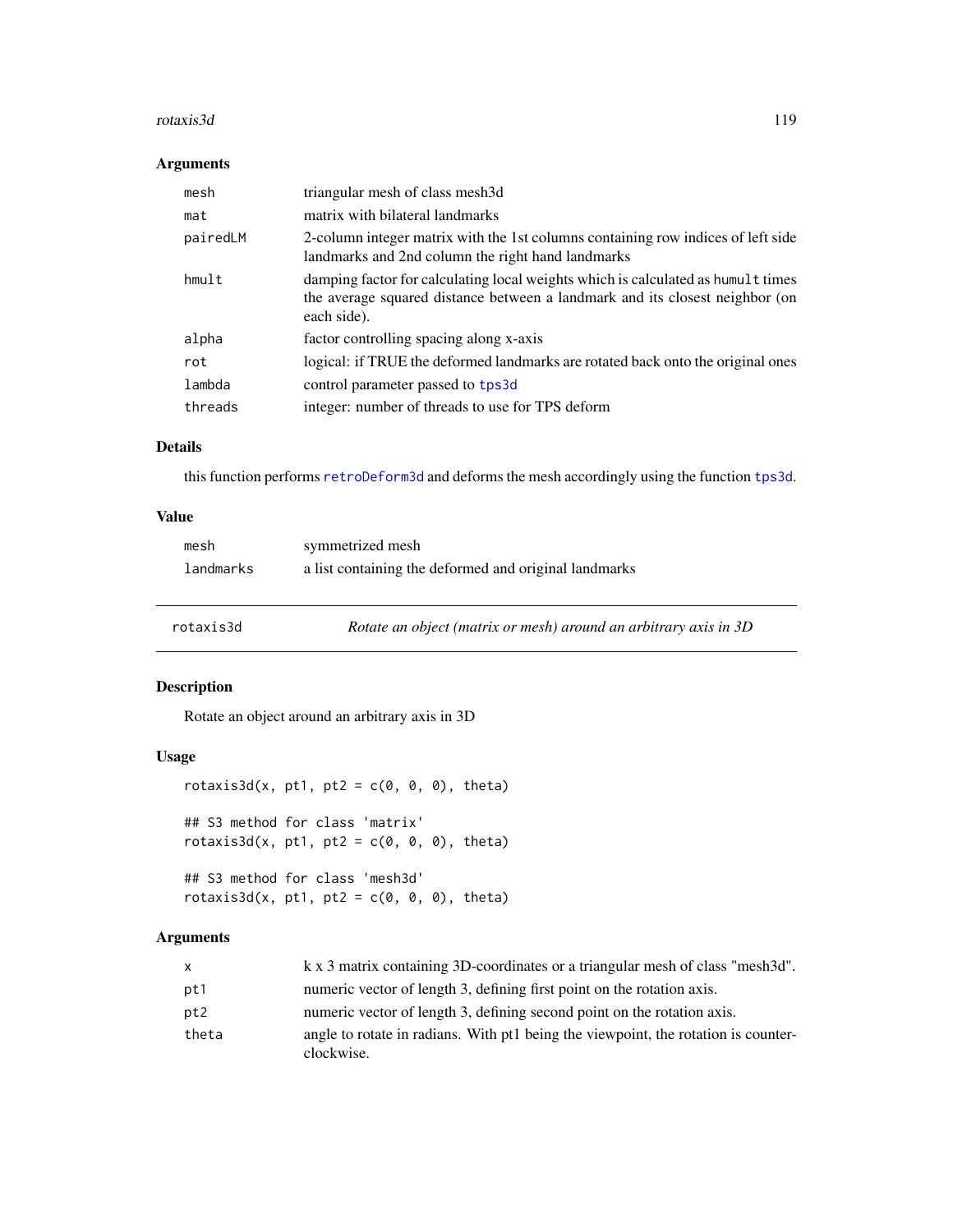#### 120 rotaxisMat

# Details

Rotate an object (matrix or triangular mesh) around an 3D-axis defined by two points.

# Value

returns rotated object (including updated normals for mesh3d objects)

#### Author(s)

Stefan Schlager

# References

http://en.wikipedia.org/wiki/Rotation\_matrix

# See Also

[rotonto](#page-122-0), [rotmesh.onto](#page-120-0)

# Examples

```
require(rgl)
data(nose)
shrot.rot <- rotaxis3d(shortnose.mesh, pt1=c(1,1,1), theta=pi)
## Not run:
shade3d(shortnose.mesh,col=3,specular=1)
shade3d(shrot.rot,col=2)
###print rotation axis
#' lines3d(rbind(rep(-0.1,3),rep(0.1,3)))
## End(Not run)
```

| rotaxisMat | calculate a rotation matrix around an arbitrary axis through the origin |
|------------|-------------------------------------------------------------------------|
|            | in $3D$                                                                 |

# Description

calculate a rotation matrix around an arbitrary axis in 3D

# Usage

rotaxisMat(u, theta, homogeneous = FALSE)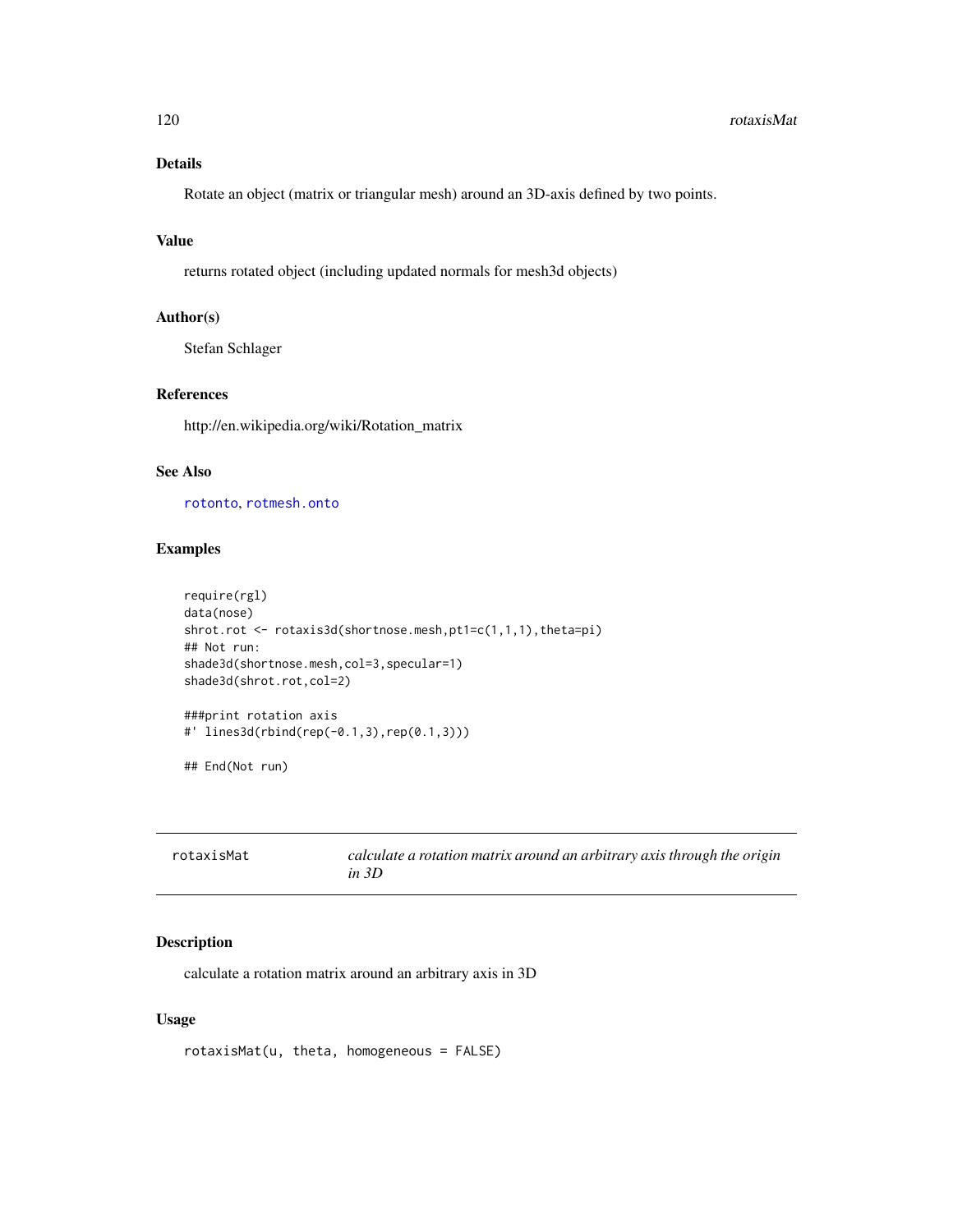#### rotmesh.onto 121

#### Arguments

| - u         | a vector around which to rotate                    |
|-------------|----------------------------------------------------|
| theta       | angle in radians to rotate                         |
| homogeneous | logical: if TRUE a 4x4 rotation matrix is returned |

# Value

returns 3x3 rotation matrix

# References

http://en.wikipedia.org/wiki/Rotation\_matrix

#### See Also

[rotaxis3d](#page-118-0)

<span id="page-120-0"></span>rotmesh.onto *rotate ,scale and translate a mesh based on landmark information.*

# Description

rotates and reflects a mesh onto by calculating the transformation from two sets of referenced landmarks.

# Usage

```
rotmesh.onto(mesh, refmat, tarmat, adnormals = FALSE, scale = FALSE,
 reflection = FALSE)
```
# Arguments

| object of class mesh3d.                                                                                                                                                                                  |
|----------------------------------------------------------------------------------------------------------------------------------------------------------------------------------------------------------|
| k x m matrix with landmarks on the mesh                                                                                                                                                                  |
| k x m matrix as target configuration                                                                                                                                                                     |
| logical - if TRUE, vertex normals will be recomputed after rotation. If mesh has<br>normals and adnormals=FALSE, the existing normals are rotated by the same<br>rotation matrix as the mesh's vertices. |
| logical: if TRUE the mesh will be scaled according to the size of the target.                                                                                                                            |
| logical: allow reflection.                                                                                                                                                                               |
|                                                                                                                                                                                                          |

#### Value

| mesh  | rotated mesh              |
|-------|---------------------------|
| vrot  | rotated refmat            |
| trafo | 4x4 transformation matrix |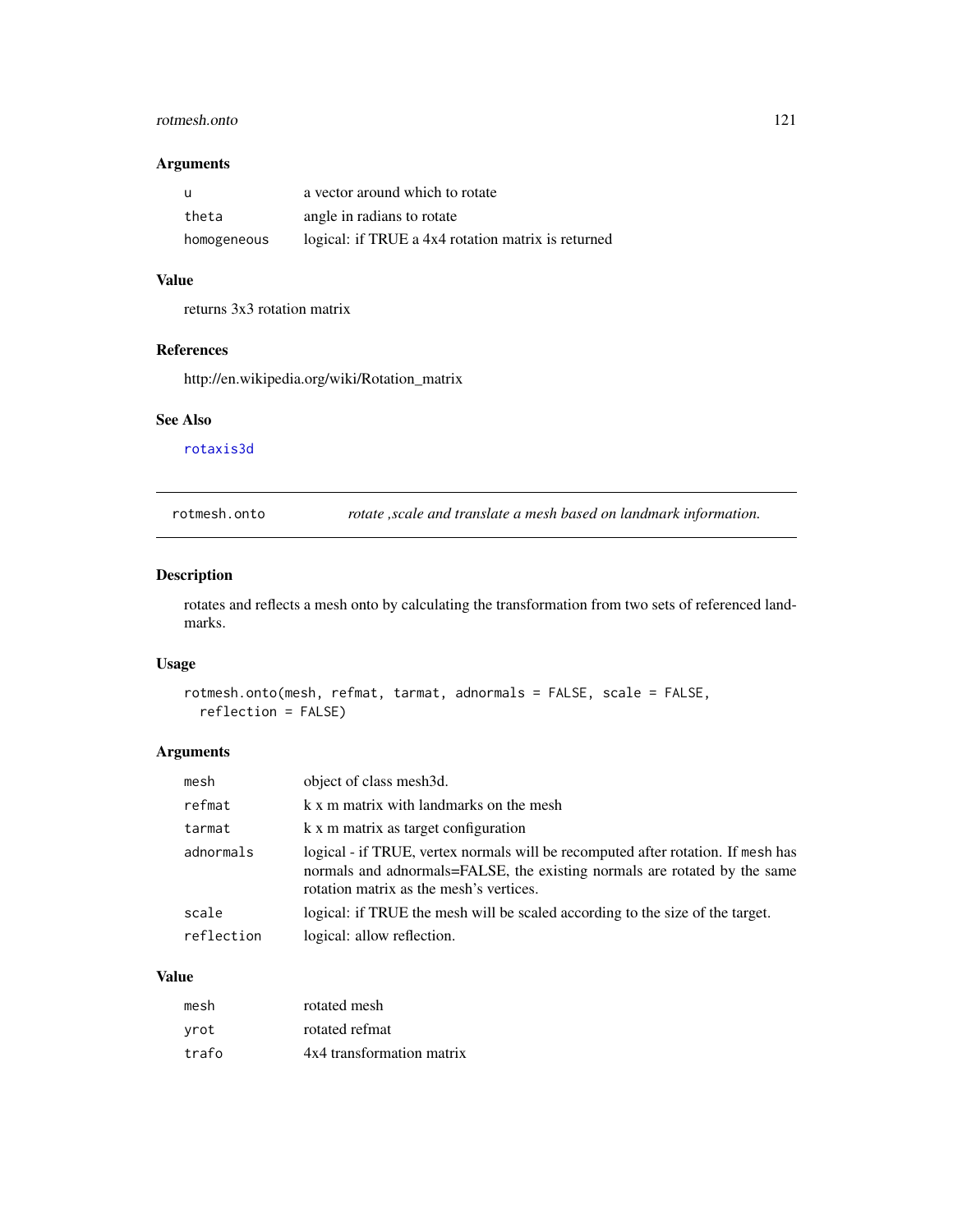#### 122 rotonmat and the contract of the contract of the contract of the contract of the contract of the contract of the contract of the contract of the contract of the contract of the contract of the contract of the contract

#### Author(s)

Stefan Schlager

# See Also

[file2mesh](#page-40-0),[tps3d](#page-133-0) ,[rotonto](#page-122-0),[mesh2ply](#page-61-0)

### Examples

```
require(rgl)
data(boneData)
## rotate, translate and scale the mesh belonging to the first specimen
## onto the landmark configuration of the 10th specimen
rotmesh <- rotmesh.onto(skull_0144_ch_fe.mesh,boneLM[,,1],
                        boneLM[,,10], scale=TRUE)
## Not run:
## render rotated mesh and landmarks
shade3d(rotmesh$mesh, col=2, specular=1)
spheres3d(boneLM[,,1])
## render original mesh
shade3d(skull_0144_ch_fe.mesh, col=3, specular=1)
spheres3d(boneLM[,,10])
```

```
## End(Not run)
```
rotonmat *rotate matrix of landmarks*

#### Description

rotate matrix of landmarks by using a rotation determined by two matrices.

#### Usage

```
rotonmat(X, refmat, tarmat, scale = TRUE, reflection = FALSE,
 weights = NULL, centerweight = FALSE, getTrafo = FALSE)
```

| X          | Matrix to be rotated                                            |
|------------|-----------------------------------------------------------------|
| refmat     | reference matrix used to estimate rotation parameters           |
| tarmat     | target matrix used to estimate rotation parameters              |
| scale      | logical: requests scaling to minimize sums of squared distances |
| reflection | logical: if TRUE, reflections are allowed.                      |
| weights    | vector of length k, containing weights for each landmark.       |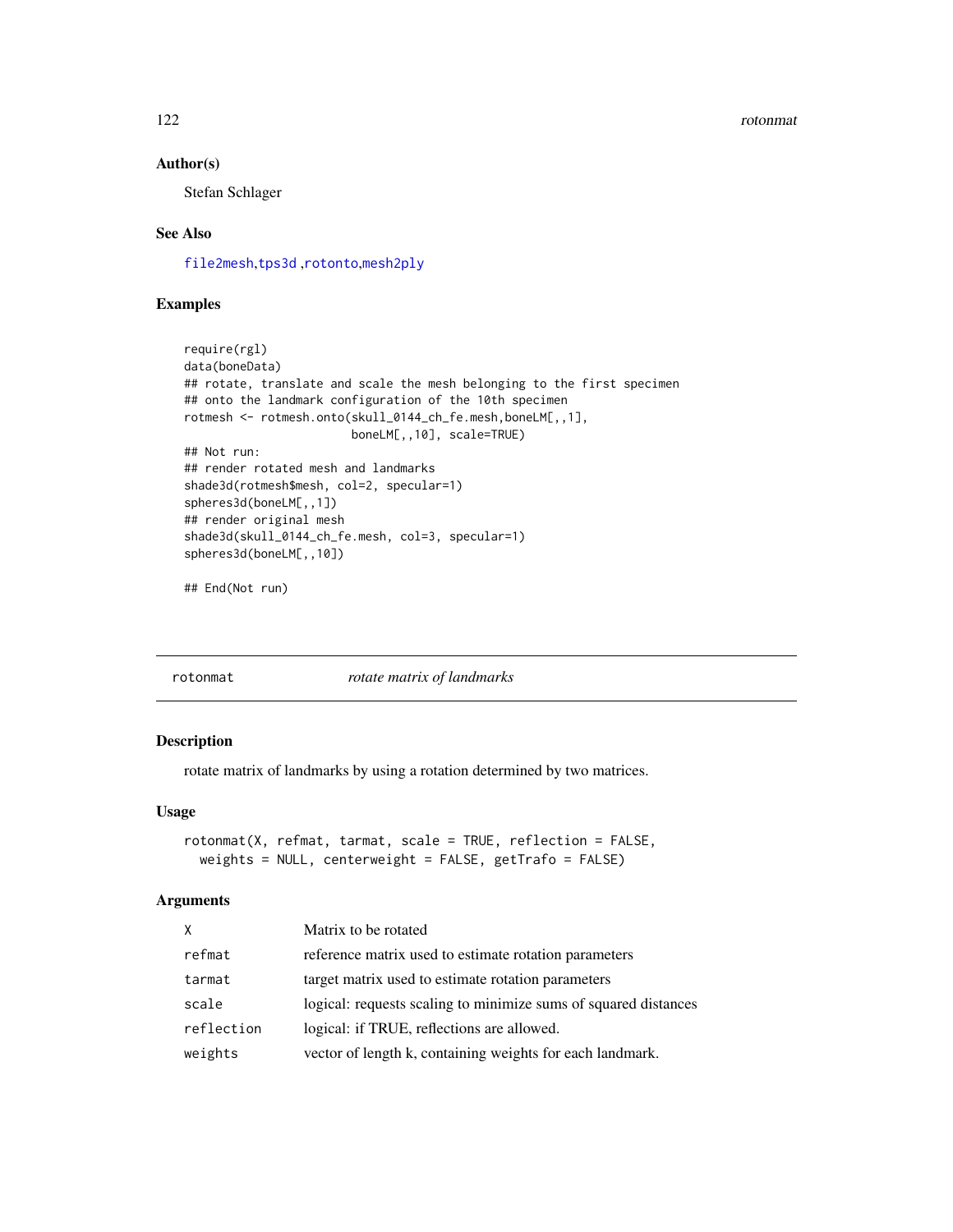#### rotonto 123

| centerweight | logical: if weights are defined and centerweigths=TRUE, the matrix will be<br>centered according to these weights instead of the barycenter. |
|--------------|----------------------------------------------------------------------------------------------------------------------------------------------|
| getTrafo     | logical: if TRUE, a 4x4 transformation matrix will also be returned.                                                                         |

# Details

A matrix is rotated by rotation parameters determined by two different matrices. This is usefull, if the rotation parameters are to be estimated by a subset of landmark coordinates.

# Value

if getTrafo=FALSE the transformed X will be returned, else alist containing:

| Xrot  | the transformed matrix X    |
|-------|-----------------------------|
| trafo | a 4x4 transformation matrix |

# Author(s)

Stefan Schlager

# See Also

[rotonto](#page-122-0),[rotmesh.onto](#page-120-0)

# Examples

```
data(nose)
shortnose.rot <-
rotonmat(shortnose.lm,shortnose.lm[1:9,],longnose.lm[1:9,])
##view result
## Not run:
deformGrid3d(shortnose.rot,shortnose.lm,ngrid=0)
## End(Not run)
```
<span id="page-122-0"></span>

| rotonto |                        | rotates, translates and scales one matrix onto an other using Pro- |  |  |  |  |  |
|---------|------------------------|--------------------------------------------------------------------|--|--|--|--|--|
|         | <i>crustes fitting</i> |                                                                    |  |  |  |  |  |

# Description

rotates, translates and scales one matrix onto an other using Procrustes fitting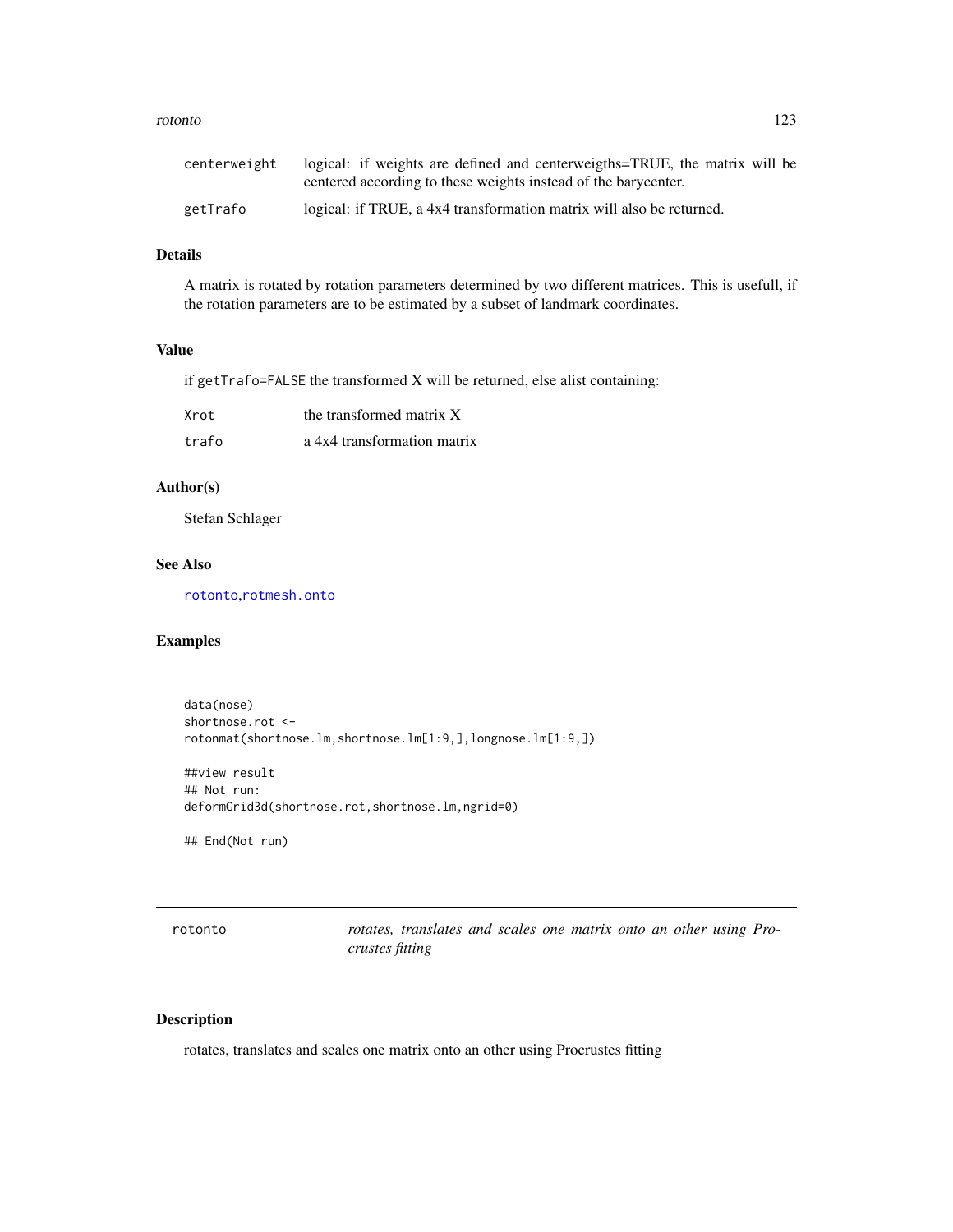#### 124 rotonto

# Usage

```
rotonto(x, y, scale = FALSE, signeref = TRUE, reflection = TRUE,weights = NULL, centerweight = FALSE)
rotreverse(mat, rot)
## S3 method for class 'matrix'
rotreverse(mat, rot)
## S3 method for class 'mesh3d'
rotreverse(mat, rot)
```
# Arguments

| x            | k x m matrix to be rotated onto (target matrix)                                                                                              |
|--------------|----------------------------------------------------------------------------------------------------------------------------------------------|
| y            | k x m matrix which will be rotated (reference matrix)                                                                                        |
| scale        | logical: scale matrix to minimize sums of squares                                                                                            |
| signref      | logical: report if reflections were involved in the rotation                                                                                 |
| reflection   | allow reflections.                                                                                                                           |
| weights      | vector of length k, containing weights for each landmark.                                                                                    |
| centerweight | logical: if weights are defined and centerweigths=TRUE, the matrix will be<br>centered according to these weights instead of the barycenter. |
| mat          | matrix on which the reverse transformations have to be applied                                                                               |
| rot          | an object resulting from the former application of rotonto                                                                                   |

# Details

rotate a matrix onto an other without loosing information about the location of the targetmatrix and reverse this transformations using rotreverse

# Value

| yrot    | rotated and translated matrix                                                                           |
|---------|---------------------------------------------------------------------------------------------------------|
| Y       | centred and rotated reference matrix                                                                    |
| X       | centred target matrix                                                                                   |
| trans   | vector between original position of target and centered reference (during rotation<br>process)          |
| transy  | vector between original position of reference and centered reference (during<br>rotation process)       |
| gamm    | rotation matrix                                                                                         |
| bet     | scaling factor applied                                                                                  |
| reflect | if reflect $= 1$ , reflections are involved in the superimposition. Else, reflect $=$<br>$\overline{0}$ |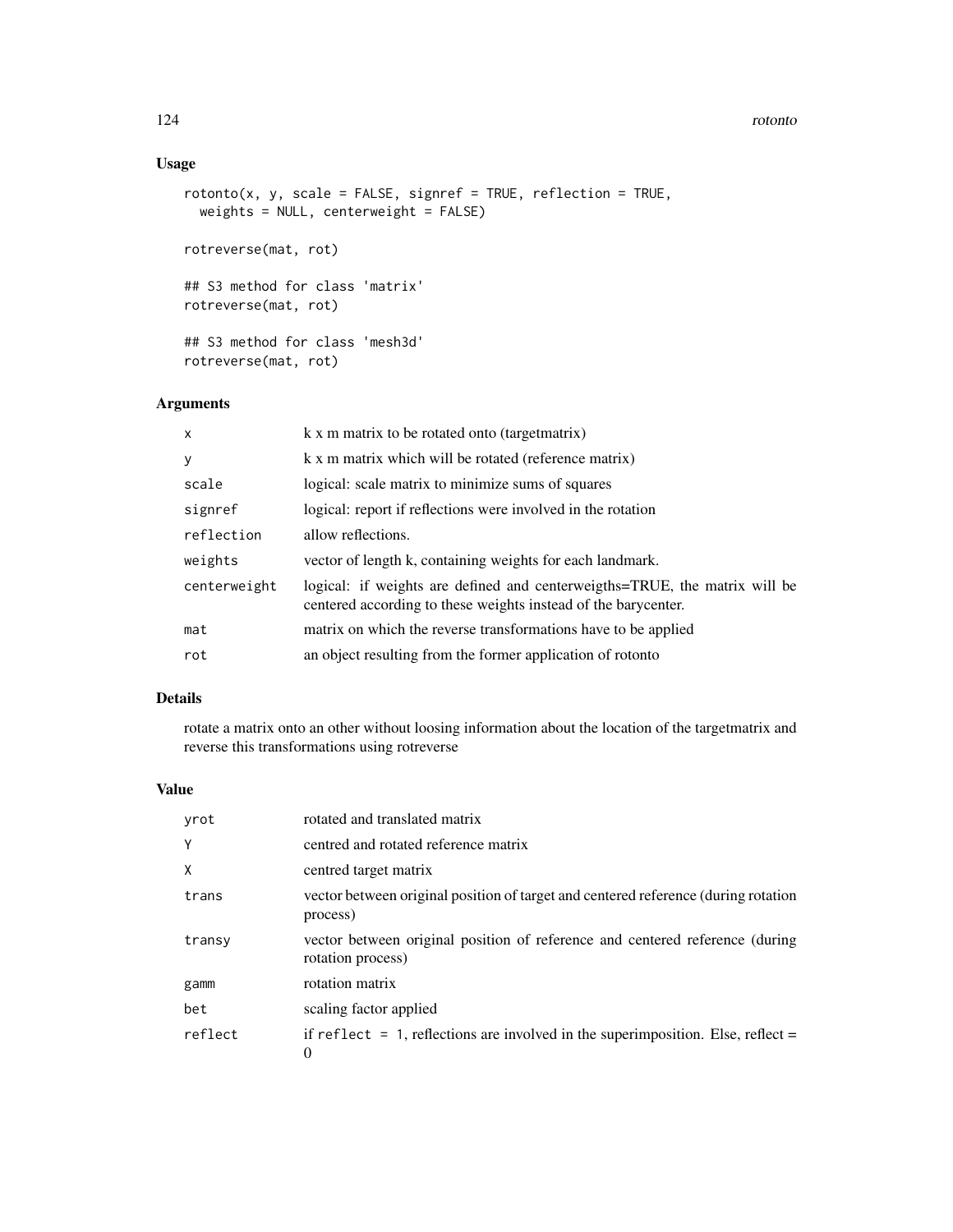#### scalemesh and the set of the set of the set of the set of the set of the set of the set of the set of the set of the set of the set of the set of the set of the set of the set of the set of the set of the set of the set of

# Note

all lines containing NA, or NaN are ignored in computing the transformation.

#### Author(s)

Stefan Schlager

# References

Lissitz, R. W., Schoenemann, P. H., & Lingoes, J. C. (1976). A solution to the weighted Procrustes problem in which the transformation is in agreement with the loss function. Psychometrika, 41,547- 550.

#### See Also

[rotmesh.onto](#page-120-0)

#### Examples

```
library(shapes)
lims <- c(min(gorf.dat[,,1:2]),max(gorf.dat[,,1:2]))
rot <- rotonto(gorf.dat[,,1],gorf.dat[,,2]) ### rotate the second onto the first config
plot(rot$yrot,pch=19,xlim=lims,ylim=lims) ## view result
points(gorf.dat [,,2],pch=19,col=2) ## view original config
rev1 <- rotreverse(rot$yrot,rot)
points(rev1,cex=2) ### show inversion by larger circles around original configuration
```
scalemesh *scale a mesh of class "mesh3d"*

# Description

scales (the vertices of a mesh by a scalar

#### Usage

```
scalemesh(mesh, size, center = c("bbox", "mean", "none"))
```

| mesh   | object of class "mesh3d"                                                                                                 |
|--------|--------------------------------------------------------------------------------------------------------------------------|
| size   | numeric: scale factor                                                                                                    |
| center | character: method to position center of mesh after scaling: values are "bbox".<br>and "mean". See Details for more info. |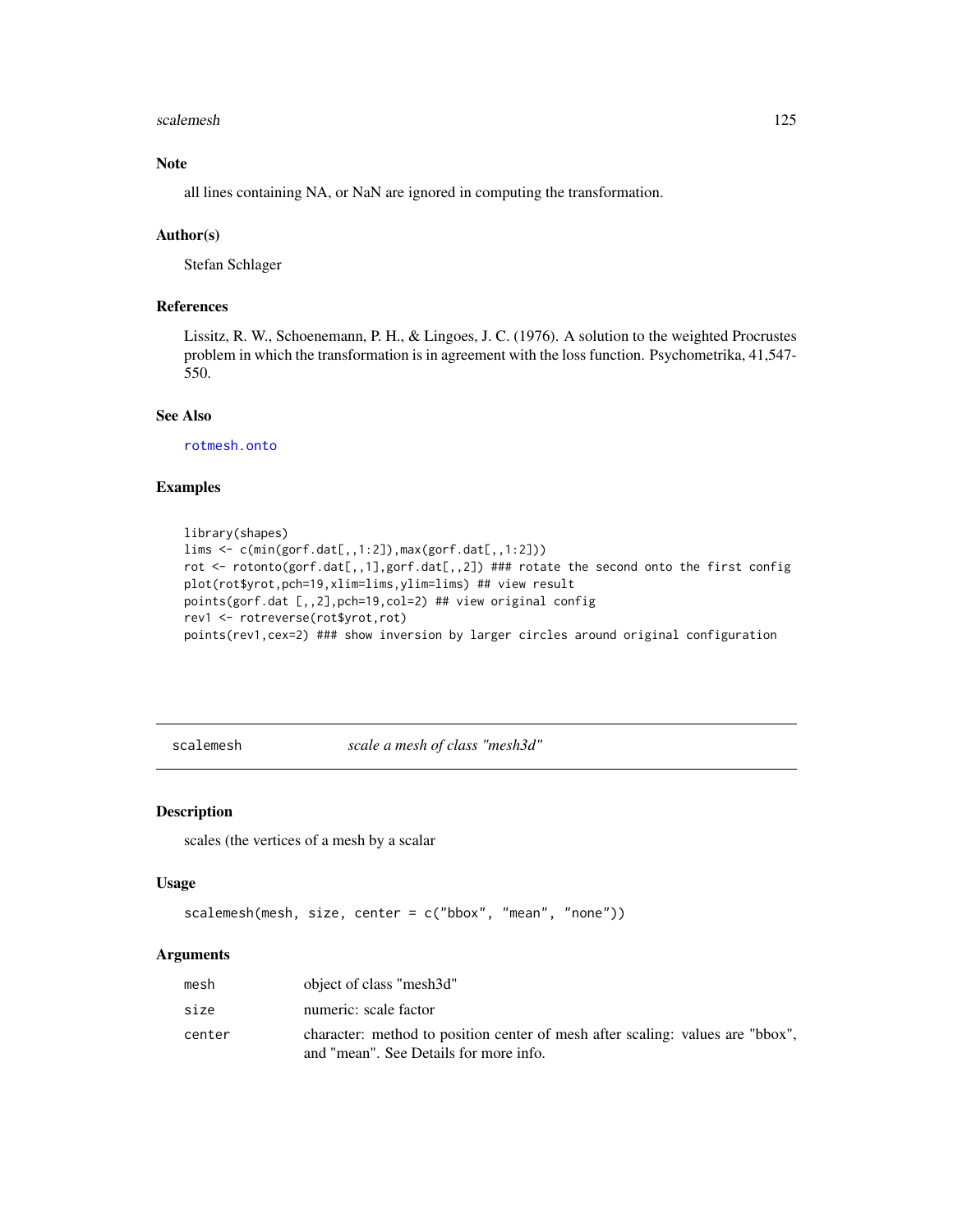# Details

The mesh's center is determined either as mean of the bounding box (center="bbox") or mean of vertex coordinates (center="mean") and then scaled according to the scaling factor. If center="none", vertex coordinates will simply be multiplied by "size".

#### Value

returns a scaled mesh

# Author(s)

Stefan Schlager

#### See Also

[rotmesh.onto](#page-120-0)

#### Examples

```
data(nose)
#inflate mesh by factor 4
largenose <- scalemesh(shortnose.mesh,4)
```
# showPC *convert PCs to landmark configuration*

# Description

convert PC-scores to landmark coordinates

# Usage

showPC(scores, PC, mshape)

# Arguments

| scores | vector of PC-scores, or matrix with rows containing PC-scores                             |
|--------|-------------------------------------------------------------------------------------------|
| PC.    | Principal components (eigenvectors of the covariance matrix) associated with<br>'scores'. |
| mshape | matrix containing the meanshape's landmarks (used to center the data by the<br>PCA)       |

# Details

Rotates and translates PC-scores derived from shape data back into configuration space.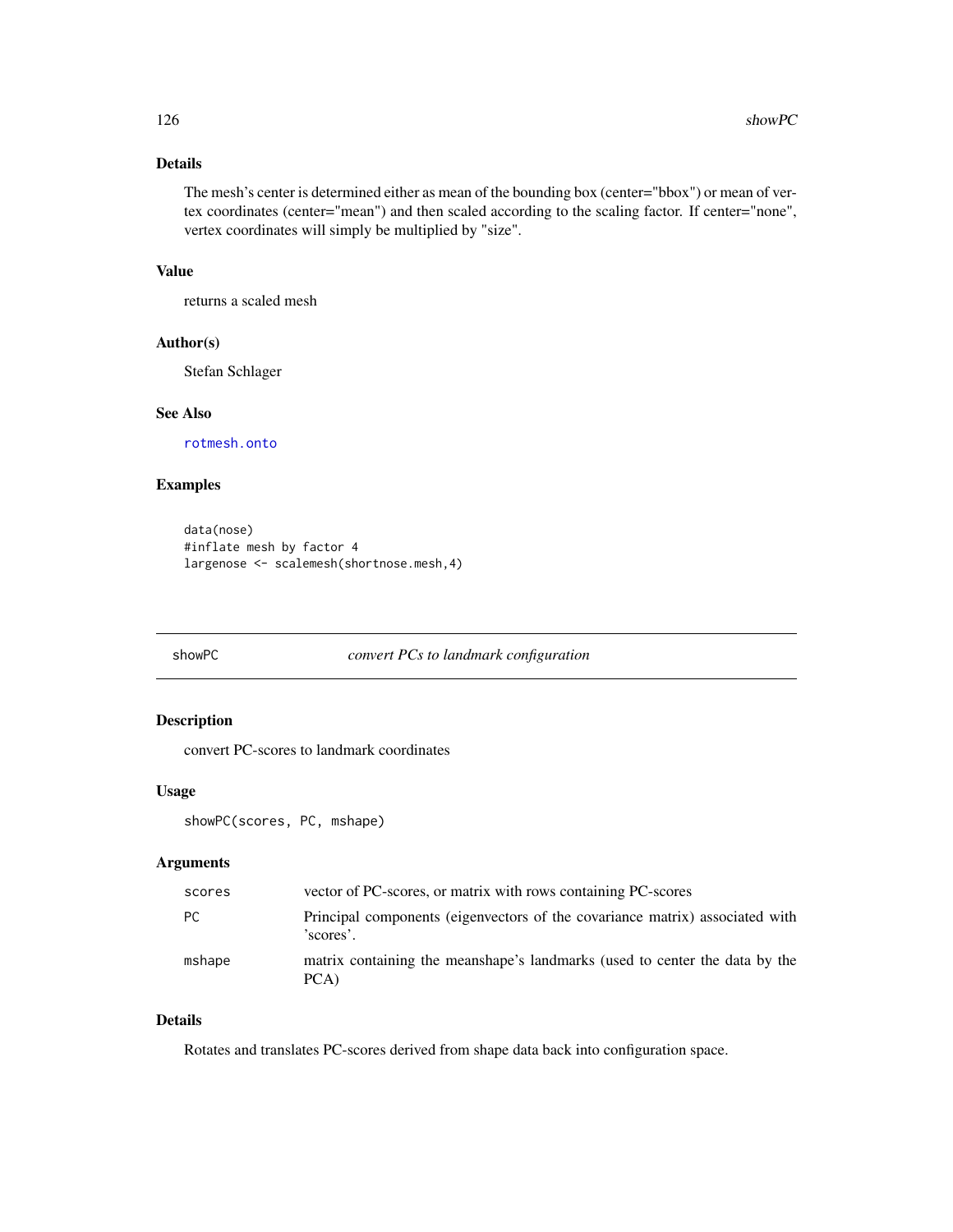#### slider3d 127

# Value

returns matrix or array containing landmarks

#### Author(s)

Stefan Schlager

# See Also

[prcomp](#page-0-0), [procSym](#page-95-0)

#### Examples

library(shapes) ## generate landmarks using ##the first PC-score of the first specimen

```
proc <- procSym(gorf.dat)
lm <- showPC(proc$PCscores[1,1],proc$PCs[,1],proc$mshape)
plot(lm,asp=1)
```

```
##now the first 3 scores
lm2 <- showPC(proc$PCscores[1,1:3],proc$PCs[,1:3],proc$mshape)
points(lm2,col=2)
```
<span id="page-126-0"></span>slider3d *slides Semilandmarks along curves and surfaces in 3D by minimising bending energy of a thin-plate spline deformation.*

#### Description

slides Semilandmarks along curves and surfaces in 3D. The positions on the surface are sought which minimise bending energy (of a thin-plate spline deformation)

#### Usage

```
slider3d(dat.array, SMvector, outlines = NULL, surp = NULL,
 sur.path = NULL, sur.name = NULL, meshlist = NULL, ignore = NULL,
  sur.type = "ply", tol = 1e-05, deselect = FALSE, inc.check = TRUE,
  recursive = TRUE, iterations = 0, initproc = TRUE, fullGPA = FALSE,
 pairedLM = 0, bending = TRUE, stepsize = ifelse(bending, 1, 0.5),
 mc.cores = parallel::detectCores(), fixRepro = TRUE, missingList = NULL,
 use.lm = NULL, silent = FALSE)
```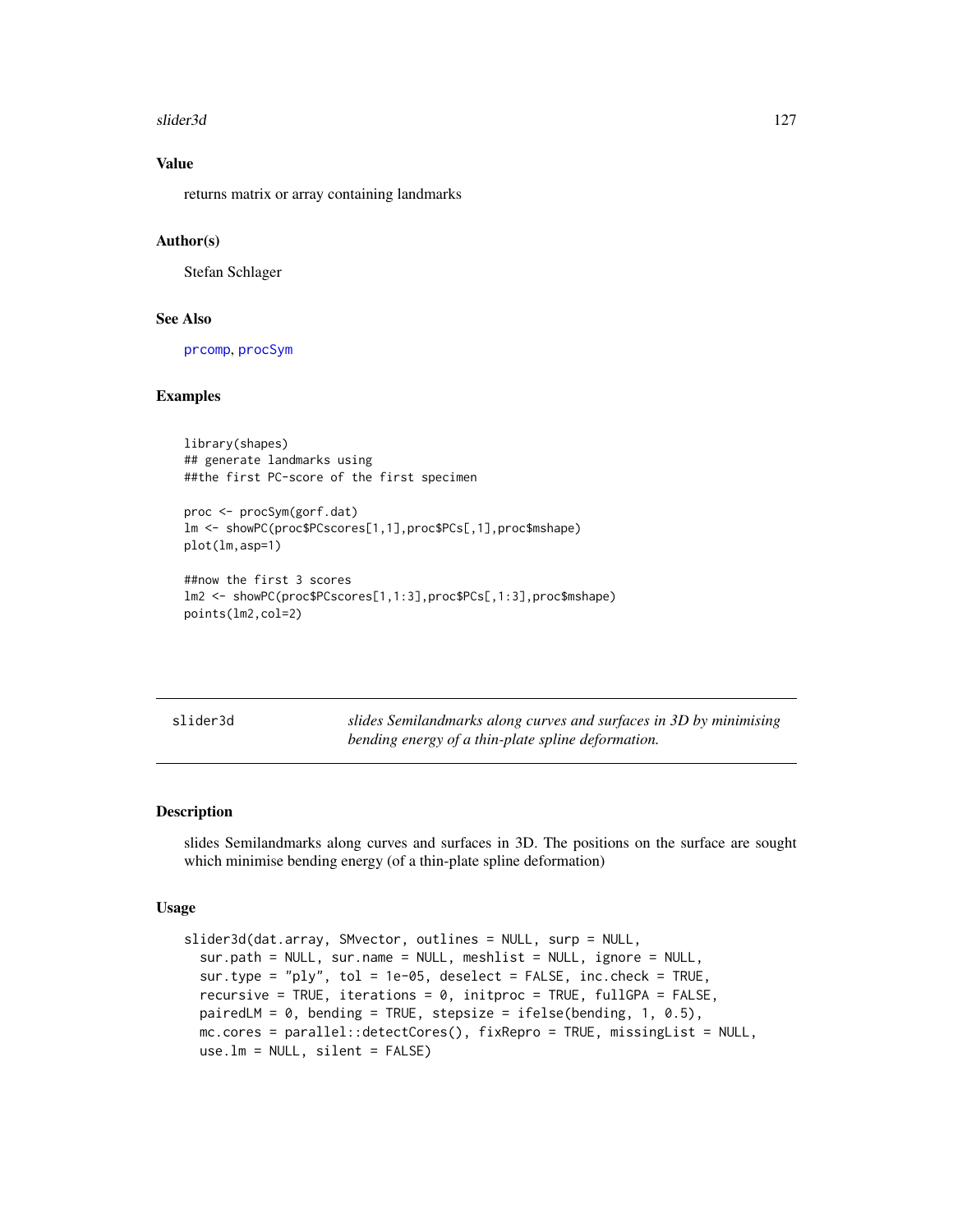| dat.array  | Input $k \times m \times n$ real array, where $k$ is the number of points, $m$ is the number of<br>dimensions, and n is the sample size. Ideally the dimnames[[3]] vector contains<br>the names of the surface model (without file extension) - e.g. if the model is<br>named "surface.ply", the name of the corresponding matrix of the array would<br>be "surface" |
|------------|----------------------------------------------------------------------------------------------------------------------------------------------------------------------------------------------------------------------------------------------------------------------------------------------------------------------------------------------------------------------|
| SMvector   | A vector containing the row indices of (semi-) landmarks on the curve(s) and<br>surfaces that are allowed to slide                                                                                                                                                                                                                                                   |
| outlines   | A vector (or if threre are several curves) a list of vectors (containing the rowindices)<br>of the (Semi-)landmarks forming the curve(s) in the successive position on the<br>curve - including the beginning and end points, that are not allowed to slide.                                                                                                         |
| surp       | integer vector containing the row indices of semi-landmarks positioned on sur-<br>faces.                                                                                                                                                                                                                                                                             |
| sur.path   | Path to the surface models (e.g. ply, obj, stl files)                                                                                                                                                                                                                                                                                                                |
| sur.name   | character vector: containing the filenames of the corresponding surfaces - e.g.<br>if the dat.array[,,i] belongs to surface_i.ply, sur.name[i] would be surface_i.ply.<br>Only necessary if dat.array does not contain surface names.                                                                                                                                |
| meshlist   | list containing triangular meshes of class 'mesh3d', for example imported with<br>mesh2ply or file2mesh in the same order as the specimen in the array (see<br>examples below).                                                                                                                                                                                      |
| ignore     | vector containing indices of landmarks that are to be ignored. Indices of out-<br>lines/surfaces etc will be updated automatically.                                                                                                                                                                                                                                  |
| sur.type   | character: if all surfaces are of the same file format and the names stored in<br>dat.array, the file format will be specified here.                                                                                                                                                                                                                                 |
| tol        | numeric: Threshold for convergence in the sliding process                                                                                                                                                                                                                                                                                                            |
| deselect   | Logical: if TRUE, the SM vector is interpreted as those landmarks, that are not<br>allowed to slide.                                                                                                                                                                                                                                                                 |
| inc.check  | Logical: if TRUE, the program stops when convergence criterion starts increas-<br>ing and reports result from last iteration.                                                                                                                                                                                                                                        |
| recursive  | Logical: if TRUE, during the iterations of the sliding process, the outcome of<br>the previous iteration will be used. Otherwise the original configuration will be<br>used in all iterations.                                                                                                                                                                       |
| iterations | integer: select manually the max. number of iterations that will be performed<br>during the sliding process (usefull, when there is very slow convergence). 0<br>means iteration until convergence.                                                                                                                                                                  |
| initproc   | requests initial Procrustes fit before sliding.                                                                                                                                                                                                                                                                                                                      |
| fullGPA    | Logical: if FALSE, only a partial procrustes fit will be performed.                                                                                                                                                                                                                                                                                                  |
| pairedLM   | A X x 2 numeric matrix with the indices of the rows containing paired Land-<br>marks. E.g. the left column contains the lefthand landmarks, while the right<br>side contains the corresponding right hand landmarks. - This will ideally create<br>symmetric mean to get rid of assymetry.                                                                           |
| bending    | if TRUE, bending energy will be minimized, Procrustes distance otherwise.                                                                                                                                                                                                                                                                                            |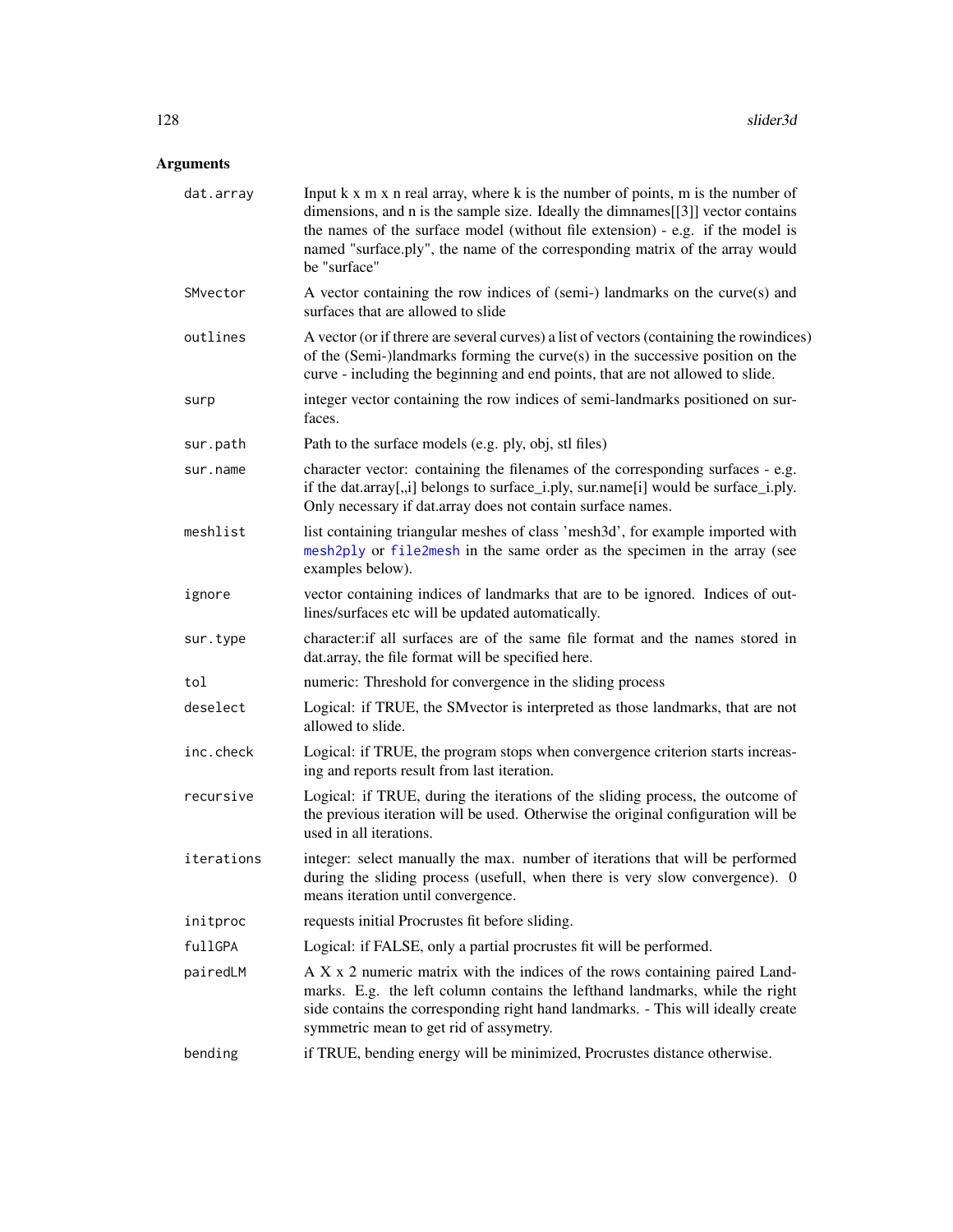| stepsize    | integer: dampening factor for the amount of sliding. Useful to keep semi-<br>landmarks from sliding too far off the surface. The displacement is calculated<br>as $\Upsilon = \Upsilon^0 + stepsize * UT$ . Default is set to 1 for bending=TRUE and 0.5 for<br>bending=FALSE. |
|-------------|--------------------------------------------------------------------------------------------------------------------------------------------------------------------------------------------------------------------------------------------------------------------------------|
| mc.cores    | integer: determines how many cores to use for the computation. The default is<br>autodetect. But in case, it doesn't work as expected cores can be set manually.<br>In Windows, parallel processing is disabled.                                                               |
| fixRepro    | logical: if TRUE, fix landmarks will also be projected onto the surface. If you<br>have landmarks not on the surface, select fixRepro=FALSE                                                                                                                                    |
| missingList | a list of length samplesize containing integer vectors of row indices specifying<br>missing landmars for each specimen. For specimens without missing landmarks<br>enter numeric $(0)$ .                                                                                       |
| use.lm      | indices specifying a subset of (semi-)landmarks to be used in the rotation step -<br>only used if bending=FALSE.                                                                                                                                                               |
| silent      | logical: if TRUE, console output is suppressed.                                                                                                                                                                                                                                |
| Value       |                                                                                                                                                                                                                                                                                |

# dataslide array containing slidden Landmarks in the original space - not yet processed by a Procrustes analysis

# vn.array array containing landmark normals

#### Warning

Depending on the size of the suface meshes and especially the amount of landmarks this can use an extensive amount of your PC's resources, especially when running in parallel. As the computation time and RAM usage of matrix algebra involved is quadratic to the amount of landmarks used, doubling the amount of semi-landmarks will quadruple computation time and system resource usage. You can easily stall you computer with this function with inappropriate data.

#### Note

if sur.path = NULL and meshlist = NULL, surface landmarks are relaxed based on a surface normals approximated by the pointcloud, this can lead to bad results for sparse sets of semilandmarks. Obviously, no projection onto the surfaces will be occur and landmarks will likely be off the original surface.

#### Author(s)

Stefan Schlager

#### References

Klingenberg CP, Barluenga M, and Meyer A. 2002. Shape analysis of symmetric structures: quantifying variation among individuals and asymmetry. Evolution 56(10):1909-1920.

Gunz, P., P. Mitteroecker, and F. L. Bookstein. 2005. Semilandmarks in Three Dimensions, in Modern Morphometrics in Physical Anthropology. Edited by D. E. Slice, pp. 73-98. New York: Kluwer Academic/Plenum Publishers.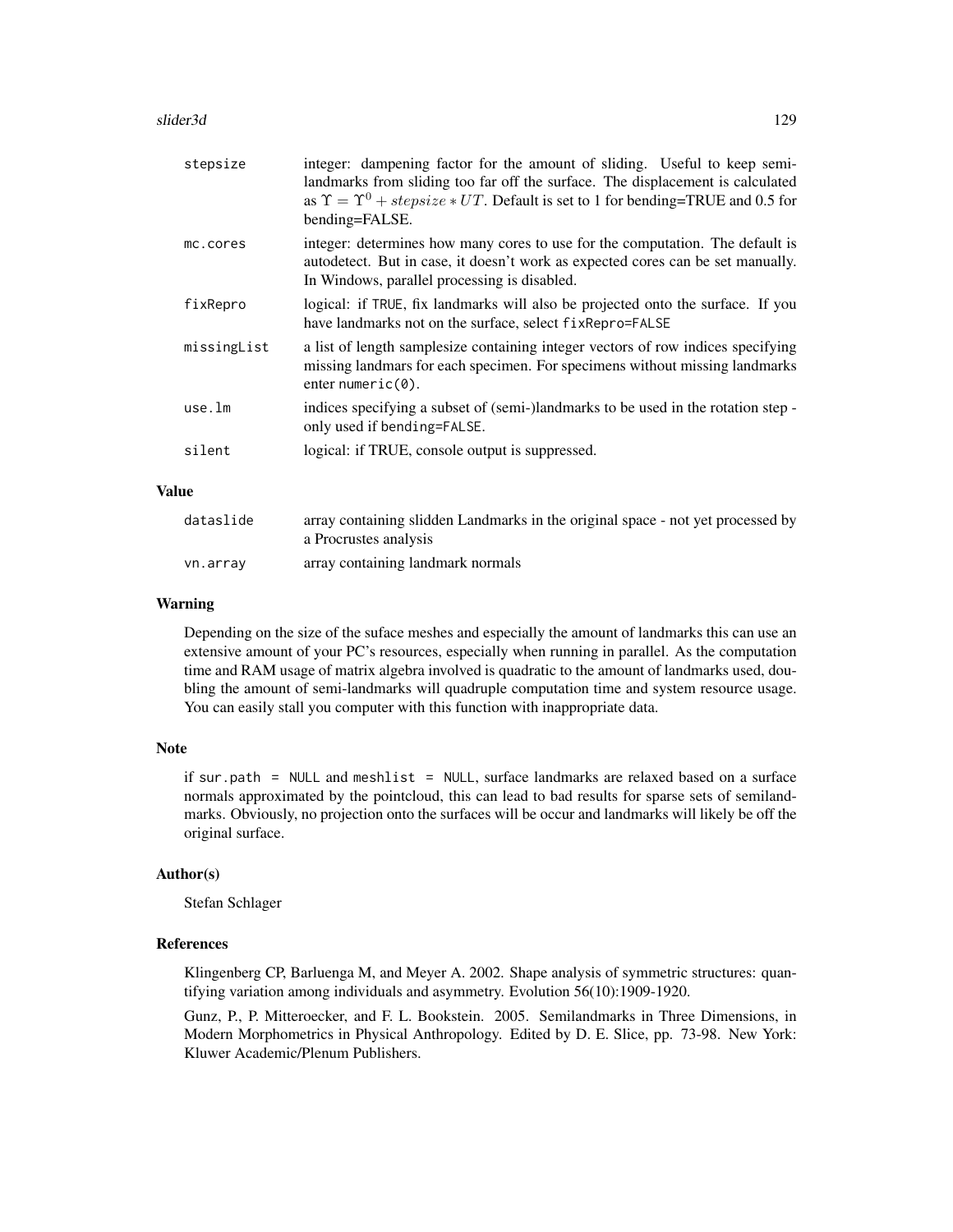Schlager S. 2012. Sliding semi-landmarks on symmetric structures in three dimensions. American Journal of Physical Anthropology, 147(S52):261. URL: http://dx.doi.org/10.1002/ajpa.21502.

Schlager S. 2013. Soft-tissue reconstruction of the human nose: population differences and sexual dimorphism. PhD thesis, Universitätsbibliothek Freiburg. URL: [http://www.freidok.uni-freibu](http://www.freidok.uni-freiburg.de/volltexte/9181/)rg. [de/volltexte/9181/](http://www.freidok.uni-freiburg.de/volltexte/9181/).

#### See Also

[relaxLM,](#page-110-0) [createMissingList](#page-26-0)

#### Examples

```
## Not run:
data(nose)
###create mesh for longnose
longnose.mesh <- tps3d(shortnose.mesh,shortnose.lm,longnose.lm,threads=1)
### write meshes to disk
mesh2ply(shortnose.mesh, filename="shortnose")
mesh2ply(longnose.mesh, filename="longnose")
## create landmark array
data <- bindArr(shortnose.lm, longnose.lm, along=3)
dimnames(data)[[3]] <- c("shortnose", "longnose")
# define fix landmarks
fix \leq c(1:5,20:21)
# define surface patch by specifying row indices of matrices
# all except those defined as fix
surp <- c(1:nrow(shortnose.lm))[-fix]
slide <- slider3d(data, SMvector=fix, deselect=TRUE, surp=surp,
                  sur.path=".",iterations=1,mc.cores=1)
                  # sur.path="." is the current working directory
# now one example with meshes in workspace
meshlist <- list(shortnose.mesh,longnose.mesh)
slide <- slider3d(data, SMvector=fix, deselect=TRUE, surp=surp,
                  iterations=1, meshlist=meshlist,
                  mc.cores=1,fixRepro=FALSE)
require(rgl)
## visualize sliding
deformGrid3d(slide$dataslide[,,1],shortnose.lm,ngrid = 0)
## these are fix
spheres3d(slide$dataslide[fix,,1],col=4,radius=0.7)
###finally an example with missing landmarks:
## we assume that coordinates 185:189, 205:209 and 225:229 are in the second config are missing
missingList <- createMissingList(2)
missingList[[2]] <- c(185:189,205:209,225:229)
slideMissing <- slider3d(data, SMvector=fix, deselect=TRUE, surp=surp,
```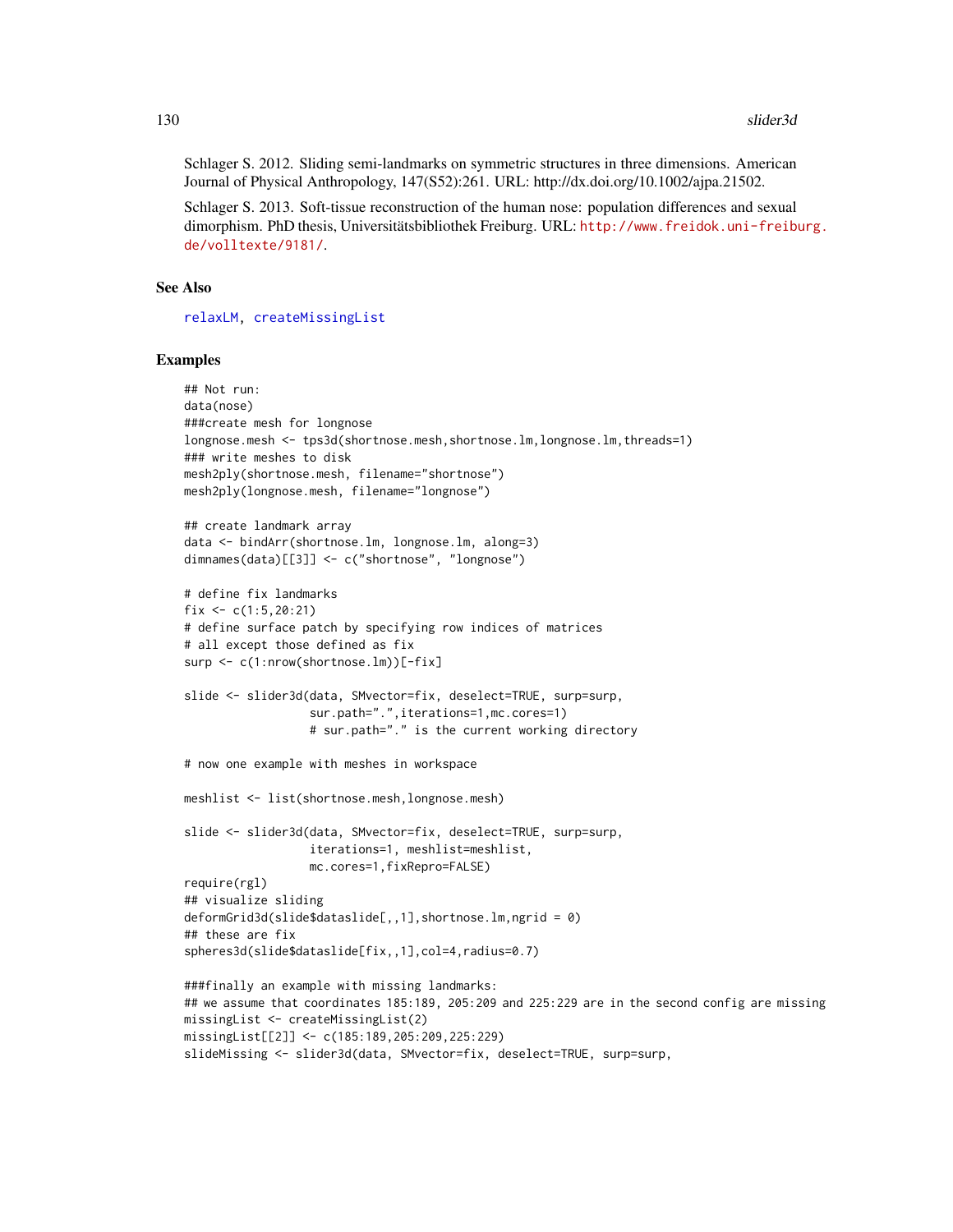solutionSpace 131

```
iterations=1, meshlist=meshlist,
                  mc.cores=1,fixRepro=FALSE,missingList=missingList)
## example with two curves
## Example with surface semilandmarks and two curves
fix \leftarrow c(1:5, 20:21)outline1 <- c(304:323)
outline2 <- c(604:623)
outlines <- list(outline1,outline2)
surp <- c(1:623)[-c(fix,outline1,outline2)]
slideWithCurves <- slider3d(data, SMvector=fix, deselect=TRUE, surp=surp,
                            meshlist=meshlist,iterations=1,mc.cores=1,outlines=outlines)
deformGrid3d(slideWithCurves$dataslide[,,1],shortnose.lm,ngrid = 0)
plot(slideWithCurves)
## finally an example with sliding without meshes by estimating the surface from the
## semi-landmarks
slideWithCurvesNoMeshes <- slider3d(data, SMvector=fix, deselect=TRUE, surp=surp,
                            iterations=1,mc.cores=1,outlines=outlines)
## compare it to the data with surfaces
deformGrid3d(slideWithCurves$dataslide[,,1],slideWithCurvesNoMeshes$dataslide[,,1],ngrid = 0)
## not too bad, only lonely surface semi-landmarks are a bit off
```
## End(Not run)

solutionSpace *returns the solution space (basis and translation vector) for an equation system*

#### Description

returns the solution space (basis and translation vector) for an equation system

#### Usage

solutionSpace(A, b)

|   | numeric matrix |
|---|----------------|
| h | numeric vector |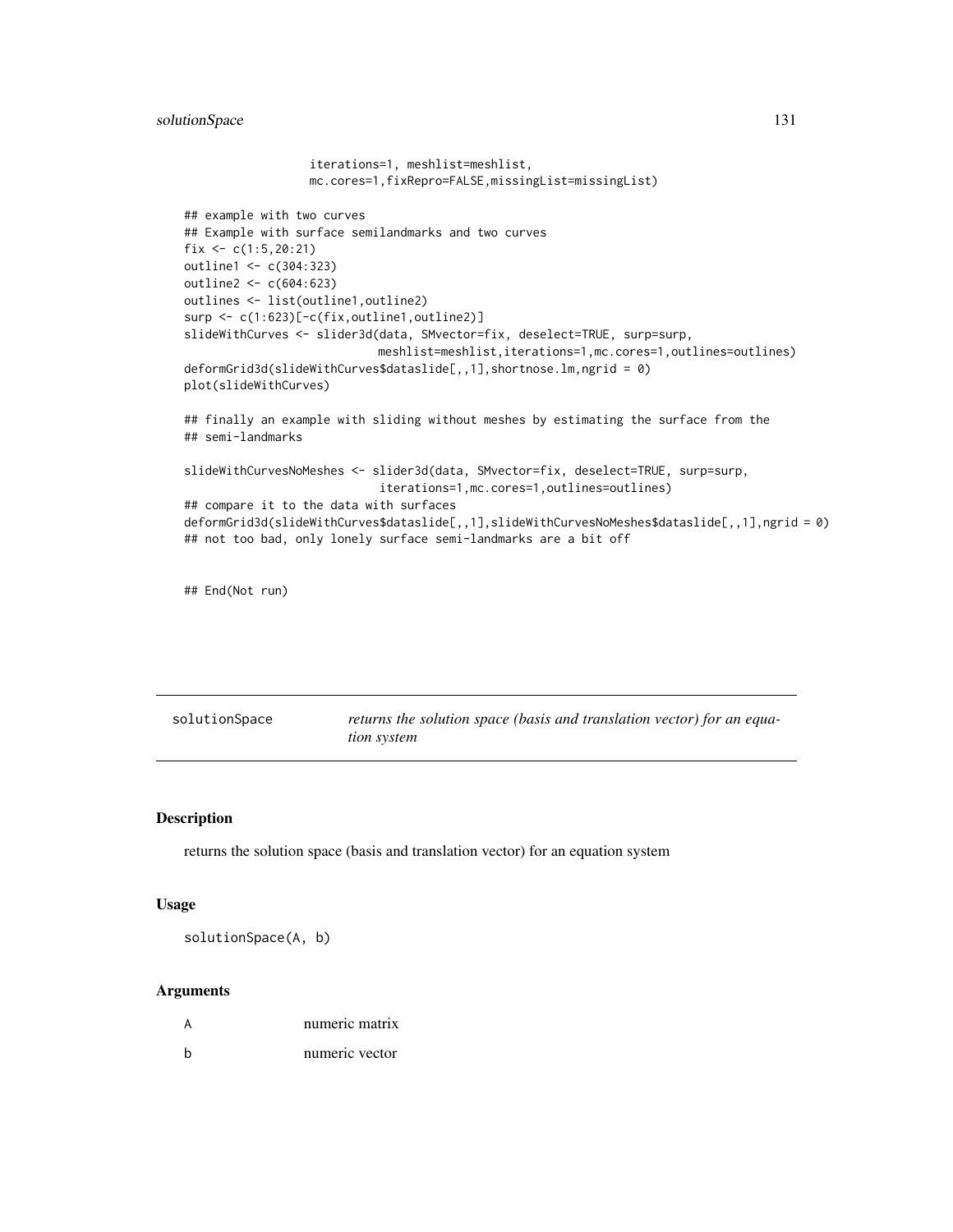# Details

For a linear equationsystem,  $Ax = b$ , the solution space then is

$$
x = A^*b + (I - A^*A)y
$$

where  $A^*$  is the Moore-Penrose pseudoinverse of A. The QR decomposition of  $I - A^*A$  determines the dimension of and basis of the solution space.

# Value

| basis     | matrix containing the basis of the solution space |
|-----------|---------------------------------------------------|
| translate | translation vector                                |

# Examples

```
A <- matrix(rnorm(21),3,7)
b \leftarrow c(1,2,3)subspace <- solutionSpace(A,b)
dims <- ncol(subspace$basis) # we now have a 4D solution space
## now pick any vector from this space. E.g
y \le -1:dims
solution <- subspace$basis%*%y+subspace$translate # this is one solution for the equation above
A%*%solution ## pretty close
```

| sortCurve | sort curvepoints by using the subsequent neighbours |  |
|-----------|-----------------------------------------------------|--|
|           |                                                     |  |

#### Description

sort curvepoints by using the subsequent neighbours

#### Usage

 $sortCurve(x, k = 5, start = NULL)$ 

#### Arguments

| X     | k x m matrix containing the 2D or 3D coordinates                                                                                                                                                    |
|-------|-----------------------------------------------------------------------------------------------------------------------------------------------------------------------------------------------------|
| k     | number of nearest neighbours to look at. Set high for very irregularly clustered<br>curves.                                                                                                         |
| start | integer: which row of x to use as a starting point. If NULL, it is assumed that the<br>curve is open and the point where the angle between the two nearest neighbours<br>is closest will be chosen. |

#### Value

| xsorted | matrix with coordinates sorted along a curve |
|---------|----------------------------------------------|
| index   | vector containing the sorting indices        |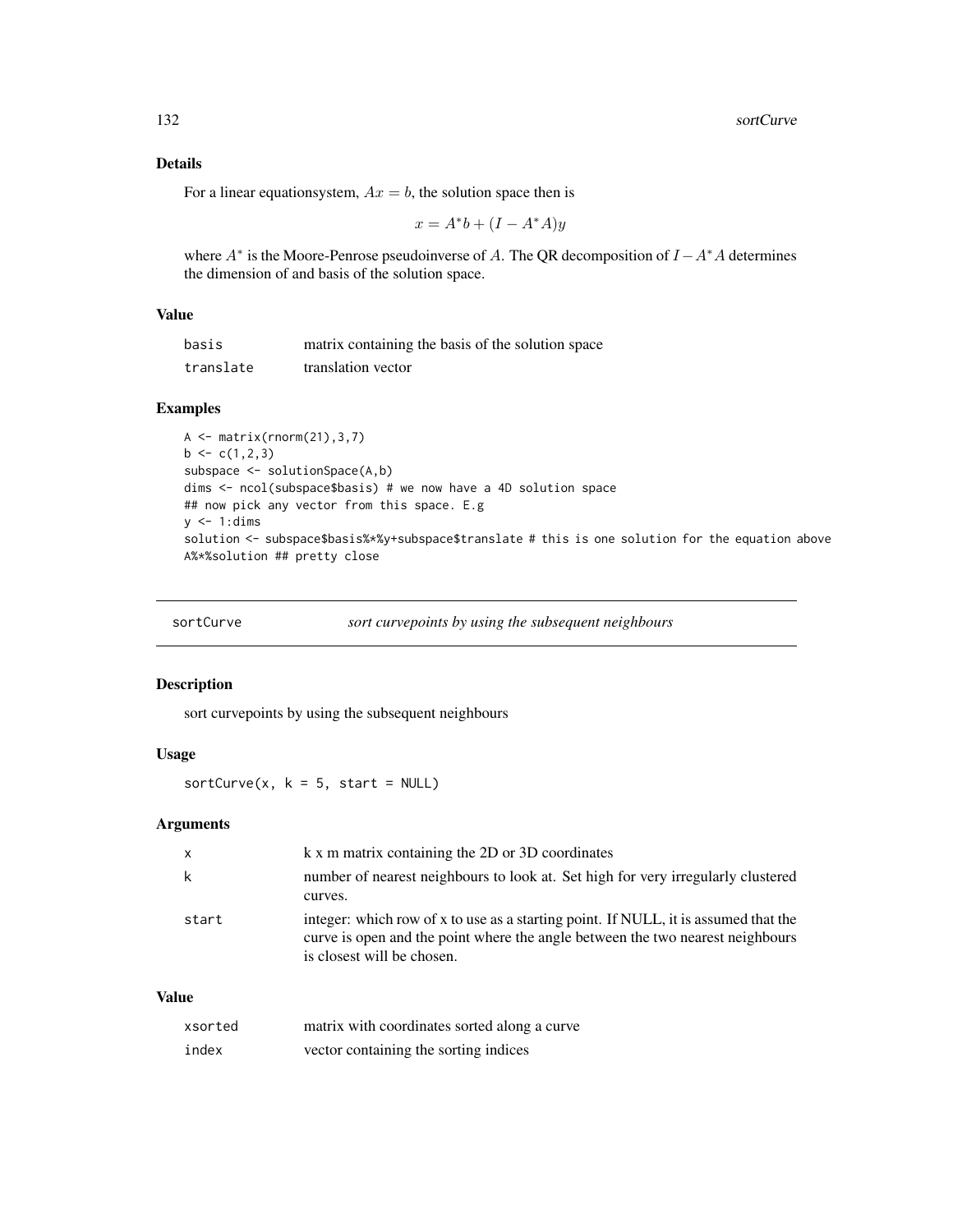# symmetrize 133

#### Examples

```
## generate a curve from a polynome
x <- c(32,64,96,118,126,144,152.5,158)
y <- c(99.5,104.8,108.5,100,86,64,35.3,15)
fit <- lm(y~poly(x,2,raw=TRUE))
xx <- seq(30,160, length=50)
layout(matrix(1:3,3,1))
curve <- cbind(xx,predict(fit, data.frame(x=xx)))
## permute order
set.seed(42)
plot(curve);lines(curve)
curveunsort <- curve[sample(1:50),]
## now the curve is scrambled
plot(curveunsort);lines(curveunsort,col=2)
curvesort <- sortCurve(curveunsort)
## after sorting lines are nice again
plot(curvesort$xsorted);lines(curvesort$xsorted,col=3)
```
symmetrize *create a perfectly symmetric version of landmarks*

#### Description

create a perfectly symmetric version of landmarks

# Usage

```
symmetrize(x, pairedLM)
```
#### Arguments

| $\mathsf{x}$ | k x m matrix with rows containing landmark coordinates                                                                                                                                                   |
|--------------|----------------------------------------------------------------------------------------------------------------------------------------------------------------------------------------------------------|
| pairedLM     | $A X x 2$ matrix containing the indices (rownumbers) of the paired LM. E.g. the<br>left column contains the lefthand landmarks, while the right side contains the<br>corresponding right hand landmarks. |

# Details

the landmarks are reflected and relabled according to pairedLM and then rotated and translated onto x. Both configurations are then averaged to obtain a perfectly symmetric one.

# Value

a symmetrized version of x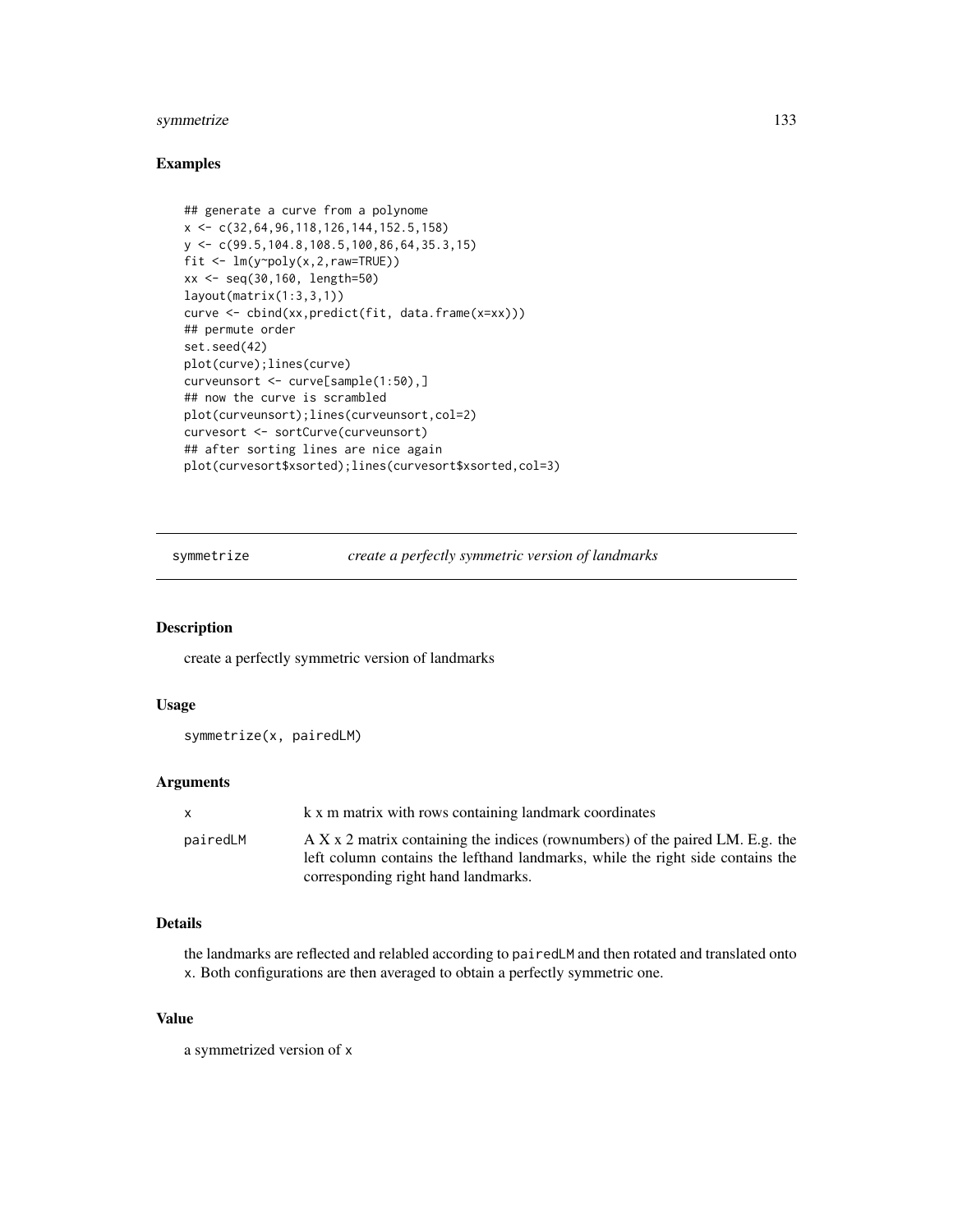# References

Klingenberg CP, Barluenga M, and Meyer A. 2002. Shape analysis of symmetric structures: quantifying variation among individuals and asymmetry. Evolution 56(10):1909-1920.

#### Examples

```
data(boneData)
left < -c(4, 6, 8)right < -c(3,5,7)pairedLM <- cbind(left,right)
symx <- symmetrize(boneLM[,,2],pairedLM)
## Not run:
deformGrid3d(symx,boneLM[,,2])
```

```
## End(Not run)
```
tps3d *thin plate spline mapping (2D and 3D) for coordinates and triangular meshes*

# Description

maps landmarks or a triangular mesh via thin plate spline based on a reference and a target configuration in 2D and 3D

#### Usage

```
tps3d(x, refmat, tarmat, lambda = 1e-08, threads = 0, ...)
```
# Arguments

| $\boldsymbol{\mathsf{x}}$ | matrix - e.g. the matrix information of vertices of a given surface or a triangular<br>mesh of class "mesh3d" |
|---------------------------|---------------------------------------------------------------------------------------------------------------|
| refmat                    | reference matrix - e.g. landmark configuration on a surface                                                   |
| tarmat                    | target matrix - e.g. landmark configuration on a target surface                                               |
| lambda                    | numeric: regularisation parameter of the TPS.                                                                 |
| threads                   | threads to be used for parallel execution in tps deformation.                                                 |
| .                         | additional arguments, currently not used.                                                                     |

# Value

returns the deformed input

#### Author(s)

Stefan Schlager

134 tps3d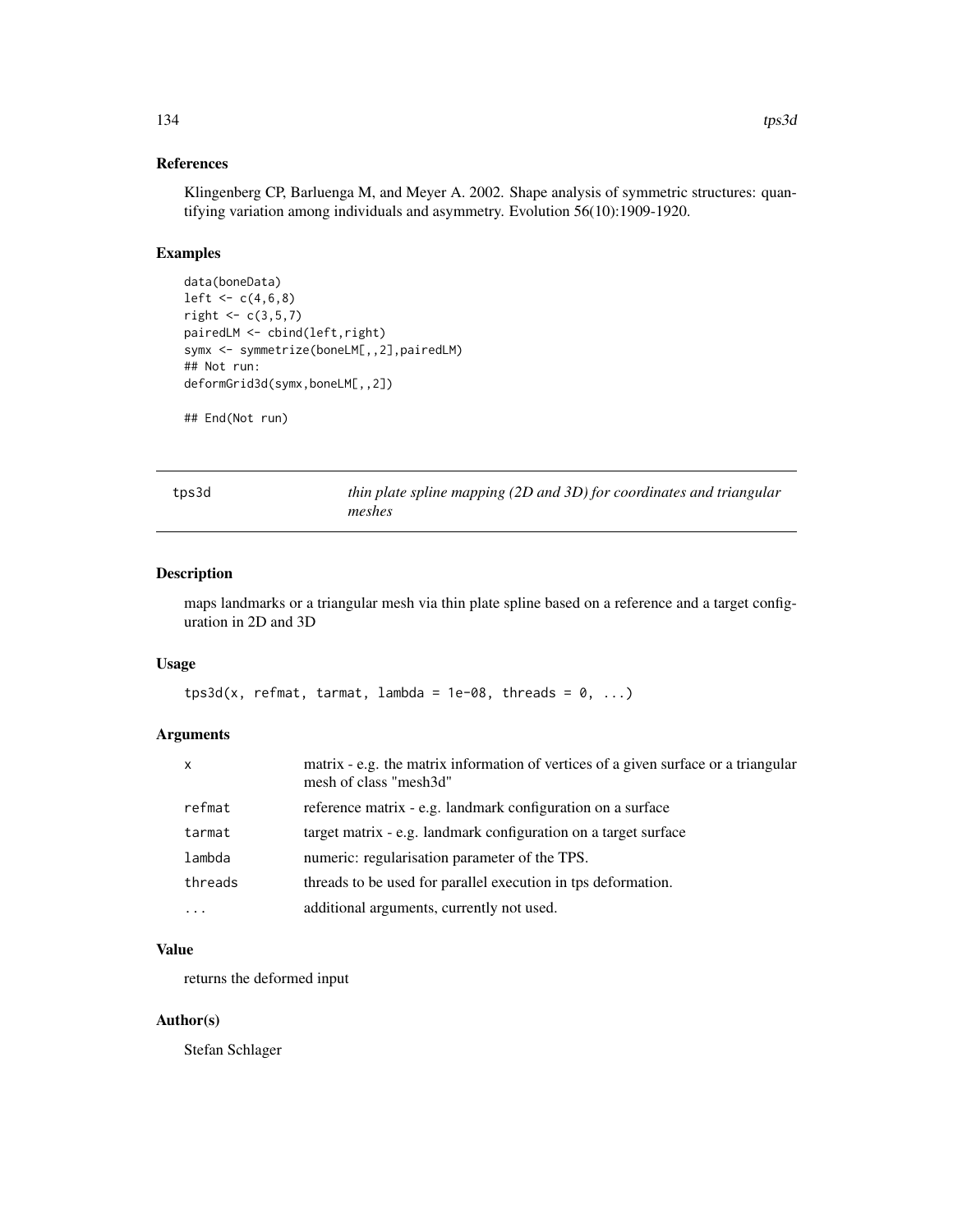#### tps3d 135

#### References

Bookstein FL. 1989. Principal Warps: Thin-plate splines and the decomposition of deformations. IEEE Transactions on pattern analysis and machine intelligence 11(6).

#### See Also

[computeTransform,](#page-19-0) [applyTransform](#page-7-0)

# Examples

```
data(nose)
## define some landmarks
refind <- c(1:3,4,19:20)
## use a subset of shortnose.lm as anchor points for a TPS-deformation
reflm <- shortnose.lm[refind,]
tarlm <- reflm
##replace the landmark at the tip of the nose with that of longnose. Im
tarlm[4, ] \leftarrow longnose.lm[4, ]## deform a set of semilandmarks by applying a TPS-deformation
## based on 5 reference points
deformed <- tps3d(shortnose.lm, reflm, tarlm,threads=1)
## Not run:
##visualize results by applying a deformation grid
deformGrid3d(shortnose.lm,deformed,ngrid = 5)
data(nose)##load data
##warp a mesh onto another landmark configuration:
longnose.mesh <- tps3d(shortnose.mesh,shortnose.lm,longnose.lm,threads=1)
require(rgl)
shade3d(longnose.mesh,col=skin1)
## End(Not run)
data(boneData)
## deform mesh belonging to the first specimen
## onto the landmark configuration of the 10th specimen
## Not run:
warpskull <- tps3d(skull_0144_ch_fe.mesh,boneLM[,,1],
                     boneLM[,,10], threads=1)
## render deformed mesh and landmarks
shade3d(warpskull, col=2, specular=1)
spheres3d(boneLM[,,1])
## render original mesh
shade3d(skull_0144_ch_fe.mesh, col=3, specular=1)
spheres3d(boneLM[,,10])
```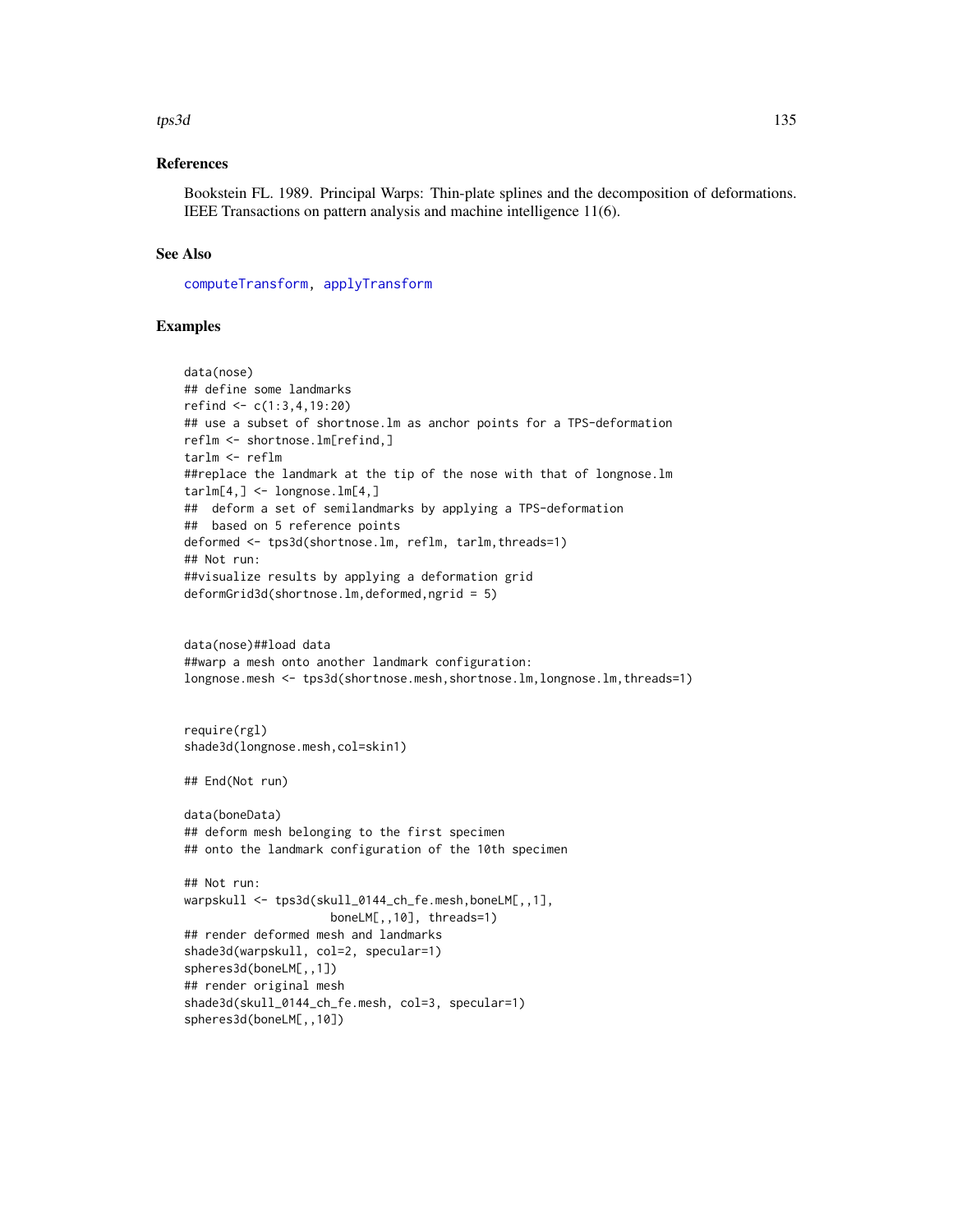## End(Not run)

typprob *calculate typicality probabilities*

# Description

calculate typicality probabilities

# Usage

```
typprob(x, data, small = FALSE, method = c("chisquare", "wilson"),center = NULL, cova = NULL, robust = c("classical", "mve", "mcd"), ...typprobClass(x, data, groups, small = FALSE, method = c("chisquare",
  "wilson"), outlier = 0.01, sep = FALSE, cv = TRUE,
```

```
robust = c("classical", "mve", "mcd"), ...
```

| X        | vector or matrix of data the probability is to be calculated.                                                                                                                                                                                                                                               |
|----------|-------------------------------------------------------------------------------------------------------------------------------------------------------------------------------------------------------------------------------------------------------------------------------------------------------------|
| data     | Reference data set. If missing x will be used.                                                                                                                                                                                                                                                              |
| small1   | adjustion of Mahalanobis D <sup><math>\wedge</math>2</sup> for small sample sizes as suggested by Wilson<br>(1981), only takes effect when method="wilson".                                                                                                                                                 |
| method   | select method for probability estimation. Available options are "chisquare" (or<br>any abbreviation) or "wilson". "chisquare" exploits simply the chisquare distri-<br>bution of the mahalanobisdistance, while "wilson" uses the methods suggested<br>by Wilson(1981). Results will be similar in general. |
| center   | vector: specify custom vector to calculate distance to. If not defined, group<br>mean will be used.                                                                                                                                                                                                         |
| cova     | covariance matrix to calculate mahalanobis-distance: specify custom covariance<br>matrix to calculate distance.                                                                                                                                                                                             |
| robust   | character: determines covariance estimation methods, allowing for robust esti-<br>mations using MASS:: cov.rob. Default is the standard product-moment covari-<br>ance matrix.                                                                                                                              |
| $\cdots$ | additional parameters passed to MASS:: cov.rob for robust covariance and mean<br>estimations.                                                                                                                                                                                                               |
| groups   | vector containing grouping information.                                                                                                                                                                                                                                                                     |
| outlier  | probability threshold below which a specimen will not be assigned to any group-                                                                                                                                                                                                                             |
| sep      | logical: if TRUE, probability will be calculated from the pooled within group<br>covariance matrix.                                                                                                                                                                                                         |
| CV       | logical: if data is missing and cv=TRUE, the resulting classification will be vali-<br>dated by leaving-one-out crossvalidation.                                                                                                                                                                            |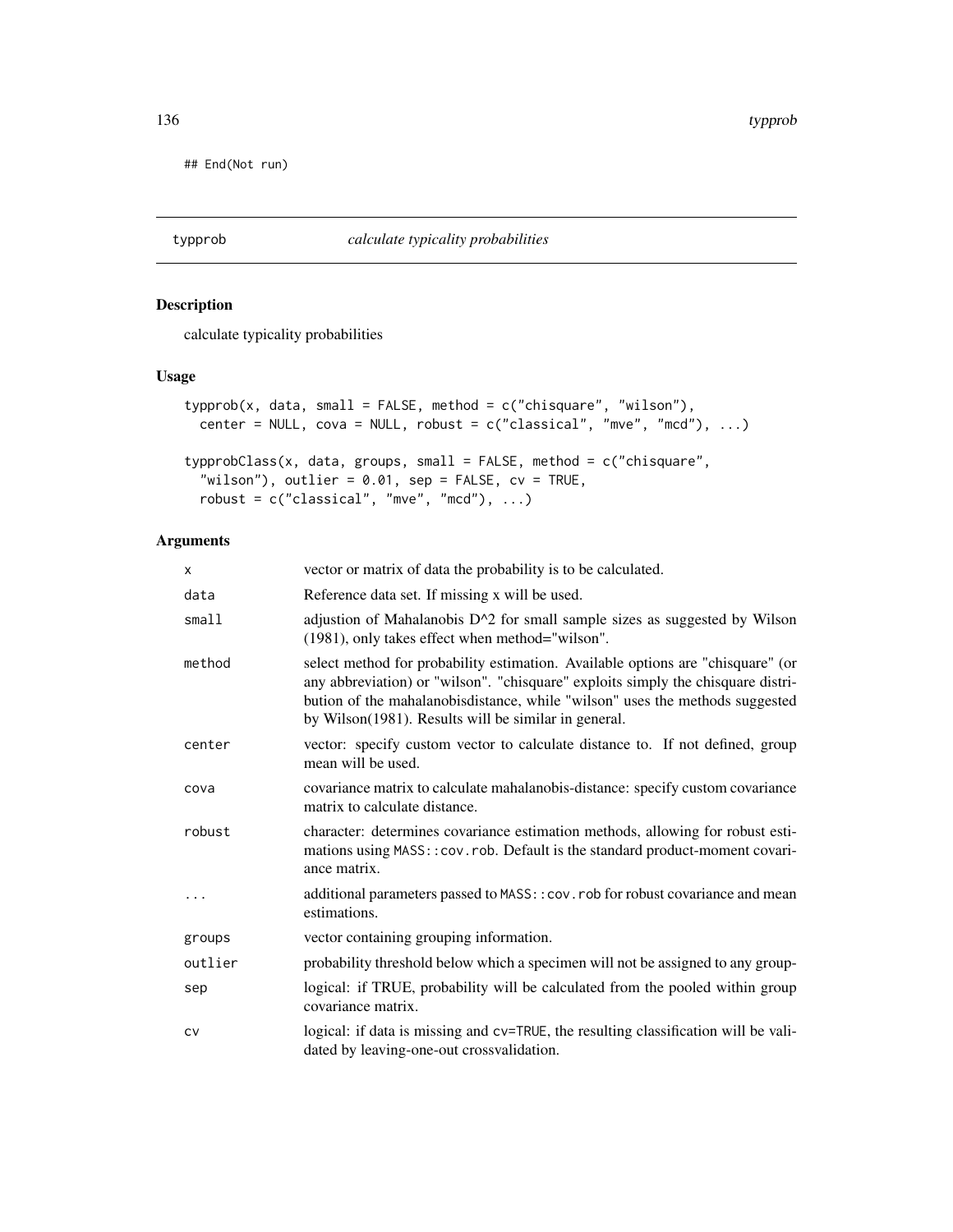#### typprob 137

# Details

get the probability for an observation belonging to a given multivariate nromal distribution

#### Value

typprob: returns a vector of probabilities.

typprobClass:

| probs        | matrix of probabilities for each group                                                                 |
|--------------|--------------------------------------------------------------------------------------------------------|
| groupaffin   | vector of groups each specimen has been assigned to. Outliers are classified<br>"none"                 |
| probsCV      | cross-validated matrix of probabilities for each group                                                 |
| groupaffinCV | cross-validated vector of groups each specimen has been assigned to. Outliers<br>are classified "none" |
| self         | logical: if TRUE, the data has been classified by self-inference.                                      |
|              |                                                                                                        |

# Author(s)

Stefan Schlager

# References

Albrecht G. 1992. Assessing the affinities of fossils using canonical variates and generalized distances Human Evolution 7:49-69.

Wilson S. 1981. On comparing fossil specimens with population samples Journal of Human Evolution 10:207 - 214.

# Examples

```
library(shapes)
data <- procSym(gorf.dat)$PCscores[,1:3]
probas <- typprob(data,data,small=TRUE)### get probability for each specimen
### now we check how this behaves compared to the mahalanobis distance
maha <- mahalanobis(data,colMeans(data),cov(data))
plot(probas,maha,xlab="Probability",ylab="Mahalanobis D^2")
data2 <- procSym(abind(gorf.dat,gorm.dat))$PCscores[,1:3]
fac <- as.factor(c(rep("female",dim(gorf.dat)[3]),rep("male",dim(gorm.dat)[3])))
typClass <- typprobClass(data2,groups=fac,method="w",small=TRUE,cv=TRUE)
## only 59 specimen is rather small.
typClass2 <- typprobClass(data2,groups=fac,method="c",cv=TRUE)## use default settings
### check results for first method:
typClass
```
### check results for second method: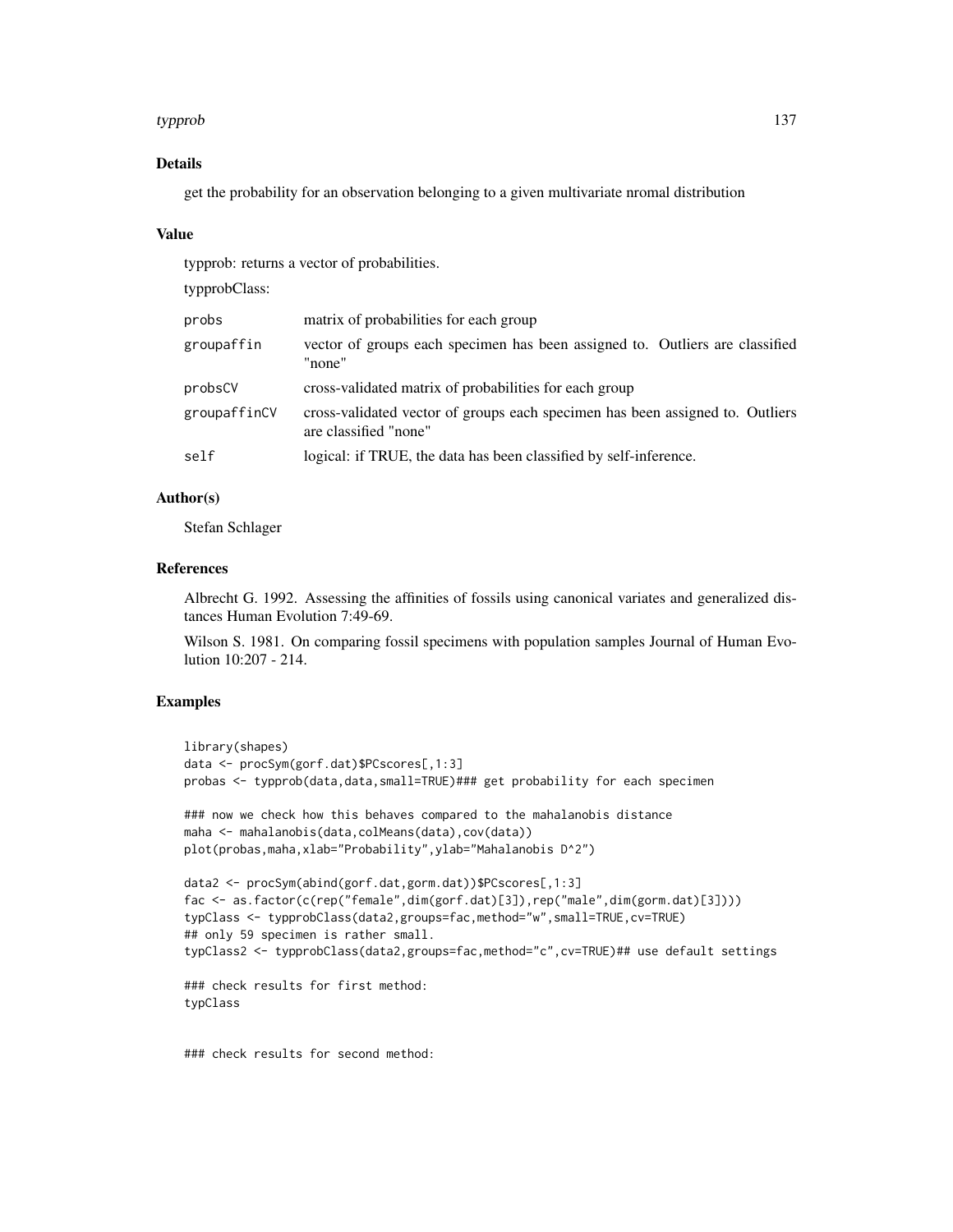typClass2

# unrefVertex *some little helpers for vertex operations on triangular meshes*

# Description

some little helpers for vertex operations on triangular meshes

#### Usage

```
unrefVertex(mesh)
```

```
rmVertex(mesh, index, keep = FALSE)
```

```
vert2points(mesh)
```
rmUnrefVertex(mesh, silent = FALSE)

#### Arguments

| mesh   | triangular mesh of class mesh 3d.                                                   |
|--------|-------------------------------------------------------------------------------------|
| index  | vector containing indices of vertices to be removed.                                |
| keep   | logical: if TRUE, the vertices specified by index are kept and the rest is removed. |
| silent | logical: suppress output about info on removed vertices.                            |

# Details

extract vertex coordinates from meshes, find and/or remove (unreferenced) vertices from triangular meshes

unrefVertex finds unreferenced vertices in triangular meshes of class mesh3d.

rmVertex removes specified vertices from triangular meshes.

vert2points extacts vertex coordinates from triangular meshes.

rmUnrefVertex removes unreferenced vertices from triangular meshes.

#### Value

unrefVertex: vector with indices of unreferenced vertices.

rmVertex: returns mesh with specified vertices removed and faces and normals updated.

vert2points: k x 3 matrix containing vertex coordinates.

rmUnrefVertex: mesh with unreferenced vertices removed.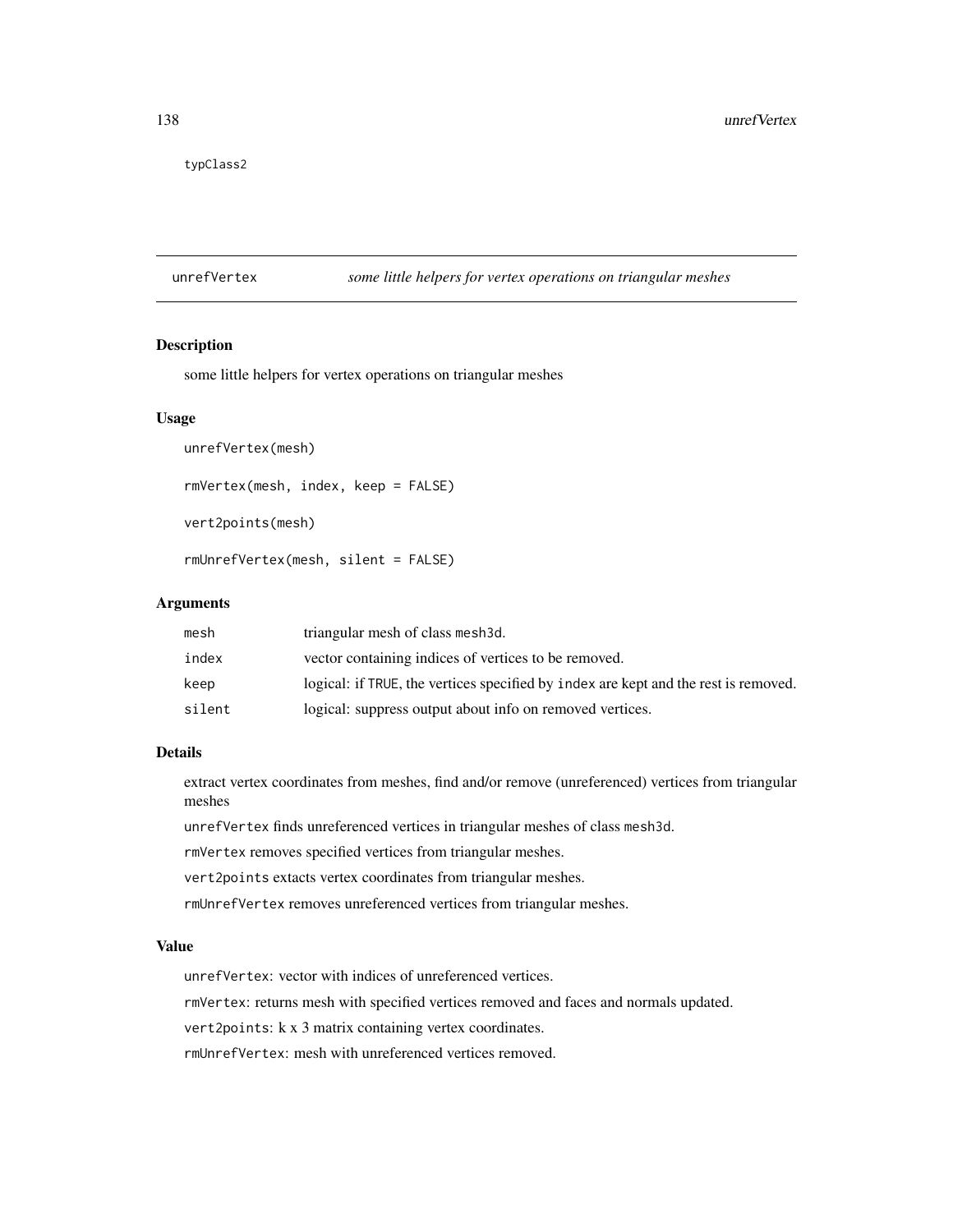# updateNormals 139

# Author(s)

Stefan Schlager

# See Also

[ply2mesh](#page-40-1), [file2mesh](#page-40-0)

# Examples

```
require(rgl)
data(nose)
testmesh <- rmVertex(shortnose.mesh,1:50) ## remove first 50 vertices
## Not run:
shade3d(testmesh,col=3)### view result
## End(Not run)
testmesh$vb <- cbind(testmesh$vb,shortnose.mesh$vb[,1:50]) ## add some unreferenced vertices
## Not run:
points3d(vert2points(testmesh),col=2)## see the vertices in the holes?
## End(Not run)
cleanmesh <- rmUnrefVertex(testmesh)## remove those lonely vertices!
## Not run:
rgl.pop()
points3d(vert2points(cleanmesh),col=2) ### now the holes are empty!!
## End(Not run)
```
updateNormals *Compute face or vertex normals of a triangular mesh*

#### Description

Compute face or vertex normals of a triangular mesh of class "mesh3d"

#### Usage

```
updateNormals(x, angle = TRUE)
```

```
facenormals(x)
```

|       | triangular mesh of class "mesh3d"                  |
|-------|----------------------------------------------------|
| angle | logical: if TRUE, angle weighted normals are used. |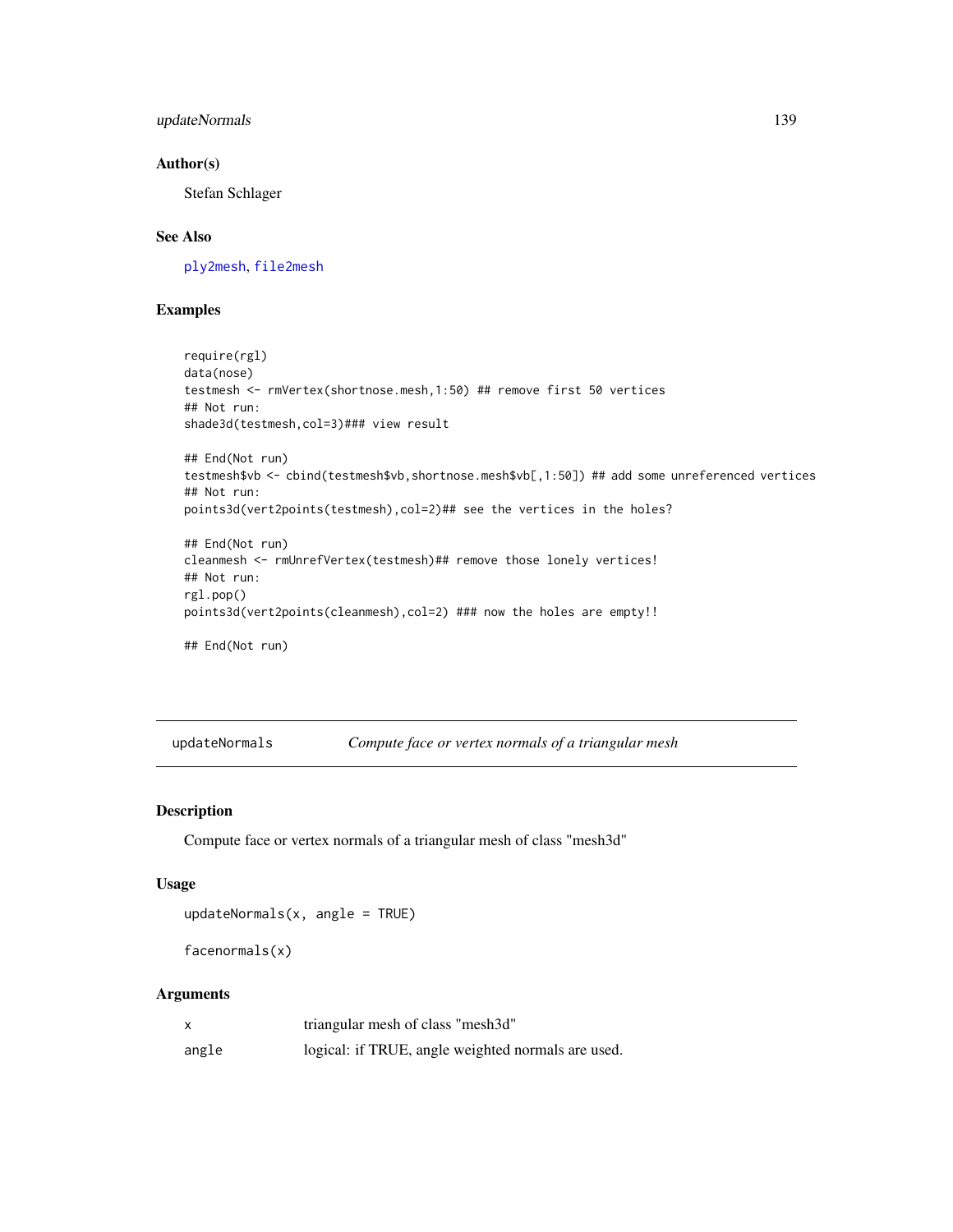# 140 updateNormals

#### Value

updateNormals returns mesh with updated vertex normals.

facenormals returns an object of class "mesh3d" with

| vh      | faces' barycenters |
|---------|--------------------|
| normals | faces' normals     |

#### Note

only supports triangular meshes

#### Author(s)

Stefan Schlager

#### References

Baerentzen, Jakob Andreas. & Aanaes, H., 2002. Generating Signed Distance Fields From Triangle Meshes. Informatics and Mathematical Modelling, .

#### See Also

[ply2mesh](#page-40-1)

# Examples

require(rgl) require(Morpho) data(nose) ### calculate vertex normals shortnose.mesh\$normals <- NULL ##remove normals ## Not run: shade3d(shortnose.mesh,col=3)##render

```
## End(Not run)
shortnose.mesh <- updateNormals(shortnose.mesh)
## Not run:
rgl.clear()
shade3d(shortnose.mesh,col=3)##smoothly rendered now
```

```
## End(Not run)
## calculate facenormals
facemesh <- facenormals(shortnose.mesh)
## Not run:
plotNormals(facemesh,long=0.01)
points3d(vert2points(facemesh),col=2)
wire3d(shortnose.mesh)
```
## End(Not run)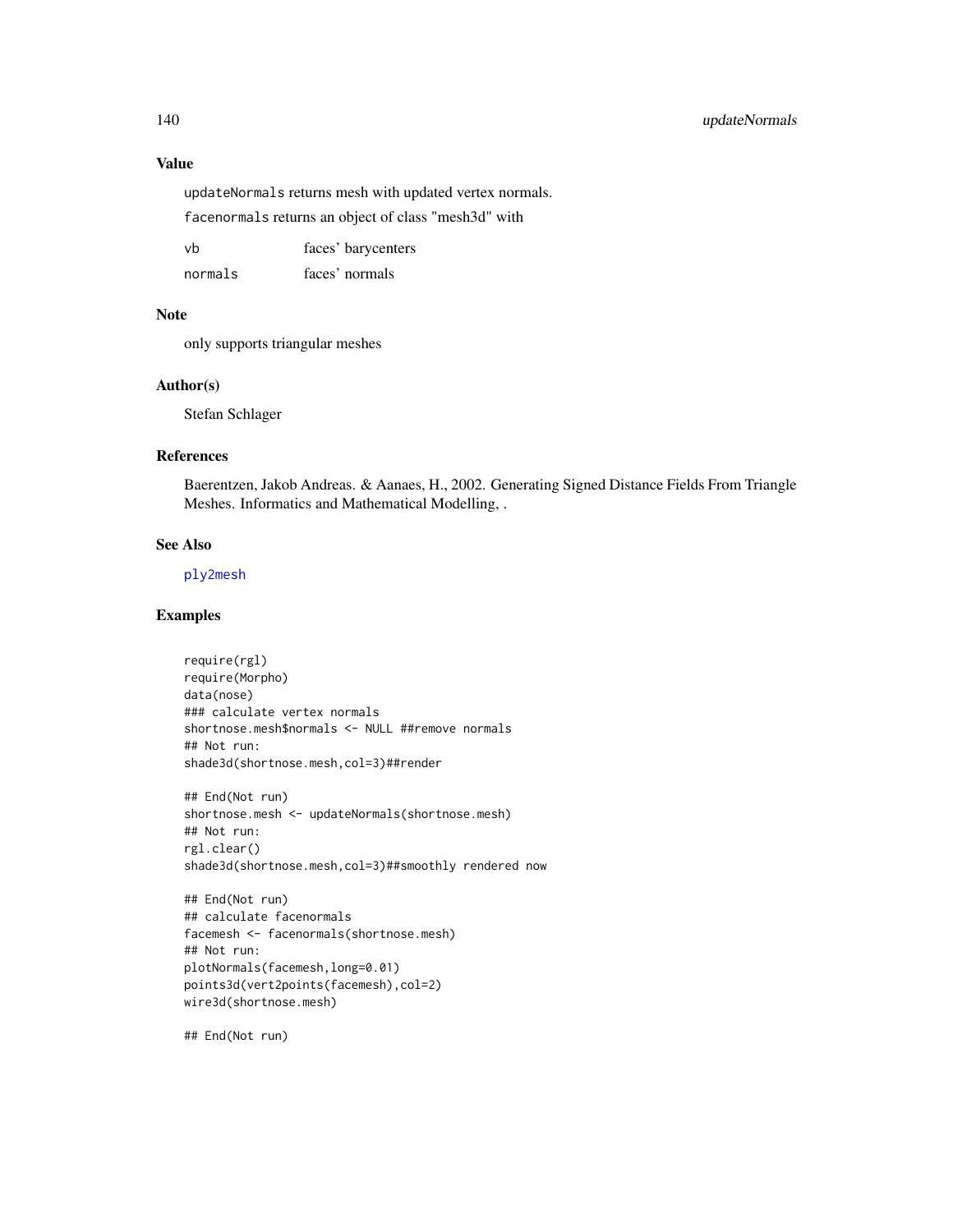# Description

converts a 3D-array (e.g. containing landmark coordinates) into a matrix, one row per specimen or reverse this.

# Usage

 $vec(x, byrow = FALSE, revert = FALSE, Indim)$ 

# Arguments

| X      | array or matrix                                                                                                                                                                                                                                                                                                                    |
|--------|------------------------------------------------------------------------------------------------------------------------------------------------------------------------------------------------------------------------------------------------------------------------------------------------------------------------------------|
| byrow  | logical: if TRUE, the resulting vector for each specimen will be $x1, y1, z1, x2, y2, z2, \ldots$<br>and $x1, x2, \ldots, y1, y2, \ldots, z1, z2, \ldots$ otherwise (default). The same is for re-<br>verting the process: if the matrix contains the coordinates as rows like: $x1, y1, z1, x2, y2, z2, \ldots$<br>set byrow=TRUE |
| revert | revert the process and convert a matrix with vectorized landmarks back into an<br>array.                                                                                                                                                                                                                                           |
| lmdim  | number of columns for reverting                                                                                                                                                                                                                                                                                                    |

# Value

returns a matrix with one row per specimen

# Author(s)

Stefan Schlager

# Examples

```
library(shapes)
data <- vecx(gorf.dat)
#revert the procedure
gdat.restored <- vecx(data,revert=TRUE,lmdim=2)
range(gdat.restored-gorf.dat)
```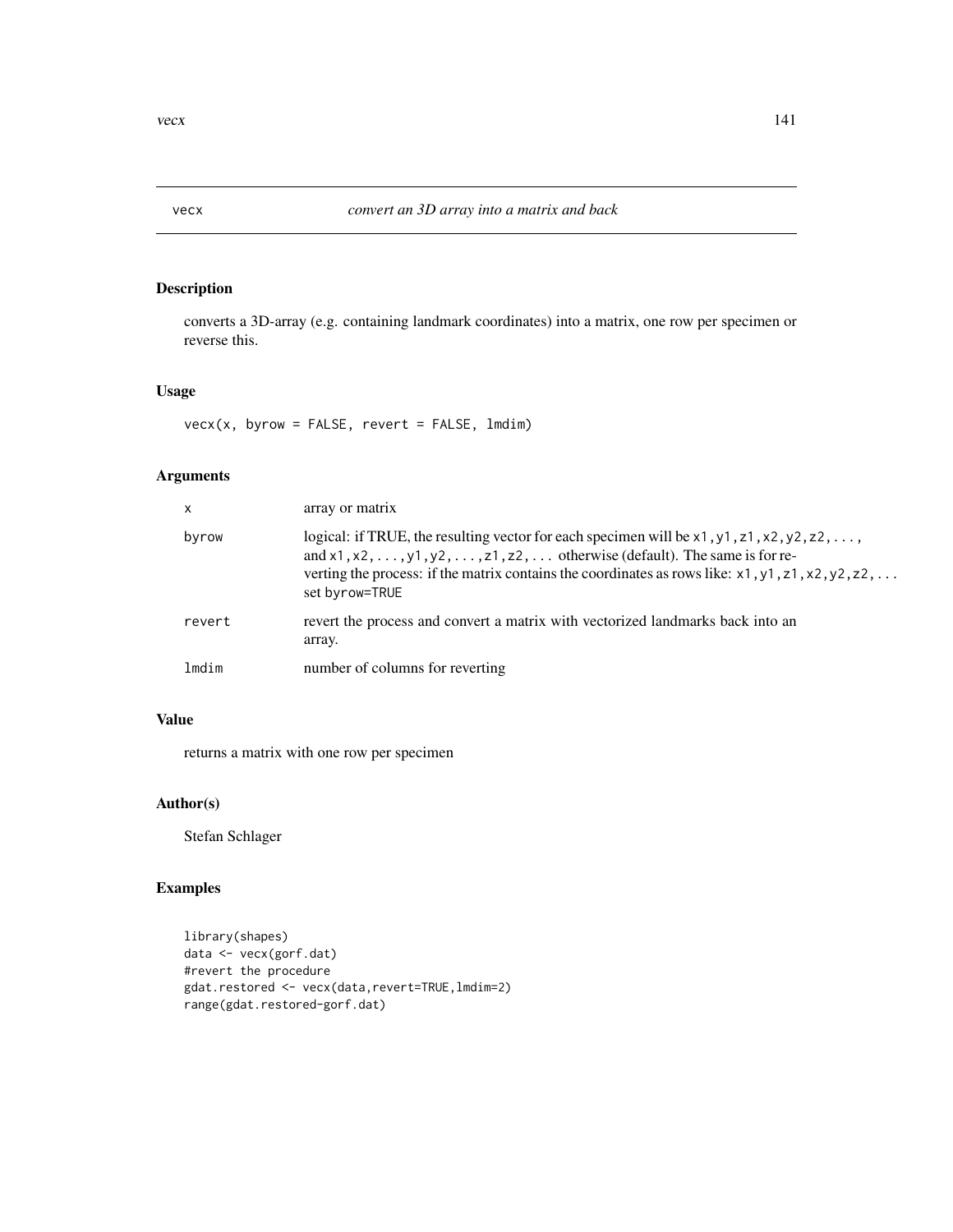#### Description

Creates a sequence of images showing predefined steps of warping two meshes or landmark configurations (2D and 3D) into each other

# Usage

```
warpmovie3d(x, y, n, col = "green", palindrome = FALSE, folder = NULL,
 movie = "warpmovie", \ldots)
## S3 method for class 'matrix'
warpmovie3d(x, y, n, col = "green", palindrome = FALSE,
  folder = NULL, movie = "warpmovie", add = FALSE, close = TRUE,
  countbegin = 0, ask = TRUE, radius = NULL, links = NULL, lwd = 1,
  ...)
warpmovie2d(x, y, n, col = "green", palindrome = FALSE, folder = NULL,
  movie = "warpmovie", links = NULL, lwd = 1, imagedim = "800x800",
 par = list(xaxt = "n", yaxt = "n", bty = "n"), ...## S3 method for class 'mesh3d'
warpmovie3d(x, y, n, col = "green", palindrome = FALSE,
  folder = NULL, movie = "warpmovie", add = FALSE, close = TRUE,
  countbegin = 0, ask = TRUE, radius = NULL, xland = NULL,
```
#### Arguments

yland = NULL, lmcol = "black", ...)

| mesh to start with (object of class mesh3d)                                                                     |
|-----------------------------------------------------------------------------------------------------------------|
| resulting mesh (object of class mesh3d), having the same amount of vertices and<br>faces than the starting mesh |
| integer: amount of intermediate steps.                                                                          |
| color of the mesh                                                                                               |
| logical: if TRUE, the procedure will go forth and back.                                                         |
| character: output folder for created images (optional)                                                          |
| character: name of the output files                                                                             |
| logical: if TRUE, the movie will be added to the focussed rgl-windows.                                          |
| logical: if TRUE, the rgl window will be closed when finished. width and 200<br>the height of the image.        |
| integer: number to start image sequence.                                                                        |
|                                                                                                                 |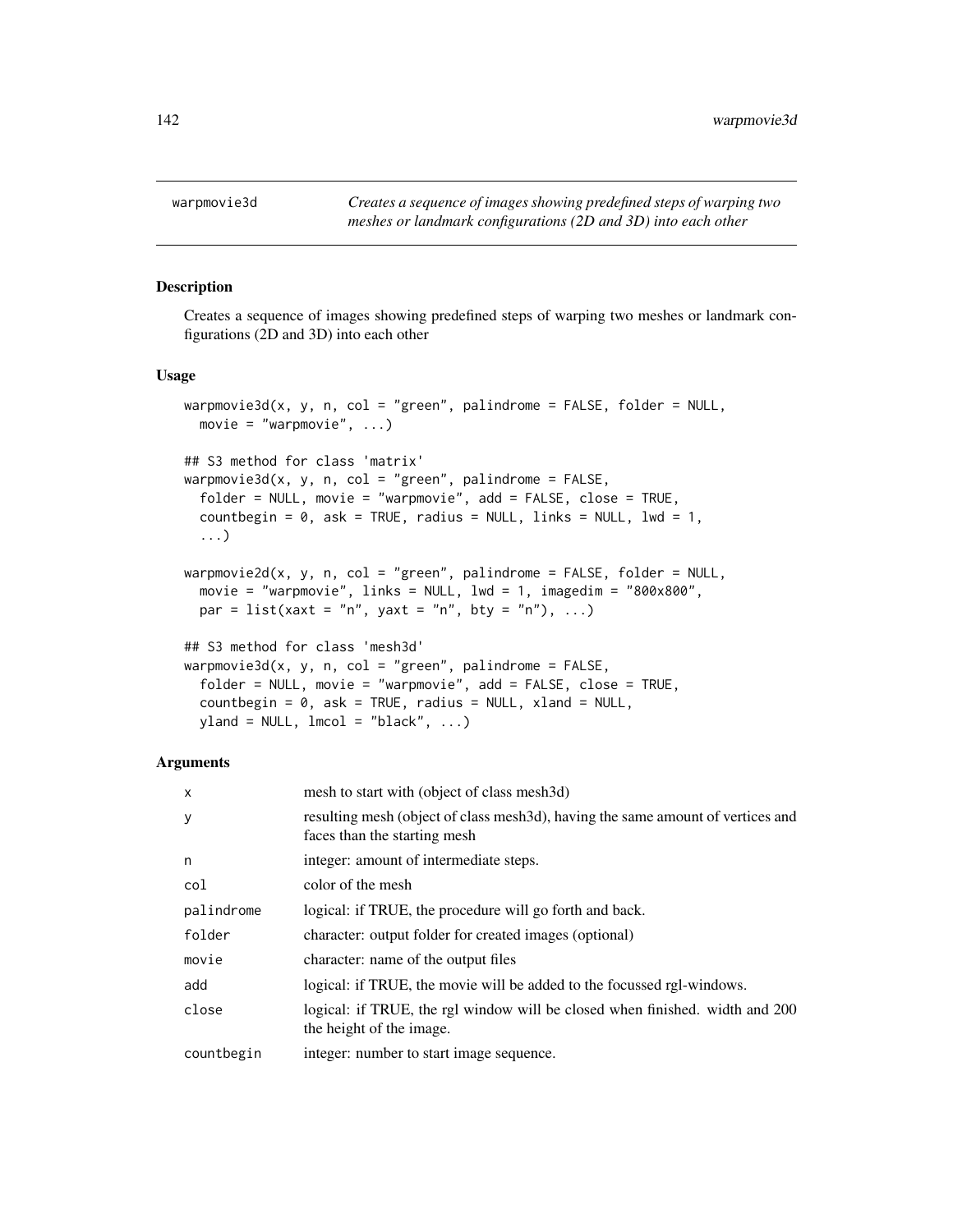# warpmovie3d 143

| ask       | logical: if TRUE, the viewpoint can be selected manually.                                           |
|-----------|-----------------------------------------------------------------------------------------------------|
| radius    | numeric: define size of spheres (overides atuomatic size estimation).                               |
| links     | vector or list of vectors containing wireframe information to connect landmarks<br>(optional).      |
| lwd       | numeric: controls width of lines defined by "links".                                                |
| imagedim  | character of pattern $100x200$ " where 100 determines the width and 200 the<br>height of the image. |
| par       | list of graphial parameters: details can be found here: par.                                        |
| xland     | optional argument: add landmarks on mesh x                                                          |
| yland     | optional argument: add landmarks on mesh y                                                          |
| lmcol     | optional argument: color of landmarks xland and yland                                               |
| $\ddotsc$ | additional arguments passed to shade 3d (3D) or points (2D).                                        |

#### Details

given two landmark configurations or two meshes with the same amount of vertices and faces (e.g a mesh and its warped counterpart), the starting configuration/mesh will be subsequently transformed into the final configuration/mesh by splitting the differences into a predefined set of steps.

A series of png files will be saved to disk. These can be joined to animated gifs by external programs such as imagemagick or used to create animations in PDFs in a latex environment (e.g. latex package: aninmate).

#### Author(s)

Stefan Schlager

# See Also

[ply2mesh](#page-40-1)[,file2mesh](#page-40-0)[,mesh2ply,](#page-61-0)[tps3d](#page-133-0)

# Examples

```
###3D example
data(nose)##load data
## Not run:
##warp a mesh onto another landmark configuration:
longnose.mesh <- tps3d(shortnose.mesh,shortnose.lm,longnose.lm,threads=1)
warpmovie3d(shortnose.mesh,longnose.mesh,n=15)## create 15 images.
### ad some landmarks
warpmovie3d(shortnose.mesh,longnose.mesh,n=15,xland=shortnose.lm,
            yland=longnose.lm)## create 15 images.
```
### restrict to landmarks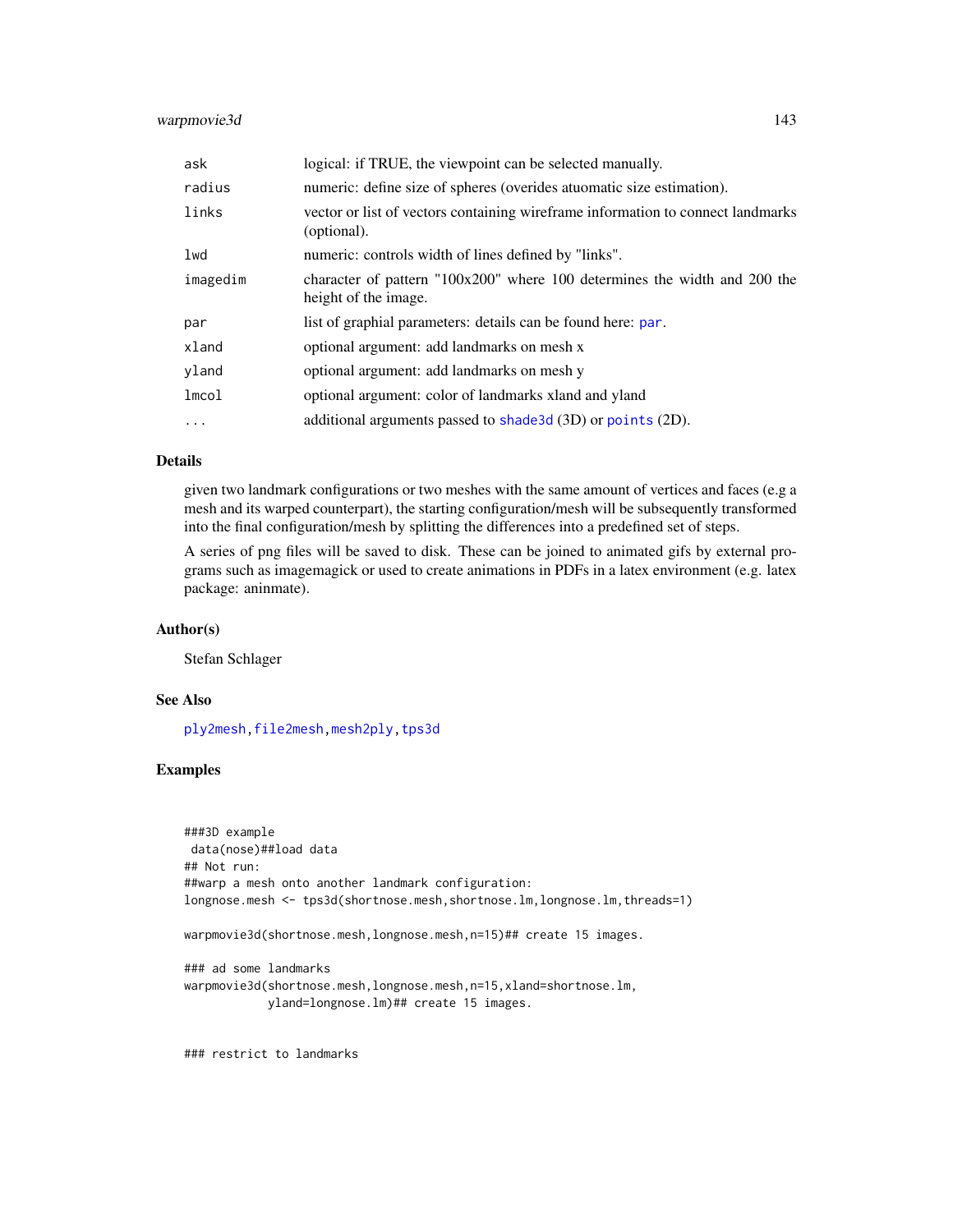warpmovie3d(shortnose.lm,longnose.lm,n=15,movie="matrixmovie")## create 15 images.

```
### the images are now stored in your current working directory and can
### be concatenated to a gif using an external program such as
### imagemagick.
## End(Not run)
### 2D example
```

```
library(shapes)
bb <- procSym(gorf.dat)
### morph superimposed first specimen onto sample mean
warpmovie2d(bb$rotated[,,1],bb$mshape,n=20,links=c(1,5,4:2,8:6,1),imagedim="600x400")
```
write.fcsv *write fiducials in slicer4 format*

#### Description

write fiducials in slicer4 format

#### Usage

write.fcsv(x, filename = dataname, description = NULL)

# Arguments

|             | matrix with row containing 2D or 3D coordinates                       |
|-------------|-----------------------------------------------------------------------|
| filename    | will be substituted with ".fcsy"                                      |
| description | optional: character vector containing a description for each landmark |

#### Examples

```
require(Rvcg)
data(dummyhead)
write.fcsv(dummyhead.lm)
```
write.pts *exports a matrix containing landmarks into .pts format*

#### Description

exports a matrix containing landmarks into .pts format that can be read by IDAV Landmark.

#### Usage

```
write.pts(x, filename = dataname, rownames = NULL)
```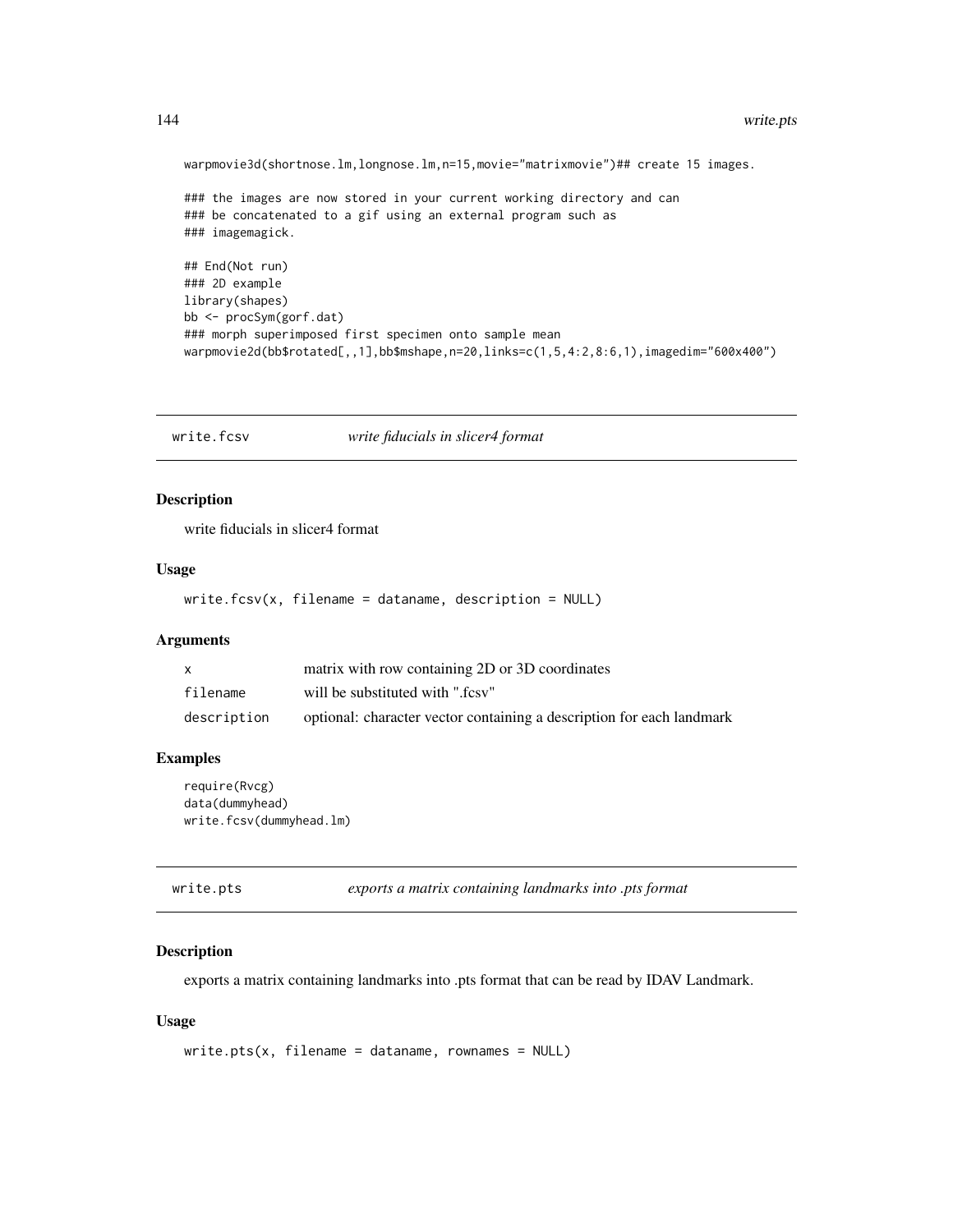#### <span id="page-144-0"></span>write.pts and the state of the state of the state of the state of the state of the state of the state of the state of the state of the state of the state of the state of the state of the state of the state of the state of

## Arguments

| $\mathbf{x}$ | k x m matrix containing landmark configuration                                                                                                               |
|--------------|--------------------------------------------------------------------------------------------------------------------------------------------------------------|
| filename     | character: Path/name of the requested output - extension will be added at uomat-<br>ically. If not specified, the file will be named as the exported object. |
| rownames     | provide an optional character vector with rownames                                                                                                           |

## Details

you can import the information into the program landmarks available at http://graphics.idav.ucdavis.edu/research/EvoMorph

## Author(s)

Stefan Schlager

#### See Also

[read.pts](#page-106-0)

# Examples

data(nose) write.pts(shortnose.lm, filename="shortnose")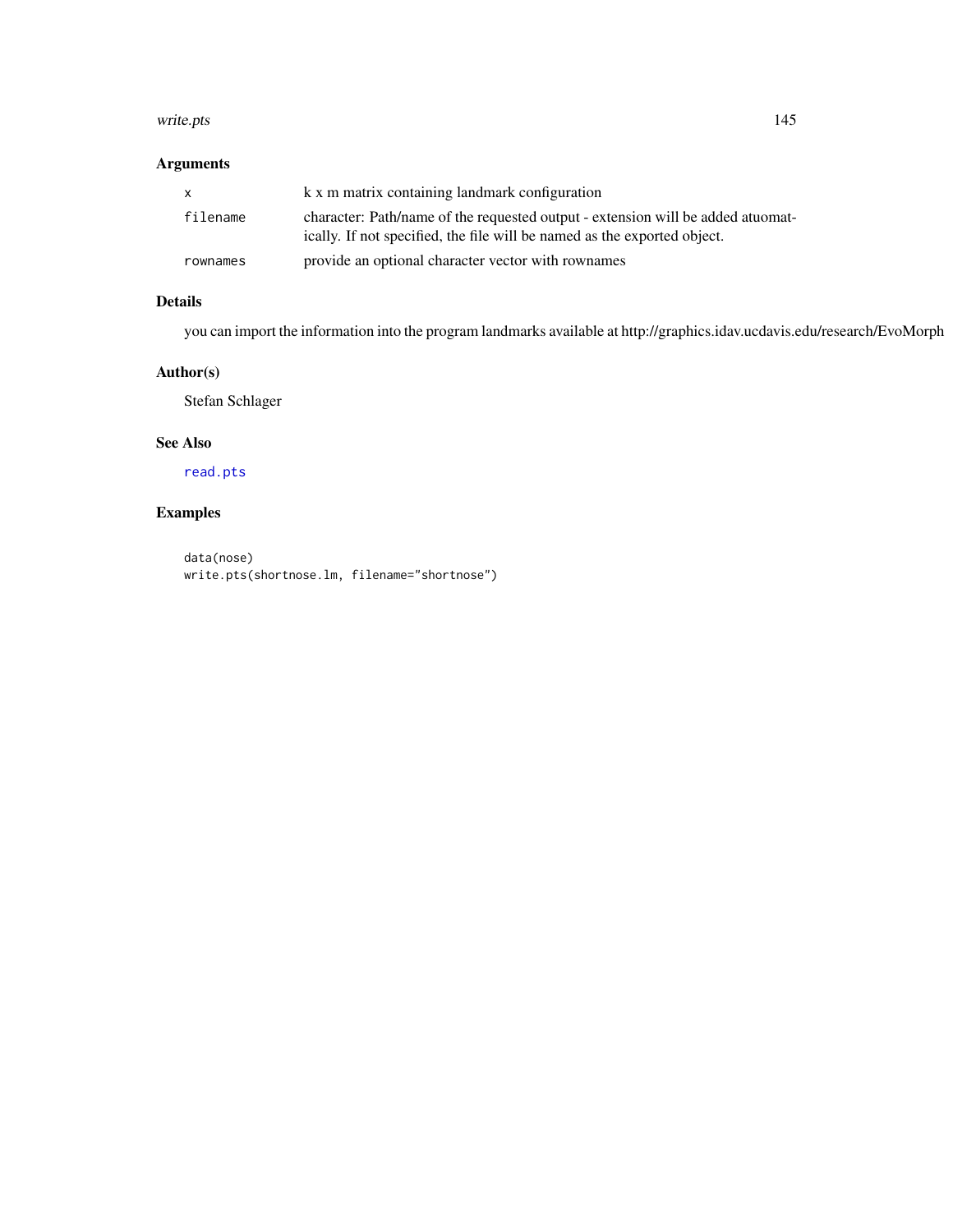# Index

∗Topic datasets boneData, [14](#page-13-0) colors, [20](#page-19-0) nose, [73](#page-72-0) ∗Topic package Morpho-package, [4](#page-3-0) angle.calc, [5](#page-4-0) angleTest, [6,](#page-5-0) *[11](#page-10-0)* anonymize, [7](#page-6-0) applyTransform, [8,](#page-7-0) *[51](#page-50-0)*, *[135](#page-134-0)* areaSphere, [9](#page-8-0) areaSpherePart, [9](#page-8-0) armaGinv, [10](#page-9-0) array, *[13](#page-12-0)* arrMean3, [10](#page-9-0) asymPermute, [11](#page-10-0) barycenter, [12](#page-11-0) bindArr, [13](#page-12-0) bone1 *(*colors*)*, [20](#page-19-0) bone2 *(*colors*)*, [20](#page-19-0) bone3 *(*colors*)*, [20](#page-19-0) boneData, [14](#page-13-0) boneLM *(*boneData*)*, [14](#page-13-0) CAC, [14](#page-13-0) cbind, *[13](#page-12-0)* cExtract, [15](#page-14-0) checkLM, [16,](#page-15-0) *[81](#page-80-0)* classify, [17](#page-16-0) closemeshKD, *[12](#page-11-0)*, [18,](#page-17-0) *[60](#page-59-0)*, *[100](#page-99-0)*, *[104](#page-103-0)* colors, [20](#page-19-0) computeTransform, *[8](#page-7-0)*, [20,](#page-19-0) *[135](#page-134-0)* cov, *[24](#page-23-0)* covDist, [21](#page-20-0) covPCA *(*covDist*)*, [21](#page-20-0) covW, [24](#page-23-0) createAtlas, *[16,](#page-15-0) [17](#page-16-0)*, [25,](#page-24-0) *[79](#page-78-0)*, *[81–](#page-80-0)[83](#page-82-0)* CreateL, [26](#page-25-0)

createMissingList, [27,](#page-26-0) *[130](#page-129-0)* crossProduct, [28](#page-27-0) cSize, [29](#page-28-0) cutMeshPlane, [30](#page-29-0) cutSpace, *[30](#page-29-0)*, [31](#page-30-0) CVA, *[18](#page-17-0)*, [32,](#page-31-0) *[53](#page-52-0)* deformGrid2d, [35](#page-34-0) deformGrid3d, [37](#page-36-0) equidistantCurve, [38](#page-37-0) export *(*render*)*, [116](#page-115-0) export.meshDist, *[66](#page-65-0)* exVar, [39](#page-38-0) facenormals *(*updateNormals*)*, [139](#page-138-0) fastKmeans, [40](#page-39-0) file2mesh, *[16,](#page-15-0) [17](#page-16-0)*, [41,](#page-40-0) *[61,](#page-60-0) [62](#page-61-0)*, *[122](#page-121-0)*, *[128](#page-127-0)*, *[139](#page-138-0)*, *[143](#page-142-0)* find.outliers, [42](#page-41-0) fixLMmirror, *[27](#page-26-0)*, [44](#page-43-0) fixLMtps, *[27](#page-26-0)*, [45,](#page-44-0) *[72](#page-71-0)* formula, *[91](#page-90-0)* getFaces, [47](#page-46-0) getMeaningfulPCs, [47,](#page-46-0) *[49](#page-48-0)* getPCtol, *[48](#page-47-0)*, [48](#page-47-0) getPLSfromScores, [49,](#page-48-0) *[85,](#page-84-0) [86](#page-85-0)* getPLSscores, [50,](#page-49-0) *[85,](#page-84-0) [86](#page-85-0)*, *[89,](#page-88-0) [90](#page-89-0)* getTrafo4x4, [50](#page-49-0) getTrafoRotaxis, [51](#page-50-0) groupPCA, *[18](#page-17-0)*, *[33](#page-32-0)*, [52](#page-51-0) hist, *[55](#page-54-0)* histGroup, [54](#page-53-0) icpmat, [55](#page-54-0) invertFaces, [56](#page-55-0) kendalldist, [57](#page-56-0)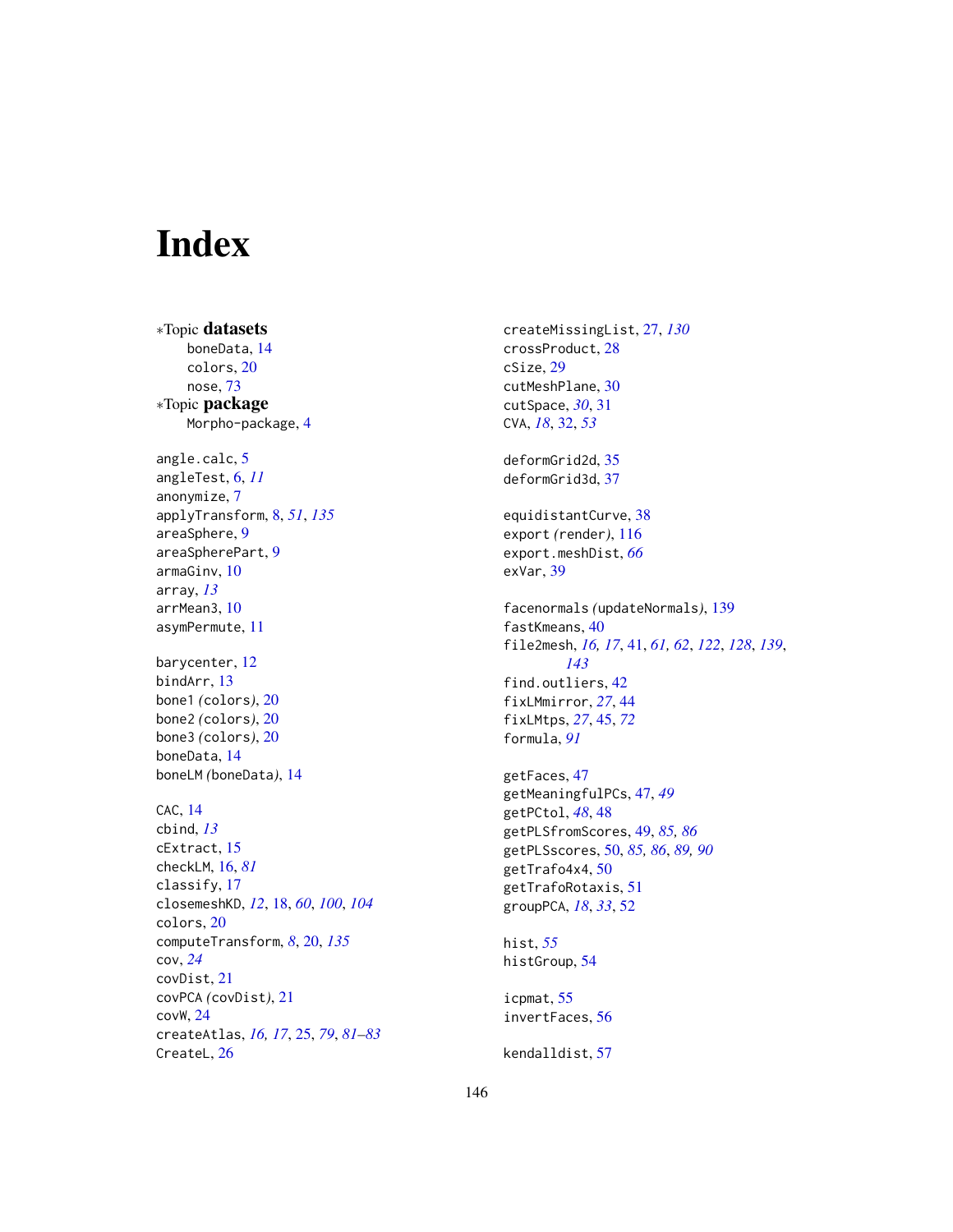#### INDEX 147

line2plane, [58](#page-57-0) lineplot, *[36](#page-35-0)*, [58](#page-57-0) list2array, [59](#page-58-0) lm, *[91](#page-90-0)* longnose.lm *(*nose*)*, [73](#page-72-0) mcNNindex, [60](#page-59-0) mergeMeshes, [61](#page-60-0) mesh2grey, [61](#page-60-0) mesh2obj, [62](#page-61-0) mesh2ply, *[61](#page-60-0)*, *[122](#page-121-0)*, *[128](#page-127-0)*, *[143](#page-142-0)* mesh2ply *(*mesh2obj*)*, [62](#page-61-0) meshcube, [63](#page-62-0) meshDist, [64,](#page-63-0) *[117](#page-116-0)* meshPlaneIntersect, [67](#page-66-0) meshres, [68](#page-67-0) mirror, [68](#page-67-0) mirror2plane, [69](#page-68-0) model.matrix, *[91](#page-90-0)* Morpho *(*Morpho-package*)*, [4](#page-3-0) Morpho-package, [4](#page-3-0) name2factor, [70](#page-69-0) name2num *(*name2factor*)*, [70](#page-69-0) NNshapeReg, [72](#page-71-0) nose, [73](#page-72-0) obj2mesh *(*file2mesh*)*, [41](#page-40-0) p.adjust.methods, *[32](#page-31-0)*, *[77](#page-76-0)* par, *[143](#page-142-0)* pcAlign, [73](#page-72-0) pcaplot3d, *[59](#page-58-0)*, [74](#page-73-0) PCdist, [75](#page-74-0) permudist, [76](#page-75-0) permuvec, [77](#page-76-0) placePatch, *[17](#page-16-0)*, *[25](#page-24-0)*, [79,](#page-78-0) *[83](#page-82-0)* plot.slider3d, [81](#page-80-0) plotAtlas, *[17](#page-16-0)*, *[25](#page-24-0)*, [82](#page-81-0) plotNormals, [83](#page-82-0) pls2B, *[50](#page-49-0)*, [84,](#page-83-0) *[86](#page-85-0)*, *[89,](#page-88-0) [90](#page-89-0)* plsCoVar, *[85](#page-84-0)*, [86](#page-85-0) ply2mesh, *[19](#page-18-0)*, *[61](#page-60-0)[–63](#page-62-0)*, *[104](#page-103-0)*, *[139,](#page-138-0) [140](#page-139-0)*, *[143](#page-142-0)* ply2mesh *(*file2mesh*)*, [41](#page-40-0) points, *[55](#page-54-0)*, *[143](#page-142-0)* points2plane, [87](#page-86-0) prcomp, *[23](#page-22-0)*, *[127](#page-126-0)* prcompfast, [88](#page-87-0) predictPLSfromData, *[50](#page-49-0)*, *[85,](#page-84-0) [86](#page-85-0)*, [89,](#page-88-0) *[90](#page-89-0)* predictPLSfromScores, *[49,](#page-48-0) [50](#page-49-0)*, *[85,](#page-84-0) [86](#page-85-0)*, *[89](#page-88-0)*, [90](#page-89-0) predictShape.lm, [90](#page-89-0) proc.weight, *[45,](#page-44-0) [46](#page-45-0)*, *[72](#page-71-0)*, [92](#page-91-0) procAOVsym, [93](#page-92-0) ProcGPA, [94](#page-93-0) procSym, *[11,](#page-10-0) [12](#page-11-0)*, *[75](#page-74-0)*, *[93](#page-92-0)[–95](#page-94-0)*, [96,](#page-95-0) *[103](#page-102-0)*, *[127](#page-126-0)* projRead, [99](#page-98-0) qqmat, [101](#page-100-0) qqplot, *[101](#page-100-0)* quad2trimesh, *[63](#page-62-0)*, [102](#page-101-0) r2morphoj, [102](#page-101-0) r2morphologika *(*r2morphoj*)*, [102](#page-101-0) ray2mesh, [103](#page-102-0) rbind, *[13](#page-12-0)* read.csv.folder, [104](#page-103-0) read.fcsv, [105](#page-104-0) read.lmdta, *[15](#page-14-0)*, [105,](#page-104-0) *[108](#page-107-0)* read.mpp, [106](#page-105-0) read.pts, *[15](#page-14-0)*, *[106,](#page-105-0) [107](#page-106-1)*, [107,](#page-106-1) *[108](#page-107-0)*, *[145](#page-144-0)* read.table, *[105](#page-104-0)*, *[109](#page-108-0)* readallTPS, [107](#page-106-1) readLandmarks.csv, [108](#page-107-0) regdist, [109,](#page-108-0) *[110](#page-109-0)* RegScore, [110](#page-109-0) relaxLM, *[26](#page-25-0)*, *[81](#page-80-0)*, [111,](#page-110-0) *[130](#page-129-0)* relWarps, [114](#page-113-0) render, [116](#page-115-0) render.meshDist, *[66](#page-65-0)* retroDeform3d, [118,](#page-117-0) *[119](#page-118-0)* retroDeformMesh, [118](#page-117-0) rgl.material, *[65](#page-64-0)*, *[117](#page-116-0)* rmUnrefVertex *(*unrefVertex*)*, [138](#page-137-0) rmVertex *(*unrefVertex*)*, [138](#page-137-0) rotaxis3d, [119,](#page-118-0) *[121](#page-120-0)* rotaxisMat, [120](#page-119-0) rotmesh.onto, *[120](#page-119-0)*, [121,](#page-120-0) *[123](#page-122-0)*, *[125,](#page-124-0) [126](#page-125-0)* rotonmat, [122](#page-121-0) rotonto, *[8](#page-7-0)*, *[21](#page-20-0)*, *[95](#page-94-0)*, *[120](#page-119-0)*, *[122,](#page-121-0) [123](#page-122-0)*, [123](#page-122-0) rotreverse *(*rotonto*)*, [123](#page-122-0)

scalemesh, [125](#page-124-0) shade3d, *[65,](#page-64-0) [66](#page-65-0)*, *[117](#page-116-0)*, *[143](#page-142-0)* shortnose.lm *(*nose*)*, [73](#page-72-0) shortnose.mesh *(*nose*)*, [73](#page-72-0) showPC, [126](#page-125-0) skin1 *(*colors*)*, [20](#page-19-0) skin2 *(*colors*)*, [20](#page-19-0)